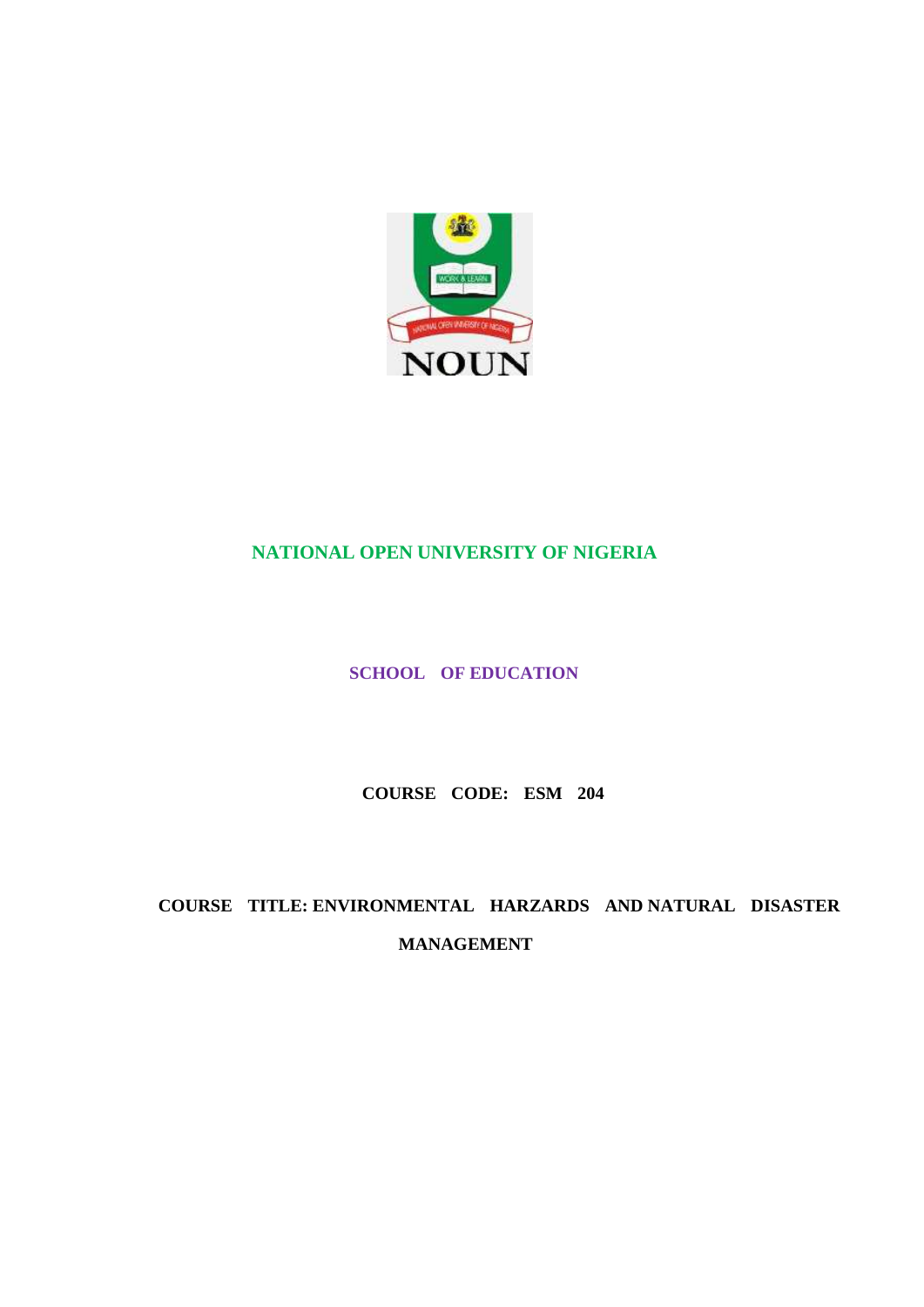#### **Course Code ESM 204**

## **ENVIRONM ENTAL HARZARDS AND NATURAL DISASTER**

## **MANAGEMENT**

**COURSE GUIDE** 

#### **BINJO ADEOFUN**

# **DEPARTM ENT OF ENVIRONM ENTAL MANAGEM ENT AND TOXICOLOGY, UNIVERSITY OF AGRICULTURE, ABEOKUTA.**

**AND** 

#### **AHOVE MICHAEL**

# **CENTER FOR ENVIRONM ENT AND SCI ENCE EDUCA TION, LAGOS**

## **STATE UNIVERSITY.**

TABLE OF CONTENTS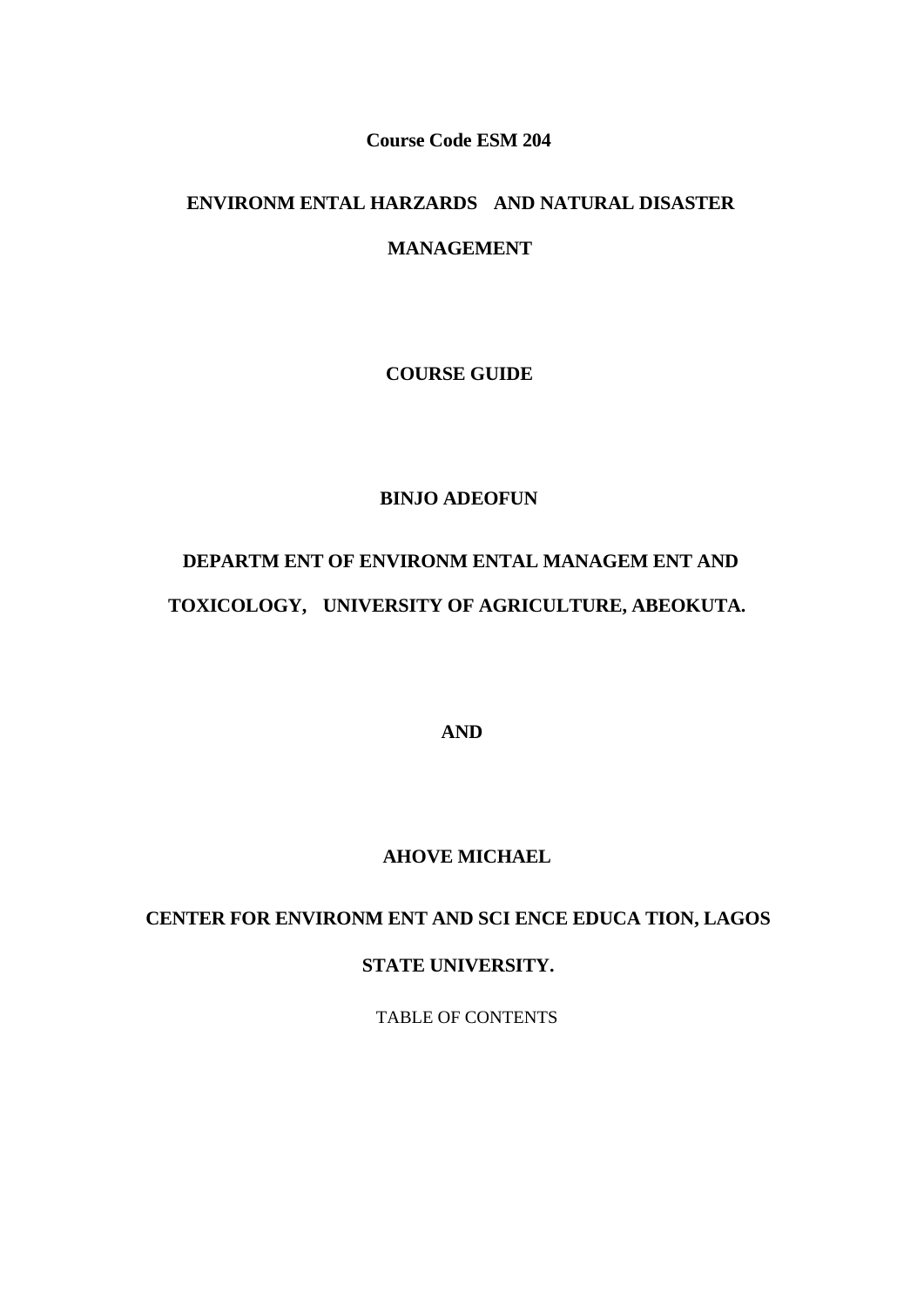| Course aims                            | 2               |
|----------------------------------------|-----------------|
| Course objective                       | 2               |
| Work ing through this course           | $\ldots$ 3      |
| Course mater ials                      | $\cdot \cdot$ 3 |
| <b>Study Units Assessment</b>          | $\cdot$ .3      |
| <b>Tutor Marked Assignments (TMAs)</b> | 4               |
| Course overview                        |                 |
| How to get the most from this course   | 5               |
| Summary                                |                 |

## **Introduction**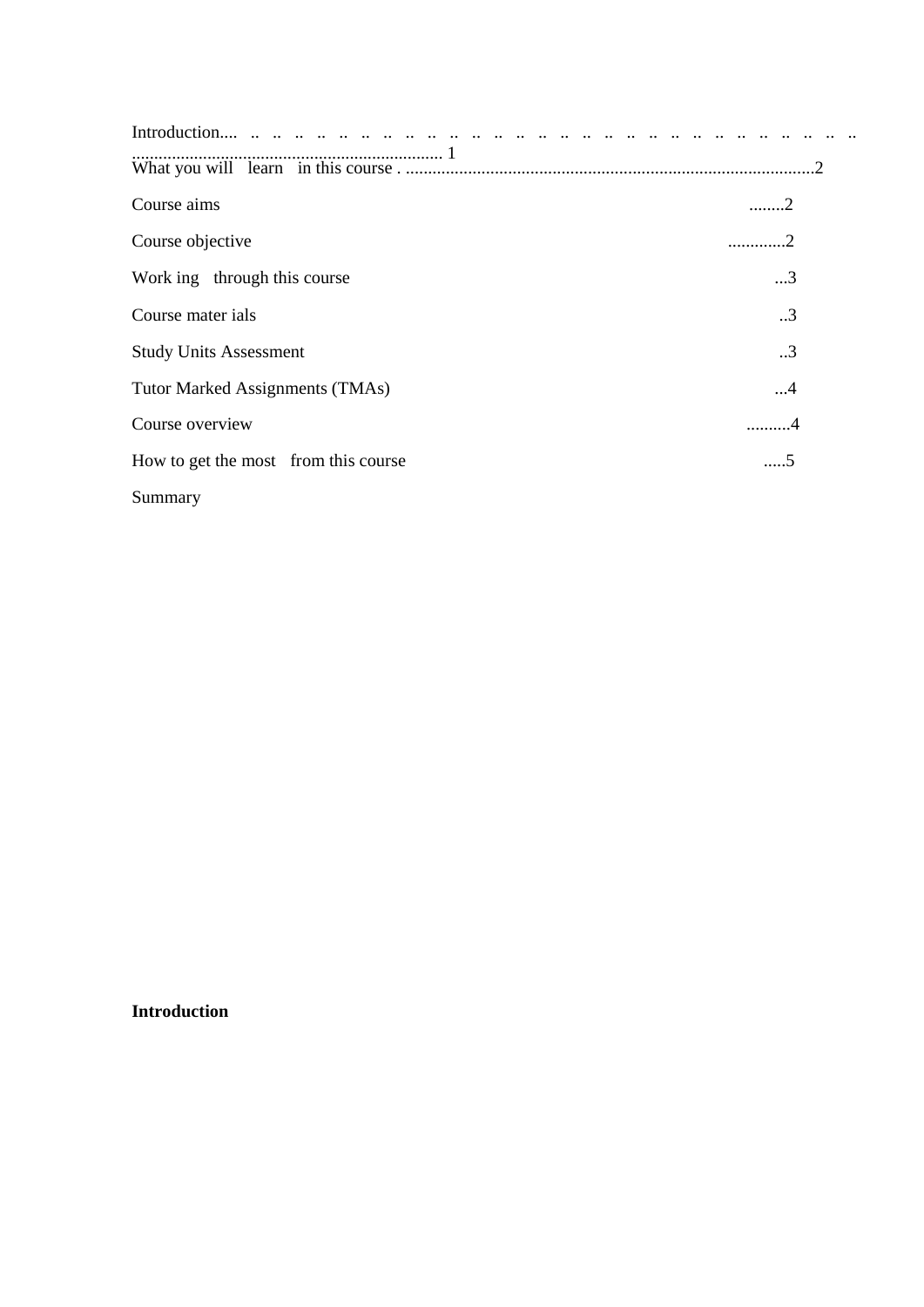Environmental Hazards and Natural Disaster Management is a two credit course. It will be available to all students to take towards the core module of their B.Sc (Hons) in Environmental Studies/Management. It will also be appropriate as one-off course for anyone who wants to be acquainted with the Natural and Environmental Disasters or/and does not intend to comp lete the NOUN qualification.

The course is designed to contain ten units, which involve fundamental concepts and issues on Environmental Hazards and Disasters Management across the World and how to control and manage these disasters. The material has been designed to assist students in Nigeria by adapting the examples to our local communities. The intention of this course therefore, is to help the learner to be more familiar with Disaster Management.

There are no compulsory prerequisites for this course, although basic prior knowledge in geography, biology and chemistry is very important in assisting the learner through this course.

This Course Guide tells you in brief what the course is about, what course mater ials you will be using and how you can work your way through these materials. It gives suggestions on some general guid elines for the amount of time you are likely to spend on each unit of the course in order to complete it successfully. It also gives you some guidance on your tutor-marked assignments. Detailed infor mation on tutor-marked assignments is found in a separate booklet.

#### **What you will lea rn in this course**

The basic aim of Environmental Hazards and Natural Disaster Management is to acquaint learners with the basic concepts of Environmental Hazards and Natural Disaster Management for the enhancement of Environmental Resources Management in Nigeria. During this course, you will learn about Natural disasters such earthquakes, volcanic eruption, Snow Avalanche and other environmental hazards that may be experienced in the Nigerian environment. Some common environmental hazards in Niger ia such as flood, drought, desertification, landslide and acid rain will be d iscussed in this course.

The course will g ive you general overview of the process of the occurrence of some of these hazards, causes, consequences and management of these environmental hazards.

#### **Course Aims**

The aim of the course can be summarized as follows: this course aims to give learners a clear conceptualisation of the basic issues surrounding the causes, effects and control management of environmental hazards in Niger ia and around the world.

This will be achieved by aiming to:

 Introduce you to the basic concepts of environmental hazards. Outline common environmental disasters in Nigeria.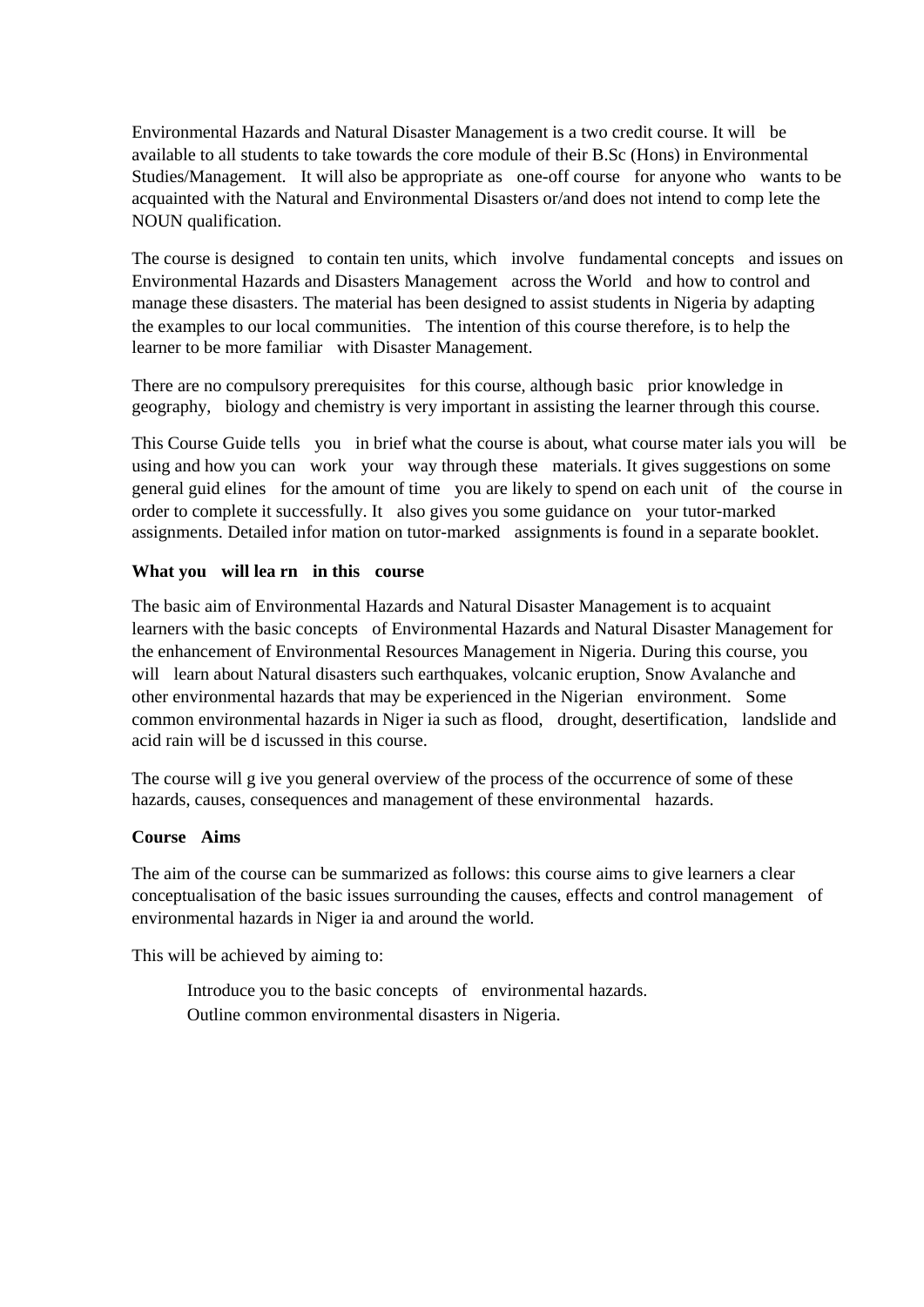Explain the causes of some environmental disaster Discuss common consequences of environmental hazards. State management techniques that will aid the management of the environment.

#### **Course Obj ectives**

To achieve the aims outlined above, the course sets overall objectives. Added to this, each unit also has specific objectives. The unit objectives are always included at the onset of each unit; you are expected to read them before you start working through the unit. You may wish to make reference to them during your course of study of the unit to guide your progress. Cultivate the habit of always going back to check the unit objectives after completing a unit.

The essence of this is to ensure that you have done what is required of you by the unit.

Outlined below are the broad objectives of the course as a whole. When you meet these objectives, you should have achieved the aims of the course as a whole.

When you have successfully comp leted this course, you should be able to:

- 1. Explain the concept of environmental hazard s.
- 2. State the difference between environmental hazard s and natural disasters.
- 3. Outline some environmental hazards in Nigeria.
- 4. Mention basic problems associated with environmental hazards in Nigeria.
- 5. Relate the causes of environmental hazards in Niger ia.
- 6. Discuss on the methods of controlling environmental hazards in Nigeria and other parts of the World.

#### **Working through This Course**

To end this course you are expected to read the study units and some other materials and resources made available to you by NOUN. These will work together in facilitating your learning. You are expected to undertake all practical exercises outlined in each unit.

#### **Course mat eria ls**

Major components of the course are:

- 1. Course Guide
- 2. Study units
- 3. Other sources

#### **Study unit s**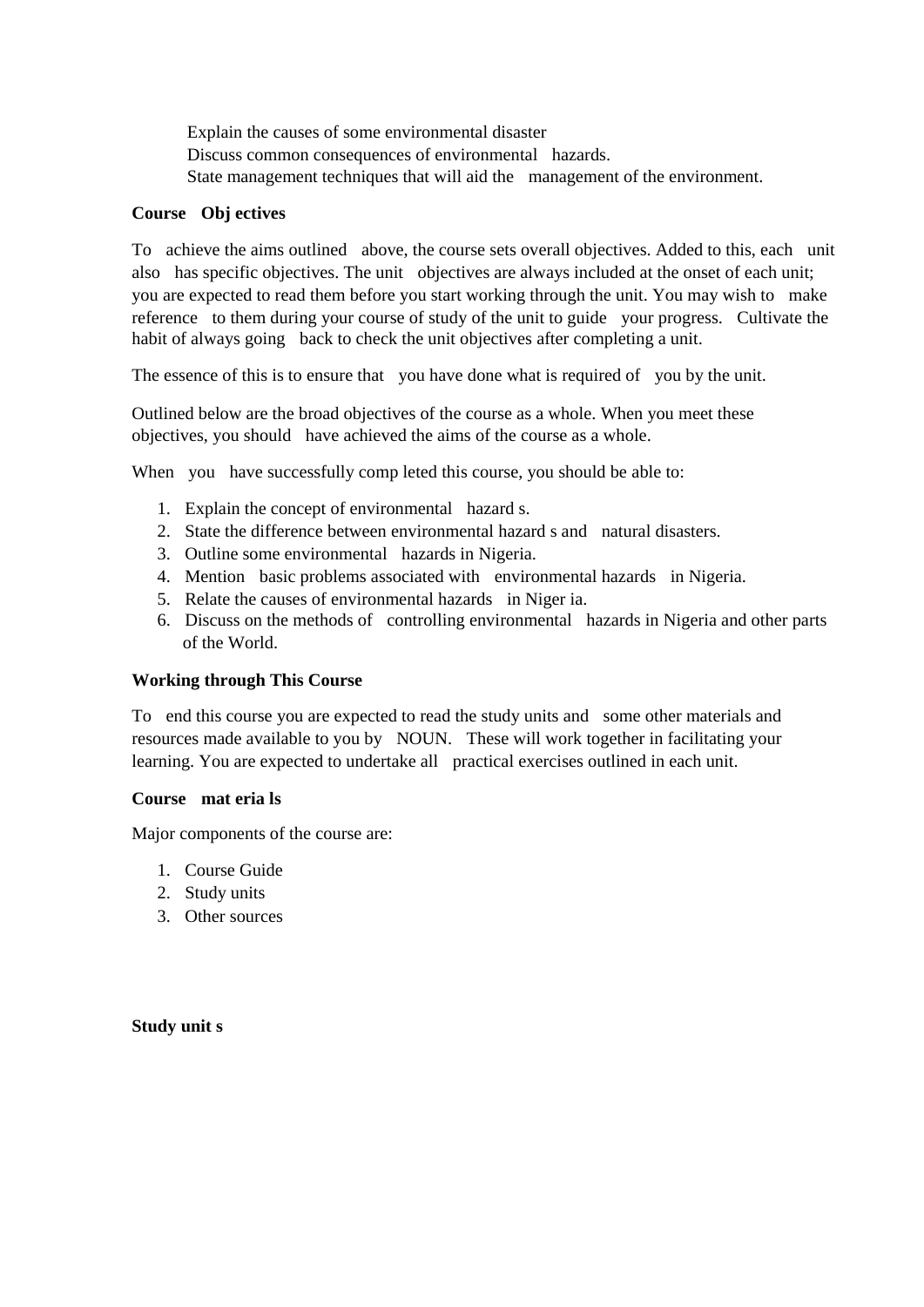There are ten study units in this course, as follows:

Unit 1: Introduction to Environmental Hazards and Disasters

Unit 2: Earthquake

Unit 3: Floods

Unit 4: Drought and Desertification: Concepts and Causes

Unit 5: Impact of Drought and Desertification

Unit 6: Volcanic Hazards (1)

Unit 7: Volcanic Hazards (2)

Unit 8: Landslide

Unit 9: Snow Avalanches

Unit 10: Acid Rain

Each study unit consists of about three hours of work and includes specific objectives, directions for study, references, commentaries on some terms, other resources and summaries of major issues and ideas.

The units direct you to work on exercises relate to the required readings . Together with tutormarked assignments, these exercises will assist you in achieving the stated learning objectives of the individual units and of the course.

#### **Assessment**

There are two aspects to the assessment of the course. First, are the tutor-marked assignments, second, there is a written examination.

At the end of the course you will need to sit for a final written examination.

#### **Tut or-marked assignment s (TMAs)**

There are five tutor-marked assignments in this course. You are encouraged to answer all of the questions, or as directed by the course coordinator/facilitator

**Course overview**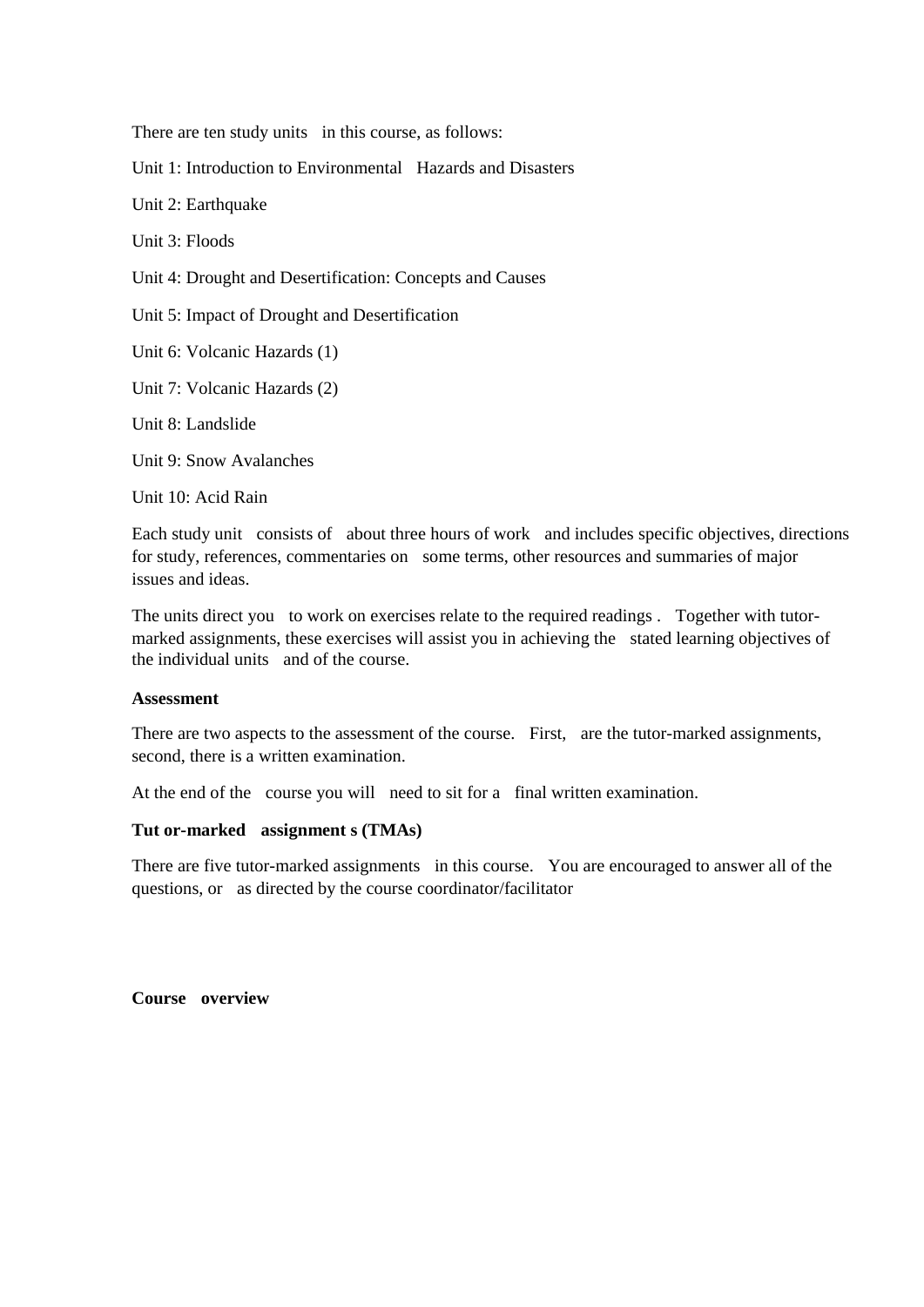| Unit                           | Title | of | Unit    |        |                               |                                |
|--------------------------------|-------|----|---------|--------|-------------------------------|--------------------------------|
| <b>TMA</b><br>2                |       |    |         |        | Earthquake                    |                                |
| $\mathbf{1}$<br>$\overline{4}$ |       |    | Drought |        | and Desertification: Concepts | and<br>Causes                  |
| $rac{2}{5}$                    |       |    |         | Impact |                               | of Drought and Desertification |
| $\mathfrak{Z}$<br>9            |       |    |         |        | Snow                          | Avalanches                     |
| $\overline{4}$<br>10           |       |    |         | Acid   | Rain                          |                                |
| 5                              |       |    |         |        |                               |                                |

This table br ings together the number of units and the tutor- marked assignments in this course

#### **How to get the most from this course**

In distance and open learning, the study units rep lace the university lecturer. This is one of the greatest benefits of open learning; you can read and work through specially designed study mater ial at your own pace, and at a time and place that suit you best. Think of it as reading the lecture instead of listening to a lecturer. In the same way that a lecturer might set you some reading to do, the study units tell you when to read your set books or other material, and when to undertake an exercise or a practical step. As a lecturer might give you an in-class exercise, your study units provide exercises for you to do at appropriate points.

Each of the study units has a similar for mat. The first item is an introduction to the subject matter of the unit and how a particular unit is integrated with the other units and the course as a whole. Next, is a set of learning objectives. These objectives let you r ealise what you should be able to do by the time you have completed the unit. These objectives are to be used as study guide.

On completion of a unit, go back and ascertain if you have achieved the objectives. If you have made a habit of doing this you will significantly improve your chances of passing the course.

The main body of the unit guide you through the course contents.

Some units require you to undertake practical exercise.

The following is a practical strategy for working through the course. When you need help, don t hesitate to call and ask your tutor to provide it.

- 1. Read this course Guide thoroughly
- 2. Organize a stud y schedule. See the course overview for more details.
- 3. Once you have created your own study schedule, do everything you can to stick to it. The major reason that students fail is that get behind with their course work. If you get into difficulties with your schedule, please let your tutor know before it is too late for help.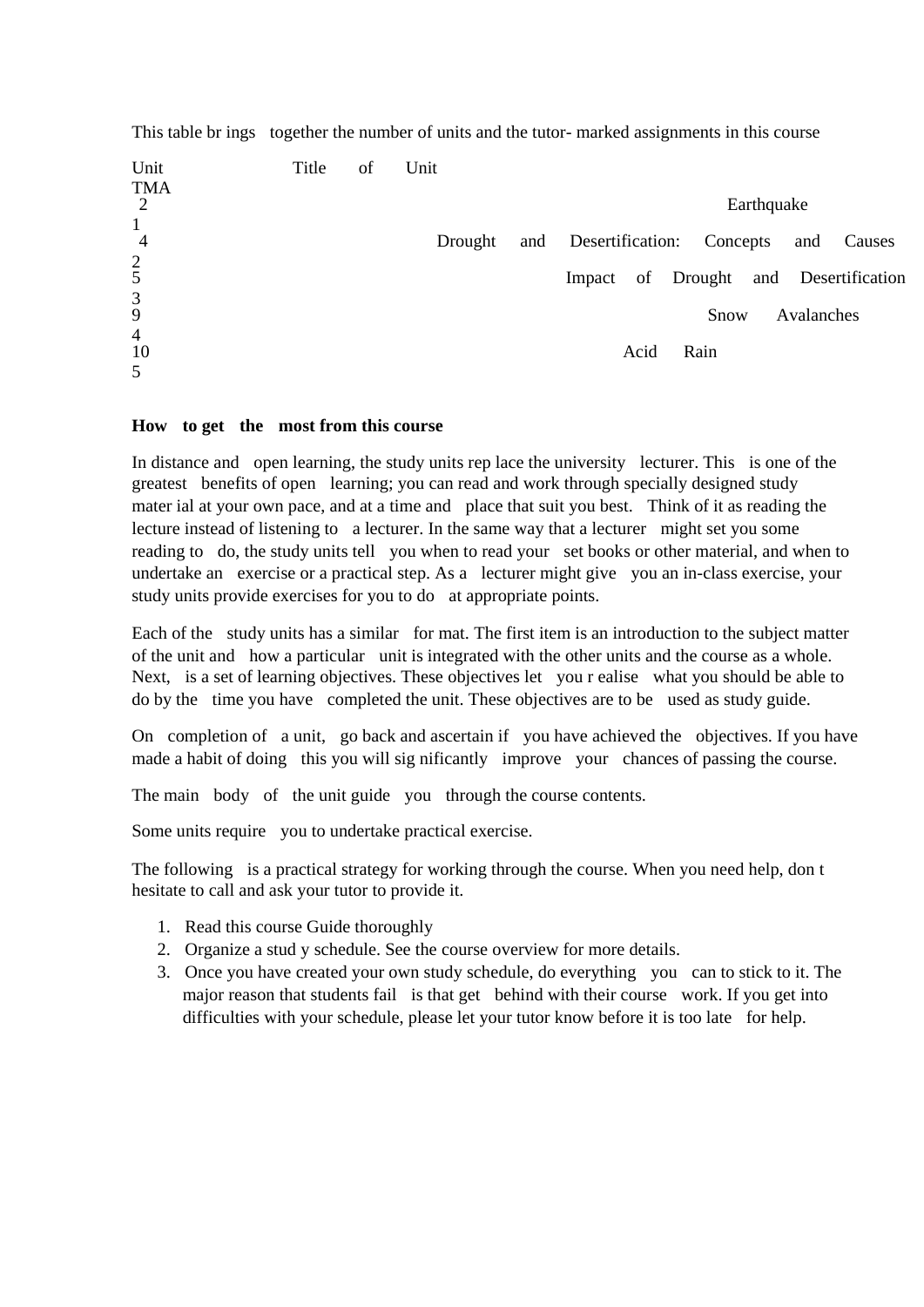- 4. Turn to unit 1 and read the introduction and the objectives for the unit.
- 5. Assemble the study mater ials. Information about what you need for a unit is given in the over view at the beginning of each unit.
- 6. Work through the unit. The content of the unit itself has been arranged to provide a sequence for you to follow.
- 7. Review the objectives for each study unit to confir m that you have achieved them. If you feel unsure about any of the objectives, review the study material or consult your tutor.
- 8. When you are confident that you have achieved a unit s objectives, you can then start on the next unit. Proceed unit by unit through the course and try to pace your study so that you keep yourself on schedule.
- 9. When you have submitted an assignment to your tutor for mark ing, do not wait for its return before starting on the next unit. Keep to your schedule. When the assignment is returned, pay particular attention to your tutor s comments, both on the tutor-marked assignment form and also written on the assig nment. Consult your tutor as soon as possible if you have any questions or problems.
- 10. After completing the last unit, review the course and prepare yourself for the final examination. Check that you have achieved the unit objectives (listed at the beginning of each unit) and the course objectives ( listed in this Course Guide)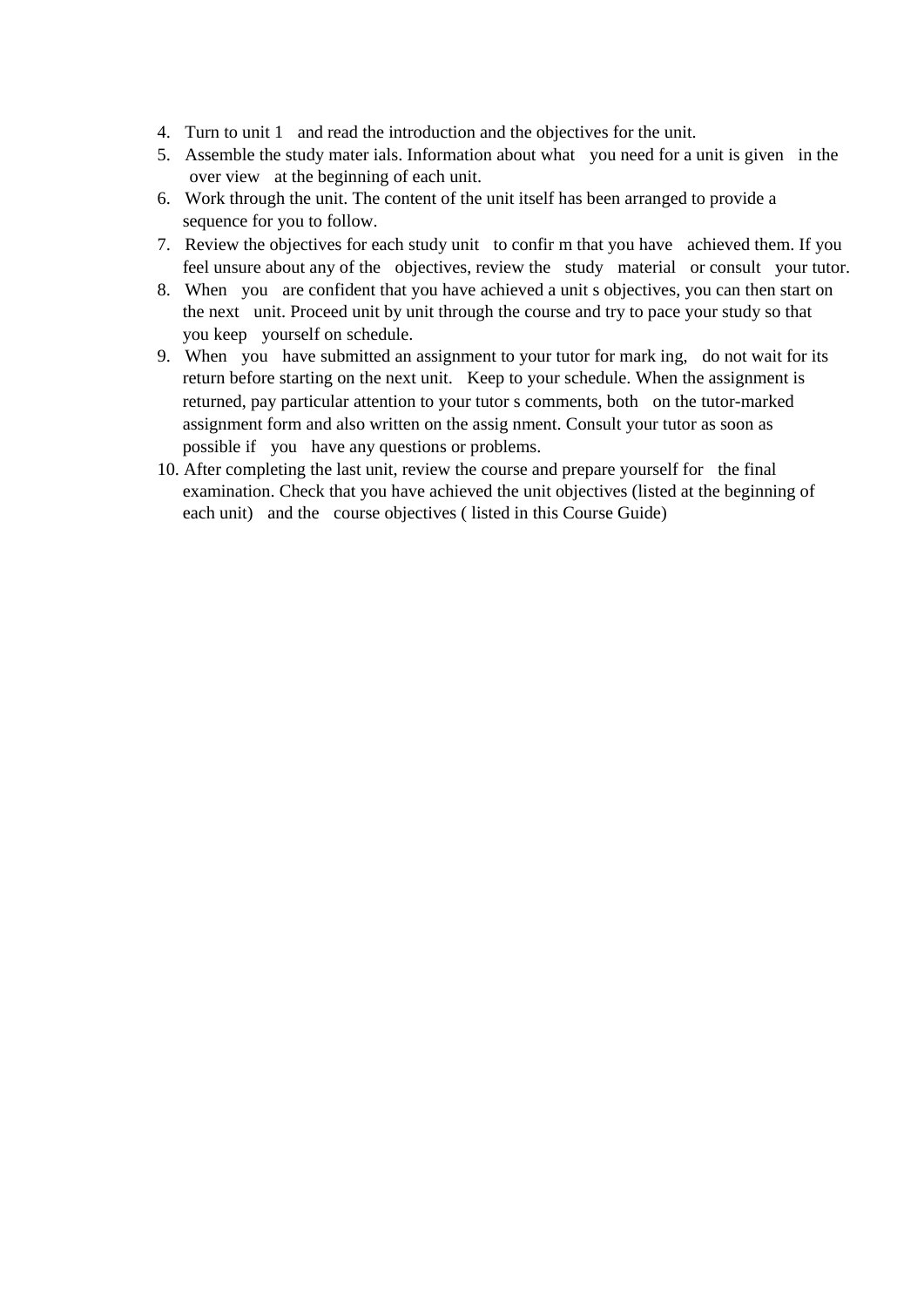#### **Course Code ESM 204**

# **ENVIRONM ENTAL HARZARDS AND NATURAL DISASTER MANAGEMENT**

## **BINJO ADEOFUN DEPARTM ENT OF ENVIRONM ENTAL MANAGEM ENT AND TOXICOLOGY, UNIVERSITY OF AGRICULTURE, ABEOKUTA.**

 **AND** 

## **AHOVE MICHAEL CENTER FOR ENVIRONM ENT AND SCI ENCE EDUCATION, LAGOS STATE UNIVERSITY.**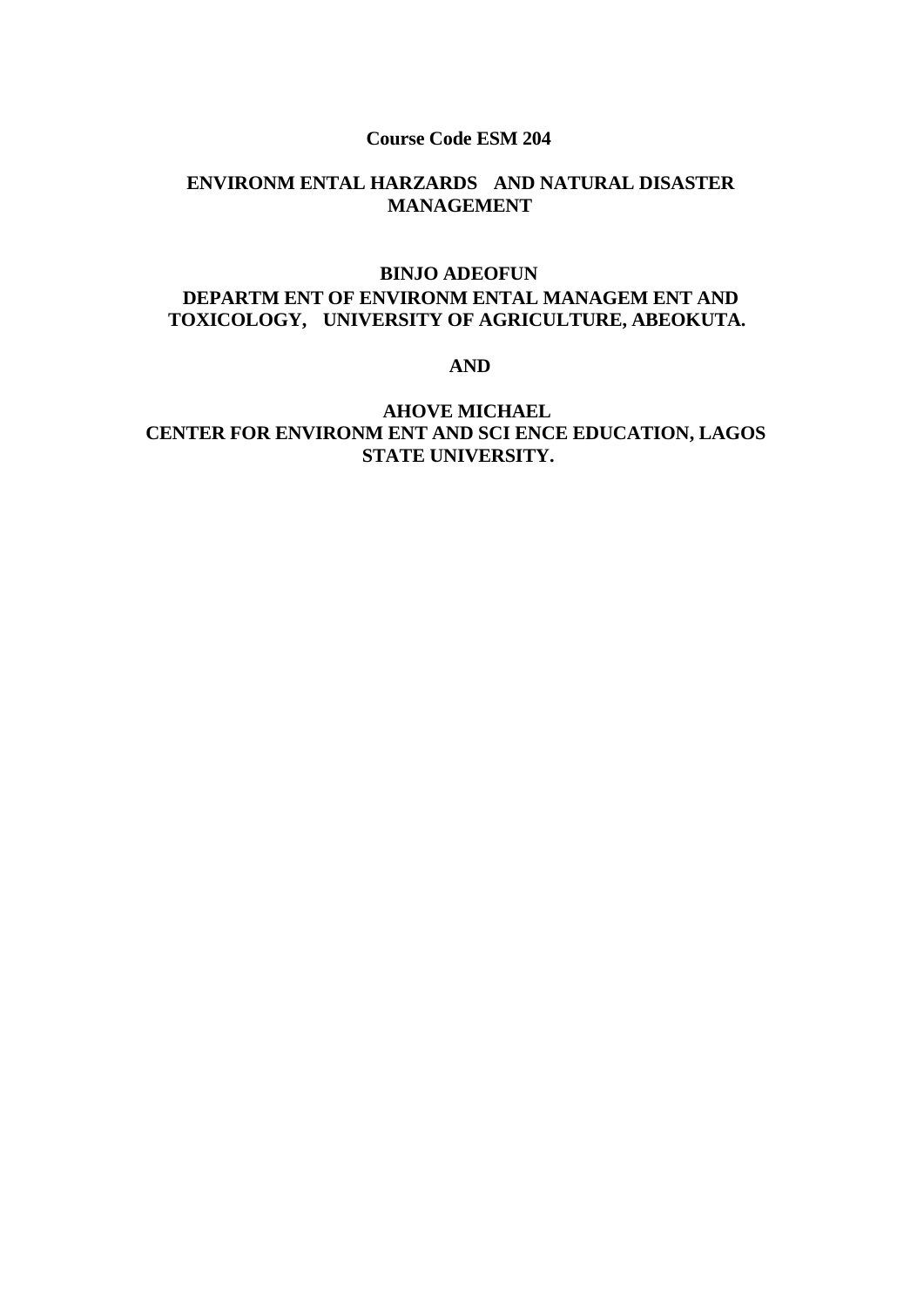|     | <b>Table of Contents</b>                                              |                |  |  |  |  |
|-----|-----------------------------------------------------------------------|----------------|--|--|--|--|
|     | UNIT 1: INTRODUCT ION TO ENVIRONM ENTAL HAZARDS AND                   |                |  |  |  |  |
|     | <b>DISASTERS</b>                                                      |                |  |  |  |  |
| 1.0 | Introduction<br>$\mathbf 1$                                           |                |  |  |  |  |
|     | 2.0 Objectives<br>$\overline{2}$                                      |                |  |  |  |  |
|     | 3.0 Environmental hazards: A Conceptual Background                    | $\overline{2}$ |  |  |  |  |
|     | The Toll of Environmental Hazards<br>3.1                              | 3              |  |  |  |  |
|     | 3.2 Environmental Hazards and Develop ment                            | 4              |  |  |  |  |
|     | 3.3 Perspectives on Prevention and Reconstruction of Natural Hazards5 |                |  |  |  |  |
|     | 3.4 Reducing the Impact of Natural Hazards                            |                |  |  |  |  |
| 4.0 | Conclusion                                                            |                |  |  |  |  |
| 9.0 | Summary                                                               |                |  |  |  |  |
| 0.0 | References and Other Reso urces                                       | 9              |  |  |  |  |
|     | <b>UNIT 2: EARTHQUAKE</b>                                             |                |  |  |  |  |
| 1.0 | Introduction<br>11                                                    |                |  |  |  |  |
|     | 12<br>2.0 Objectives                                                  |                |  |  |  |  |
|     | 3.0 Seismic Waves<br>12                                               |                |  |  |  |  |
|     | Magnitude and Intensity<br>3.1                                        | 14             |  |  |  |  |
|     | 3.2 Occurrence and Severity of Earthquakes                            | 15             |  |  |  |  |
|     | 3.3 Ground Motion                                                     | 15             |  |  |  |  |
|     | 3.4 Ground Failure<br>17                                              |                |  |  |  |  |
|     | 3.5 Tsunamis and Coastal Effects                                      | 18             |  |  |  |  |
|     | Fire<br>3.6                                                           |                |  |  |  |  |
|     | 4.0 Conclusion<br>19                                                  |                |  |  |  |  |
|     | 19<br>5.0 Summary                                                     |                |  |  |  |  |
|     | 6.0 Tutor Marked Assignments                                          | 20             |  |  |  |  |
| 7.0 | References and Other Reso urces                                       | 20             |  |  |  |  |
|     | <b>UNIT 3: FLOODS</b>                                                 |                |  |  |  |  |
| 1.0 | 22<br>Introduction                                                    |                |  |  |  |  |
| 2.0 | Objectives<br>23                                                      |                |  |  |  |  |
| 3.0 | Flood: A Conceptual Clarificatio n                                    | 23             |  |  |  |  |
|     | Types of Flood<br>24<br>3.1                                           |                |  |  |  |  |
|     | 3.1.1 River Floo ds<br>24                                             |                |  |  |  |  |
|     | 3.1.2 Coastal Floods                                                  | 25             |  |  |  |  |
|     | <b>Causes of Floods</b><br>3.2                                        | 26             |  |  |  |  |
|     | <b>Beneficent Effects of Floods</b><br>3.3                            | 27             |  |  |  |  |
|     | 3.4<br>The Negat ive Effects of Flood                                 | 29             |  |  |  |  |
| 4.0 | Conclusion<br>31                                                      |                |  |  |  |  |
| 5.0 | 31<br>Summary                                                         |                |  |  |  |  |
| 6.0 | References and Other Resources                                        | 32             |  |  |  |  |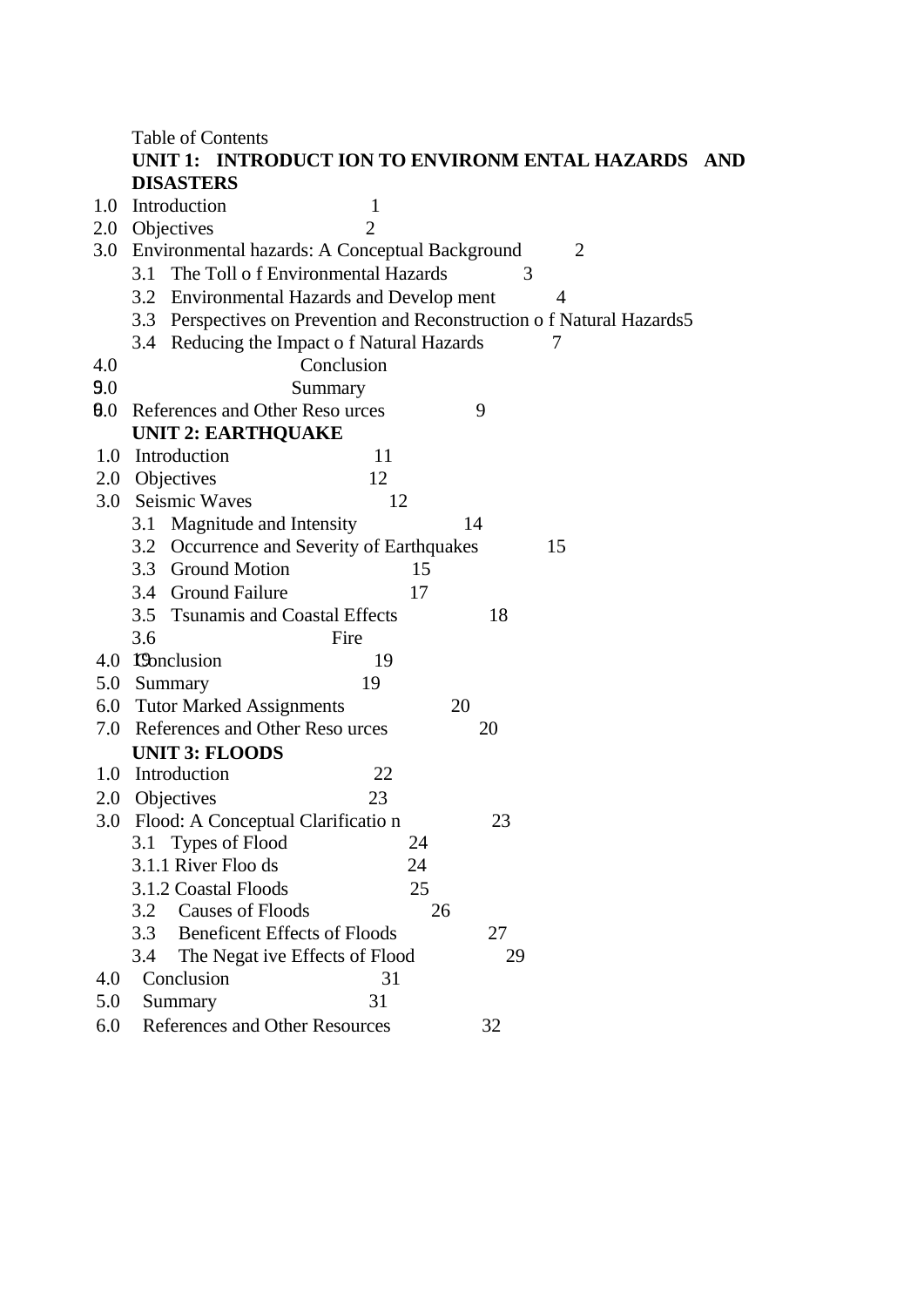## **UNIT 4: DROUGHT AND DESERTIFICATION: CONCEPTS AND CAUSES**  1.0 Introduction 34 2.0 Objectives 35

- 3.0 Drought : A Conceptual Review 35
- 3.1 Desertificatio n: A Conceptual Review 38
- 3.2 Indicators of Desertification 40
- 3.3 Causes of Desertificat ion 42 4.0 Conclusion 43
- 5.0 Summary 43
- 6.0 Tutor Marked Assignment 45
- 7.0 References and Other Reso urces 45

#### **UNIT 5: IMPACTS OF DROUGHT S AND DESERTIFICATION**

- 1.0 Introduction 47 2.0 Objectives 48 3.0 Major Impact of Drought and Desert ification 48 3.1 Socio-Economic Impacts 50 3.2 Control of Desertificatio n 52 3.2.1 Short Term Techniq ues 52 3.2.2 Long Term Techniques 52 3.3 Irreversible Desertification 54 3.4 The importance of Remote Sensing in Desertification Contro l 54 4.0 Conclusion 54 5.0 Summary 55 6.0 Tutor Marked Assignment 56 7.0 References and Other Reso urces 56 **UNIT 6: VOLCANIC HAZARD S (1)**  1.0 Introduction 58 2.0 Objectives 58
- 3.0 Volcanic Tectonic 59 3.1 Primary volcanic hazards 60 3.2 Ground defo rmation 62
- 4.0 Conclusion 65
- 5.0 Summary 66
- 6.0 References and Other Reso urces 67 **UNIT 7: VOLCANIC HAZARD S (II)**
- 1.0 Introduction 68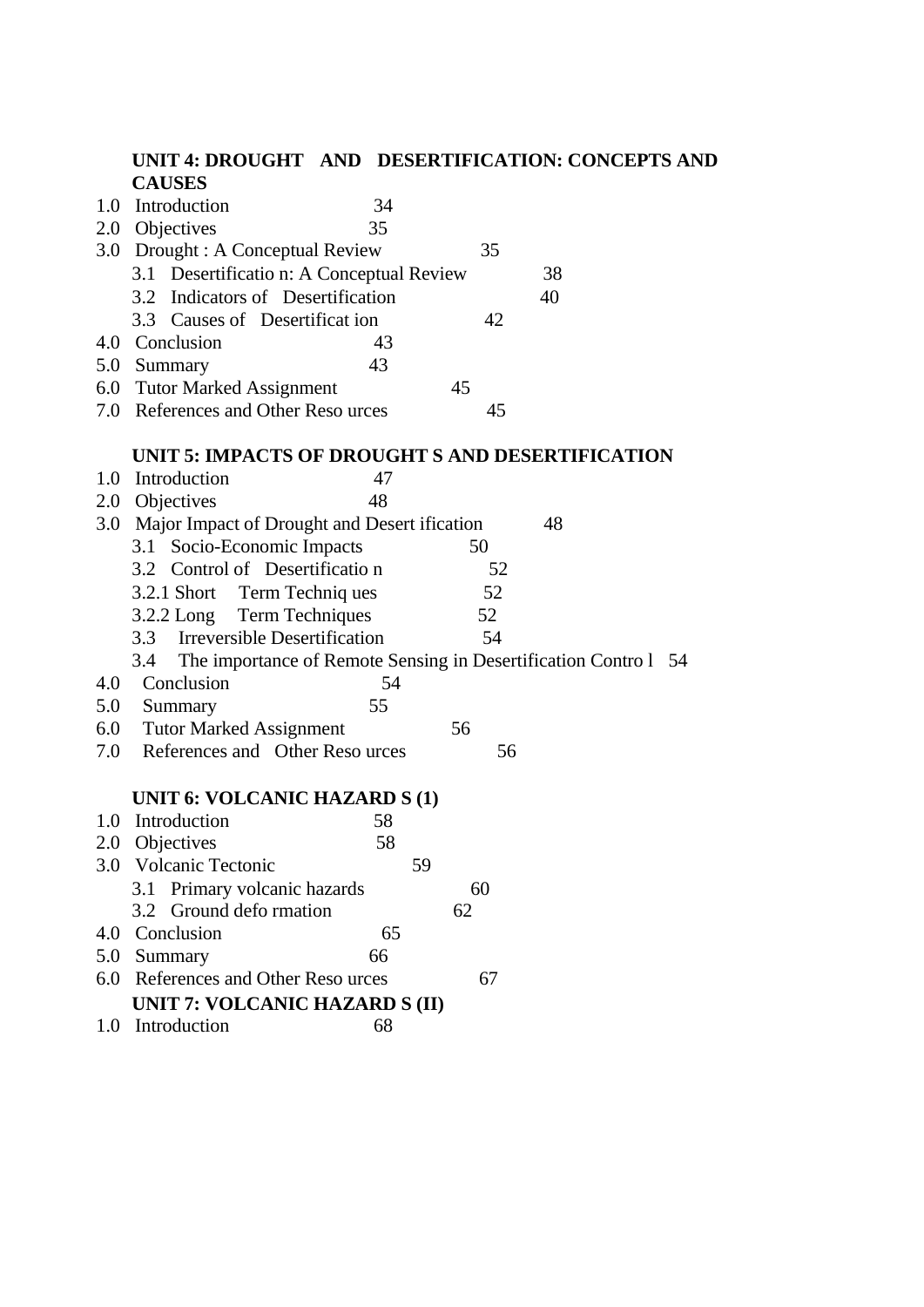| 2.0       | <b>Objectives</b>                                                       | 69  |     |    |    |    |  |
|-----------|-------------------------------------------------------------------------|-----|-----|----|----|----|--|
| 3.0       | <b>Lather Slides and Debars Avalanches</b>                              |     |     | 69 |    |    |  |
|           | 3.1 Environmental control                                               |     | 70  |    |    |    |  |
|           | 3.2 Methods of Diverting and Controlling Lava Flows                     |     |     |    |    | 70 |  |
|           | 3.2.1 Bombing                                                           | 70  |     |    |    |    |  |
|           | 3.2.2 Artificial barriers                                               | 71  |     |    |    |    |  |
|           | 3.2.3 Water Sprays                                                      | 71  |     |    |    |    |  |
|           | 3.3 Vulnerabilit y Modification Adjustment: Co mmunity p repared ness72 |     |     |    |    |    |  |
|           | Forecasting and Warning<br>3.4                                          |     |     | 74 |    |    |  |
|           | 3.4.1 Earthquake Activity                                               |     | 75  |    |    |    |  |
|           | 3.4.2 Ground Deformation                                                |     | 75  |    |    |    |  |
|           | 3.4.3 Thermal Monito ring                                               |     | 76  |    |    |    |  |
|           | 3.4.4 Geodetically Monitoring                                           |     |     | 76 |    |    |  |
| 4.0       | Conclusion                                                              | 78  |     |    |    |    |  |
| 5.0       | Summary                                                                 |     |     |    |    |    |  |
| <b>68</b> | References and Other Reso urces                                         |     |     | 79 |    |    |  |
|           | <b>UNIT 8: LANDSLIDE</b>                                                |     |     |    |    |    |  |
| 1.0       | Introduction                                                            | 80  |     |    |    |    |  |
|           | 2.0 Objectives                                                          | 81  |     |    |    |    |  |
|           | 3.0 Concept ual Review of Landslide                                     |     |     | 81 |    |    |  |
|           | 3.1 Landslides Terrain                                                  | 82  |     |    |    |    |  |
|           | 3.2 Landslides: Strength of the Material                                |     |     | 83 |    |    |  |
|           | 3.3 Types of Landslides                                                 |     | 84  |    |    |    |  |
|           | 3.3.1 Rotational slides                                                 | 84  |     |    |    |    |  |
|           | 3.3.2 Translational slides                                              |     | 85  |    |    |    |  |
|           | 3.4 Causes of landslides                                                |     | 86  |    |    |    |  |
|           | 3.5 Rock Falls                                                          | 89  |     |    |    |    |  |
|           | 3.6 Debris flows                                                        | 89  |     |    |    |    |  |
| 4.0       | Conclusion                                                              | 90  |     |    |    |    |  |
|           | 5.0 Summary<br>91                                                       |     |     |    |    |    |  |
|           | 6.0 References and Other Reso urces                                     |     |     | 92 |    |    |  |
|           | <b>UNIT 9: SNOW AVALANCHES</b>                                          |     |     |    |    |    |  |
|           | 1.0 Introduction                                                        | 94  |     |    |    |    |  |
|           | 2.0 Objectives                                                          | 94  |     |    |    |    |  |
|           | 3.0 Snow Avalanche: Europe and North American Experience                |     |     |    |    | 95 |  |
|           | 3.1 Snow Avalanche path                                                 |     | 96  |    |    |    |  |
|           | 3.2 Character of Snow Avalanche Mot ion                                 |     |     |    | 97 |    |  |
|           | 4.0 Conclusion                                                          | 99  |     |    |    |    |  |
|           | 5.0 Summary                                                             | 100 |     |    |    |    |  |
| 6.0       | <b>Tutor Marked Assignment</b>                                          |     | 100 |    |    |    |  |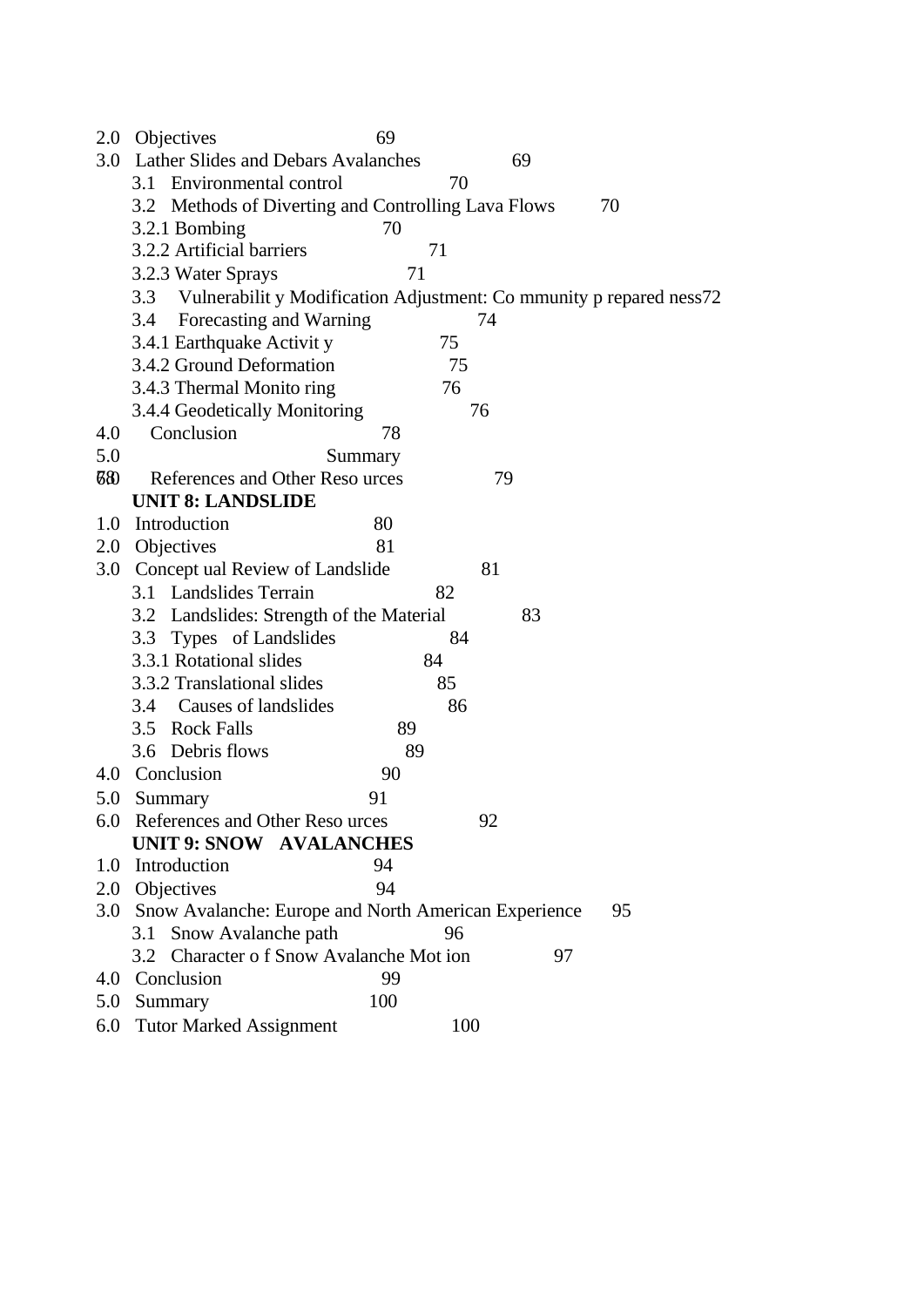|     | 7.0 References and Other Reso urces                     |     | 101 |     |
|-----|---------------------------------------------------------|-----|-----|-----|
|     | <b>UNIT 10: ACID RAIN</b>                               |     |     |     |
|     | 1.0 Introduction                                        | 102 |     |     |
| 2.0 | Objectives                                              | 103 |     |     |
| 3.0 | <b>Causes of Acid Rain</b>                              | 103 |     |     |
|     | 3.1 Effects of Acid Rain                                |     | 106 |     |
|     | 3.2 Prevention of Acid Rain                             |     | 109 |     |
|     | 3.2.1 Individuals Efforts towards Control of Acid Rain  |     |     | 110 |
|     | 3.2.2 Govern ment Actions towards contro 1 of Acid Rain |     |     |     |
| 4.0 | Conclusion                                              | 111 |     |     |
| 5.0 | Summary                                                 | 112 |     |     |
| 6.0 | <b>Tutor Marked Assignment</b>                          |     | 114 |     |
| 7.0 | <b>References and Other Resources</b>                   |     | 115 |     |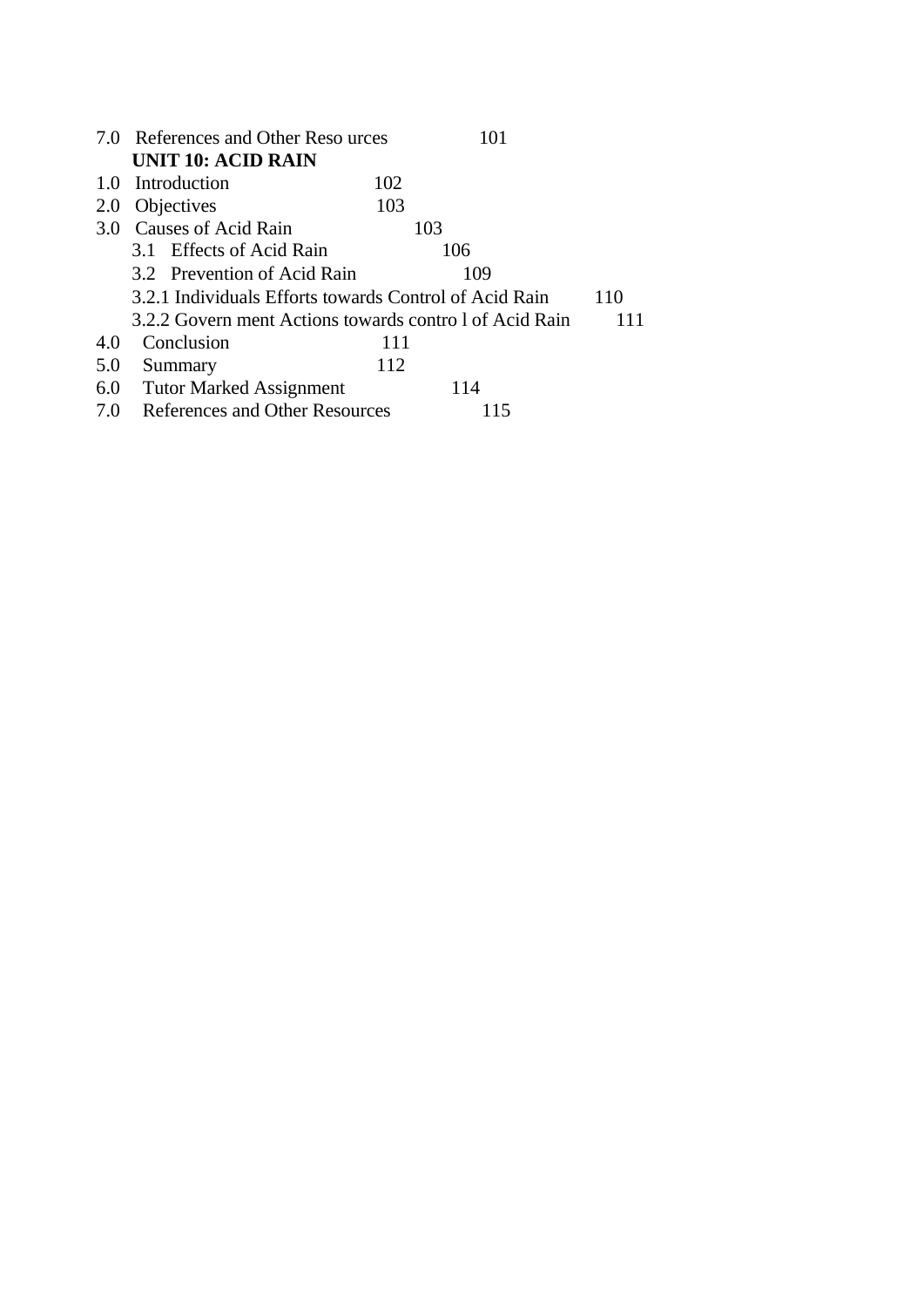# **UNIT 1: INTRODUCTI ON TO ENVIRONMENTAL HARZARDS AND D ISASTERS Table of Content s**

# 1.0 Introduction

- 2.0 Objectives
- 3.0 Environmental Hazards: A Conceptual Background
- 3.1 The Toll of Environmental Hazards
- 3.2 Environmental Hazards and Developme nt
- 3.3 Perspectives on Preve ntion and Reconstr uction of Natural Hazards
- 3.4 Reducing the Impact of Na tural Hazards
- 4.0 Conclusion
- 5.0 Summary
- 6.0 Refere nces and Other Resources

## **1.0 Introduction**

Welc ome to yet another exiting and interactive learning on the environment. I want you to realise that you belong to the privileged few that have the opportunity to acquire knowledge and skills that can reshape our best out of this class that is devoted to Environmental Hazards.

Environmental hazards may be considered as a special type of environmental problem that demands special attention that is why environmentalist at the National Open University of Nigeria has devoted an entire course to this global environmental problem that is threatening the existence of humanity.

This first chapter is the first of a serie s of ten designed to stimulate your intellec tual appetite; hence it will introduce you to environmental hazards.

## **2.0 Objectives**

At the end of this unit you should be able to;

- Explain the conce pt of e nvironmental hazards
- Mention four types of environmental hazards
- State two effects of natural hazards on the development of a building facility in a site prone to any name d environme ntal hazards

## **3.0 Environmental Hazards: A Conceptual Background**

Environmental hazards may be likened to Environmental resources as both e volve from the Earth s natural systems but I want you to understand that environmental hazards are more of a negative resource. So it is a clear fact that in every sense that environmental hazards are an element of the environmenta l problems currently capturing so muc h public attention. They cause the alteration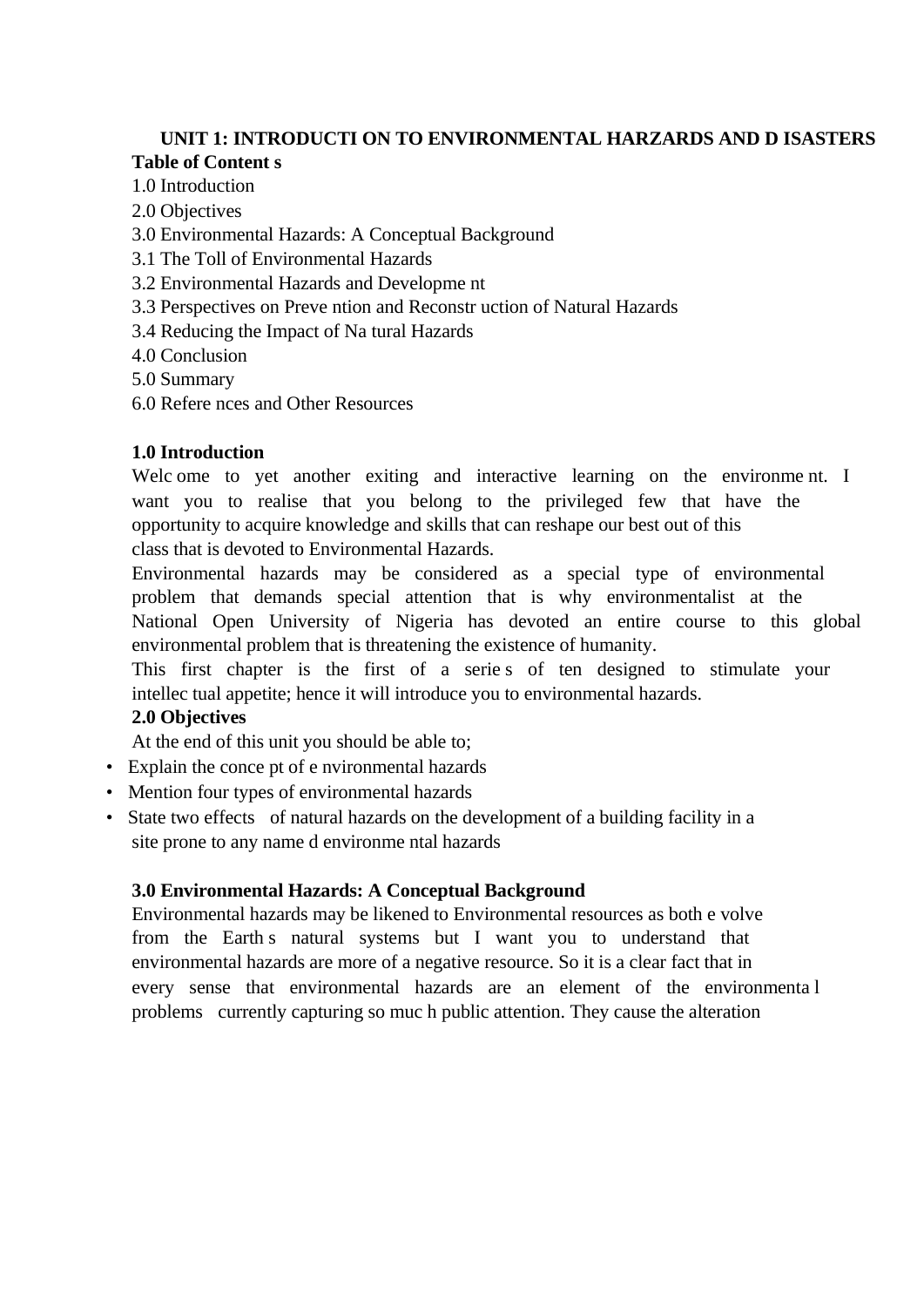of natural ecosystems; heighten the effects of those ecosystems degradation, thus reflecting the human induce d damage done to the environments, and many times affecting a la rge human population.

Traditionally almost eve ry environmentally related book on natural hazards paints the picture of a chronicle of death and destruction, a similar accounting of damage avoided is almost never included. But the effects of the disaster cause d by natural hazards can be greatly reduced by action taken in advance to reduce vulnerability to them. Industrialized countries have made progress at reducing the impacts of hurricanes, floods, earthquakes, volcanic eruptions and landslides (OAS, 1990).

 For instance, Hurricane Gilbert, recor ded as being the most powerful hurricane ever recorded in the Weste rn Hemispher e, was said to be responsible for 316 fatalities, though less forceful hurricane killed thousands of people earlier in the century. A combination of zoning restrictions and improved structures together with new prediction, monitoring, warning, and e-vacuation systems made the difference. Latin America n and Caribbean countries have reduced loss of life from some hazards, principally through disaster preparedness and response; they now have the opportunity to reduce economic losses through mitigation in the context of development to a greate r extent than they have to date.

The disaste rs caused by environmental hazards generate a demand for enor mous amounts of capital to replace what is destroyed and damaged. The development community should address this issue because it affords, among all environmenta l issues, the most manageable of situations: the risks are readily identified, mitigation measures are available, and the benefits that accrue from vulnerability reduction actions are high in relation to costs.

## **3.1 The Toll of Environmental Hazards**

Today the depressing regular ity of environmental disaste rs is making headline News of National and International print and elec tronic media. Each year one or more hurricane strikes the Caribbean region.

## *REFLECTION*

 *If this is the experience in your city or town, what would be your reaction? Share your thoughts with at least two of your course mate.*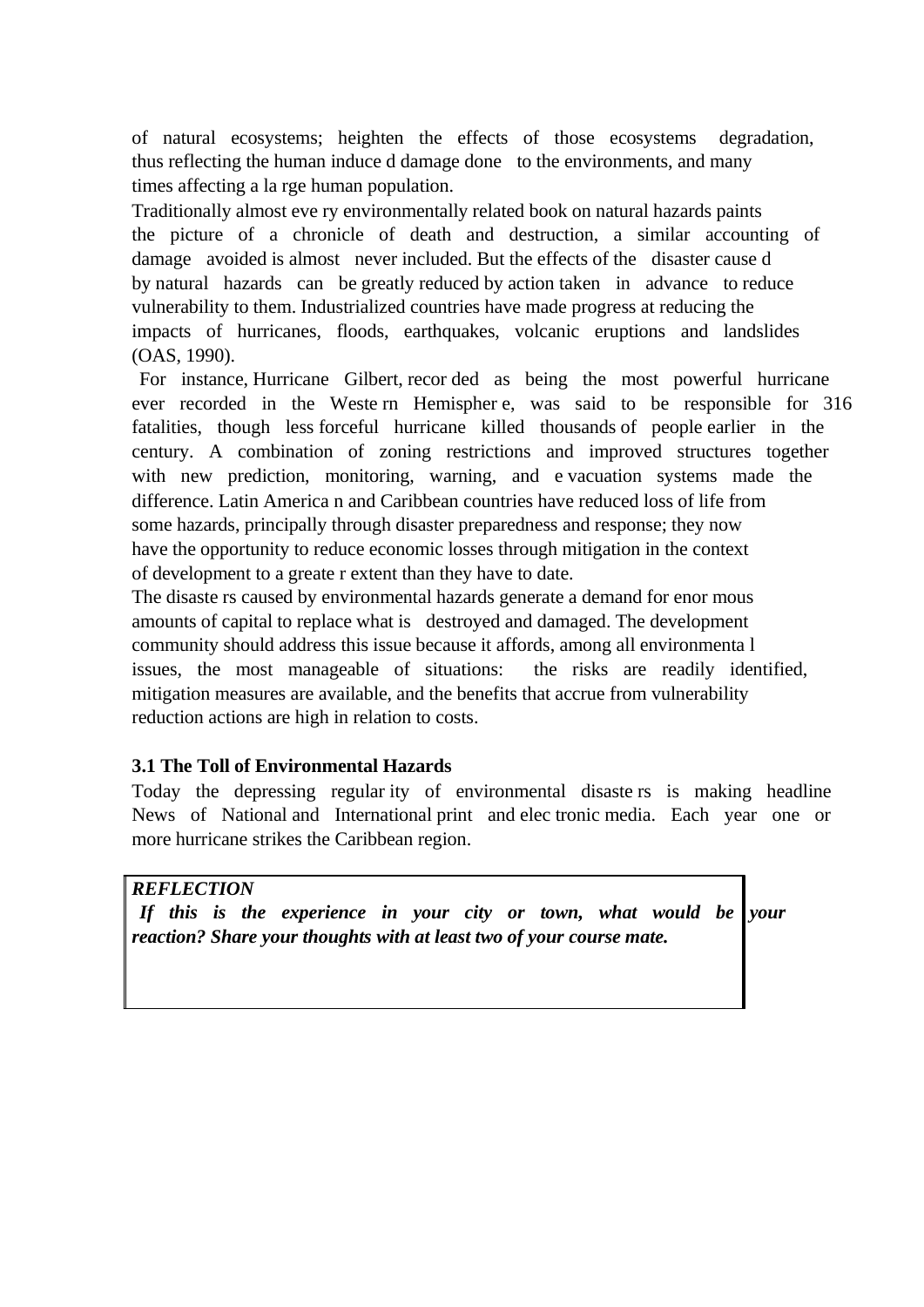The destructive ones noted in history include hurricane Gilbert in 1988 and Hugo in 1989, and Katrina in 2005 caused billions of dollars of damage. Flooding, too, occurs annually, but no reliable estimates are available of the cost in human live and property. Earthquakes and volcanic eruptions Ruiz in unpredictable with disastrous effects: the mudslide precipitated by the eruption of Volcanic Ruiz in Colombia in 1985 killed 21, 800 people, and earthquakes in Mexico (1985) and El Salvador (1986) together killed more than 10,000( OAS, 1990).

Landslides are limited in area. But occur so frequently that they account for hundreds of millions of dollars in damage every year. While not as spectacular, drought can be more harmful to agricultural production than hurricanes. After the 1971 drought, for example, banana production in Saint Lucia did not recover fully until 1976. Disaster aid, however, is scarce in the region for these types of pervasive, slow-onset hazard.

Over the past 30 years average annual costs of natural disasters to Latin America and the Caribbean were 6,000 lives, adverse effects on 3 million people, and US\$1.8 billion in physical damage. Moreover, the impacts are increasing: during 1960s approximately 10 million people were kille d, injured, displaced, or otherwise affected; the number for the 1970s was six times larger, and for the 1980s, three time larger.

In addition to the direct social and economic impact, natural disasters can affect employment, the balance of trade, and foreign indebtedness for years after their occurrence. After Hurr icane Fifi struck Honduras in 1974, for example, employment in agriculture decreased by 70 pe rcent. Funds intended for development are diverted into costly relief efforts. These indirect but profound economic effects and their drain on the limite d funds now available for new investment compound the tragedy of a disaster in a developing country. Furthermore, international relief and rehabilitation assistance has bee n insufficient to compensate countries for their losses; during the period 1983 1988, reconstruction assistance amounte d to only 13 percent of the estimated value of losses (OAS, (1990).

#### **3.2 Environmental Hazards and Development**

The losses are a concern not only for the countries in which they occur but also for international lending agencies and the private sector which are interested in protecting their loans and investments. The investments are often at risk of both environmental hazards and the side effects of development projects that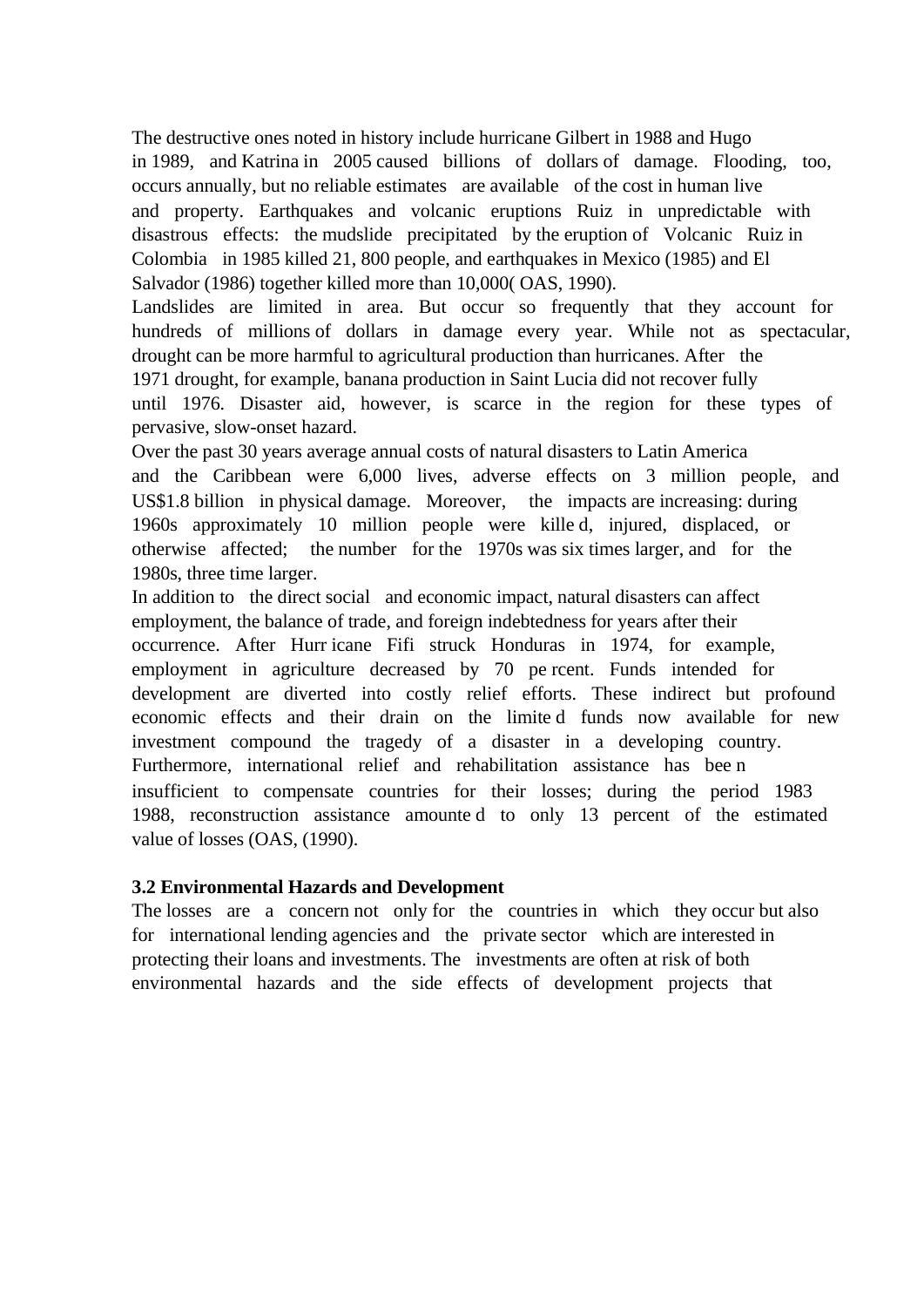exacerbate these hazards. For example, excessive erosion and siltation reduces the useful life of large multipurpose dams.

Many smaller dams in the region also experience these types of damage: accelerated erosion caused by a hurricane filled half the storage capacity of a reservoir in the Dominican Republic virtually overnight. As a result of these concerns, one important lender, the Inter-American Deve lopment Bank, is studying the process of evaluating dam projects on the grounds that more realistic methods of estimating life expectancy and cost-benefit ratios will have to be introduced if the problem of erosion and estimating life expectancy and costbenefit ratios will have to be introduced if the problem of erosion and siltation cannot be resolved satisfactorily for any pr oject.

While the development efforts of the past have brought economic advancement to many parts of the world, they have also brought unwise or unsustainable uses of the natural resources base. Indeed, in recent years, the United Nations specialized conferences on the human environment, desertification, water manageme nt, deforestation, and human settleme nts all point to environmental degradation brought about by development, and the corresponding reduction in the capacity of an ecosystem to mitigate natural hazards. Nevertheless, development agencies often continue to operate as though their activities and natural disasters were separate issues.

## *REFLECTION*

*As Gunnar Haman points out in Prev ention is Better than Cure:* 

*When a disaster has occurred, development agencies have regarded it as a nuisance and tried to avoid becoming involved; or even worse, the risk of existing or new potential hazards has been over-looked in the planning and implementation of some development activities, it is now being observed that intensive development may be the cause of many new disast ers in poor countries.* 

Until quite recently, in fact, many practitioners believed that development efforts themselves would spontaneously provide solutions to problems posed by natural hazard.

Environmental deficiencies generated by the conditions of underdevelopment and natural disasters pose grave problems and can best be remedied by accelerated development through the transfer of financial and tec hnological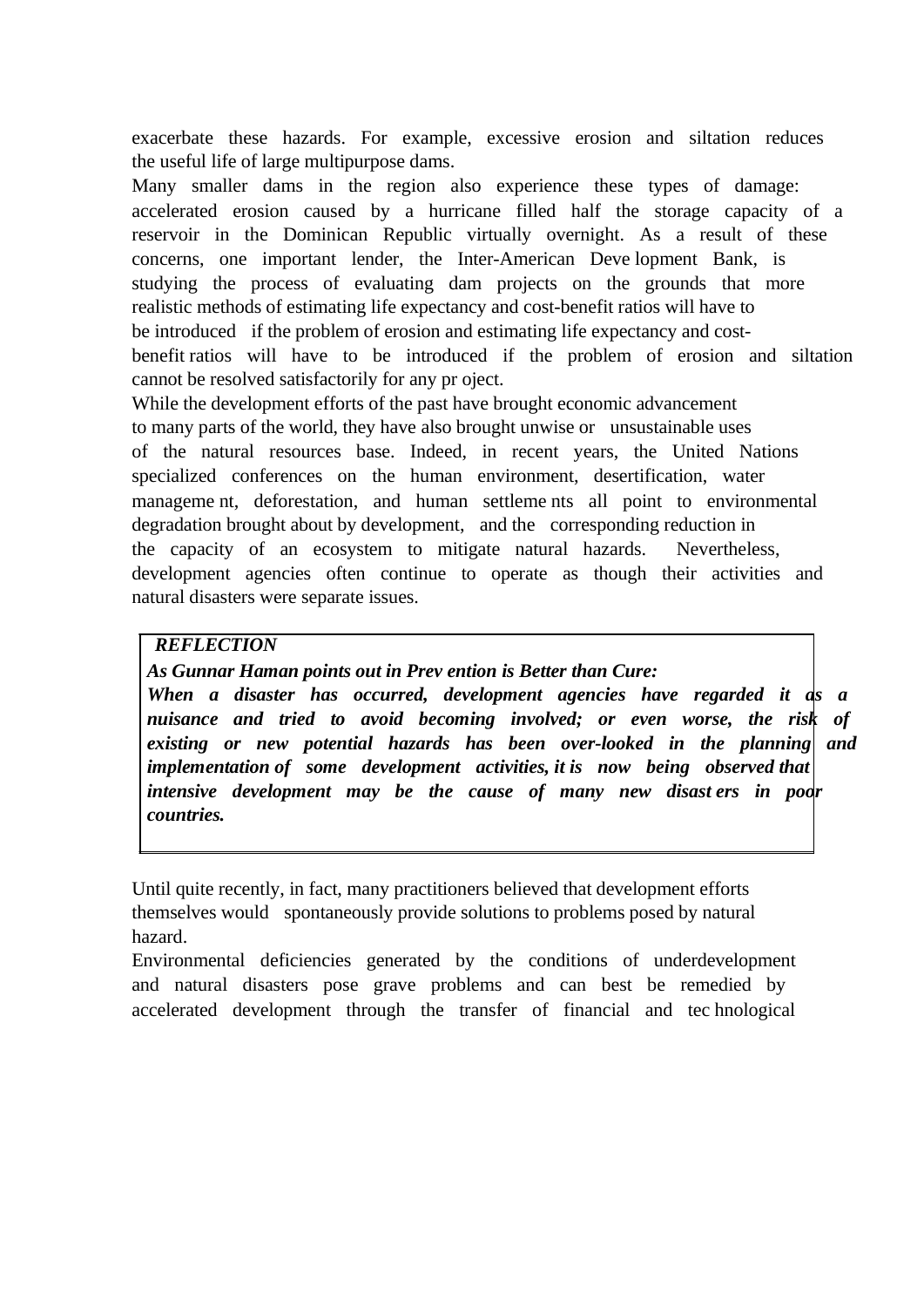assistance as a suppleme nt to the domestic effort of the development countries (OAS, (1990).

In the intervening eighteen years enormous amounts of financial aid and sustained technical assistance have been provided, but far from reducing the effects of natural disasters, development has contributed to disaster vulnerability in areas where the presence of hazards was not properly assessed.

While the link between natural disasters and development has bee n demonstrated repeatedly, governments and lending agencies do not yet systematically integrate the consideration of natural hazards into project preparation. Past losses and the vulnerability of infrastructure have reached such levels that in some areas development assistance consists almost entirely of disaster relief and rehabilitation.

When loan proceeds are routinely programmed for reconstruction, little remains for reconstruction needs have brought about a reassessment of economic development programs in Bolivia, Colombia, Ecuador, El Salvador, Guatemala, Nicaragua, Peru, the Paraguay River Basin, and several Caribbean island countries. There is a growing awareness that natural hazard management is a pivotal issue of development theory and practice. The United Nations declare d the 1990s as the International Decade for Natural Disaster Reduction (IDNDR) and called on developing countries to participate actively in reducing disaster vulne rability. The Organization of American States (OAS) has endorsed the IDNDR and made natural hazard management a priority technical assistance area.

## **3.3 Perspectives on Prevention and R econstruction of Natural Hazards**

A key element to be addressed in this decade is the distribution of resources between disaster prevention and post-disaster efforts. Prevention, which includes structural measures (e.g., making structures more hazard-resistant) and nonstructural measures (e.g., land-use restrictions), is a cost-effective means of reducing the toll on life and property.

Post-disaster relief and reconstr uction measures are important for humanitarian reasons, and may include improvements that are designe d to prevent or mitigate future disasters. This is increasingly the case in projects funded by development financing organizations. Nevertheless, post-disaster measures are disproportionately costly for each life save d and each building reconstructed costs of jobs and production associated with disasters. It is useful in this regard to distinguish between hazard management and disaster management. Both include the comple te array of pre-event and post-event measures, but they differ in their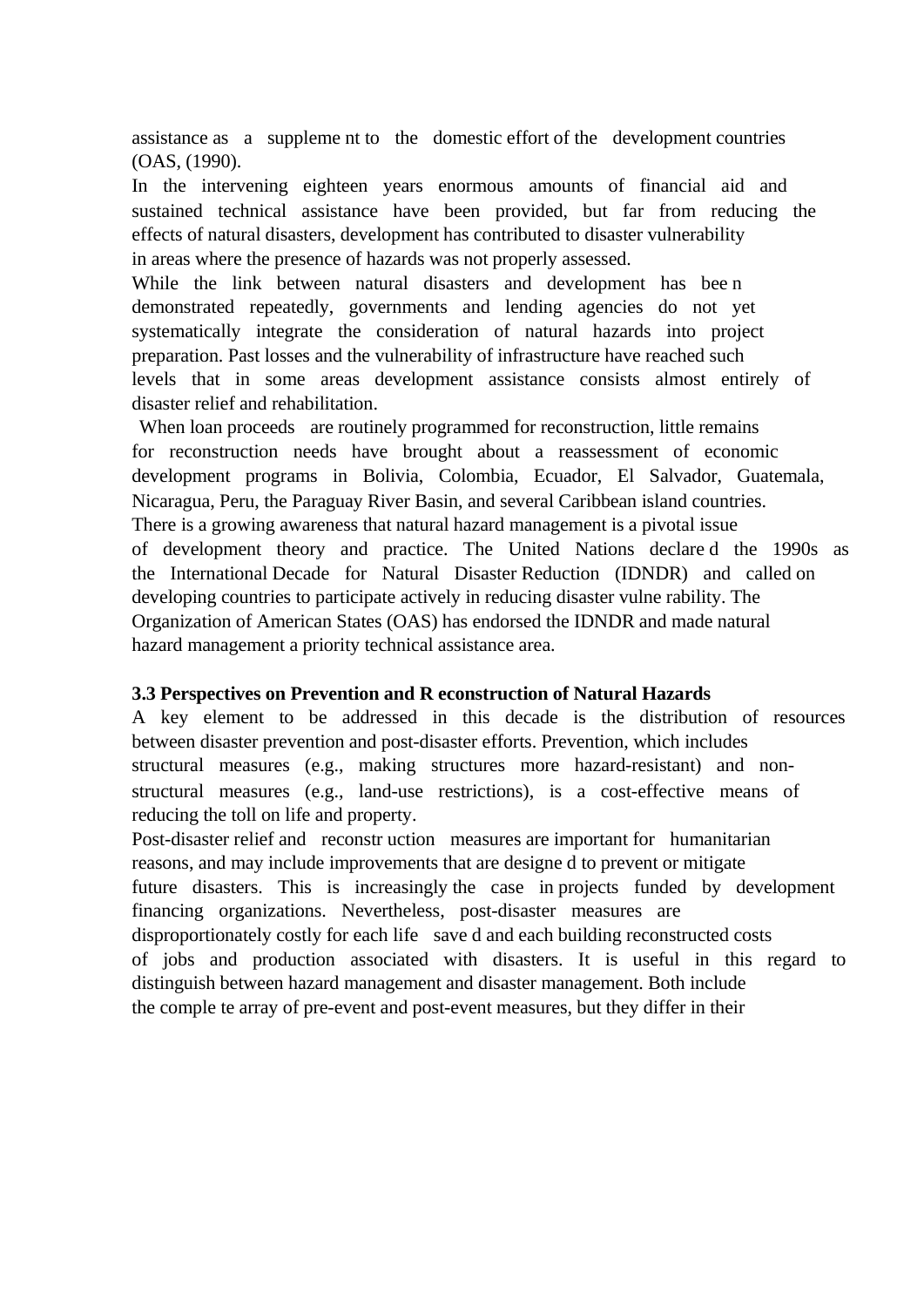focus. Disaster management is concerned with specific eve nts that destroy lives and prope rty to such an extent that international assistance is often neede d (Hogan & Marandola, 2007).

Hazard management addresses the potentially detrimental effects of all natural hazardous events, whether or not they result in a disaster; it is the more inclusive of the two terms, seeking to incorporate consideration of natural hazards in all development actions, regardless of the severity of the impact. It thus concentrates more on the analysis of hazards, the assessment of the risk they present, and the prevention and mitigation of their impact, while disaster manageme nt tends to concentration more on preparedness, alert, rescue, re lief, rehabilitation, and reconstruction.

Despite the clear economic and humanitarian advantages of prevention, it is relief and reconstruction measures that typically enjoy political and financial support. Donor nations quickly offer sophisticated equipme nt and highly trained personnel for search and rescue missions. Politicians of a stricken nation gain more support from consoling disaster victims than from requesting taxes for the un-dramatic measures that would have avoided the disaster.

Short-te rm efforts to address immediate needs usually take precede nce over long

 term disaster recovery and prevention activities, particularly given the visibility attached to the relied phase of disaster by the mass media. It is not surprising. Therefore, to find that of all funds spent on natural hazard management in the region, more than 90 pe rcent goes to saving lives during disasters and replacing lost investment; less than 10 percent goes to prevention before disasters.

The situation is similar with respect to science and technology as opposed to basic information on the location, severity, and probability of events-the data that provide the basis for prevention measures. A sound balance must be sought between obtaining additional scientific information and applying existing information to institute mitigation measures resting chiefly on economic and political organization and process.

## **3.4 Reducing the Impact of Natural Hazar ds**

There are information and techniques designed to minimize the effects of eve n the most sudde n and forceful of hazar dous events and prevent than causing a disaster. But in some instances the situation itself cannot be avoided, construction measures and location decisions can help save lives and avoid damage. In some instances, such as flooding, the integration of hazard mitigation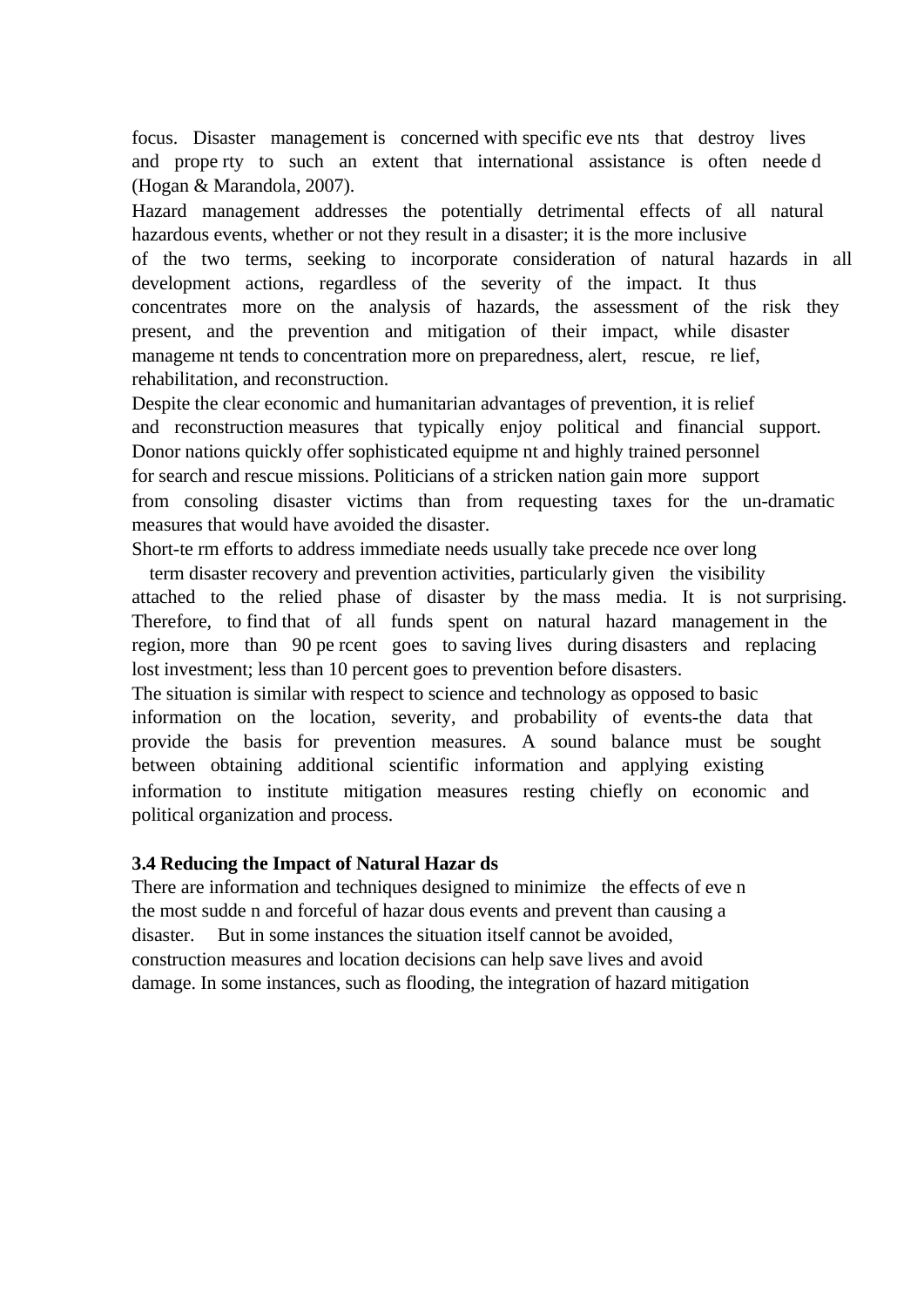measures into development planning and investment projects may make it possible to avoid the hazards entirely.

Mitigation measure is better see n as a fundamental investment, essential to all development projects in high-risk areas, and not as a luxury that may not be affordable. The vulnerability of many places around the world to hurricanes, earthquakes, volcanic eruptions, flooding, or drought is widely recognized. Environmental planners should not ask the question whether these eve nts will happen, but what may occur whe n they do.

The normal single-sector planning technique can no longer maximize the benefits of mitigation methods and may, in fact, increase the risk exposure of people and their property. Since the orthodox development project often represents an isolated intervention into complex and long- standing natural and socioeconomic processes, an advance in one area may not be accompanie d by needed change in another. When natural eve nts subsequently exert pressure, the fruits of the project may be lost to a disaster cause d by the deterioration of the natural and human environment re lated, in turn, to the project itself (Hogan & Marandola, 2007).

Environmentally Integrated development planning, relatively implies, a multicultural approach. It accounts both for a change in associated sectors that share a defined physical space and for the changing relationships between sectors as the result of an intervention. Underlying the integrated approach is the assumption that change is organic and that an initiative in one sector affects the region as a whole.

## **Exercise 1.1**

*State two reasons, why Natural hazard considerations should be introduced at the earliest possible stage in a facility development process.* 

If a location designed for a housing estate is in an earthquake zone, this should be considered before it is planned for urban development. If a piece of land is considered for agricultural project is subje ct to flooding, that should be taken into consideration in the formulation of the project. If environmental hazard risk is notice d on time in any planning process, lesser unnecessary projects will be carried forward simple on their own momentum.

Mitigation measures must be applie d early, and non-structural mitigation, the most cost-effective mechanism, requires particularly early recognition of the need for land-use restrictions. As in environmental impact audit conducte d on a project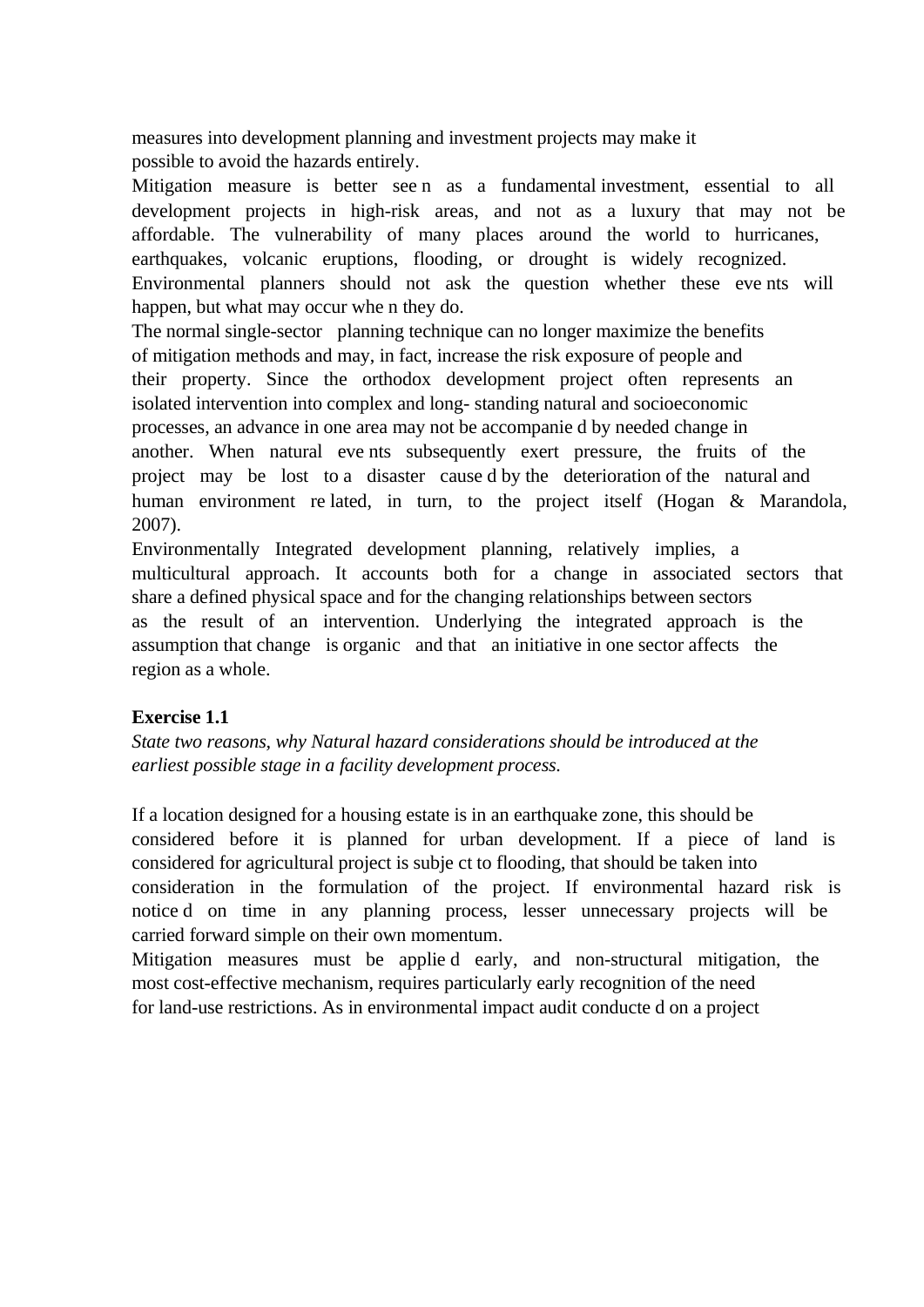already formulated, an after-the-fact natural hazard assessment has much less value than an evaluation conducte d in time to impact the original formula tion of the project.

#### **4.0 Conclusion**

You must have discovered by now that it a clear fact and in e very sense that environmental hazards are an element of the environmental problems currently capturing so much public attention. They cause the alteration of natural ecosystems; heighten the effects of those ecosystems degradation, thus reflecting the human induced damage done to the environme nts, and many times affecting a large human population.

This call for the attention of all and sundry to take urgent steps that will educate and equip citize nry on how to handle environmental hazards.

#### **5.0 Summary**

Environmental hazards may be likened to Environmental resources as both e volve from the Earth s natural systems but I want you to understand that environmental hazards are more of a negative resource. But the effects of the disaster caused by natural hazards can be greatly reduced by action taken in advance to reduce vulnerability to them. Industrialized countr ies have made progress at reducing the impacts of hurricanes, floods, ear thquakes, volcanic eruptions and landslides.

#### **6.0 References and Other Resources**

- Hogan, D.J. & Marandola, E. (2007). Vulnerabilit y of Nat ural Hazards in pop ulation-Environment Studies. Background Paper to the Pop ulation-Environment research network (PERN) Cyberseminar on Po pulatio n and Nat ural Hazards, 5-19 November.
- OAS, (1990). Disaster, Planning and Development: Managing Natural Hazards to red uce Loss. Organizat io n of America States. Washington, D.C.

## **Other Resources**

Lauwerys, J. A (1970).Man s Impact o n Nature. New York. The American Museum of Natural History.

Nest (1991). Nigeria s Threatened Enviro nment: A National Profile. Ibadan Nest.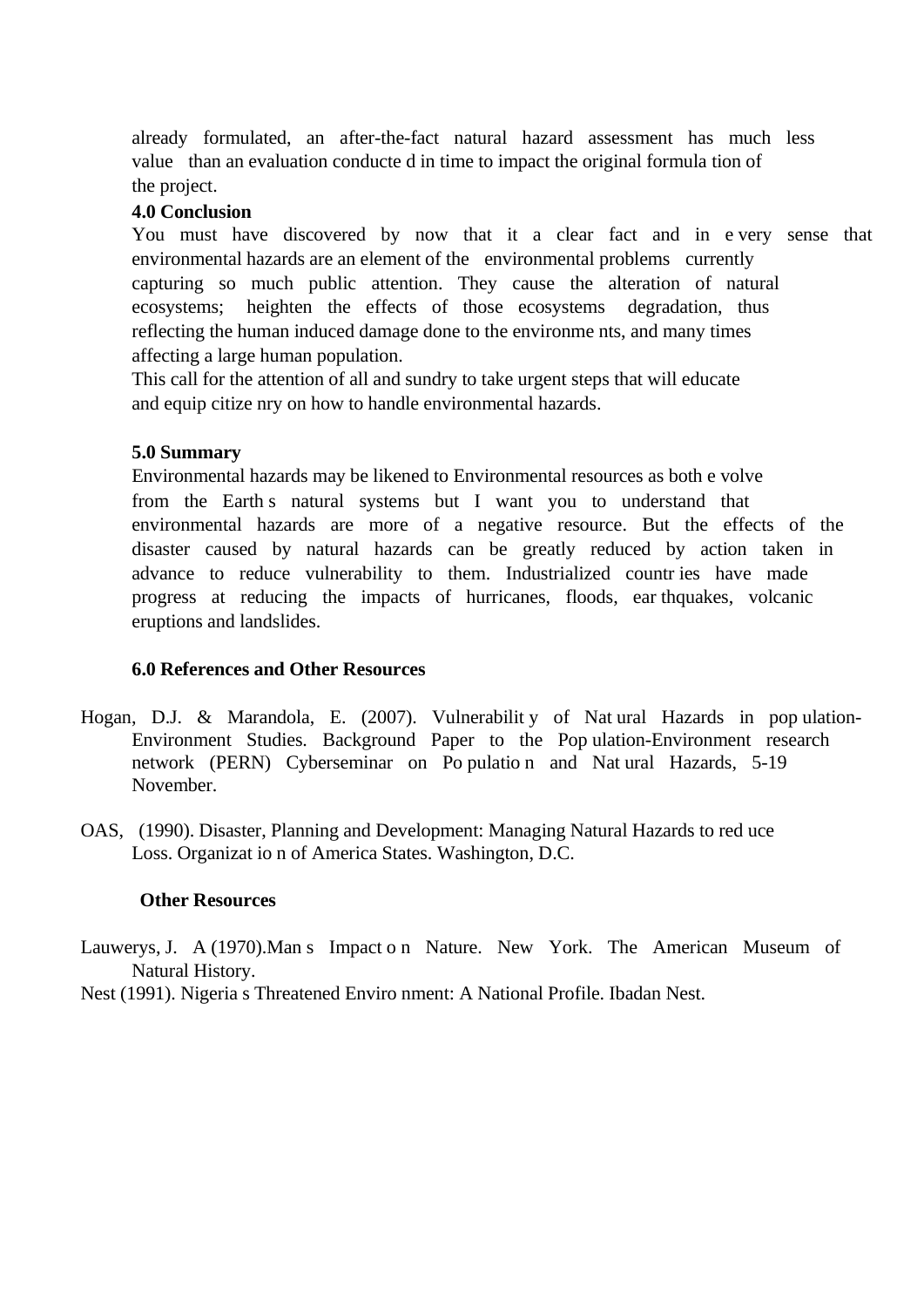# **UNIT 2: EARTHQUAKE**

## **Table of Content s**

- 1.0 Introduction
- 2.0 Objectives
- 3.0 Seismic Waves
- 3.1 Magnitude and Intensity
- 3.2 Occurrence and Seve rity of Earthquakes
- 3.3 Ground Motion
- 3.4 Ground Failure
- 3.5 Tsunamis and Coastal Effects
- 3.6 Fire
- 4.0 Conclusion
- 5.0 Summary
- 6.0Tutor Marked Assignments
- 7.0 Refere nces and Other Resources

# **1.0 Introduction**

I like to invite you to a discussion on another environmental hazard it is called **earthquake. Earthquakes are one of the commonest environmental hazar ds that**  are still challenging the survival instinct, capacity for survival and adaptive techniques of humans to subdue the environment for comfort.

The occurrence of friction between rocks on either side of a fault prevents the rocks from slipping easily or when the rock under stress is not already fractured, some elastic deformation will occur before failure. When the stress at last exceeds the rupture strength of the rock a sudde n moveme nt occurs to release the stress. This experience may be simply described as earthquake or seismic slip.

# **2.0 Objectives**

At the end of this unit you should be able to;

- Explain what an ear thquake is.
- Describe a magnitude number
- Mention seve n ways earthquakes may be categorise d
- Differentiate between ground failure and earthquake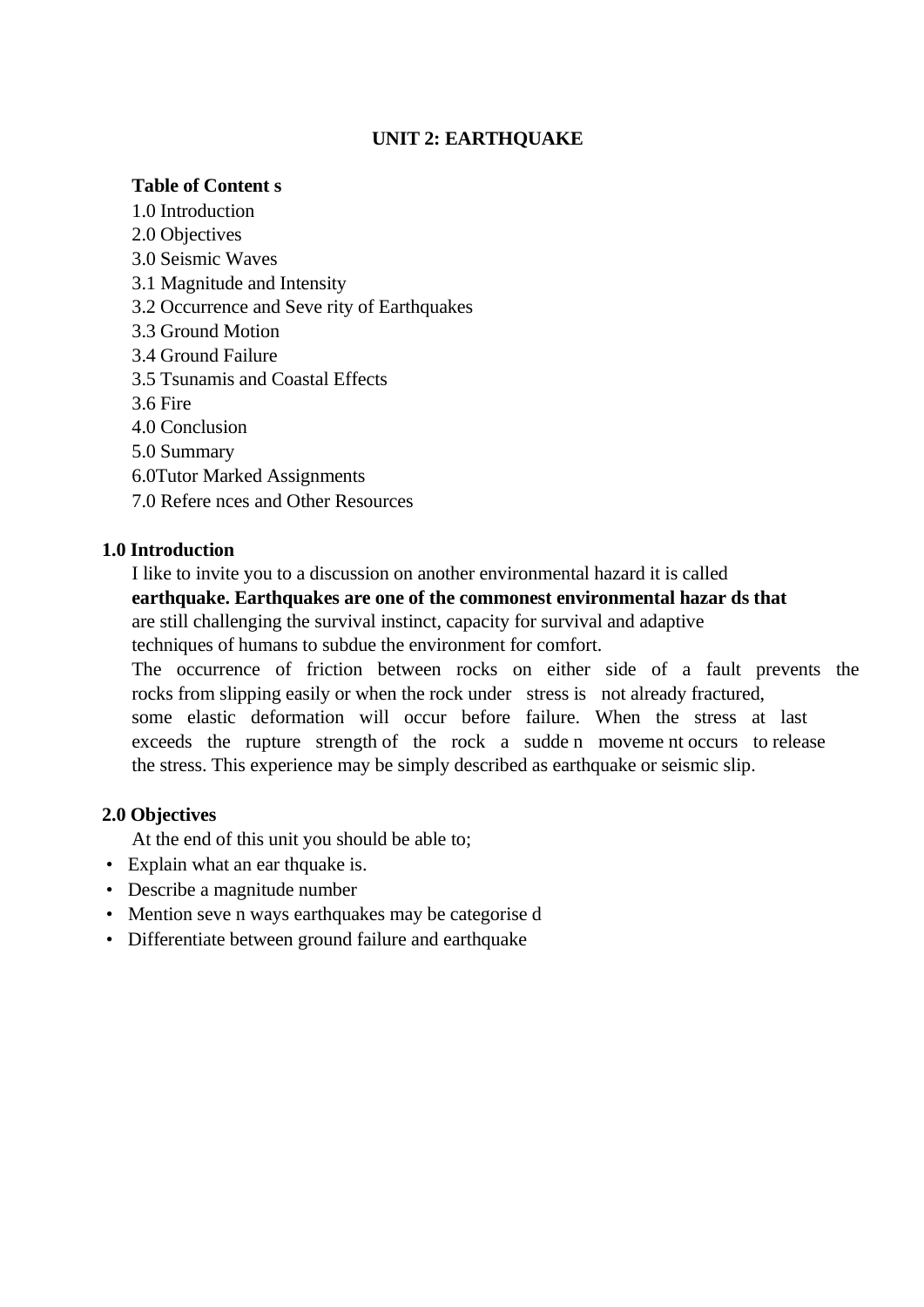## **3.1 Seismic Waves**

Earthquakes simply demonstrate that the earth is consistently a changing system.

They general depict a built up stress in the lithosphere which occurs along its, planar breaks in rock where there is displaceme nt of the side relative to the other.

Often, the stress results into faults or breaks, at other times, it causes slipping along old, sting faults. When movement along faults occurs gradually relatively smoothly, it is called cree p. Creep- is termed as seismic slip, meaning fault displacement without significant earthquake activity-can be inconvenient rarely causes serious damage.

When friction between rocks on either side of a fault presents the rocks from slipping easily or when the rock under stress is not already fractured, some elastic deformation will occur before failure. Whe n the stress at last exceeds the rupture strength of the rock (or the friction along a pre-existing fault), a sudden movement occurs to release the stress. This is earthquake, or seismic slip. With the sudden displacement and associate d stress release, the rocks snap back elastically to their previous dimensions; the behaviour is called elastic rebound. Faults come in all sizes, from microscopically small to thousands of kilometres long. Likewise, earthquakes come in all sizes, from tremors so small that even sensitive instruments can rarely detect them, to massive shocks that can level cities. (Indeed, the seismic movement of creep is actually character ized by many micro-earthquakes, so small that they are typically not felt at all.) The amount of damage associated with earthquake is party a function of the amount of accumulated ene rgy release d as the earthquake occurs.

The point on a fault at which the first movement or break occurs during an earthquake is called the earthquake, or hypocenter. In the case of a large earthquake s focus, for example, a section of fault may be kilome tres long and may slip, but there is always a point at which the first movement occurred, and this point is the focus (Montgomery, 2006).

Deep- focus earthquakes are those with focal depths over 100 km, which distinguishes them from shallow-focus earthquakes. The point on the earth s surface directly above the focus is called the epice ntre. When news accounts tell where an earthquake occurred, they re port the location of the epicentre.

When an earthquake occurs, it releases the store d-up energy in seismic waves that travel away from the focus. There are several types of seismic waves. Body waves (P waves and S waves) travel through the interior of the ear th. P waves are compression waves. As P waves travel through matter, the matter is alternately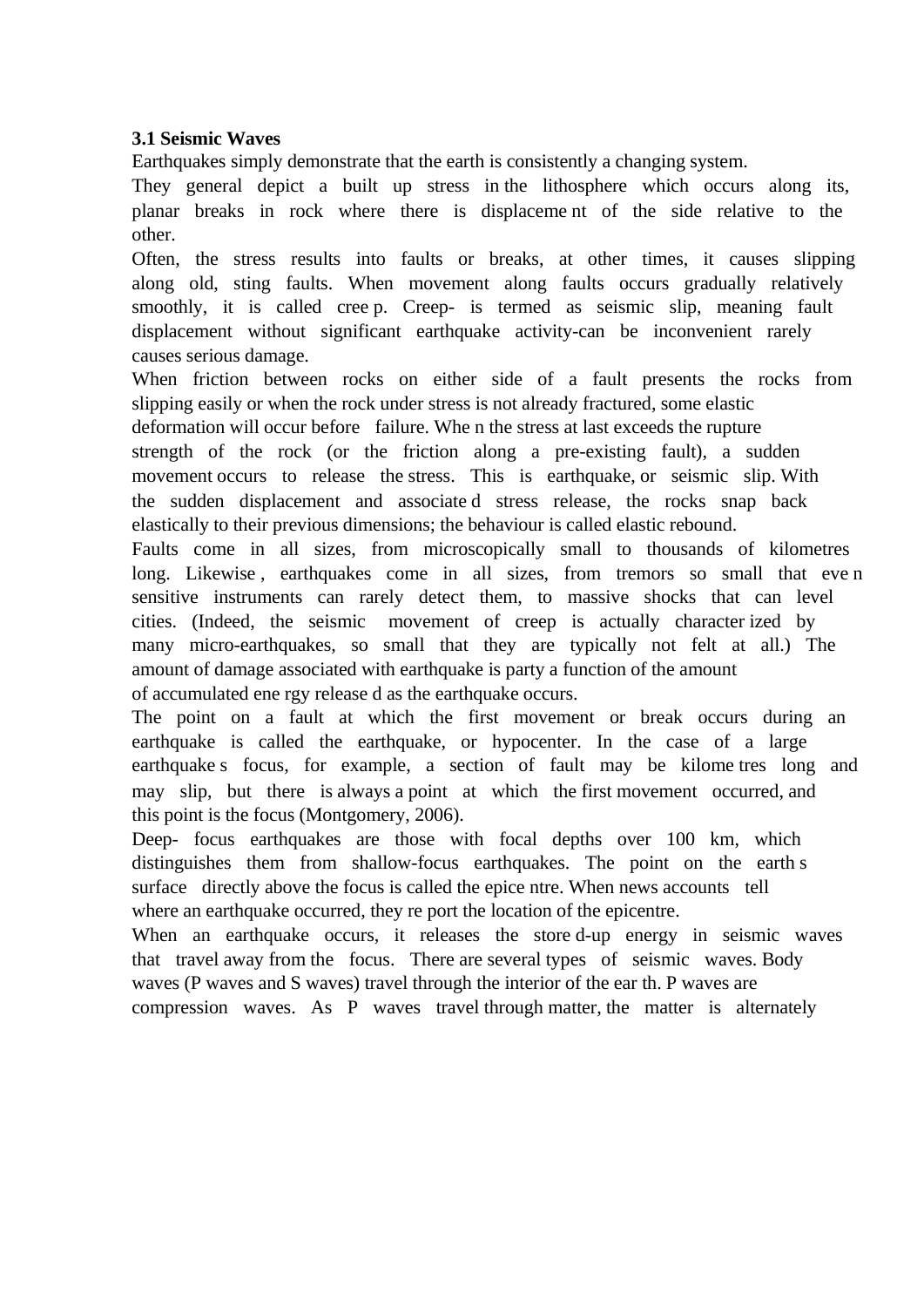compressed and expanded. P waves travel through the earth, much as sound waves travel through air. S waves are shear waves, involving a side-to side motion of molecules.

Seismic surface waves are somewhat similar to surface waves on water. This means that they cause rocks and soil to be displaced in such a way that the ground surface ripples or undulate. Surface waves also come in two types: Some cause vertical ground motion, like ripples on a pond; othe r cause horizontal sharing motions. The surface waves are, large in amplitude- amount of ground displacement-than the body waves from the same ear thquake. Therefore, most of the shaking and resultant structural damage from earthquakes is caused by the surface waves.

## 3.1 Magnitude and Intensity

All of the seismic waves represent energy release and transmission; they cause ground shaking among people associate d with earthquakes. The amount of ground motion is related to the magnitude of the earthquake. Magnitude is most commonly reported in countr ies using the Richter magnitude scale, named after geophysicist Charles F. Richter, who developed it.

Montgomery (2006) says that a magnitude number is assigned to an earthquake on the basis of the amount of ground displacement or shaking that it produces near the e picentre. The amount of ground motion is measures by a seismograph, and the size of the largest (highest-amplitude) seismic waves on the seismogram is determine d.

The value is adjusted for the particular type of instrument and the distance of the station from the earthquake epicentre (because ground motion naturally decreases with increasing distance from the site of the earthquake) so that different measuring stations in different places will arrive at approximately the same estimate of the ground displacement as it would have been measured close to the epicentre value is assigned.

The Ric hter scale is logarithmic, which means that an earthquake of magnitude 4 causes ten times much ground movement as one of magnitude 3, one hundre d times as much as one of magnitude 2.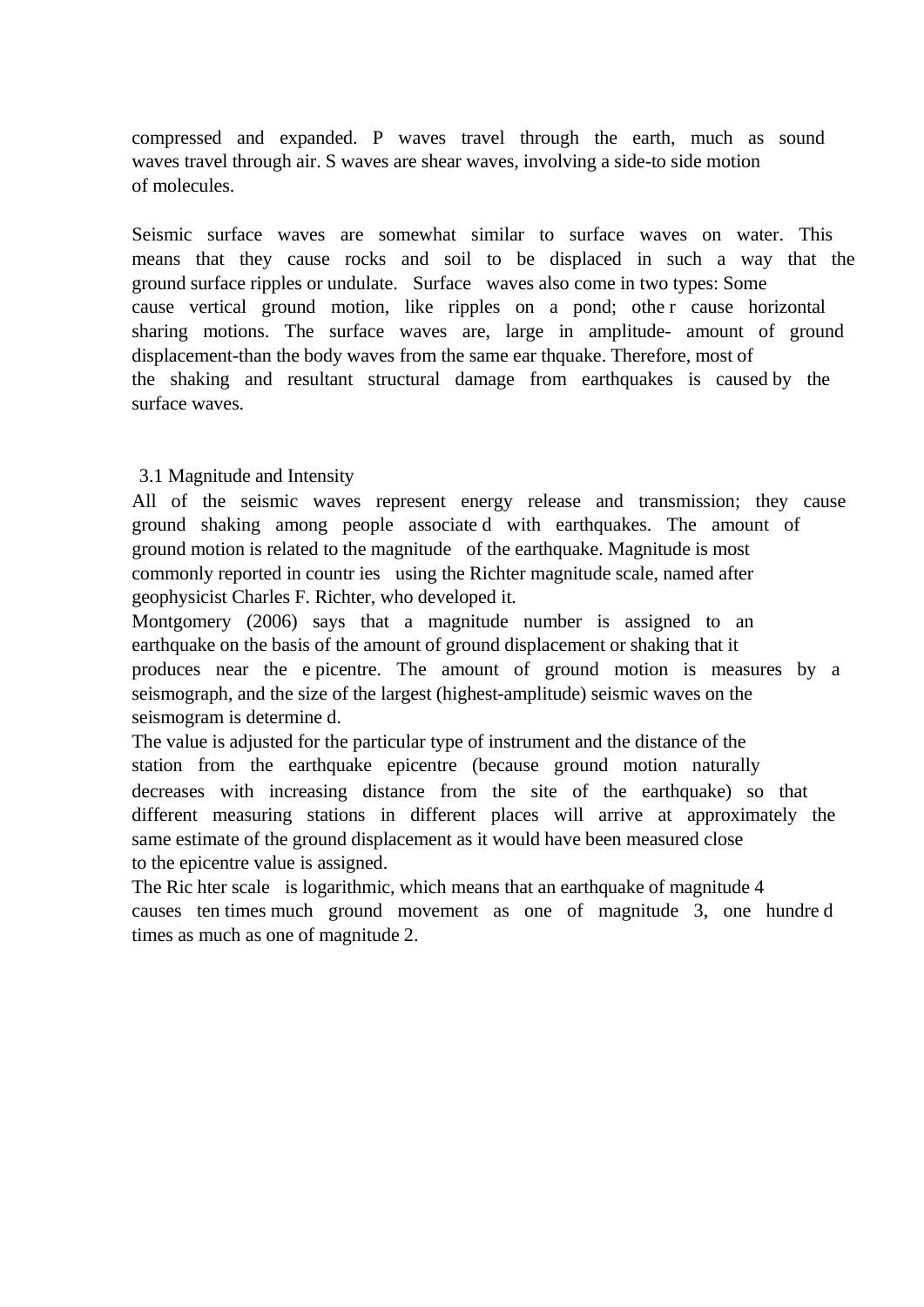**3.2 Occurrence and Severity of Earthquakes Table 2.1** 

| <b>Descriptor</b><br>Magnitude                                               | Number per Year             | Approximate Energy    |
|------------------------------------------------------------------------------|-----------------------------|-----------------------|
|                                                                              |                             | Release (ergs)        |
| Great<br>8 and over<br>1 to 2                                                |                             | Over 5.8x102 3        |
| Major<br>$7 - 7.9$                                                           |                             | 2-42 x 102 2          |
| Strong<br>120<br>$6 - 6.9$                                                   |                             | 8-150 x 1020          |
| $\sqrt{\text{Moderate}}$ 5-5.9<br>800                                        |                             | 3-55 x 101 9          |
| Light<br>$4-4.9$ 6200                                                        |                             | $1-20 \times 1018$    |
| $\boxed{\text{Minor}}$ 3-3.9<br>49.000                                       |                             | $4-72 \times 1016$    |
| Very mirror<br>$\overline{(mag. 2-3$ about 1000/day)<br>$\langle 31 \rangle$ |                             | Below $4 \times 1016$ |
|                                                                              | (mag. $1-2$ about 8000/day) |                       |

*Source: Frequency data and descriptors from National Earthquake Information Centre.* 

Different observers in the same spot may assign different intensity values to a single earthquake. Nevertheless, intensity is a more direct indication of the impact of a particular seismic eve nt on e vent on humans in a given place than is magnitude. The extent of damage at each intensity levels is, in turn, related to the maximum ground velocity and acceleration experienced. Thus, even in uninhabited areas, intensities can be estimate if the latter data have bee n measured (Montgomery, 2006).

Several dozen intensity scales are in use worldwide. The most widely applie d intensity scale in the United States is the Modified Mercalli Scale.

## **3.3 Ground Motion**

Ground shaking and movement along the fault are obvious hazards. The offset between rocks on opposite sides of the fault can break power lines, pipelines, building, roads, bridges, and other structures that actually cross the fault. In the 1906 San Francisco earthquake , maximum relative horizontal displacement across the San Andres s fault was more than 6 meters. Fault displacement aside, the shaking produced as accumula te energy is release through seismic wave causes damage to and sometimes complete failed of buildings, with the surface waves

especially shear surface waves- responsible for most of this damage. Shifts of even a few tens of centimetres can be devastating, especially to structures made of weak mate rials or inadequately reinforced concrete.

When shaking continues, damage may become progressively worse. Such effects,

of course, are most severe on or very close to the fault, so the simplest strategy

would be not to build near fault zones. However, many cities have already developed near major faults. Sometimes, cities are rebuilt many times in such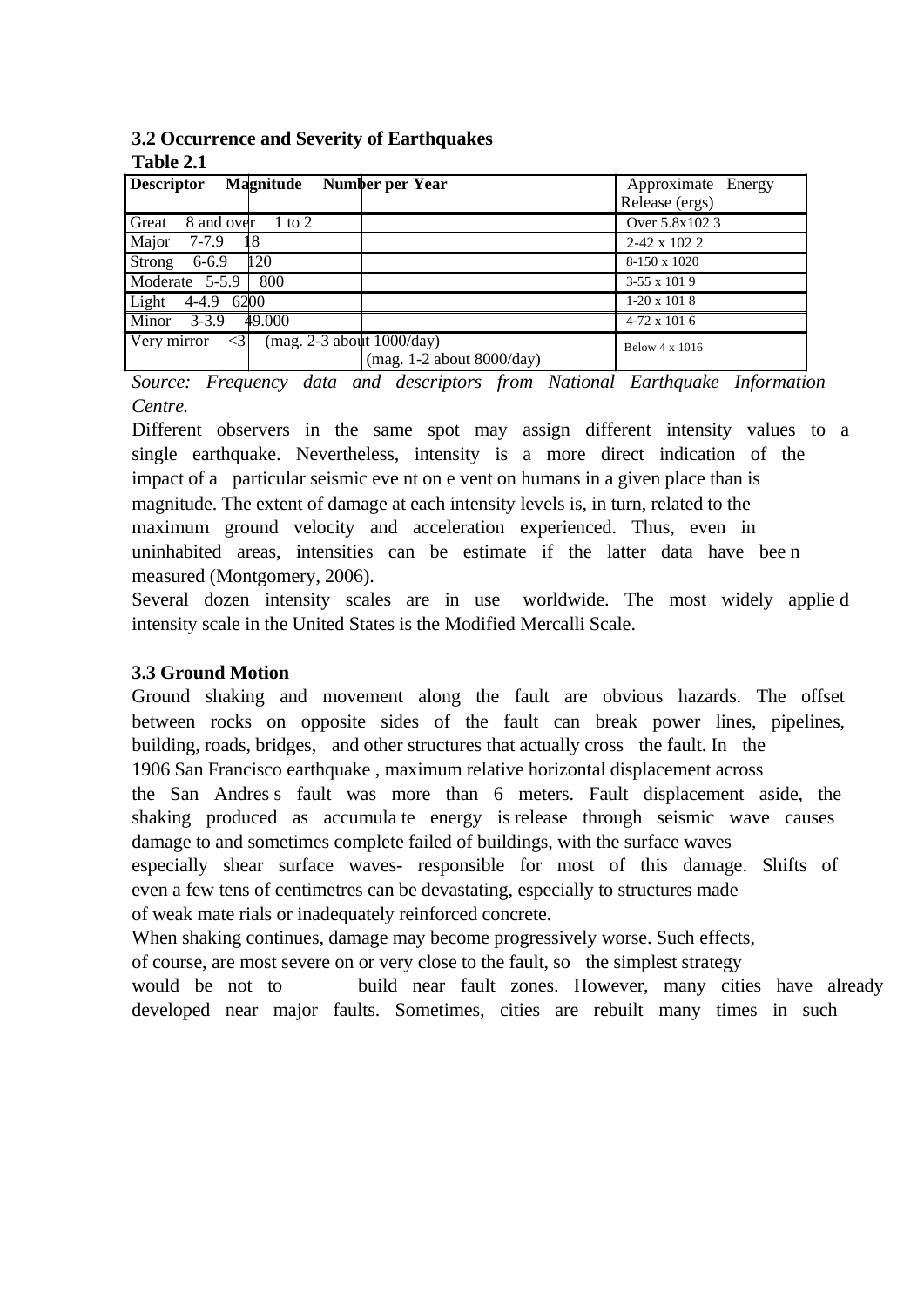place. The ancient city of Constantinople- now Istanbul-has been levelled by earthquakes repeatedly throughout history. Yet there it sits.

Short of moving whole towns, what else can be done in these cases? Power lines

and pipelines can be built with extra slack where they cross a fault zone , or they

can be designed with other features to allow some give as the fault slips and stretches them. Such considerations had to be taken into account when the Trans

 Alaska Pipeline was built, for it crosses several known, major faults along its route(Montgomery,200 6).

Designing earthquake resistant buildings is a developed challenge and is a relatively new idea that has developed mainly in the last few decades. Engineers have studied how well different types of building have withstood real earthquakes. Scientists can conduct laboratory experiments on scale models of skyscrapers and other building, subjecting them to small-scale shaking designe d to simulate the kinds of ground movement to be expecte d during an earthquake. On the basis of their findings, special building codes for earthquake-prone regions can be developed.

This approach, however, presents many challenges. There are a limited number of records just on how the ground does move in a severe earthquake. To obtain the best of such records, sensitive instruments must be placed near the fault zone. *Earthquakes are generally followed by many aftershocks earthquakes that are*  weaker than the principal tremor. The main shock usually causes the most damage, but when aftershocks are many and are nearly as strong as the main shock, they may also cause se rious destruction.

The duration of an earthquake also affect how well a building survival is. In reinforced concrete, ground shaking leads to the formation of hairline crac ks, which then widen and develop further as long as the shaking continues. A concrete building that can withstand a one-minute main shock might collapse in an earthquake in which the main shock lasts three minutes. Many of the California building codes, used as models around the world, are designed for a 25-second main shock, but earthquake main shock can last ten times that long.

A final point to keep in mind is that even the best building codes are typically applied only to new construc tion. When a major city is located near a fault zone,

thousands of vulnerable older buildings may already have been built in high-risk

areas. The cost to redesign, rebuild, or even modify all these, buildings would be

staggering. Most legislative bodies are reluctant to require such efforts; indeed, many do nothing even about municipal buildings built in fault zones.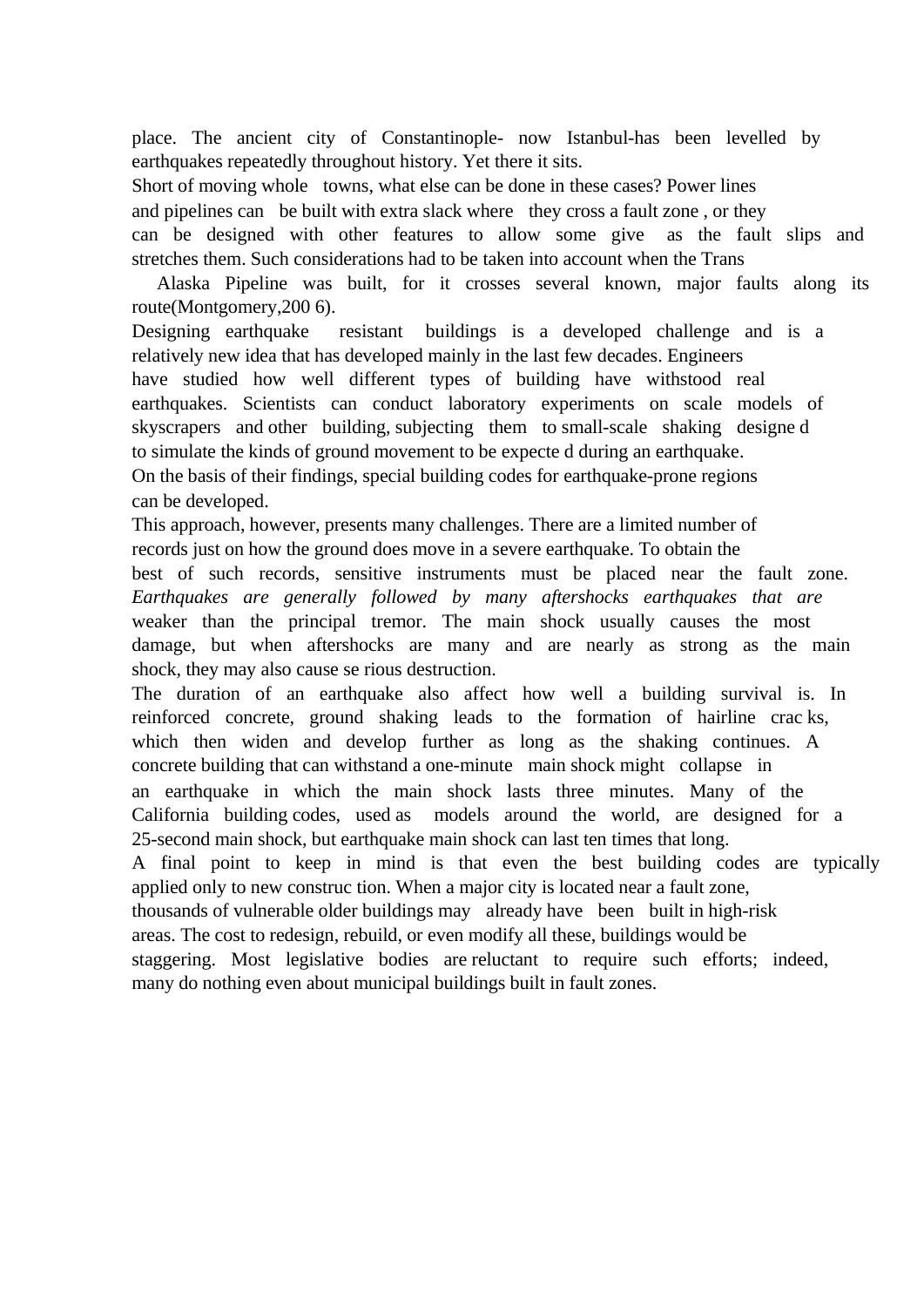#### **3.4 Ground Failure**

*Landslide can be a serious secondary earthquake hazard in hilly areas.*  Earthquakes are one of the major events that trigger slides on unstable slopes. The best solution is not to build in such areas. Even if a whole region is hilly, detailed e ngineering studies of rock and soil properties and slope stability may make it possible to avoid the most dangerous sites.

Ground shaking may cause a further problem in areas where the ground is ver y wet in filled land near the coast or in places with a high water table. This problem is infestation. When wet soil is shaking by an earthquake, the soil particles may be jarred apart, allowing water to seep in betwee n them, greatly reducing the friction betwee n soil particles that gives the soil strength, and causing the ground to become somewhat like quicksand. When this happens buildings can just topple over or partially sink into the liquefied soil; the soil has no strength to support them. The effe cts of liquefaction were dramatically illustrated in Niigata, Japa n, in 1964. One multi-storey apartment building tipped over to settle at an angle of 30 degrees to the ground while the structure remained intact! (Montgomery, 2006 ).

Liquefaction was likewise a major cause of damage from the Loma Pieta earthquake and the Kobe earthquake. Telltale signs of liquefaction include sand boils, formed as liquefied soil bubbles to the surface during the quake. In some areas prone to liquefaction, improved underground drainage systems may be installed to try to keep the soil drier, but little else can be done about this hazard, beyond avoiding the areas at risk. Not all areas with wet soils are subject to liquefaction; the soil or fill plays a large role in the extent of the danger.

## **3.5 Tsunamis and Coastal Effects**

Coastal areas, especially around the Pacific Ocean basin where so many large earthquakes occur, may also be vulnerable to tsunamis. There are seismic sea waves, sometimes improperly called tidal waves, although they have nothing to do with tides. When an undersea or near- shore earthquake occurs, sudde n movement of the sea floor may set up waves travelling away from that spot, like ripples in a pond caused by a dropped pebble.

 Contrary to modern movie fiction, tsunamis are not seen as huge breakers in the open ocean that topple ocean liners in one sweep. In the open sea, tsunamis are only unusua lly broad swe lls on the water surface. As tsunamis approach land, they develop into large breakers waves, just as ordinary ocean waves become breakers as the undulation waters touch bottom near shore.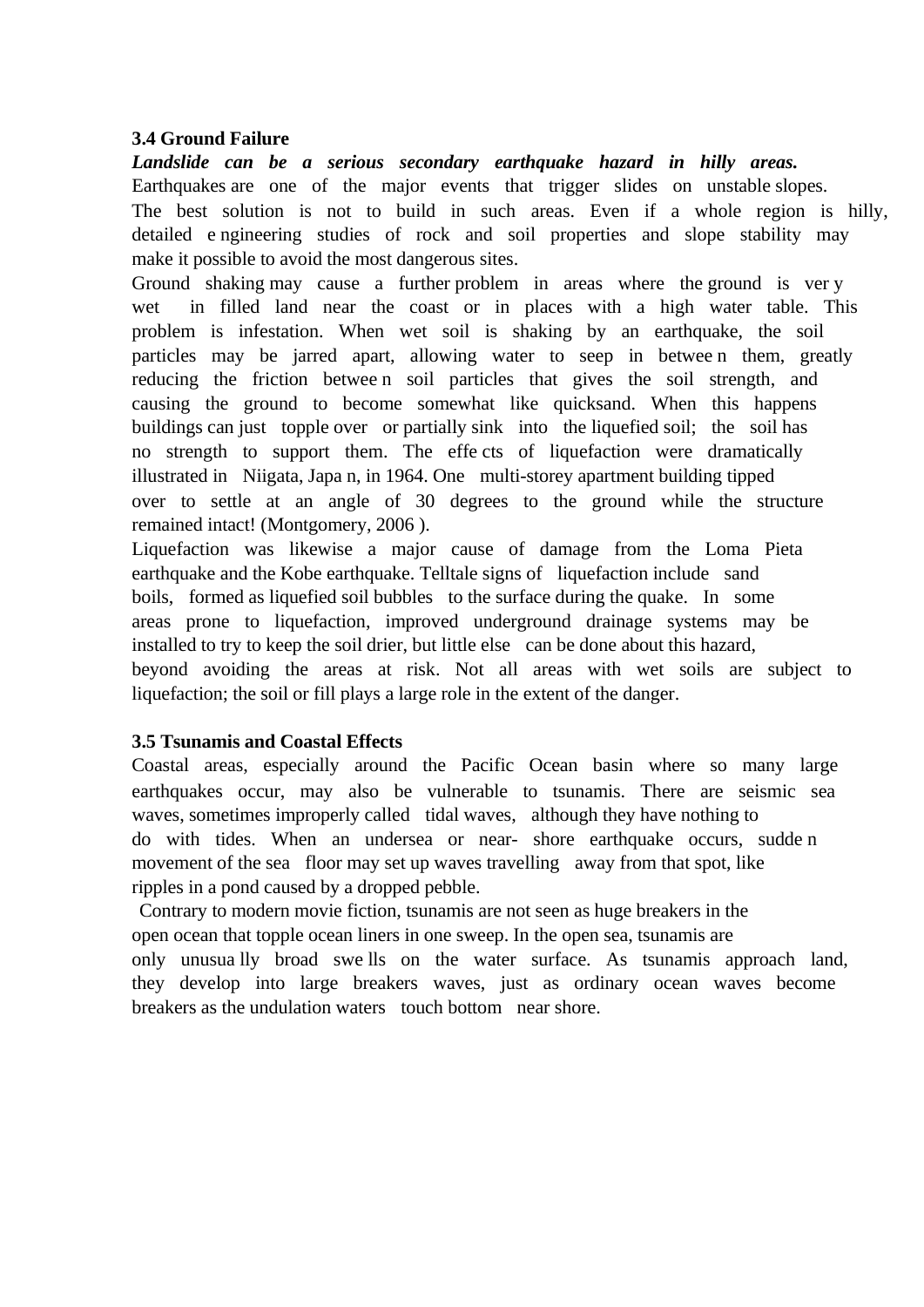The breakers of tsunamis, however, can easily be over 15 meters high in the case of large earthquake. Several such breakers may crash over the coast in succession; between waves, the water may be pulling swiftly seaward, emptying a harbour or bay, and very quickly speeds of 1000 kilometres/ hour (600 miles/ hour) are not uncommon speeds and tsunamis set off on one side of the Pacific may still cause noticeable effects on the other side of the ocean.

A tsunamis set off by a 1960 earthquake in Chile was still vigorous enough to cause noticeable effects on the other side of about 7-meter-high breakers when it reached Hawaii some fifteen hour later, and twenty five hours after the earthquake, the tsunami was detected in Japan (Montgomery,200 6).

Given the speeds at which tsunamis travel, little can be done to warn those near the earthquake epicentre, but people living some distance away can be warned in time to evacuate , saving lives, whe never a major earthquake occurs in the Pacific region, sea- le vel data are collected from a series of monitoring stations around the Pacific. If a tsunami is detected, data on its source, speed, and estimated time of arrival can be determine d.

## **3.6 Fire**

A secondary hazard of earthquakes in cities is fire, which may be more devastating than ground movement. In the 1906 San Francisco earthquake, 70% of the damage was due to fire, not simple building failure. As it was, the flames were confined to a 10-square-kilometer area only by dynamiting rows of building around the burning section. Fires occur because fuel lines and tanks and power lines are broken, touching off flames and fuelling them. At the same time, water lines also are broken, leaving no way to fight the fires effectively (Montgomery, 2006).

# **4.0 Conclusion**

Earthquake is one of the commonest environmental hazards that humans are yet to subdue. Thus earthquakes are still challenging the survival instinct, capacity for survival and adaptive techniques of humans to subdue the environment for comfort.

## **5.0 Summary**

Earthquakes simply demonstrate that the earth is consistently a changing system. They general depict a built up stress in the lithosphere which occurs along its, planar breaks in rock where there is displacement of the side relative to the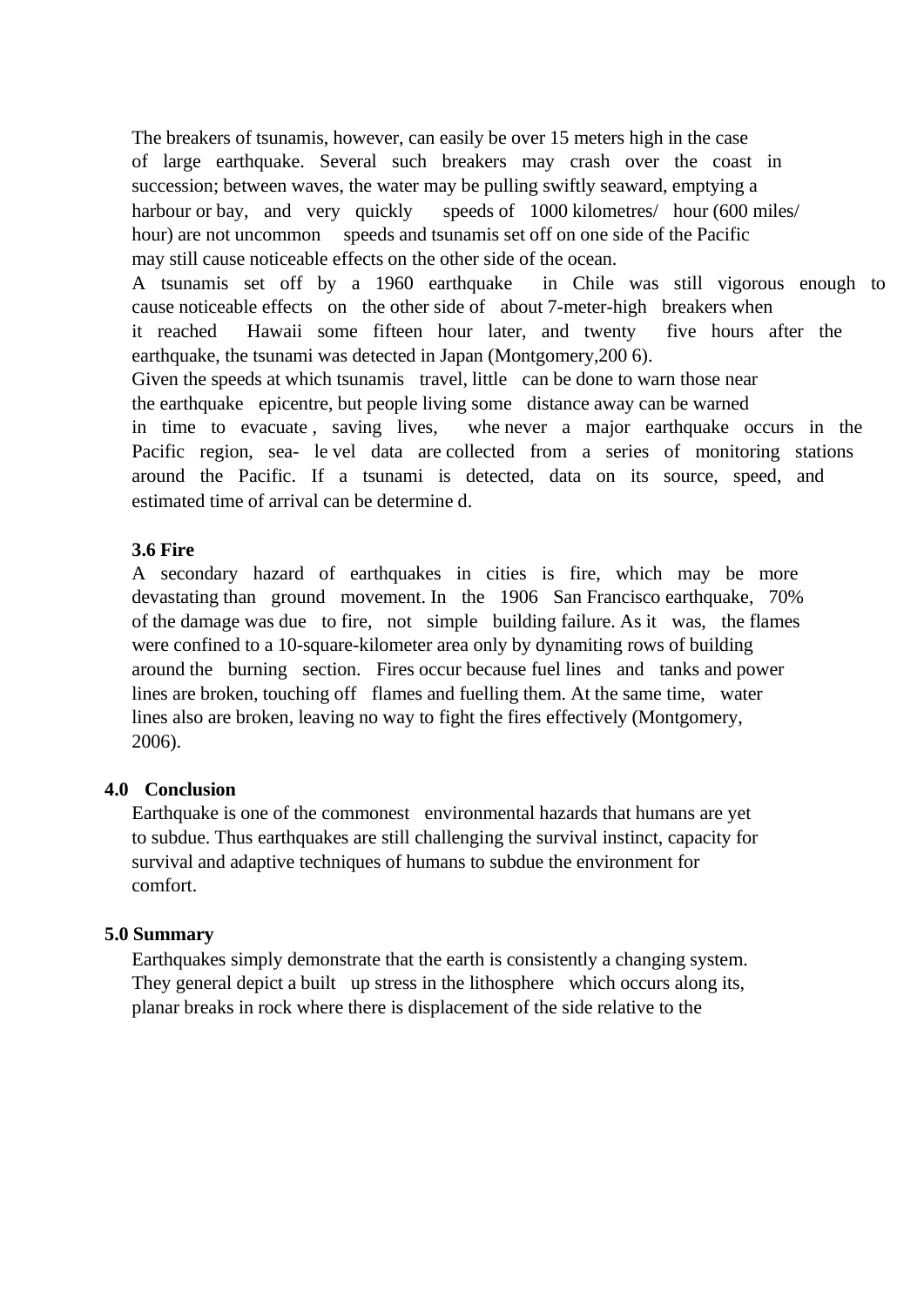other. When the stress at last exceeds the rupture strength of the rock a sudden movement occurs to release the stress. This experience may be simply described as earthquake or seismic slip.

The amount of ground motion is relate d to the magnitude of the earthquake. A magnitude number is assigned to an earthquake on the basis of the amount of ground displacement or shaking that it produces near the epicentre. All earthquakes may be categorise d as;

- Major
- Strong
- Moderate
- Light
- Minor
- Very mirror

Landslide can be a serious secondary earthquake hazard in hilly areas. Earthquakes are one of the major events that trigger slides on unstable slopes. The best solution is not to build in such areas.

#### **6.0 Tutor Marked Assignments**

Two earthquakes on the Richter scale have a magnitude of 4 and 3 respectively.

- 1. How will you cate gorize/ describe each of t hese earthquakes based on table 2.1?
- 2. What is the amount of energy each earthquake had released and what is the combined amount of ene rgy that was released by these two earthquakes?

#### **7.0 References and Other Resources**

Montgomery, C. W (2006). Environmental Geology. 7th Edition. New York. McGraw Hill.

#### **Other Resources**

- Hogan, D.J. & Marandola, E. (2007). Vulnerabilit y of Nat ural Hazards in pop ulation-Environment Studies. Background Paper to the Pop ulation-Environment research network (PERN) Cyberseminar on Po pulatio n and Nat ural Hazards, 5-19 November.
- Jones, G., Robertso n, A., Forbes, J & Hollier, G (1990). Collins Dictionary of Environmental Science. Harper Collins. Lo ndo n.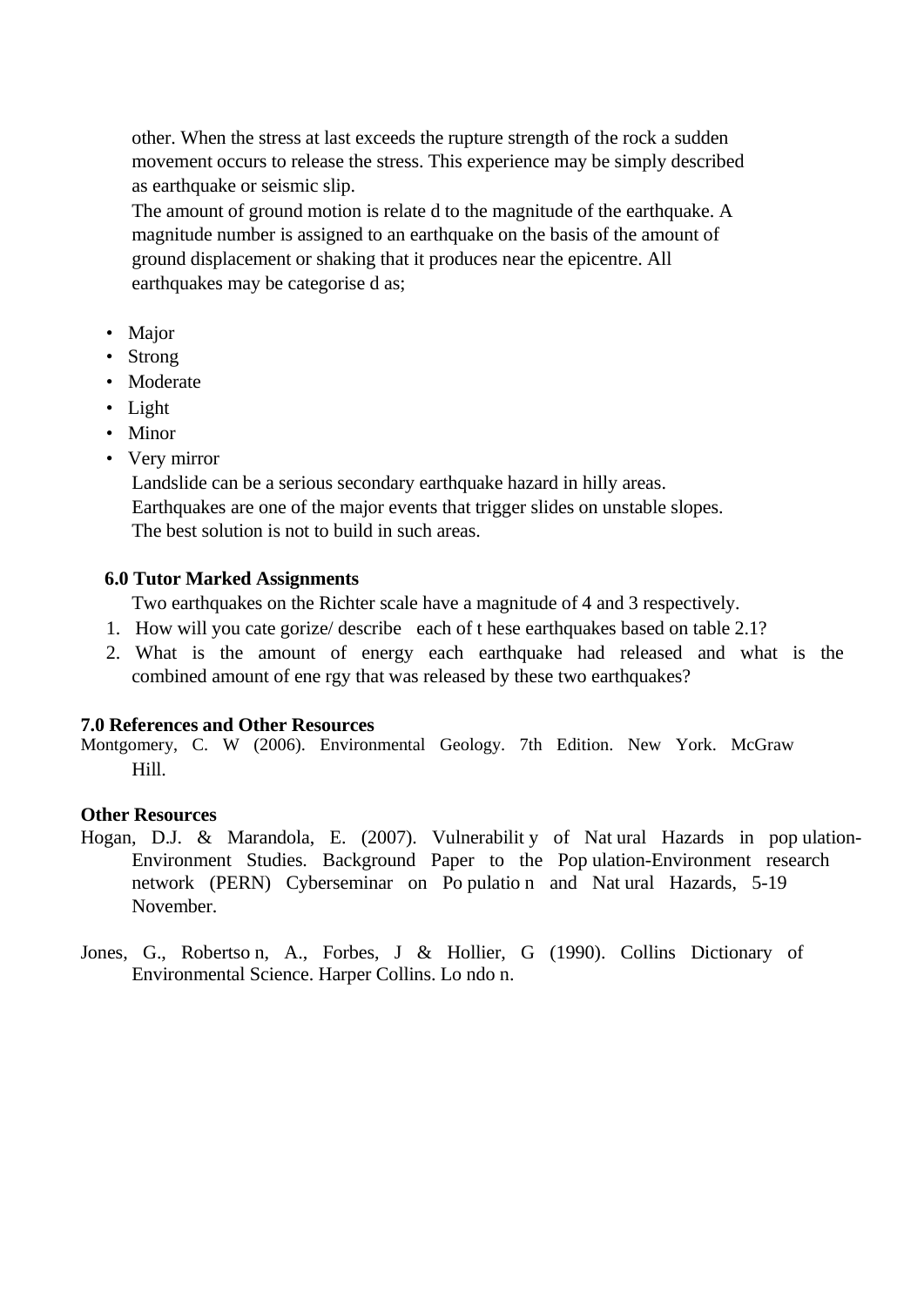- Lauwerys, J. A (1970).Man s Impact o n Nature. New York. The American Museum of Natural History.
- Nest (1991). Nigeria s Threatened Enviro nment: A National Profile. Ibadan Nest.
- OAS, (1990). Disaster, Planning and Development: Managing Natural Hazards to red uce Loss. Organizat io n of America States. Washington, D.C.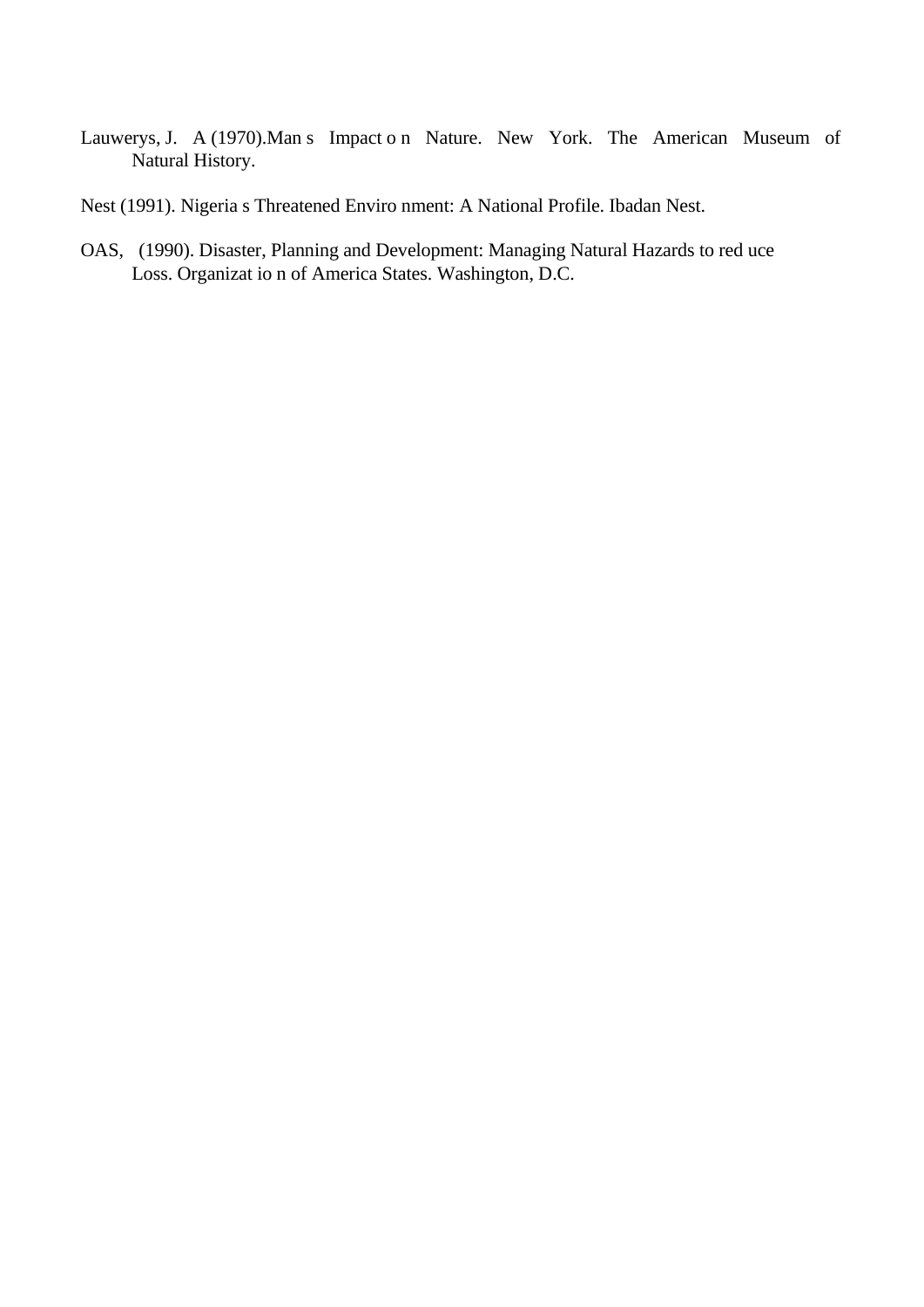## **UNIT 3: FLOODS**

## **Table of Content s**

- 1.0 Introduction
- 2.0 Objectives
- 3.0 Flood: A Conceptual Clarification
- 3.1 Types of Flood
- 3.1.1 River Floods
- 3.1.2 Coastal Floods
- 3.2 Causes of Floods
- 3.3 Beneficent Effects of Floods
- 3.4 The Negative Effects of Flood
- 4.0 Conclusion
- 5.0 Summary
- 6.0 Tutor Mar ked Assignments
- 7.0References and Other Resource s

# **1.0 Introduction**

The problem of flood is real and the consequences of this hazard have been continually felt in most of our communities. Among these four major Natural Hazards in Nigeria, flooding stands out as the most disastrous in Nigeria in term of life and properties loss in view of studies reported by Nest (1991), Ojo (1991), Ologunorisa & Adeyemo (2005) and Ojo (2007).

The outcomes from these studies are an indication that flooding should be given adequate attention in terms of awareness, perception, expe rience, coping and manageme nt strategies. This is what this unit strives to focus on.

# **2.0 Objectives**

At the end of this unit you should be able to;

- Define d the term flood
- Mention the types of flood
- Discuss on the causes of flooding
- List the benefits of flooding
- Explain the negative effects of flooding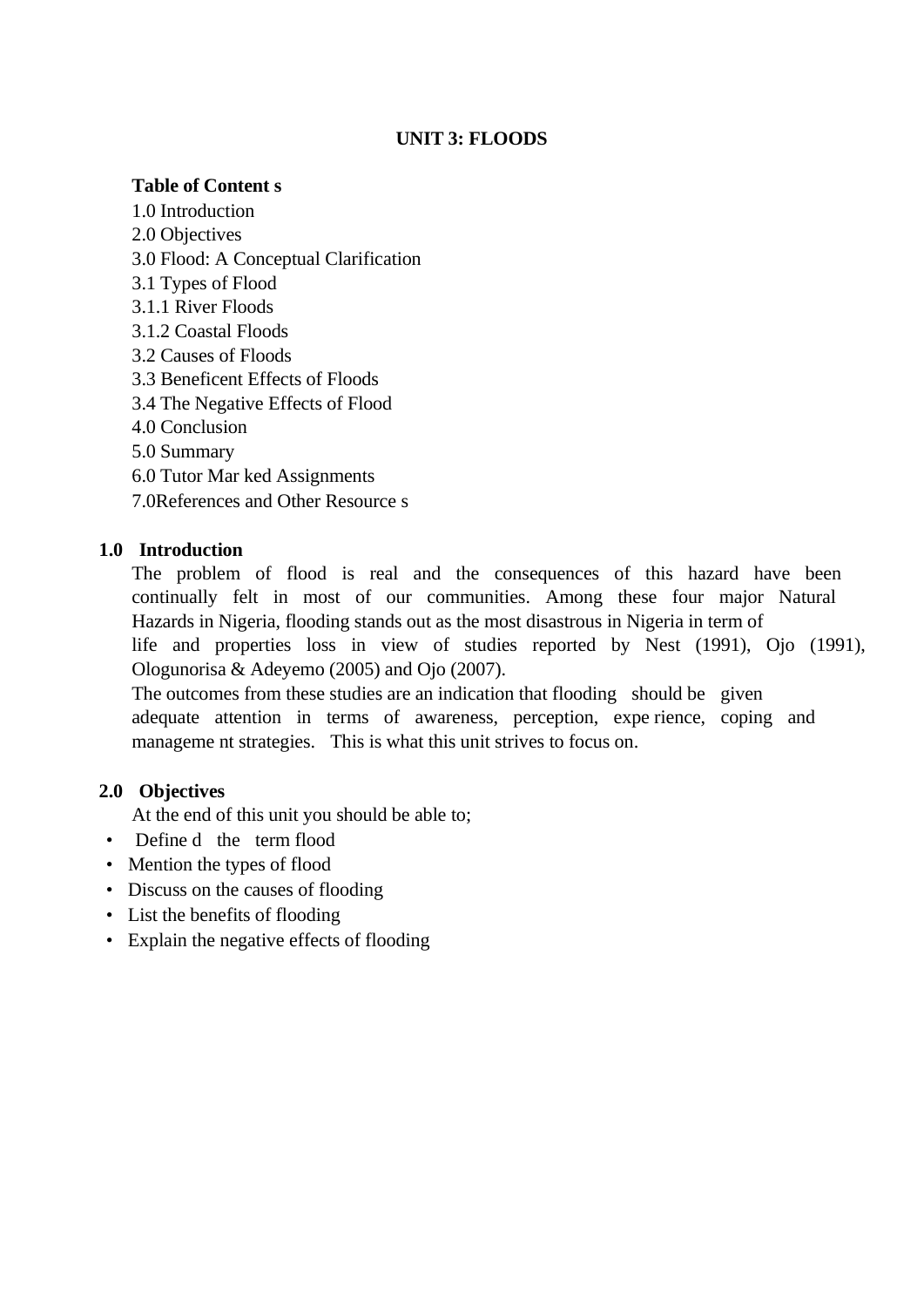# **3.0 Flood: A Conceptual Clarification**

The daily usage and in common environmental literature, a flood may be referre d to as a comparatively high flow of water that over-tops the natural or artificial banks in any reach of stream. It is also regarded as an over flow or inundation that comes from a river or other body of water and causes or threatens damage or simple as a deluge or inundation (see Ojo, 2007).

Flood can also be defined as the highest values of the stage or discharge of a stream during the water year. This common view implies the distinction betwee n floods of the same magnitude, but there might have been in existence also several different inundations or none at all. If there are several inundations in a year, the greatest one will be a flood but a flood need not be an inundation, even a dry year has a flood.

It is necessary to state here that these definitions do not contradict themselves. The latter is necessary only because of the technical exigency of including at least one flood for every year in the computation of flood magnitudes and their probable fre quencies of occur rence. A year for while a rare flood is recorded for instance, will transform logarithmically to affinity which induces computational problem.

## **Exercise 3.1**

- 1. In your own words describe what you understand as flood.
- 2. Find out from 4 of your classmate their perception of what constitutes as flood.
- 3. Find out from 3 people in your community their perception of what constitutes as flood.
- 4. Compare your perceptive and that of others with the definition and explanation of flood give n in section 3.0 above.

# **3.1 Types of Flood**

Ologunorisa (2006) mentioned that flood have been divided into: River Floods and Coastal Floods.

# **3.1.1 River Floods**

They are caused by precipitation acting either directly by rainfall, or indirectly by snow or ice melt, and those resulting from dam collapse and earth slides. Floods resulting from melting of snow and ice, with or without an additional increment from rainfall, are a major component of hydrological region in the high latitude areas a Canada, the United States and Russia, and parts of Europe and at high attitudes in the major mountain areas of Europe and Asia. Such floods normally occur only once a year.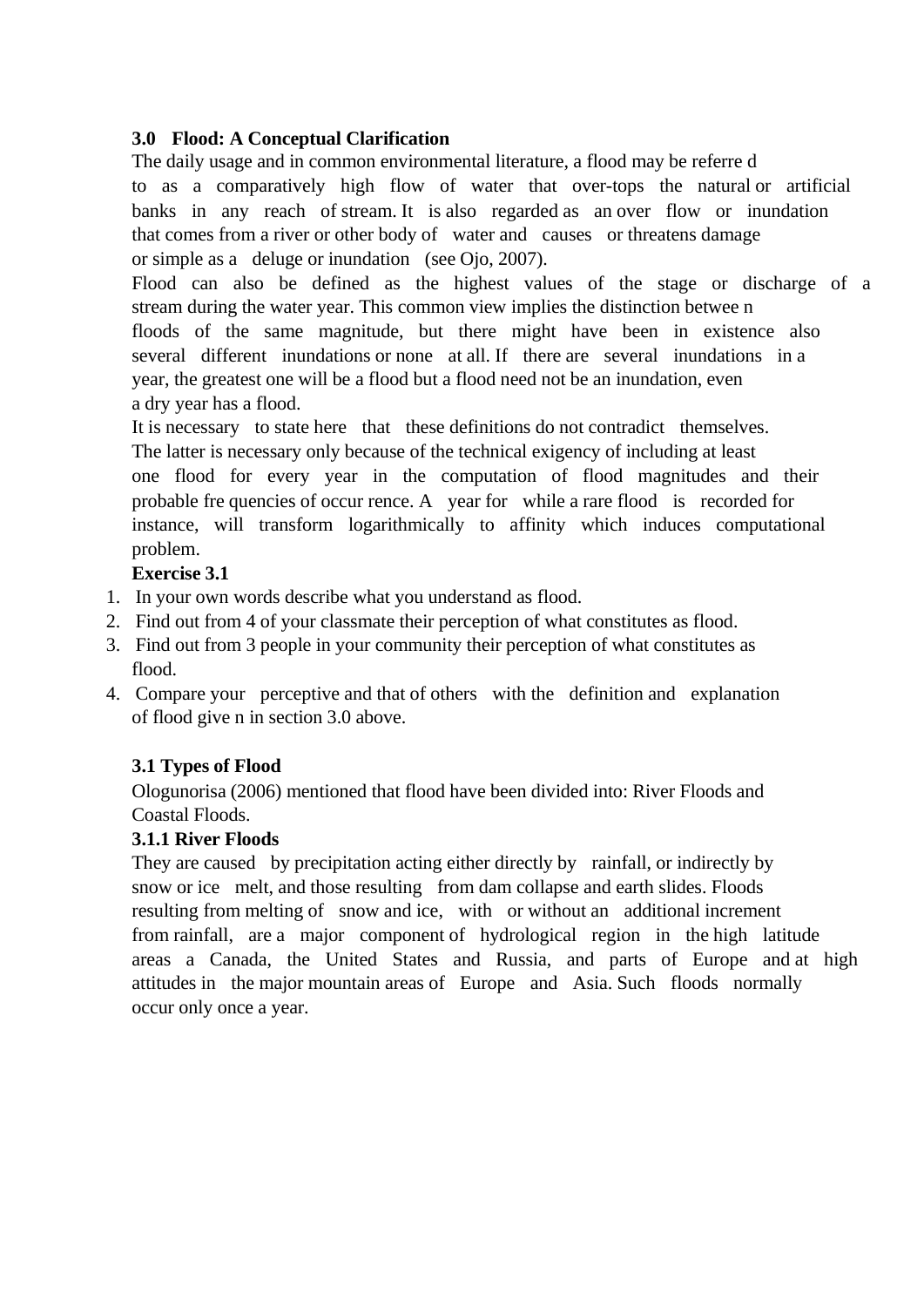In view of the markedly varying flood response to different rainfall conditions, many attempts have bee n made to classify rainfall floods on the basis of the storm event itself. Thus, Ward recognize d two types, of river floods related to different causal factors:

(1) Flash floods, and

(2) Long rain floods.

Flash floods are often the results of convection storms; while long rain floods are associated with several day convention or even weeks of low intensity rainfall and are the most common cause of major flooding.

The characteristics of long rainfall floods can be classified into four types. These are:

- Flash floods of few hours duration;
- Single e vent floods of longer duration;
- Multiple even floods and
- Multiple event floods.

It should be noted that apart from the four discussed above, another type calle d flood poundage occur on surface depression on urban and other surfaces.

# **3.1.2 Coastal Floods**

They are of three kinds:

- (i) Those caused by me teorological disturbances such as hurricanes and other disturbances at sea (Typhoons , cyclones, tsunamis, e tc).
- (ii) Those caused by seismic disturbance such as submarine earthquakes, landsides and other disturbances of the sea.
- (iii) Lakeshore floods. The combination of the different types of floods accounts for 40 percent of the world s natural disasters. Earthquakes are but over-estimated while droughts are unde r-estimated probably because it is a nonevent hazard. Apart from the high frequency of flood occurrence, most of the overflow of river or seas. For example, flood- prone lands comprise about 5 percent of the area of the Unite d States, more than 10 percent of the Hwang Ho basin in China, almost all of the Netherlands and nearly all of the Southern part of Vietnam.

There is therefore an imperative need for a proper and comprehensive understanding of floods, if the safety of flood plain occupancy and coastal areas are to be guaranteed Ologunorisa (2006).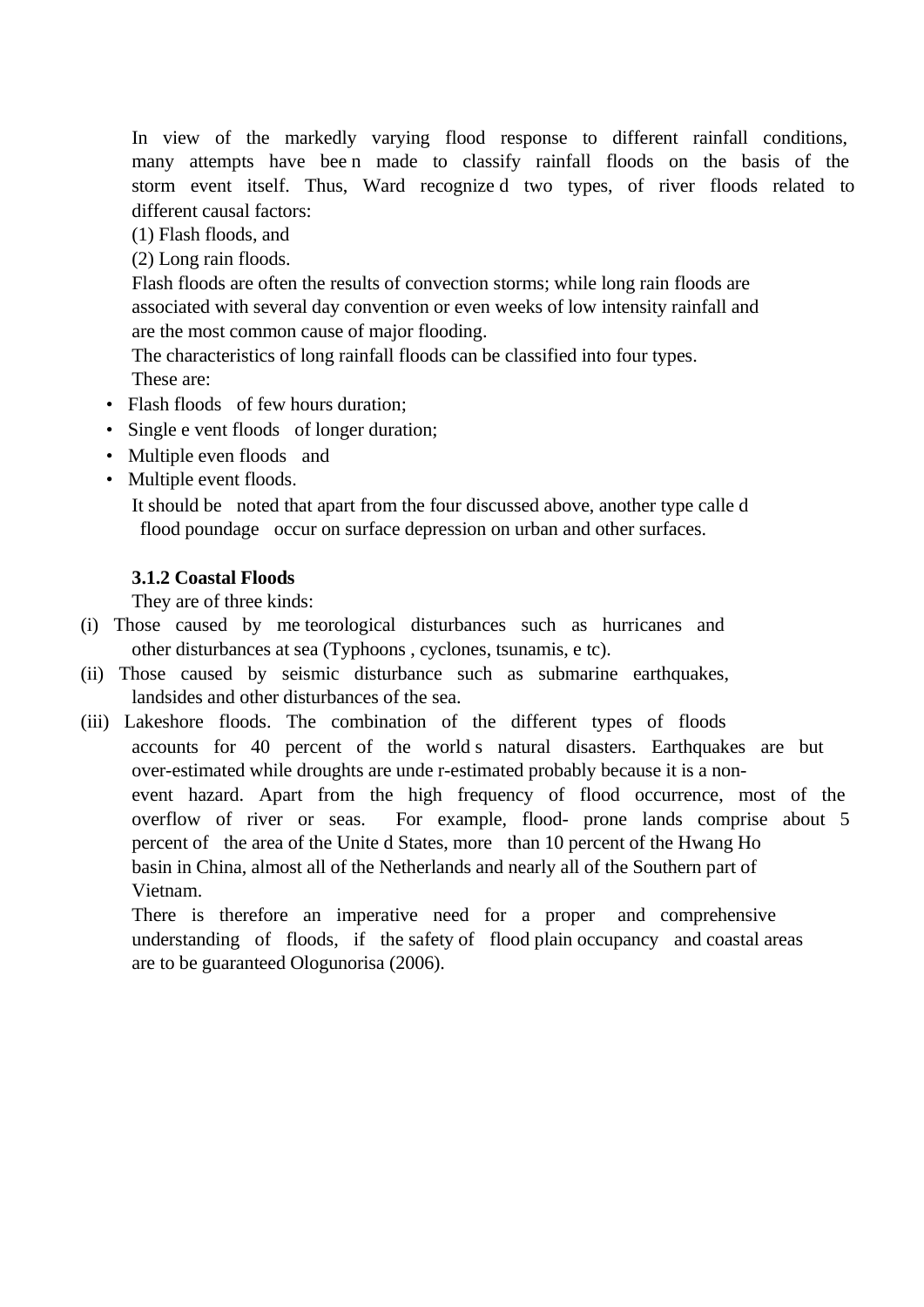## **3.2 Causes of Floods**

Climatologists have discussed seventeen factors which may influence runoff and hence floods in any stream. These they divided under three broad categories vies:

- Climatic factors such as precipitation,
- Interception and physical factors; and
- Channel characte ristics, including types and efficiency.
	- (1) Climatic factors, these are:

(a) Precipitation form: such as rain (rainstorm floods), snow (snow melt floods due to ice jams, floods due to glaciers, floods due to earth-slide; types of precipitation, intensity, duration, time distribution, area distribution, fre quency of occurrence, direction of storm moveme nt, antecedent precipitation and soil moisture.

(b) Interception vegetation species, composition, age and density of stands, season of the year, size of stor m.

- (c) Evaporation and (d) Transpiration.
- (2) Physiographic Factors which include:

(a) Basin characte ristics such as size, shape slope, orientation, elevation, stream density.

(b) Physical factors such as land use and land cover surface infiltration condition, soil type, geological conditions such as the permeability and capacity of ground water formation.

(c) Topography factors such as the presence of lakes and swamps.

- (d) Artificial drainage.
- (3) Channel characte ristics including:
- (a) Carrying capacity suc h as size and shape of cross sections, shape roughness, length, tributaries, types and efficienc y.

(b) Storage capacity such as breakwater.

The effects of all these factors are fairly accurately known except for the effect of land use. Among many physiographic factors that affect the runoff of any area, one of the important is land use and land manageme nt. Some environmentalists have agree d that it is largely the human that apparently increased severity of all these factors and in them alone insufficient.

Ologunorisa (2006) says that few scholars have discussed the causes of the most dangerous floods of all. That is coastal floods. A hurricane for instance causes damage by the direct action of wind on property, by the accompanying heavy rainfall that causes river to flood. Hence the damage is from three sources, each potentially destructive in its own right, collectively, they are catastrophic.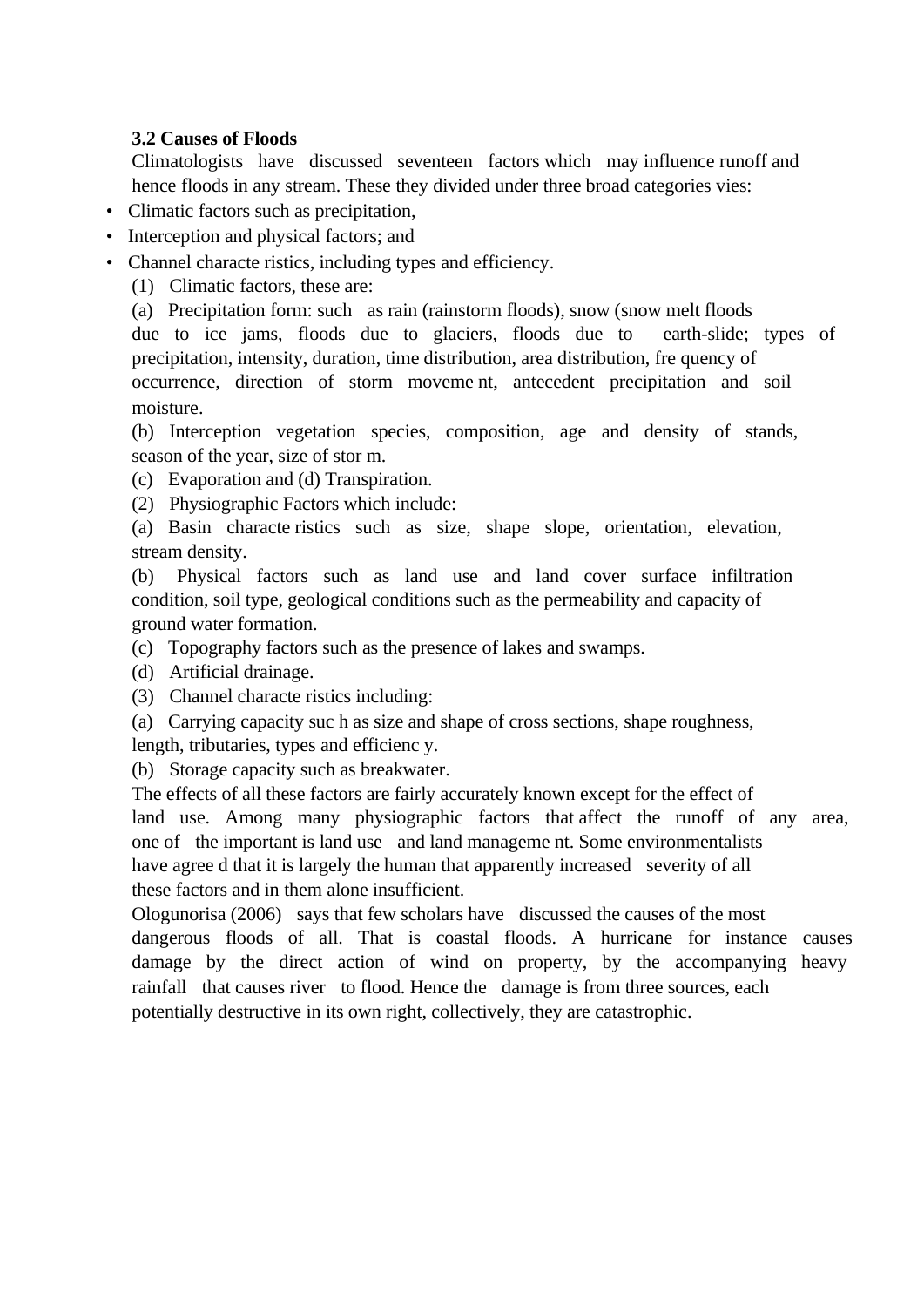Floods may also be caused by the encroachment of hydraulic structures and cities on floodplains and coastal lands and by blocking of river channels. The Ogunpa river flood in Ibadan on August 30 1980 for instance was wholly due to the blocking of the river channel with waste deposited by the residents of Ibadan (Ojo, 2007). Eve ntually, it was as if the river decided that it had created the channel and should therefore have the right of way . The entire channel was cleared in one swift flood along with over 2oo residential building, over 200 livers and inestimable property.

# **3.3 Beneficent Effects of Floods**

Of all the extreme events, none is more paradoxical than floods. That is because it is the most frequently occurring natural hazard that causes the greatest damage as well as the most beneficial effect. It is probably safe to attribute the rise and growth of the early loosely refers to the period when man settled and embarke d on cultivations of agriculture. Naturally, these early settlement (later to the Nile, Tigris, Euhrates , Indus and Hwange Ho.

All these rivers have over the years build expensive and fertile instruments possessed ideally suited to tilling with the crude instruments possessed by the early man. Since the beginning of recorded time, humans have always had an affinity for floodplains and riversides. This is because there is lack of road and rail networks, and hence greeter affinity for floodplains and riversides.

Perhaps, the best example of the benefits of floods and floodpla ins is prese nted by the river Nile and its valley. It covers and fertilizes large area of land. This resulted in the early occupancy and subsequent rise of civilization, in the Nile valley. The Nile valley indeed has been a human anthill since ve ry ancient time. Today, the Nile valley with about 900 persons per square kilometres is one of the most densely settled, parts in the African continent. Farming is so comple tely reliant on flooding to ensure that the River floods, the rive r channel is artificially narrowed in some stretches by the construction of levees. These hold back the excess flood-water after the flood has rec eded. This dependence has given rise to such popular saying like Egypt is the Nile and the Nile is Egypt , No Nile, no Egypt , and the the Nile gives life to the Egyptian desert .

Also some farmers along the lower zones of floodplains have adopte d their crop pattern, to annual overflow and they would be disappointed if flooding were to fail. Here than are examples where floods are not only beneficial, but also desirably necessary for the substance of life. Other examples of floodplains giving rise to civilization are the early West African Empires of Ghana, Mali and Songhai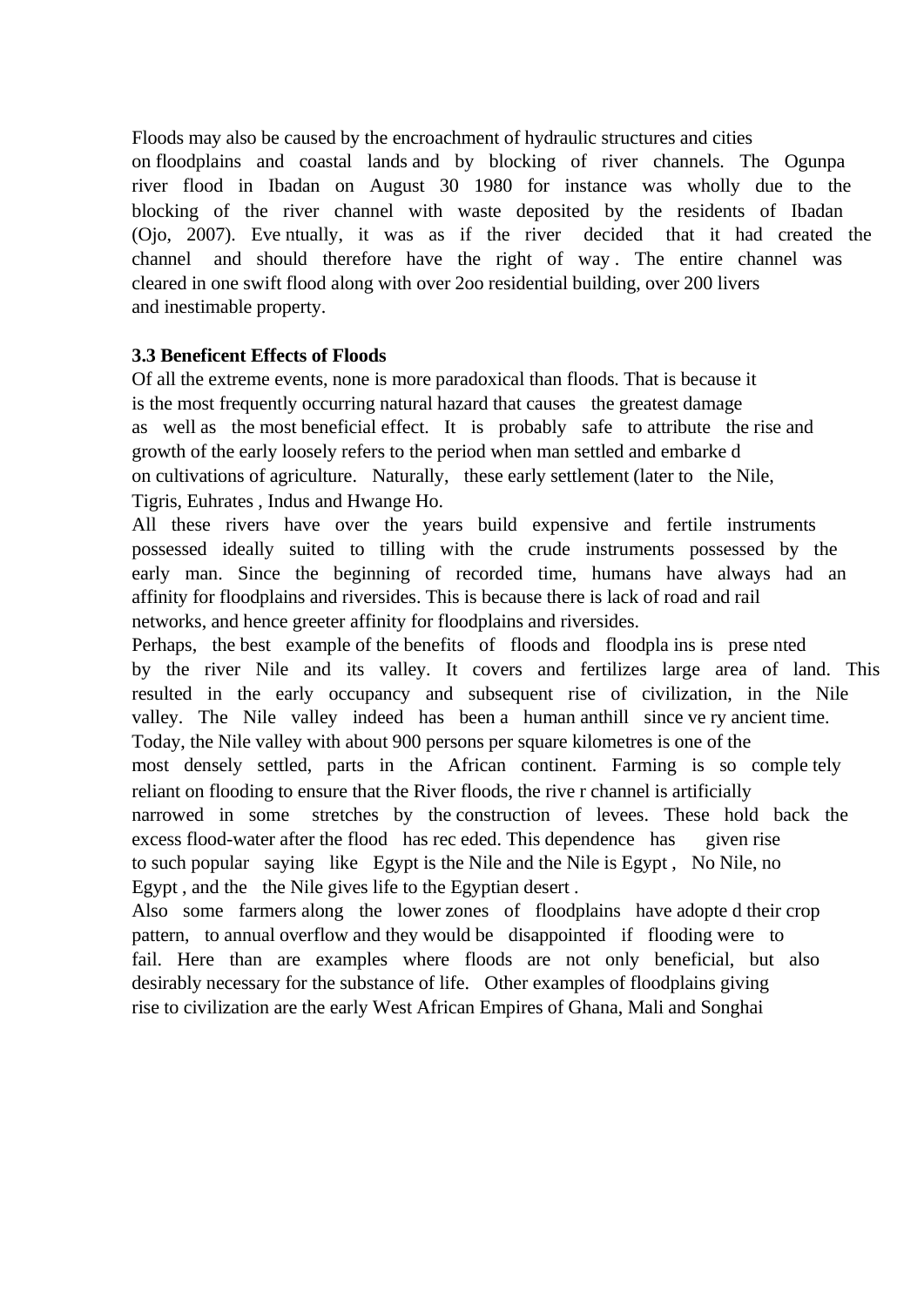who are most value possessions were the Region of present day Bamako. The Nok cultures also developed on the floodplains of the Niger.

Today, the Ganges delta and the Hwang Ho floodplains are some of the most densely settled parts of the world while valuable forest resources continue to be harvested on the Amazon floodplains.

A list of other advantages of the floodplains are:

 the fact that floodplains soils are normally more fertile and easier to till than those of upla nds,

the flat lands characteristics of floodplains are less costly to build on,

the moderate gradie nts are favourable for highways and railroads

construction and the abundance of water for various purposes attract huma n occupancy of the floodplains.

It is important to note that sites on riverbanks have always been attractive locations for towns because they act as a focus for routes at bridging points. Towns tended to develop first on bluffs or terraces close to the river. Consequent

expansion forces them to spread out on the floodplains, e.g London, Paris and Washington D. C. In Nigeria, examples of such towns include Makur di, Jebba, Lokoja and Onisha (Ologunorisa, 2006).

Floods may also have other beneficial uses if they can be properly controlled and managed. The excess floodwater, for instance, may be held in reservoirs and used to provide water for homes and industry in the dry season and generate hydroelectric power. For example, the Naser Dam in Egypt and the Hydro- Electric power works at the Kainji Dam in Nigeria rely on high floodwater to be efficient. The floodwater may also be used to r educe stream pollution and provide opportunity for fishing and recreation, and agric ultural expansion schemes.

# **3.4 The Negative Effects of Flood**

Flood has been known to cause damage to lives, landed prope rty, household property, business, traffic, drains, surface and underground water. For an indepth comprehe nsion of flood effects, it is preferable to review a few catastrophic floods. The causes of floods are essentially the same differentiate d only in magnitude and the diversity of the victims (especially in their nature and response capa bility).

On August 31st, 1980, the Ogunpa River flowing through the city of Ibadan over flow its banks and all features e ncroach on its floodplains. Over 2000 persons perished in that flood (see Oyo State Year Book, 1981, P.2). The series of flood which hit the city of Kano between August 6 and 13, 1986 culminating in the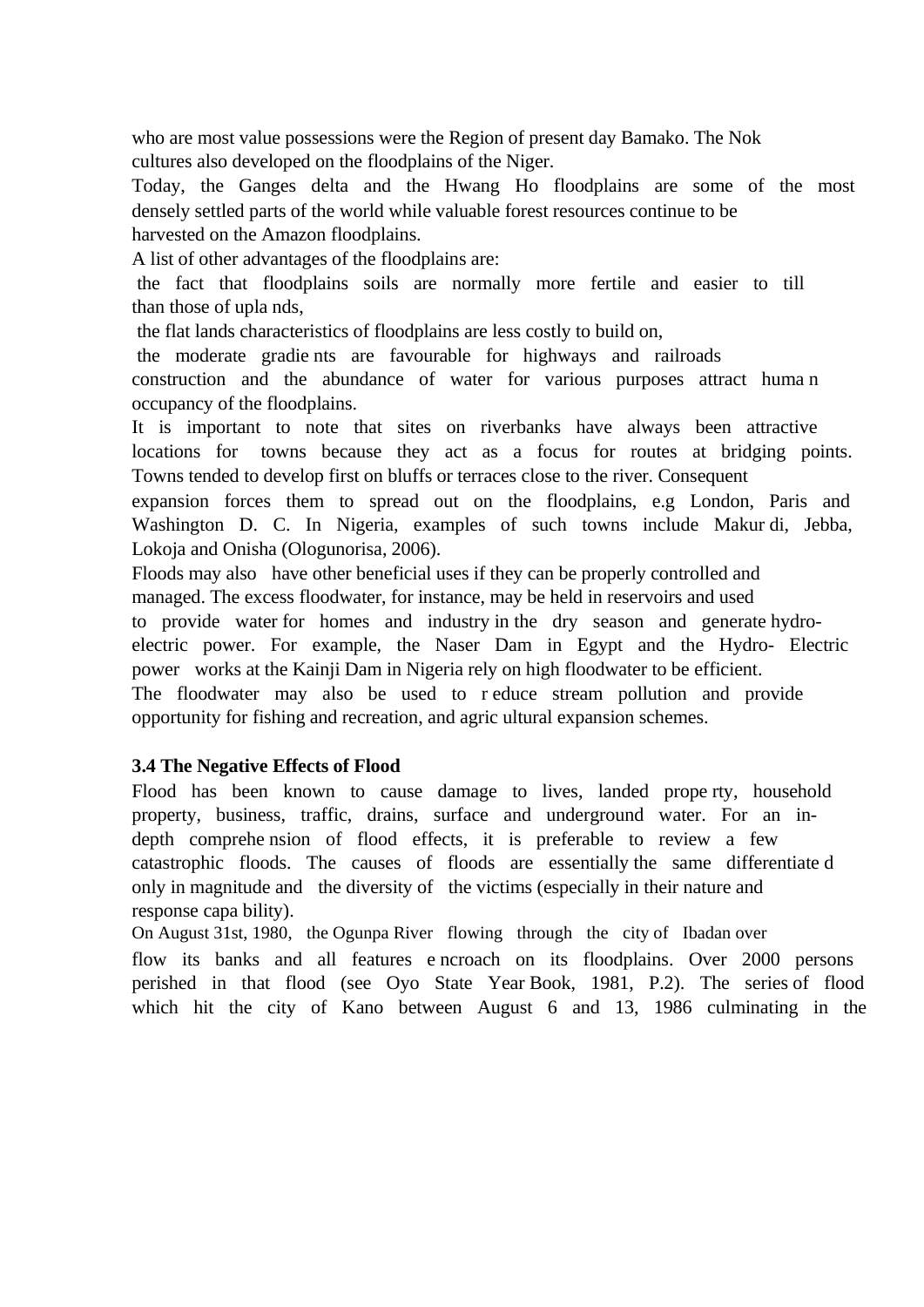collapse of the Baguda dam and is estimated to have claimed at total of over 100 lives.

No discussion of the loss of lives will be complete without mention of the Hwang Ho River (Translated from Chinese to mean Yellow River ). This amazing river is responsible for more human deaths than any other individual feature of the world s surface. In 1887, a massive flood on this river killed over 2 million people (by drowning or star vation). In 1931, the worst flood ever claime d a total death toll of 3,700,000 people. Hence within a time span of only 44 years, the yellow River had depleted the Chinese population of by million people or more, which is about the population of the e ntire Niger Delta. No wonder then that the river is more popularly referred to as Chinese sorrow .

In 1970, a cyclone initiated a flood in the coastal areas surrounding the Bengal in Bangladesh whic h killed about 225,000 people, crops worth about 63 million dollars were destroyed and 280,00 herds of cattle were washed away (Burton, et al, 1978). These weather events range d from hurricane in the Ame ricas to heavy rains resulting in flash floods and avalanches in the other parts of the globe. India had the worst disasters with 3,320 dead resulting from cyclones, tornadoes, rain floods, snow, rain and typhoons and snows. Nigeria (14) and republic of Benin (7) the way African countries listed ranked low not necessarily due to the mild nature of rainstorms which reliable records can be complied. WMO (1997) has confirmed that the 1995 figures were very close to 8,300 The number of countries which reported weather-related deaths was also similar 44 in 1996 and 42 in 1995. It is important to note that the largest fatalities are associate d with floods resulting from rain.

The most striking feature of these severe rain events is the amount per day which in India was about 12,00mml-1 for 12 consecutive days in August 1996 while in China falls totalled 70,000mmd-1 (also in August, 1996). In the case of China, live lost within demolished houses have not been full accounted for but about 2 million houses collapsed and 2,000 boats sank (Adefolalu, 2000).

Adefolalu (2000) further observes that the story in other parts of the wor ld was not different, as most fatalities had to do with flooding arising from heavy rains. The case of United States of America deserves special mention if only to highlight that the low number of deaths (292) was not as a result of mild storms, snowstor ms, or weak hurricanes and tornadoes but to the efficiency and high level of sophistication of early warning system (EWS) and the accuracy of the NEW-CASTING Techniques which connect over 1,000 Radar network to the Global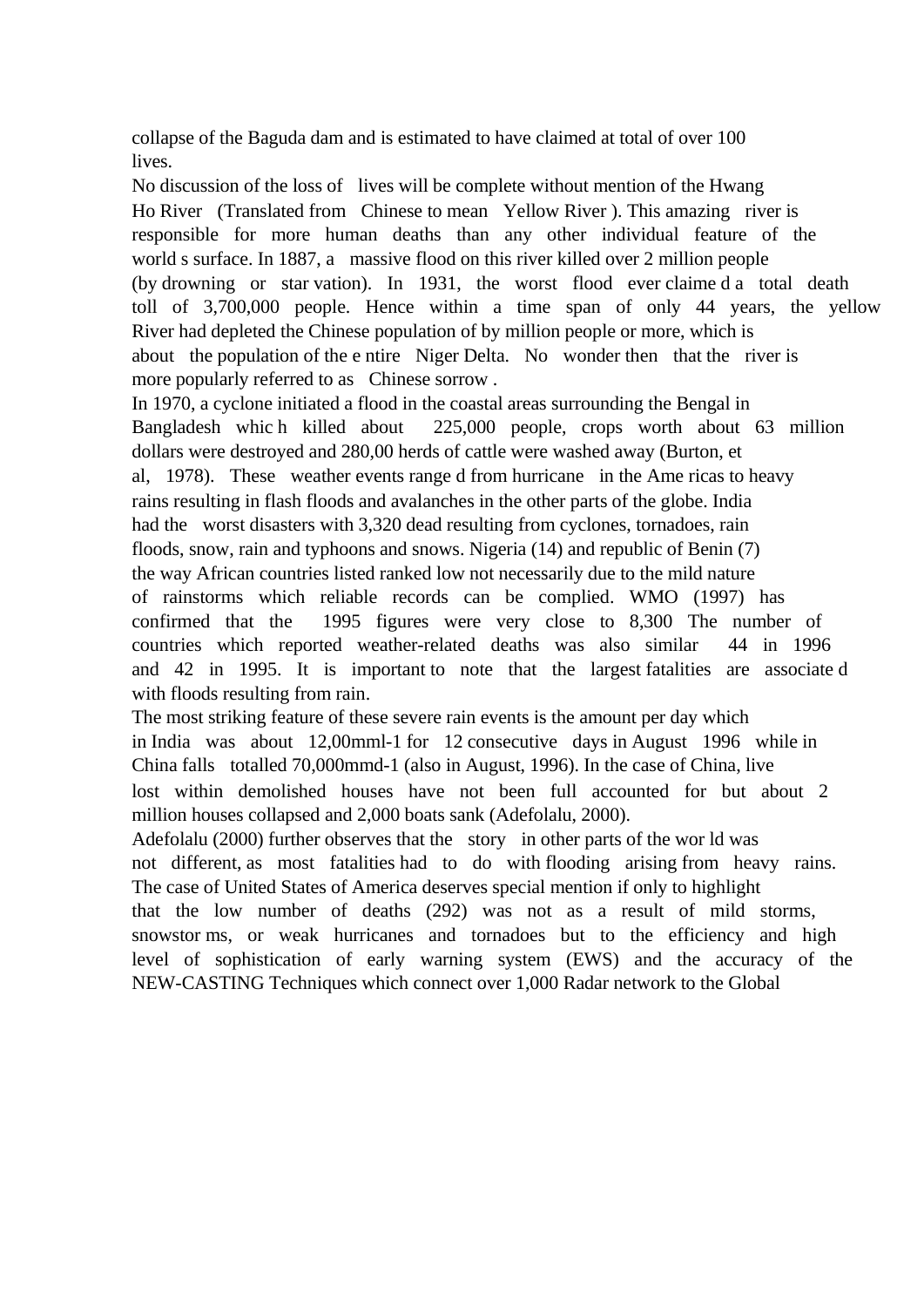Telecommunication System (GTS) from which India houses derive their 30-minute forecasts of the weather.

Further, the underground shelter system allows for immediate evacuation of people rather than transporting them over long distances at great danger. It is noteworthy that only, 24 fatalities accompanie d 1,200 tornadoes in 1996-a figure that was 5 less than in 1995 and less than 30% of the average annual deaths, (82). These go to prove that in terms of ave rting death, the United State of America is far ahead of the whole world in their EWS and public enlightenment/sensitization campaigns on extreme weather events.

Despite their ranking as numbers 1 and 2 world population, China and India tend to lead in rating catastrophic losses of life in weather-related event. Nigeria has a fair rating of 1 out of every 7.7 million at risk of dying in any major weather disaster. This, of course, does not represe nt the total picture, as reports cannot be said to be complete due to lack of reliable (reporting) network. For instance, air disaster and multiple road accidents occurring in bad weather in 1996 would have changed the total figure if properly accounted for. However, the rate of fatalities in normally occurring severe weather events in Africa is amplified by the other rating for Egypt, Ethiopia and Malaga sy.

### **4.0 Conclusion**

The reality of the terrible effects of flood hazards have clearly been shown in this unit and that the benefits are nothing to compare with relative to the negative conseque nces.

### **5.0 Summary**

Flood is refer red to as a relatively high flow that over-tops the natural or artificial boundary of a water body. It is also regarded as an over flow or inundation that comes from a r iver or other body of water and causes or threatens damage or simple as a deluge or inundation . Flood can also be defined as the highest values of the stage or discharge of a stream during the water year. Floods have been divided into: River Floods and Coastal Floods and we have two

types of river floods related to different causal factors:

(1) Flash floods, and

(2) Long rain floods.

Flash floods are often the results of convection storms; while long rain floods are associated with several day convention or even weeks of low intensity rainfall and are the most common cause of major flooding.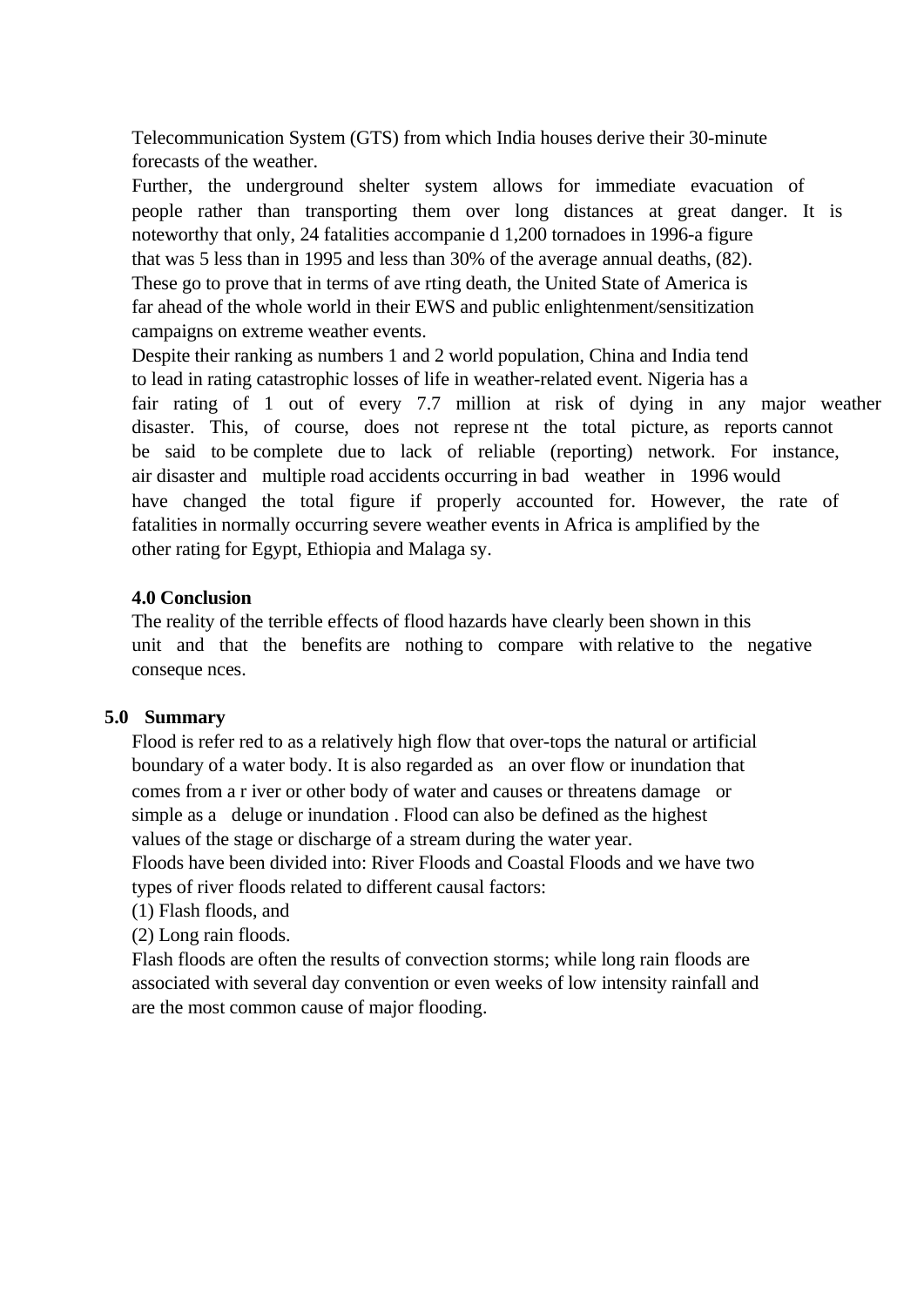There are four characteristics of long rainfall floods, these are:

- Flash floods of few hours duration;
- Single e vent floods of longer duration;
- Multiple even floods and
- Multiple event floods.

Coastal Floods are of three kinds:

- 1. Those caused by meteorological disturbances such as hurricanes and other disturbances at sea (Typhoons, cyclo nes, tsunamis, etc).
- 2. Those caused by seismic disturbance such as submarine earthquakes, landsides and other disturbances of the sea.
- 3. Lakeshore floods There are seventeen factors which may influence runoff and hence floods in any stream. These are divided under three broad categories:
- Climatic factors such as precipitation,
- Interception and physical factors; and
- Channel characte ristics, including types and efficiency. Of all environmental hazards, none is more paradoxical than floods. Simply because it is the most freque ntly occurring natural hazard that causes the greatest damage as well as the most beneficial effect. Perhaps, the best example of the benefits of floods and floodplains is presente d by the river Nile and its valley. History tells us that it covers and fer tilizes large area of land. This resulted in the early occupancy and subsequent rise of civilization, in the Nile valley.

### **6.0 References and Other Resources**

Nest (1991). Nigeria s Threatened Enviro nment: A National Profile. Ibadan Nest.

- Ojo, A.O. (1991 ). Rainfall Distribution and Flood Hazards in Lagos Metro politan Area. Proceedings of Internat ional Symposium on Meteoro lo gical Hazards and Develop ment held at Lagos and Kano Sep 23rd 3rd Oct pp 182-189
- Ojo, A. O. (2007). The Climatic Dilemma, 23rd Inaugural Lecture of the Lagos State University Ojo delivered on 19th April.
- Ologunorisa, T.E. & Adeyemo, A. (2005). Pub lic Perception of Flood Hazard in the Niger Delta, Nigeria. The Environmentalist, 25-39-45.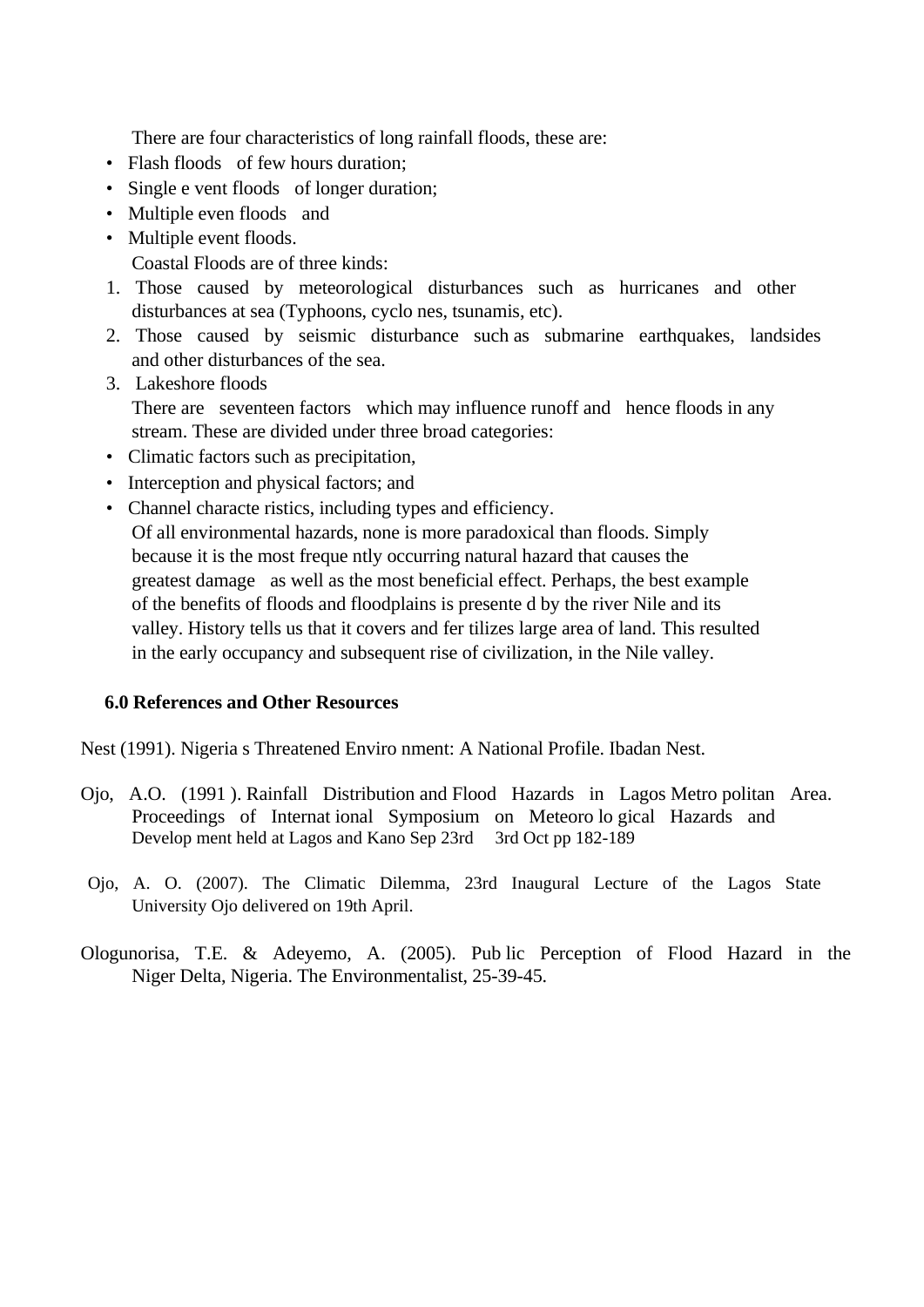- Ologunorisa, T.E. (1999). Flood Hazard Perception and Adjustment in Ondo Southwestern Nigeria. Journal of Nigerian Affairs,4, 172-193.
- Ologunorisa, T.E. (200 6).Flood Assessment in Nigeria: Perspective from the Niger Delta. Selfers Educational Books. Benue,Nigeria

#### **Other Resources**

- Adelekan, I. O. & Gbadegesin, A. S. (2005). Analysis of the Pub lic Perception of Climate Change Issues in an Indigeno us African City. Internat io nal Journal of Environmental Studies, 115-124.
- Ayoade, J. O. & Akintola, F. O. (1980). Public Perception of Flood Hazard in Two Nigeria Cities. Environment International, 4, 277-280.

Jones, G., Robertson, A., Forbes, J & Hollier, G (1990). Collins Dictio nary of Environmental Science. Harper Collins. Lo ndo n.

- Lauwerys, J. A (1970).Man s Impact o n Nature. New York. The American Museum of Natural History.
- Ologunorisa, T.E. (2001). An Assessment of Flood Risk in the Niger Delta, Nigeria. PhD Thesis. Department of Geography and Enviro nmental Management, University of Port Harcourt, Nigeria.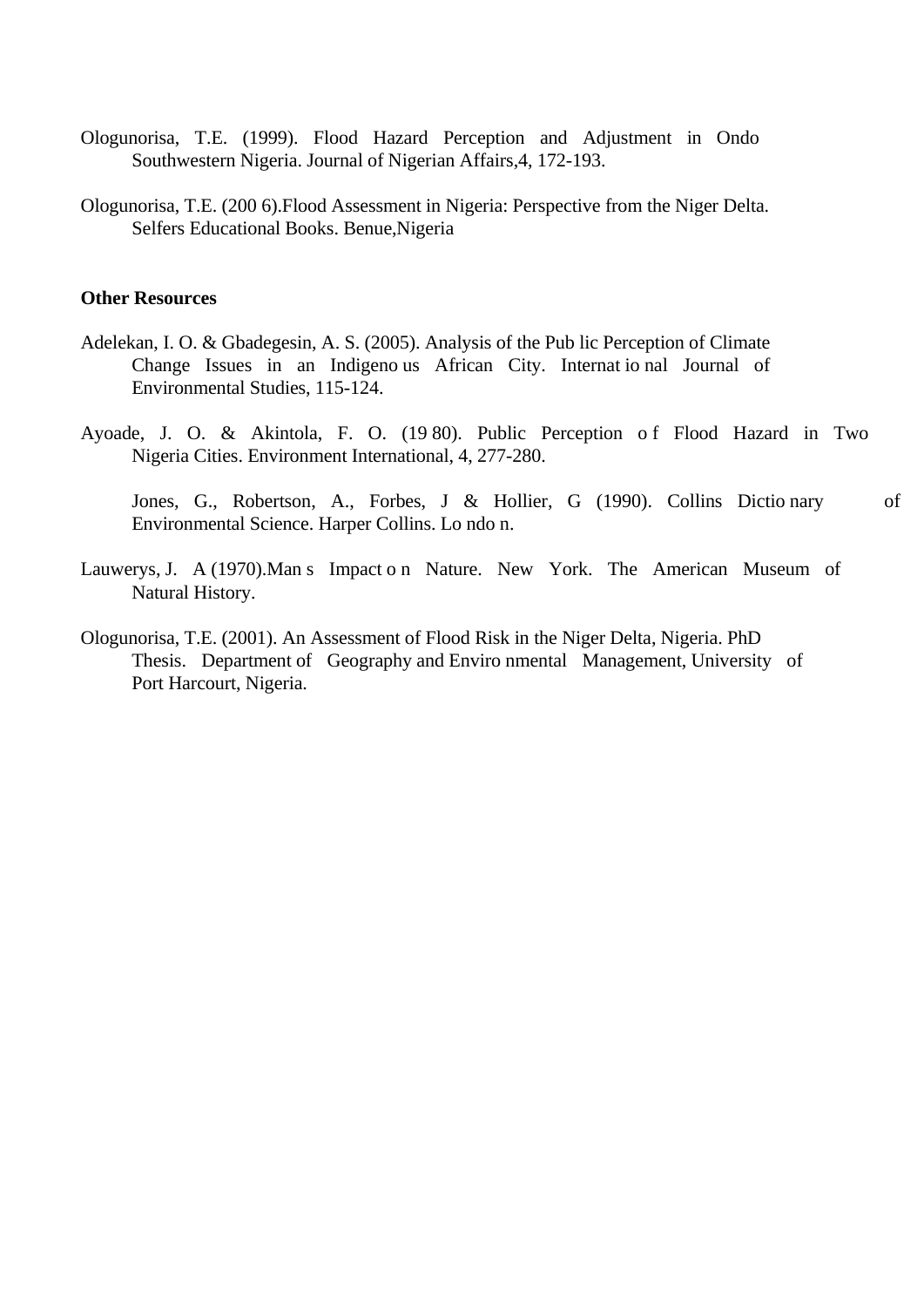# **UNIT 4: DROUGHT & DESERTIFICATION: CONCEPTS AND CAUSES**

### **Table of Content s**

1.0 Introduction 2.0 Objectives 3.0 Drought: A Conceptual Revie w 3.1 Desertification: A Conce ptual Review 3.2 Indicators of Desertification 3.3 Causes of Desertification 4.0 Conclusion 5.0 Summary 6.0Tutor Marked Assignment 7.0 Refe re nces and other Resources

### **1.0 Introduction**

Drought and desertification are becoming popular environmental problems in Nigeria today. This emerging popularity has made these twin environmental hazards essential for us to study in Nigeria and especially at the Open University. In this unit we shall study with clarity the concepts of drought and desertification. The causes of these e nvironmental hazards will be analyzed systematically and the root cases will also be traced in details.

I want to c hallenge you to disseminate the knowledge you will acquire in this to your families, friends and ne ighbours in other to help control these problems. I do hope you will take the advantage this unit has provided you.

# **2.0 Objectives**

At the end of this unit you should be able to;

- Describe what is drought
- List the three major types of global drought
- Mention seven features of drought
- Describe what desertification is
- State five indicators of desertification
- Discuss on two basic causes of desertification

### **3.0 Drought: A Conceptual Review**

Drought has been described as an extended and continuous duration of very dry weather (Jones, Robertson, Forbes, & Hollier, 1990). I want you to unde rstand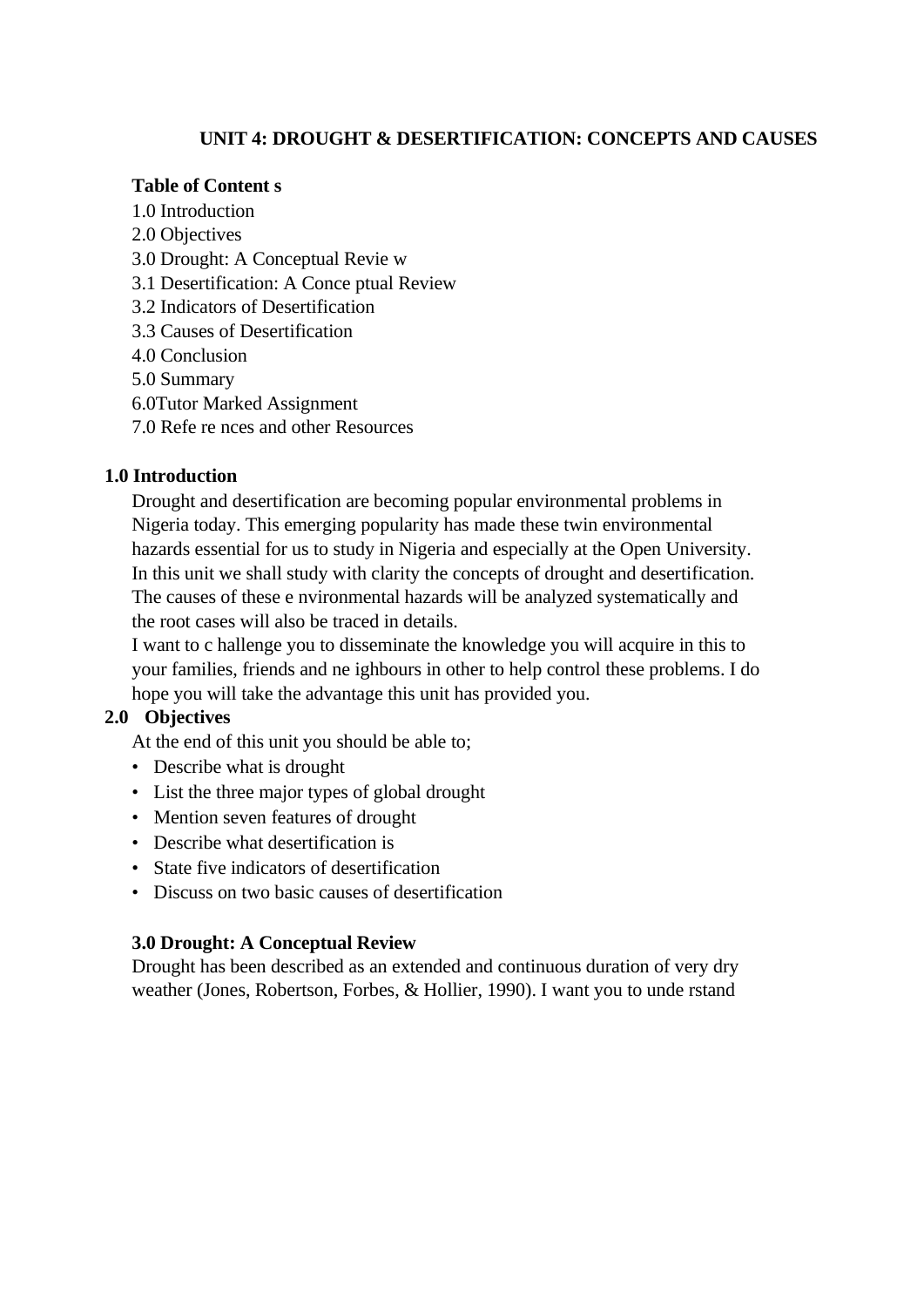clearly that this definition varies from country to count ry, since weather varies. In the UK, three types of drought are recognized:

- (a) total drought is a period of 15 or more consecutive days with a rainfall below 0.2mm;
	- (b) partial drought has a duration of 29 successive days with an a mean rainfall of 0.2 mm or less per day;
	- (c) a dry spell has a duration of 15 or more successive days, dur ing which the rainfall does not exceed 1 mm per day.

But in the United States, a dry spell is a period;

- 1. Of 14 days without measurable rainfall.
- 2. A period with an experience of insufficient water supply to meet usual domestic, agricultural and industrial demands. Drought takes place under many climatic regimes and may vary in severity from the minor and short-lived summer restrictions on washing cars and watering gardens in southern and easter n England to catastrophic events such as the development of the Dustbowl in the American Midwest during the 1930s and the large-scale crop failures during the Ethiopian famine of 1985.

Drumlin, an elongated hummock of uncertified glacial all deposited and molded below an incensed. Drumlins may be up to 36 mm length 60 m in height and the parallel to the direction of the former ice flow with their steeper blunt end facing upstream. Drumlins usually occur in clusters or swarms, giving rise to a basket-of eggs topography. The sands and gravels in drumlins are often extracted for construction and industrial purposes.

There is no generally accepted definition of drought, but understand that it is generally accepted that the menace is characterized by moisture deficiency, when the demand for water for particular water use system excee ds the supply available from various sources.

Droughts have been recorde d as recurrent phenomena in Nigeria in general and more specifically in the Sudano-Sahelain regions, whic h are the areas of West Africa characterized by droughts and desertification.

As in most parts of the world, precipitation is the most significant avenue of water supply-demand component of most of the water use syste ms. Therefore, are closely associated with droughts and with many definitions of droughts. Globally, there are three basic types of drought;

• meteorological drought,

- agricultural drought and
- hydrological drought.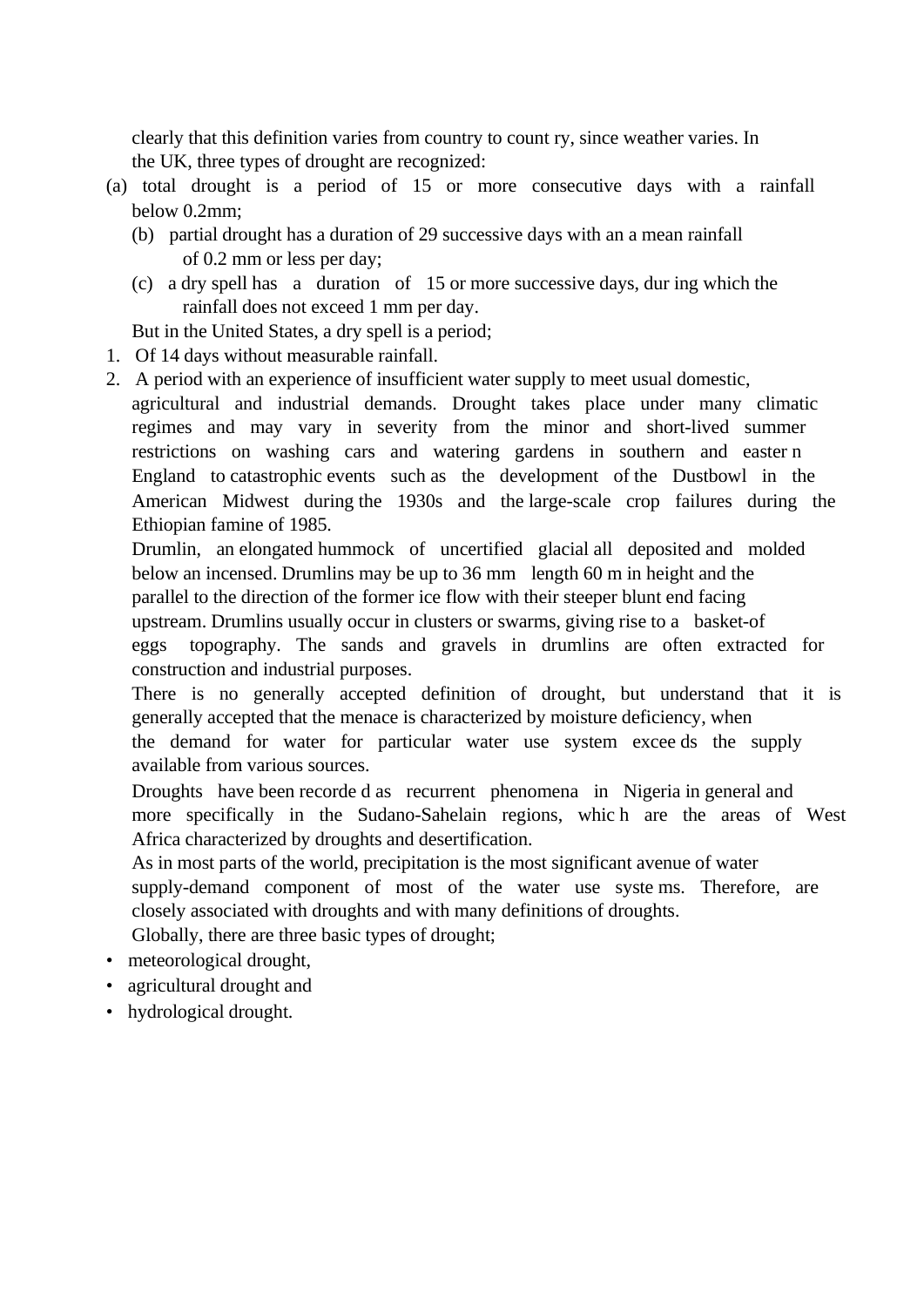The metrological drought is usually said to take place when there is a prolonge d absence or deficiency or inadequate distribution of precipitation.

### *REFLECTION*

*Have you ever had this experience of metrological drought in your community? If yes, what was your survival strategy? If no was your answer make inquiry from people or individual from your community who you hope to have had fuch an experience at one time or the other.* 

It is often defined as a percentage of the long-term average rainfall in a given location. There are many variations of this definition and this makes meteorological drought apparently difficult to identify with any degree of accuracy.

Compared to meteorological droughts, agricultural droughts have been observe d to take place when there is insufficient moisture available at the appropriate time to mee t evaporative demand by crops, vegetation, pastures and other agricultural systems; as a result, yield and/or absolute production decline (Ojo, 2007).

Crops requires varying moisture needs through their growth and development periods, and therefore, the timing of rain is essential in rain-fed agricultural regions in determining whether there will be a good harvest or a poor one. Hydrological drought takes place when the water needs of plants cannot be met by available precipitation.

Some of the features of drought were articulate d by Ojo (2007) are:

- (a) Low rainfall and high rainfall variability.
- (b) High evaporation and potential evapotranspiration rates
- (c) Generally persistent negative rainfall anomalies
- (d) Occasional torrential rains resulting in floods
- (e) Rapidly high erosive runoff especially on steep terrains
- (f) Sparse vegetation cover
- (g) Too little moisture for rain fed cultivation throughout the year

Drought is no doubt an inevitable and often devastating phenomenon. In gene ral,

droughts have occurred throughout the available historical record of climate in West Africa. Severe droughts that have affected parts of West Africa in the Sahel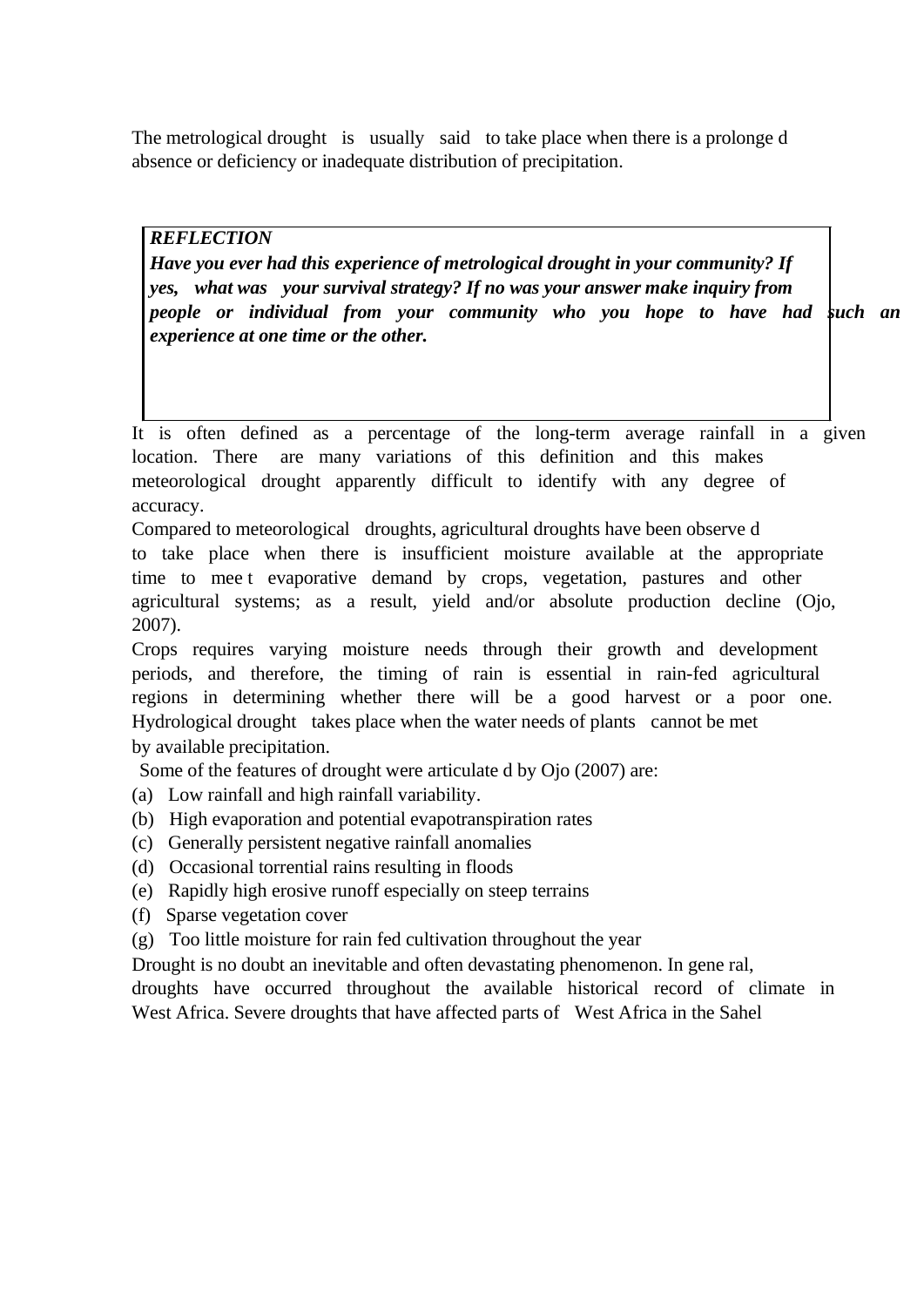region where highlighted by Ojo (2007) spanning from1445-1452, 1538, 1557- 1588, 1681-1687, 1738-1756 and 1828-1839.

The droughts of the 1730s to the 1750s were recorde d to have killed 50% of the population of Timbuktu and other parts of the Niger bend and resulted to famine in places like Senegal, Gambia, Mali, Mauritania, Burkina Faso, Benin, Chad and parts of northern Nigeria especially Bornu and Kano regions.

The droughts between 1972 and1973 were also severe , although they were comparatively less than the 1983-84 in scope. In 1984, the Food and Agricultural Organization (FAO) me ntioned that about 250 million inhabitants in 22 countries in Africa, including northern Nigeria, were affected by food crisis as a result of the persistent droughts of 1972-73.

So it clear that drought have occurred in many parts of West Africa and that certainly includes our country Nigeria. This experience have occurred in varying degrees of severity and duration throughout human history, and many regions of the African continent have experienced considerable distress arising from drought occurrences, mass migration, famine and cessation of economic activity in many countries.

### **3.1 Desertification: A Conceptual Review**

Desertificat ion, just like drought, is not simple to define; however, most definitions have generally reflecte d some degree of land degradation processes. Globally the term desertification, since its adoption by the United Nations Conferences on Deser tification (UNEP, 1977), has swallowed up a number of related terms such as desert encroachme nt, the advancing Sahara , desiccation, desertization. The term has also been use d to describe the dogmatization due to burning, c learing and erosion of forest a nd savannah zones of West Africa. The United Nations Environment Programme (UNEP, 1977) described desertification as land degradation in arid, semi-arid and dry humid areas as a basic consequenc e of human activities. Another version of his definition was developed at the UN Conference on Environment and Deser tification (UNCED, Rio de Janeiro, June 1992), which says that desertification is land degradation in arid, semi-arid and dry sub-humid areas resulting from various factors including climatic variations and human activities.

This new ve rsion definition has been internationally discussed and approved at the UNCED as the operational standard for Agenda 21. Therefore it is general accepted that desertification may take many forms but it usually refers to widespread land degradation in the dry lands, which is the re duction of biological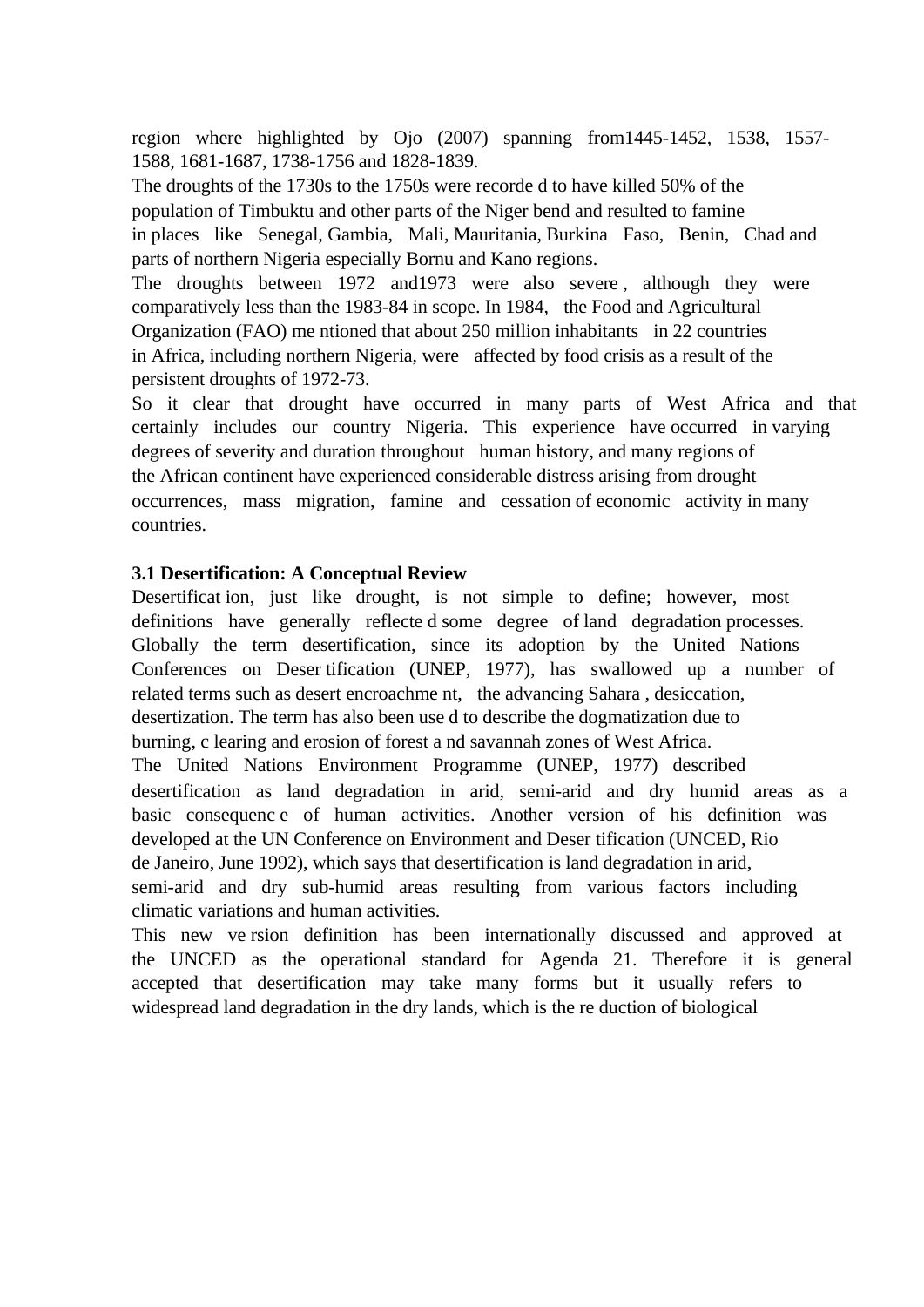productivity of dry land ecosyste ms, including rangeland pastures and rain fe d and irrigated croplands, as a result of the acceleration of certain natural physical,

chemical and hydrological processes.

These processes usua lly include;

- erosion and deposition by wind or water,
- salt accumula tion in soils,
- groundwater or surface runoff,
- reduction in the ability of soils to transmit and store water for plant growth.

 The severity of desertification in West Africa, however, varies significantly from one country to another, and even in the Sudano- Sahelian regions of Nigeria, the degree of desertification varies from one state to another. In general, the main features of desertification include:

- a) A reduction in the amount of the soil covered by the vegetation. Specifically, the amount of bare soil increases and vegetation may be reduced to isolated patc hes.
- b) A consequent rise in the reflective capacity (albe do) of the surface for solar radiation, since arid and se miarid soils are lighter-coloured than most plants, even with grey foliage so usual in these climates.
- c) A considerable and permanent loss of perennial plants, especially woody shrub and trees
- d) Considerable soil erosion and impoverishment, because of removal of fine minerals and or ganic materials by wind and because of rapid oxidation of the remaining water and soil carbon. Gully and sheet erosion of soils by occasional heavy rainfalls appears to accumulate the eroded materials on valley floors or in basins.
- e) Overgrazing and inadequate forage in relation to vegetative resources (Ojo, 2007).

# **3.2 Indicators of Desertification**

Desertificat ion is often the conse quence of stress disturbance on the environme nt which may be natural or caused by human. Ecosystems which do not alte r in the presence of stress and/or disturbances are described as stable. Alterations here are varied from those associated with regular seasona l stresses. When ecosystem remains stable from year to year it is said to be stable. Suc h an ecosyste m is expected to return to its original state after a disturbance or stress or to maintain equilibrium (oduwaiye , 1999).

Stability here can be viewed from two angles;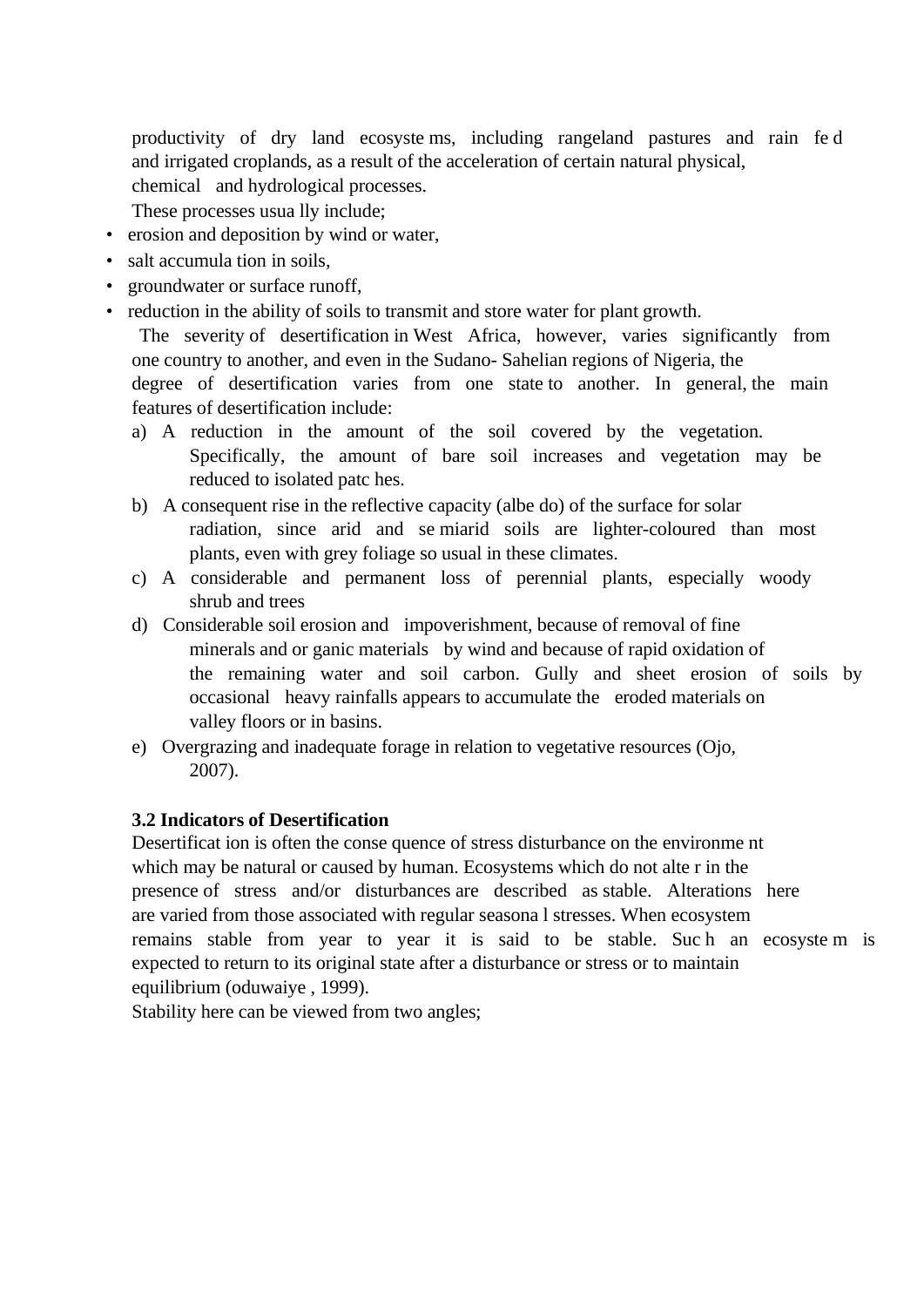(1) Structural stability: if the species composition remain more or less the same and

(2) Functional stability: if ecosystem characteristic biomass production and nutrient cycling rates unchanged.

The following are the indicators of deser tification.

- (a) The disappearance or permanent degradation of the vegetation
- (b) Soil erosion by wind
- (c) Dune formation or reactivation
- (d) Desiccation of the soil profile and more controversially
- (e) Lowering of the ground water table.

However Grumblatt in his pilot study on Evaluation of FAO/UNEP provisional methodology for assessment and mapping of desertification provided the following scheme (partly reproduced) which can be used in collecting data.

- I. Physical
- (i) Climate

# **(a) Rainfall**

- (b) Temperature
- (c) Wind speed, Direction, Frequency
- (d) Sunlight duration
- (e) Sand storm/ dust storm frequency
- (ii) Soils
- (a) Surface rockiness
- (b) Texture
- (c) Opinion wate r
- (d) Permeability
- (e) Alkalinity
- (f) Water erosion
- (g) Wind erosion

# **II Biologica l**

- (i) Vegetation
	- (a) Herbaceous ca nopy cover
	- (b) Herbaceous biomass
	- (c) Percent bare ground
	- (d) Species composition
	- (e) Vegetation type winds
- III Socio/Economic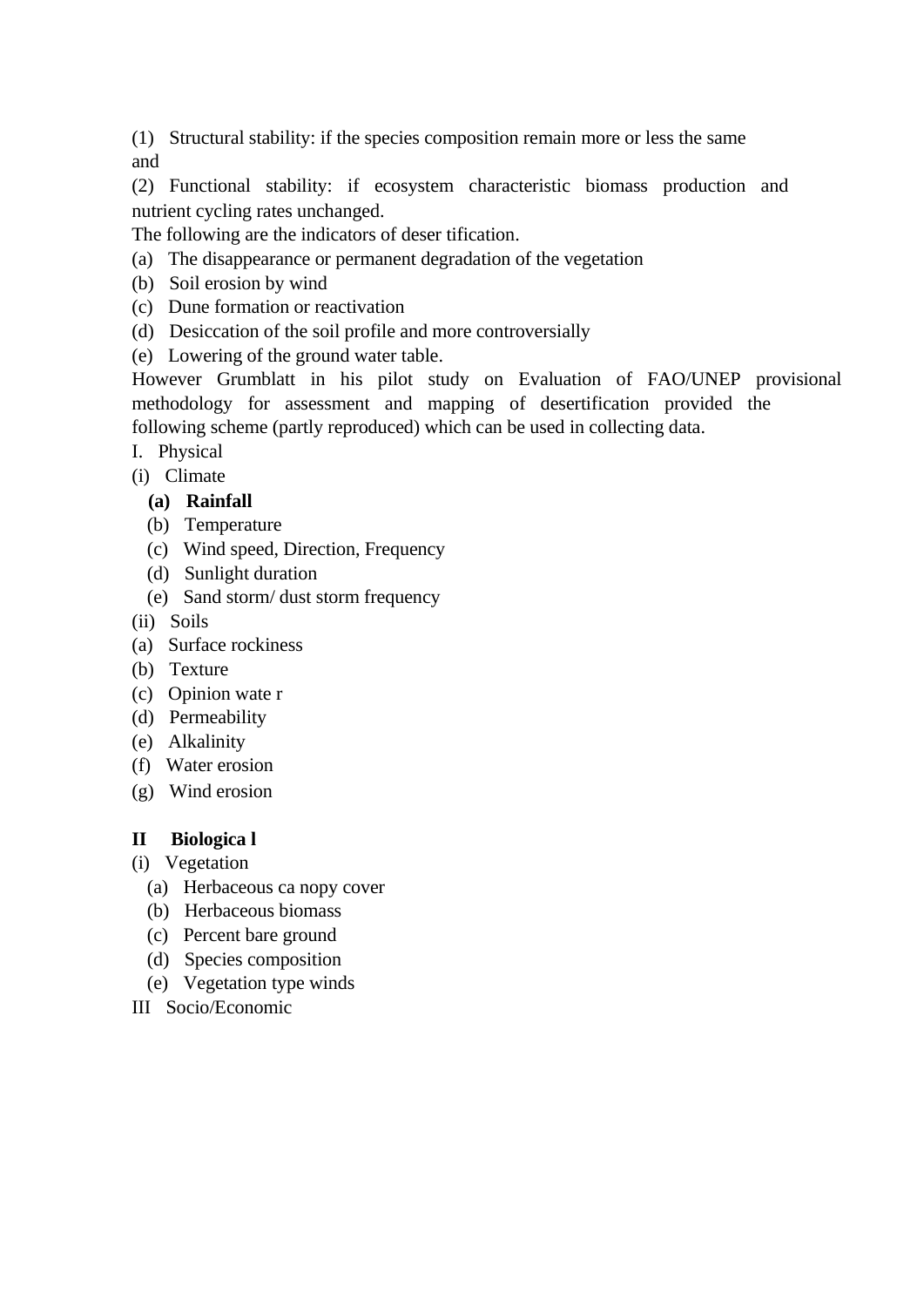Human population

(a) Density of permanent structures.

# **3.3 Causes of Desertification**

The basic causes of dese rtification as articulated by Oduwaiye (1999) are;

- drought and
- human activities which include grazing by livestock, wood cutting, cultivation and burning.

# **1. Drought**

Drought is commonly regarded as one of the causes of desertification. But it is known this is the only possible when there is prolonged drought. Although drought usually leads to the loss of several plant species.

Drought is known to be a periodic eve nt even in arid and semi-arid climates where periods of rainfall failure are interposed with years of abunda nt rainfall. Drought however only gives more force to instability create d through other manageme nt practices e.g. overgrazing of available fragile lands during wet years.

### . **2. Human Activities**

- (a) Grazing by Livestock: This human activity may contribute in different ways to desertification. These include:
- (i) The substitution of annual for perennial grasses which will perhaps reduce the plant cover available to protect the soil in the long dry season.
- (ii) Damaging of soil structure in the vicinity of wells as a result of trampling by cattle.
- (iii) Destruction of seedling.
- (b) Wood Cutting: Humans especially in poor nations are used to wood cutting

to produce fuel wood or construction timber. This impairs natural regene ration of woody species and a great proportion of the soil surface nutrients content are exposure after woodcutting. This will also result in more run-off and soil surface compaction leading to deterioration.

**(c) Cultivation: Yearly cultivation without adequate fertilization impoverishes**  the soil structurally in quality- wise. It also increases the possibility of remobilization by wind.

(d) Burning: Burning affects biological product ivity by

- (i) destroying grass and herb growth
- (ii) favouring fire resistant species over fire-tende r ones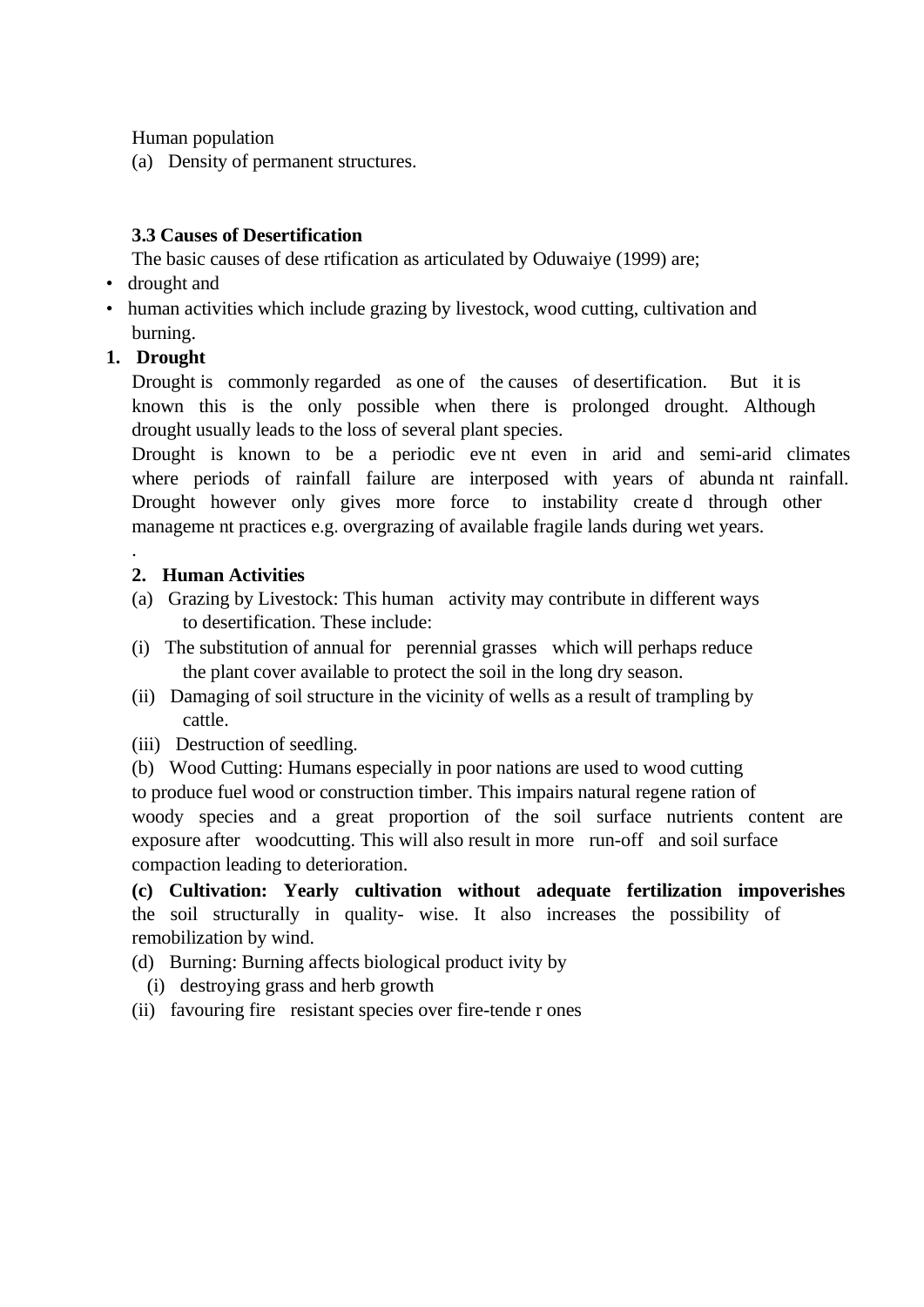- (iii) stimulating fresh shoots, particularly of grass
- (e) Other activities by human There activities include urban development, and road construction.

## **4.0 Conclusion**

These semis twin-Drought and desertification are dry devils that are becoming popular environmental problems in Nigeria today. This emerging popularity has made these twin environmental hazards essential for study in Nigeria and especially at the Open University.

We have studied with clarity the concepts of drought and desertification. The causes of these environmental hazards have been analyze d systematically and the root causes also traced in details.

I want to c hallenge you to dissemina te the knowledge you have ac quired in this unit to your families, friends and ne ighbours in orde r to help control these problems. I do hope you have taken the advantage this unit has provided you.

### **5.0 Summary**

Drought has been described as an extended and continuous duration of very dry wealth. This definition varies from country to country, since weather varies. In the UK, three types of drought are recognized:

- (a) total drought is a period of 15 or more consecutive days with a rainfall below 0.2mm;
- (b) partial drought has a duration of 29 successive days with an a mean rainfall of 0.2 mm or less per day;
- (c) a dry spell has a duration of 15 or more successive days, dur ing which the rainfall does not exceed 1 mm per day.

Globally, there are three basic types of drought;

- meteorological drought,
- agricultural drought and
- hydrological drought.
	- Some of the features of drought were articulated as:
	- (a) Low rainfall and high rainfall variability.
	- (b) High evaporation and potential evapotranspiration rates
	- (c) Generally persistent negative rainfall anomalies
	- (d) Occasional torrential rains resulting in floods
	- (e) Rapidly high erosive runoff especially on steep terrains
	- (f) Sparse vegetation cover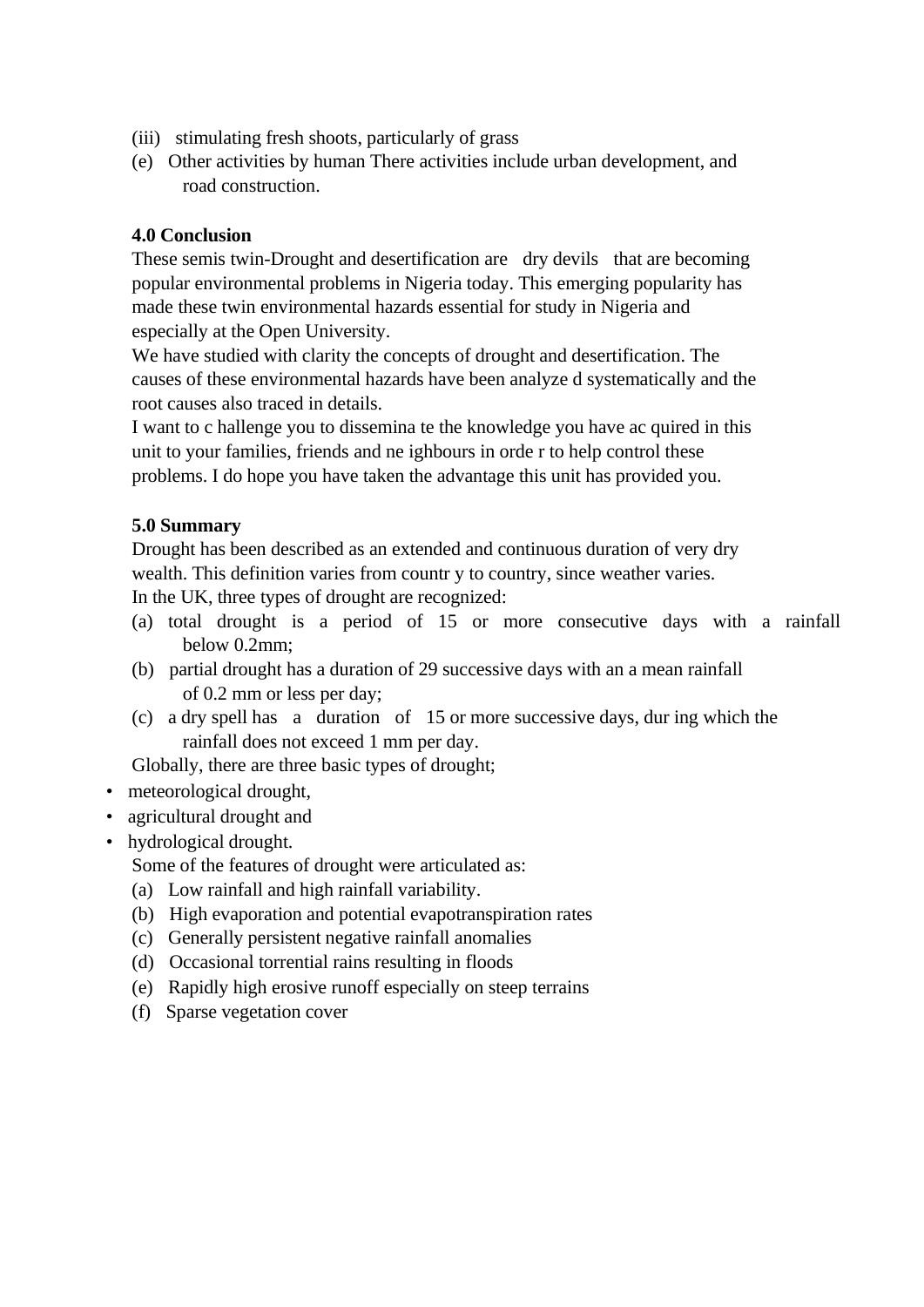(g) Too little moisture for rain fed cultivation throughout the year

- Desertification was described as land degradation in arid, semi-arid and dry humid areas as a basic consequence of human activities.
- Another version of his definition was developed at the UN Conference on Environment and Desertification (UNCED, Rio de Janeiro, June 1992), whic h says that desertification is land degradation in arid, semi-arid and dry subhumid areas resulting from various factors including climatic variations and human activities.

The following are the indicators of deser tification.

- (a) The disappearance or permanent degradation of the vegetation
- (b) Soil erosion by wind
- (c) Dune formation or reactivation
- (d) Desiccation of the soil profile and more controversially
- (e) Lowering of the ground water table.

The basic causes of dese rtification as articulated are;

- drought and
- human activities which include grazing by livestock, wood cutting, cultivation and burning.

#### **6.0 Tutor Marked Assignment s**

- 1. Discuss with examples four features of desertification
- 2. Make an outline of five evidences of desertification.
- 3. Explain two human activities that have c ontributed to desertification in Nigeria.

#### **7.0 References and Other Resources**

Jones, G., Robertson, A., Forbes, J & Hollier, G (1990). Collins Dictionary of Environmental Science. Harper Collins. Londo n.

Oduwaiye,J. O. M (1999)Teaching Deser tification and Biodiversity Conservation using Expert Group Discussion Strategy. In Strategies for Environmental Education focus on Desertification and Biodiversity Conservation, pp 77-91

Ojo, A. O. (2007). The C limatic Dilemma, 23rd Inaugural Lecture of the Lagos State Unive rsity Ojo delivered on 19th April

UNEP(1997). Report of the United Nations Conference on Human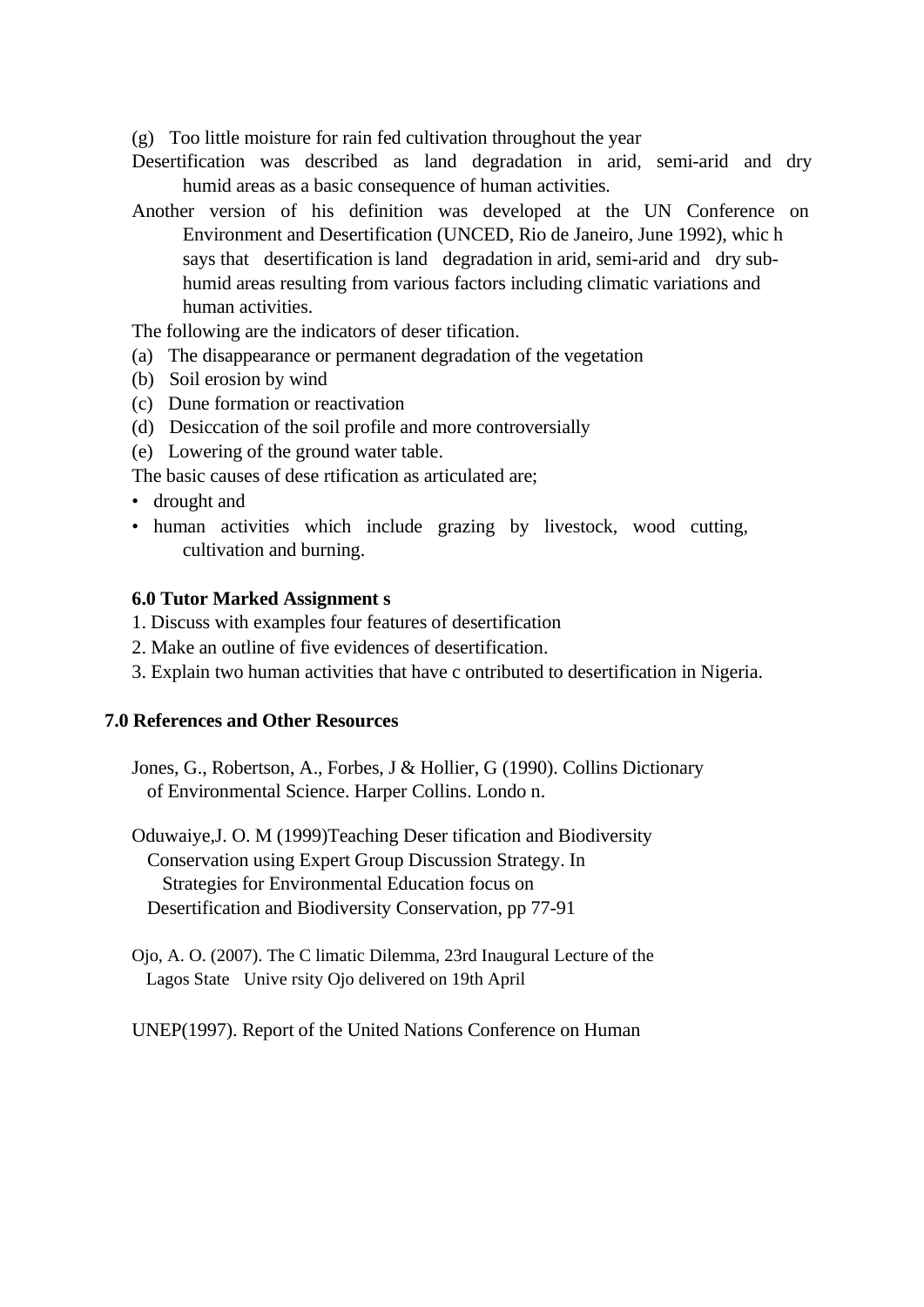Settlements (Habitat II), Istanbul, 3-14 June 1996. Sales No. E.97.IV.6.

#### **Other Resources**

- Eckholm, E. And Brown I.R. (1977) Spreading deserts the hand of man. Worldwatc h paper 13. Worldwatch institute, New York 40pp.
- Grove, A.T. (1973). Desertifica tion in the African Environment. In: Drought in African D. Dalby and R.J. Harrison Church, eds. Centre for African Studies, School of Oriental and African Studies, University of London. Pp. 33 45.
- Grumblatt, J. (1991) Kenya Pilot Study to Evaluate FAO/UNEP Provisional Methodology for Assessment a nd Mapping of Desertification in Desertification Control Bulletin No. 19 M. Colley and S. Cave. Eds. Pp.19 28.
- Isichei, A.O. and Ero I.I. (1985) Responses of Savannas to stress and Disturbance: The Beginning of Desertification. Invite d paper presented at the national workshop on Ecological Distress Drought and Desertification. Kano 9 12 December 1985 in the conference proceedings.
- IUCN (1990) Biodivers ity in Sub Saharan Africa and its Islands, conser vation, Management and Sustainable Use: Occasional Papers of the IUCN species survival commission No.6.

 Lilles T.M. and Kiefer, R.W. (1979) Remote Sensing and Image interpretation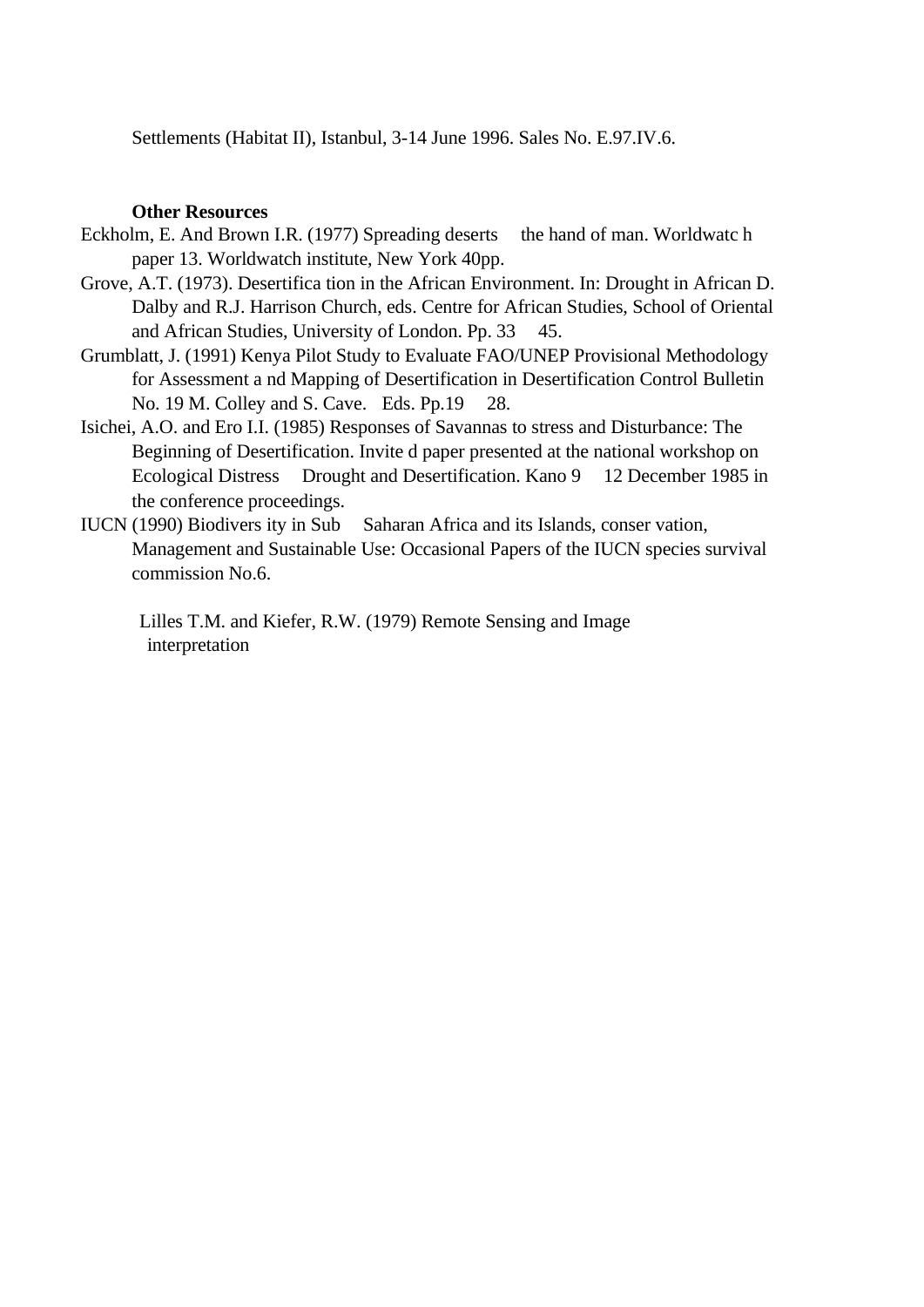# **UNIT 5: IMPACTS OF DROUGHTS AND DESERTIFICATION**

### **Table of Content s**

- 1.0 Introduction
- 2.0 Objectives
- 3.0 Major Impact of Dro ught and Desertific ation
- 3.1Socio-Economic Impacts
- 3.2 Control of Desertification
- 3.2.1 Short Ter m Tec hniques
- 3.2.2 Long-Term Techniques
	- 3.3 Irreversible Desertification
	- 3.4 The importance of Remote Sensing in Desertification Control
	- 4.0 Conclusion
	- 5.0 Summary
	- 6.0 Tutor Mar ked Assignment
	- 7.0 Refere nces and Other Resources

# **1.0 Introduction**

Welcome to what may be regarded as the second part of the previous unit where we discussed on drought and desertification- concepts and causes. We do hope you found the previous unit worthwhile and that you have indeed shared with others the knowledge you have so far acquired.

In this unit we shall move further to discuss on the impact that the consequences of drought and desertification has resulted into and ways of ameliorating some of these impact.

# **2.0 Objectives**

At the end of this unit you should be able to;

- Mention five major impacts of drought and desertification.
- List six basic socio- economic impacts of drought and desertification in Nigeria.
- Mention three ways by which human contributes to desertification.
- Explain how grazing leads to desertification.
- Discuss on how desertification becomes reversible.

# **3.0 Major Impact of Drought and Des ertification**

It is essential for you to first understand clearly that it is virtually impossible to separable, perhaps almost like a Sieme ns twin, the impact of droughts from that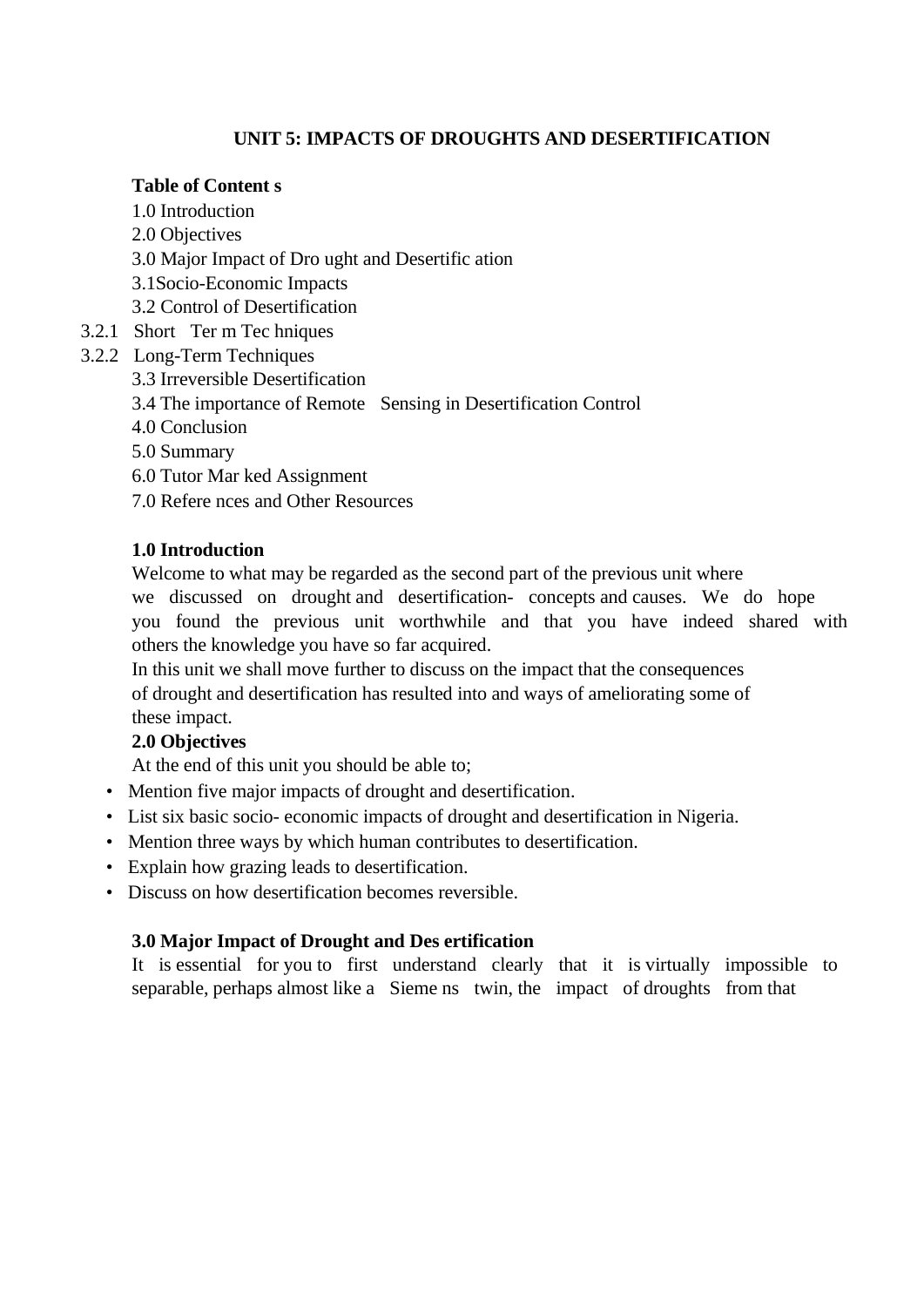of desertification. Consequently, discussions on the two hazards will not be separate d in this unit.

- The impact of drought and desertification in the drought prone and decertified areas of Nigeria are serious on many sectors such as:
- the physical a nd ecological environment
- agriculture and livestock production and management
- water resources and water resources management
- Health
- ecosystems and
- forests and forestry.

Related to the above listed impacts of droughts and desertification are:

- Loss of biodiversity, rapid deterioration of the ecosystems,
- Loss of ecological stability, soil erosion and loss of soil fertility, silting of reservoirs and change in hydrological regimes.

 *REFLECTION: The Punch Newspaper, 30th January, 2006* 

*One disturbing manifestation of the effect of droughts and desertification is the progressive shrinking of Lake Chad, which is one of Nigeria s important landmarks and best-known cultural heritage. The lake which is the remnant of an inland sea was estimated to have covered an area of 400,000km about 6000 years ago.* 

*Newly released satellite images by the National Space Research and Development Agency of Nigeria (NASRDA) show that Lake Chad has completely withdrawn from Nigeria and is now located in Chad Republic.* 

As a follow up to this story, experts have predicted that the lake may dry up completely by 2010 if the current rate of retreat is not controlled. This will have serious of socio-economic, socio-cultural and socio-political implications on the communities that benefits from the lake.

The Chad Basin Development Commission is made up of four countr ies:

- Chad
- Cameroon
- Nigeria and
- Niger.

These nations must rise quickly and that on time to rescue the situation before it is too late to cry over spilled milk.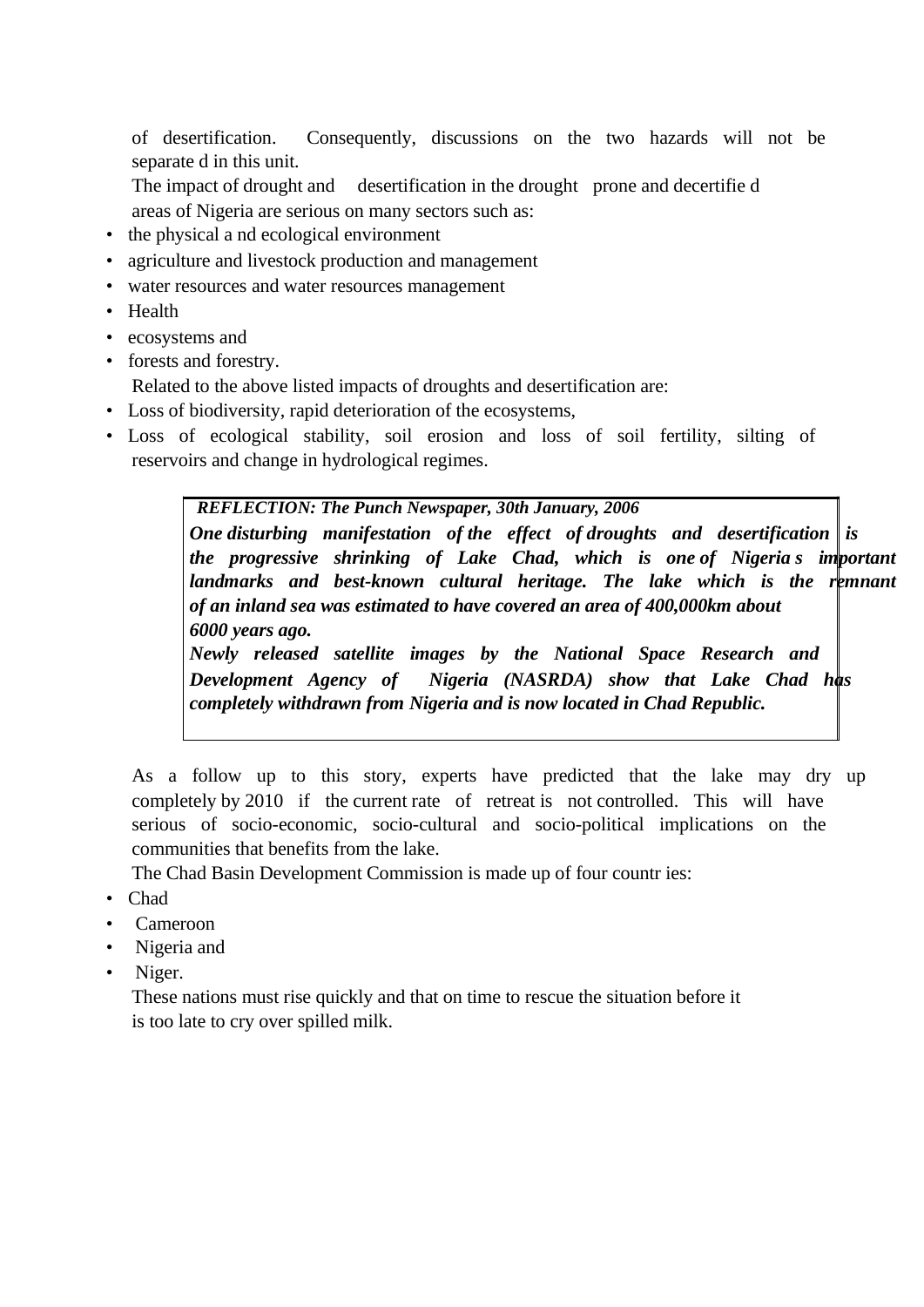Do you realise that we are talking about estimated 20 million people living in these four countries whose means of livelihood-subsistence agriculture-is totally dependent on the lake is currently at risk of severe hunger and famine? Recent studies have also shown that far mers on the Nigerian side of the lake are moving along with the water as it recedes. The implication of this is that we now have some Nigerians living in Chad Re public but still believe that they are within Nigeria (Ojo, 2007).

#### **DISCUSSION POINT**

Can the gradual migration of Nigerian farmers at the Lake Chad generate borde r disputes in the next decade?

 Do you foresee another Bakassi on our hands in the near future because of the impact of drought and desertification?

### **3.1Socio-Economic Impacts**

Basic socio- economic impac ts of drought and desertification include:

(a) Unemployment

(b) Rapid drop in agricultural activities and produc tion with its release in the rural labour force from farming activities. This labour force move to urban locations.

- (c) The dynamics migration from rural areas places more pressure on jobs and facilities in the urban centres. Such movements are characteristic of the Sudano-Sahelian regions, from where migrants move southwards to urban centre such as Lagos in search of better living conditions. The economic and social conseque nces of these movements are substantial.
- (d) The feedback mec hanisms in drought and desertification systems exacerbate their own effects.
- (e) The consequences of drought and desertification sometimes leads to political problems (including conflicts and possibly wars) which often lead to a lot of suffering and death.
- (f) Decrease in quality of living as a consequence of the decline in quality of the rural communities. This decline in rural communities is apparently due to lack of water supply, un-sustained availability of fuel energy and inadequate income generation.
- (g) Famine and death.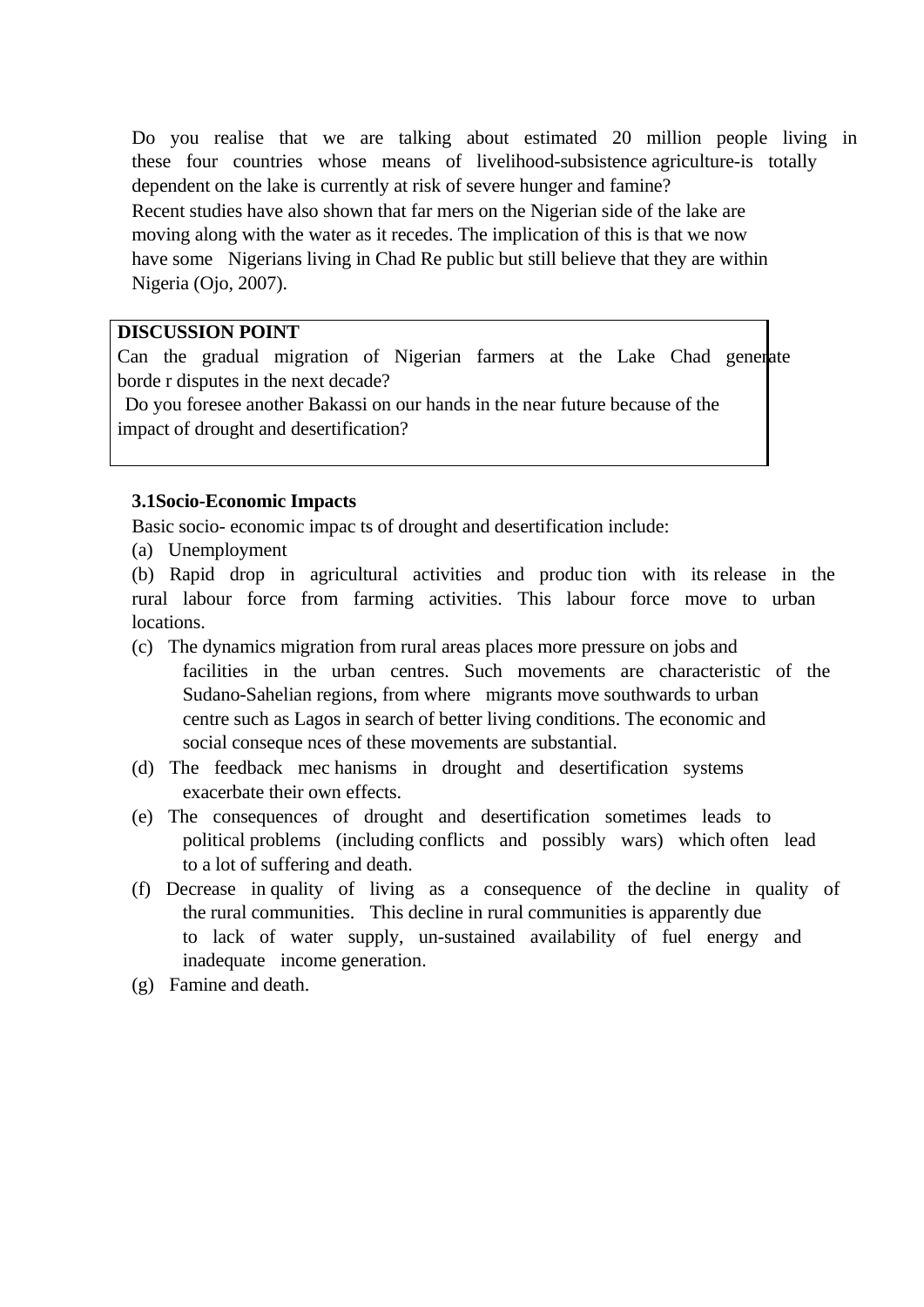### **Exercise 5.1**

1. List six basic socio- economic impacts of drought and desertification in Nigeria. 2. Discuss your personal experience on any one or as related to you through an individual or any means.

Other socio-economic impacts of drought and desertification in Nigeria are listed below:

- a. Migration: An alarming rate of rural-urban movement as a result of serious food shortages and rural unemployment (example is the experie nce at the Gidan Kaura village in Gada Local Governme nt Area of Sokoto state).
- **b. Demand on few facilities: In affecte d are as, only women, old men and little kids**  are left in a pathetic state of inadequacy of such amenities as housing, food, medicine etc.
- **c. Social Vices: The urban centres are littered with loiterers and beggars with high**  incidence of crime and truancy among idle immigrants from affected communities.
- **d. Famine and Malnutrition: Reduction in food production and subse quent nutrient,**  intake of both human and animals result in high mortality among both populations.
- **e. Industrials Raw Materials: The 1972 drought in Sokoto State has bee n the onset**  of an irregular and inadequate supply of industrial raw materials such as cotton, cotton seed and tanning materials.

# **3.2 Control of Desertification**

There are short and long-term techniques for the control of desertification. These techniques as outlined by Olagunju (1999) are articulated below:

# **3.2.1 Short Term Techniques**

These techniques give a cushion effect within a shor t period of establishment. Examples include:

(1) Preservation of Existing Forest

The currently existing vegetation in gazetted forest reserves and other wooded areas should be adequately policed and le gislations against indiscriminate felling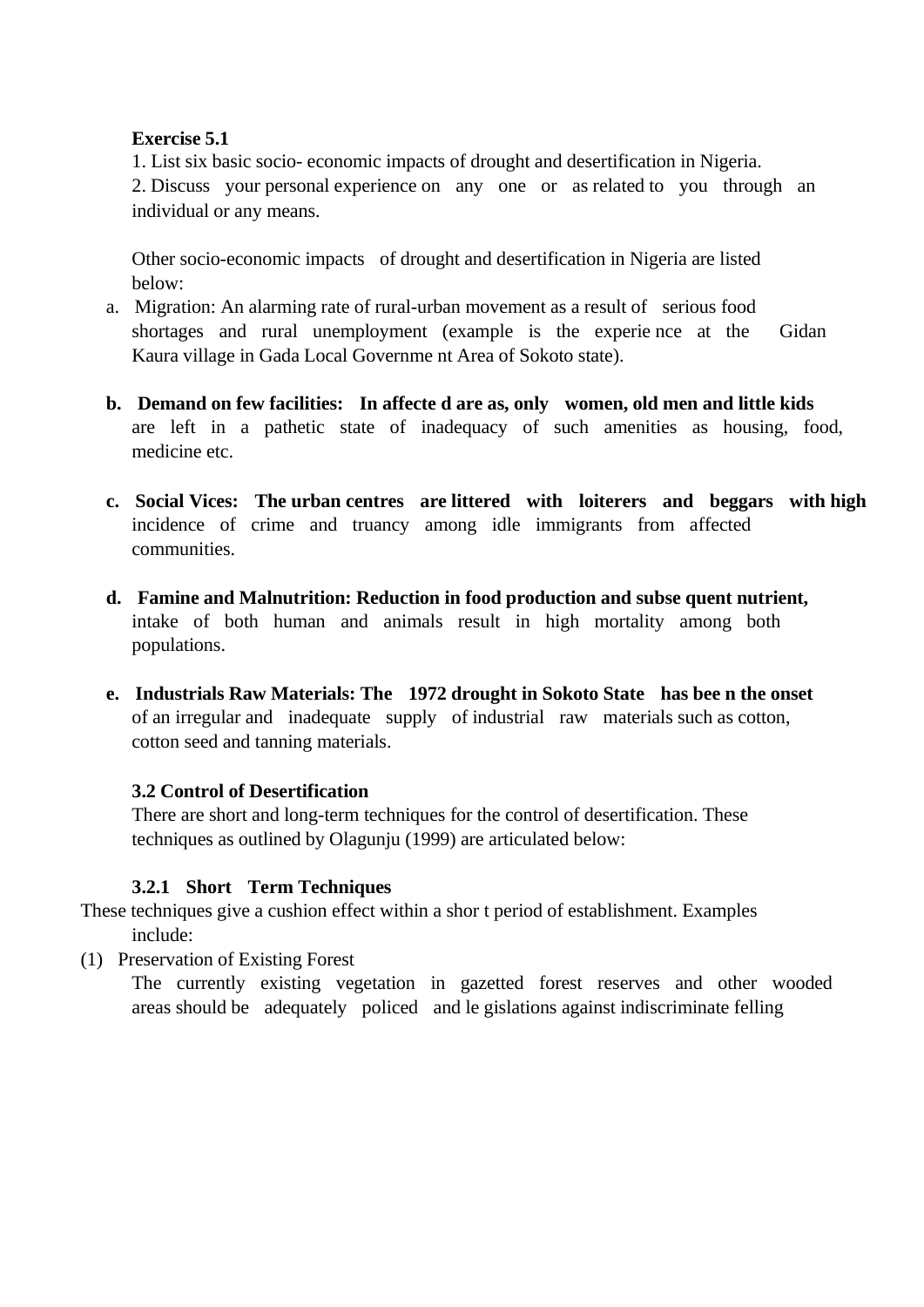of tree, bush-burning and overgrazing must be wells enforced while those on the protection of planted trees should be enacted.

There is also need to evolve systematic manageme nt practices for sustaining adequate supply of goods and services from the forests. Moreover, apart from increasing the number of grazing rese rves, there is also need to establish and implement grazing reserve laws and by-laws to improve the pasture.

(2) Enrichment of Soil Nutrient

Steps must be take n to encourage the use of manure and fertilizers to improve growth rate of the existing vegetation.

(3) Alternative Energy Sources

The utilisation of gas cookers, kerosene stoves, and solar energy appliances for domestic use will reduce the demand on the forests. For example, the purchase of 42,000 ke rosene stoves by the Sokoto State Government for resale to Civil servants at subsidized rates is an example in the right direction.

### **3.2.2 Long-Term Techniques**

There are techniques whose effects show up after a long period of establishment. Examples include:

(1) Yearly Planting of Trees

This activity is better backed up by Government policies. This is one potent method for educating the populace on the dangers of an environment devoid of trees.

Importantly, the gene ral public should be mobilized to make forestation a personal programme knowing full well that a restore tree-cover in the environment is for their personal benefit.

(2) Sand Dune Fixation

This is the planning of grasses on the dunes to reduce movement of sand particles followed by the introduction of tree species.

(3) Community/ Individual Wood lots Programme

This is idea for the provision of more trees in the environme nt for the benefits of fuel wood, poles, fodder and shad, fruits, gums and resins, and other commercial products.

(4) Farm- Forestry Practice

The farm forestry involves the distribution of seedlings to farmers free of charge to plant on their farms, protect and nurture to maturity. Moreover, the use of in situ conserva tion where existing trees are protected from destruction to protect the soil from wind erosion (as wind breaks) and serve as fodder and shade for man and animals.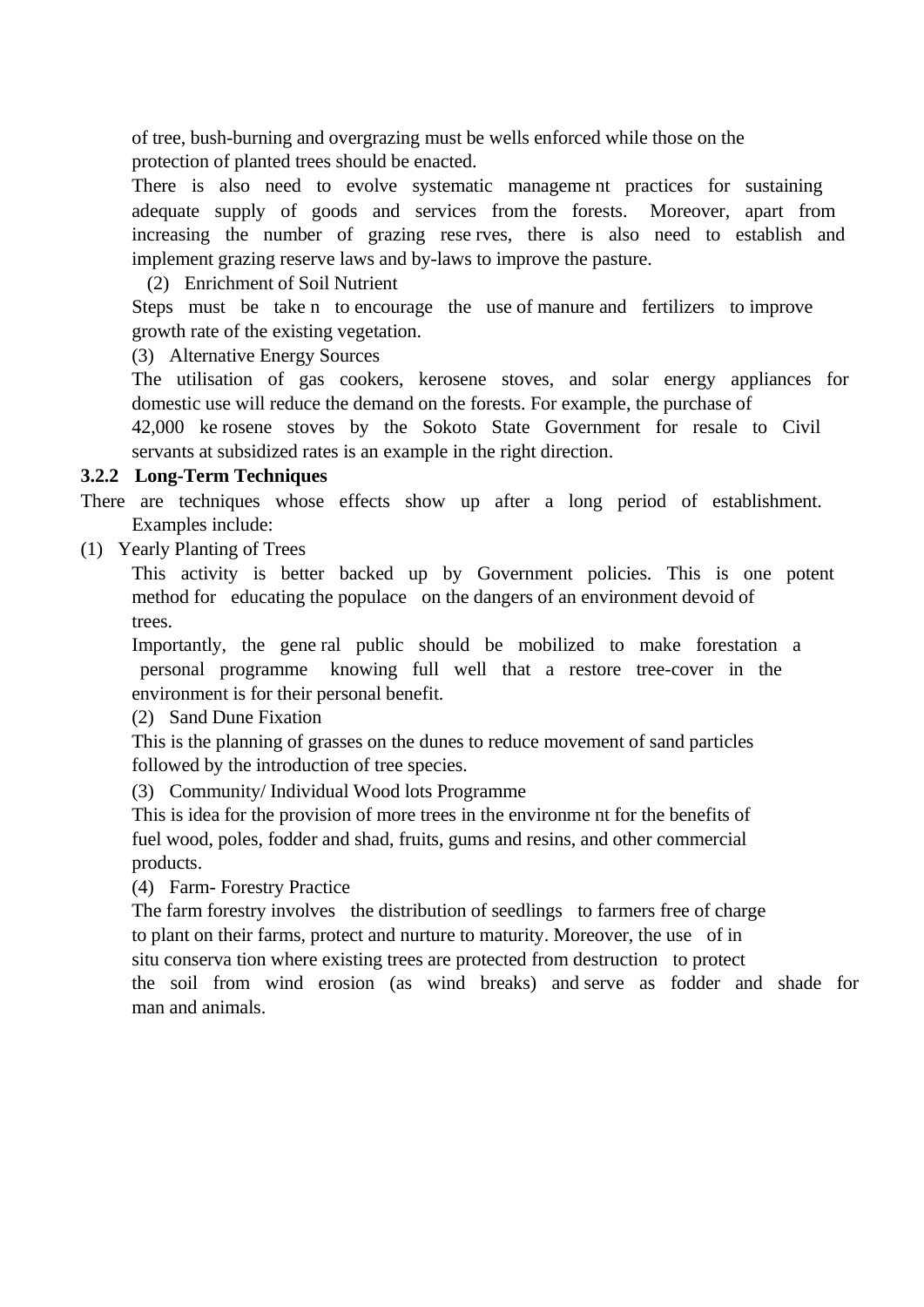## (5) Shelter belts Establishment

The Arid zone Forestation Programme , Ecological `Disaster Relief Programme, Forestry II Project, the State Forestry Services, Drought and Desertification Control and State Environmental Protection Programmes have establishe d conventiona l shelterbelts. These programmes have proved to be some of the most effective way of protect ing the soils. For example , the 65 gazzetted forest reserves and 200-km of shelter belts in Sokoto State still exists and is protective.

### (6) Integrated Rural Development

With irrigated shelterbelts, other welfare services like the provision of water for the rural people and their livestock (in boreholes) exist, to improve the living standard of affected communities.

### **3.3 Irreversible Desertification**

Desertificat ion ends up into irreversible loss of biological productivity when there is destruction or alteration of soil profile which is itself the result of thousands of years of soil forming processes in which case, the soil will not be able to support plant growth which leads to re duced productivity.

Such soil degradation includes Lateritsation and Compaction whic h facilitates sheet wash by running water, sand accumulation which may develop into dunes. These situations can be chec ked through the planting of grass (e.g vetiver), shrubs and trees (Oduawaiye, 1999).

# **3.4 The importanc e of Remot e Sensing in Desertification Control**

To monitor and solve the challenges of desertification, there is need to collect data about the target environment. Remote Sensing has proved very useful in this area.

Lilles and Kiefer (1979) defined remote sensing as the science and art of obtaining information about an object, area or phe nome non through the analysis of data acquired by a device that is not in contact with the object, area or phenome non. The device is used to collect data about environment without coming in contact with the environment under study.

### **4.0Conclusion**

The reality of desert encroachme nt in Nigeria is not an issue for debate but a call for concern, awareness and concrete actions that will help reduce the negative impacts of droughts and desertification.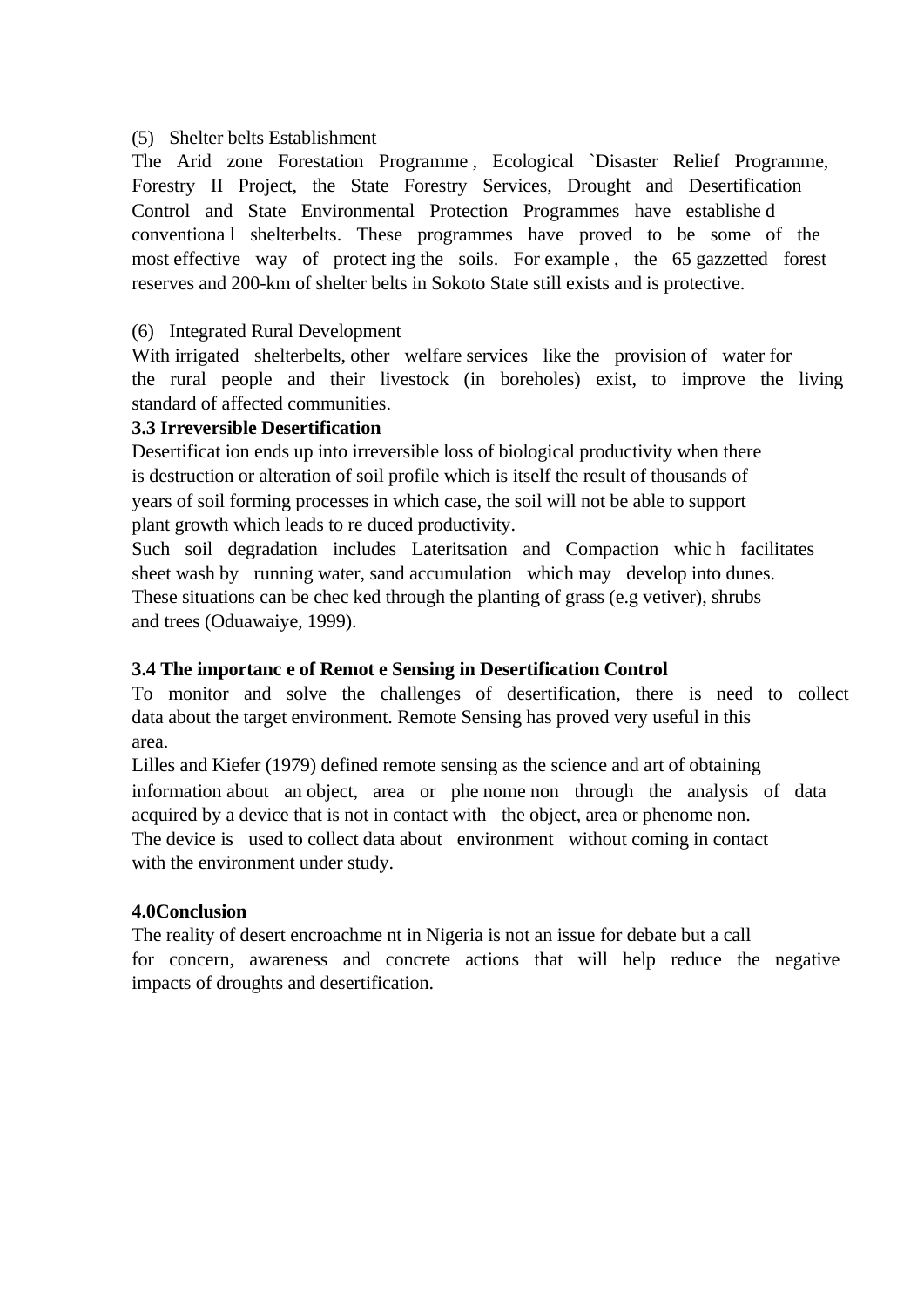It is essential for you to first understand clearly that humans are the major cause of these environmental hazards whose effects are virtually impossible to separate.

### **5.0 Summary**

The impact of drought and desertification in the drought prone and decertified areas of Nigeria are serious on many sectors such as:

- the physical a nd ecological environment
- agriculture and livestock production and management
- water resources and water resources management
- Health
- ecosystems and
- forests and forestry

There are short and long-term techniques for the control of deser tification. These techniques are:

Short Ter m Tec hniques

- Preservation of Existing Forest
- Enrichment of Soil Nutrient
- Alternative Energy Sources Long-Term Techniques
- Yearly Planting of Trees
- Sand Dune Fixation .
- Community/ Individual Wood lots Programme
- Farm- Forestry Practice
- Shelte r belts Establishment
- Integrated Rural Deve lopment

### **6.0 Tutor Marked Assignment**

- 1. Mention t hree ways by which human contributes to desertification
	- 2. How does grazing lead to desertification?
	- 3. Is desertification reversible?

### **8.0 References and Other Resources**

Lilles T.M. and Kiefer, R.W. (1979) Remote Sensing and Image Interpretation.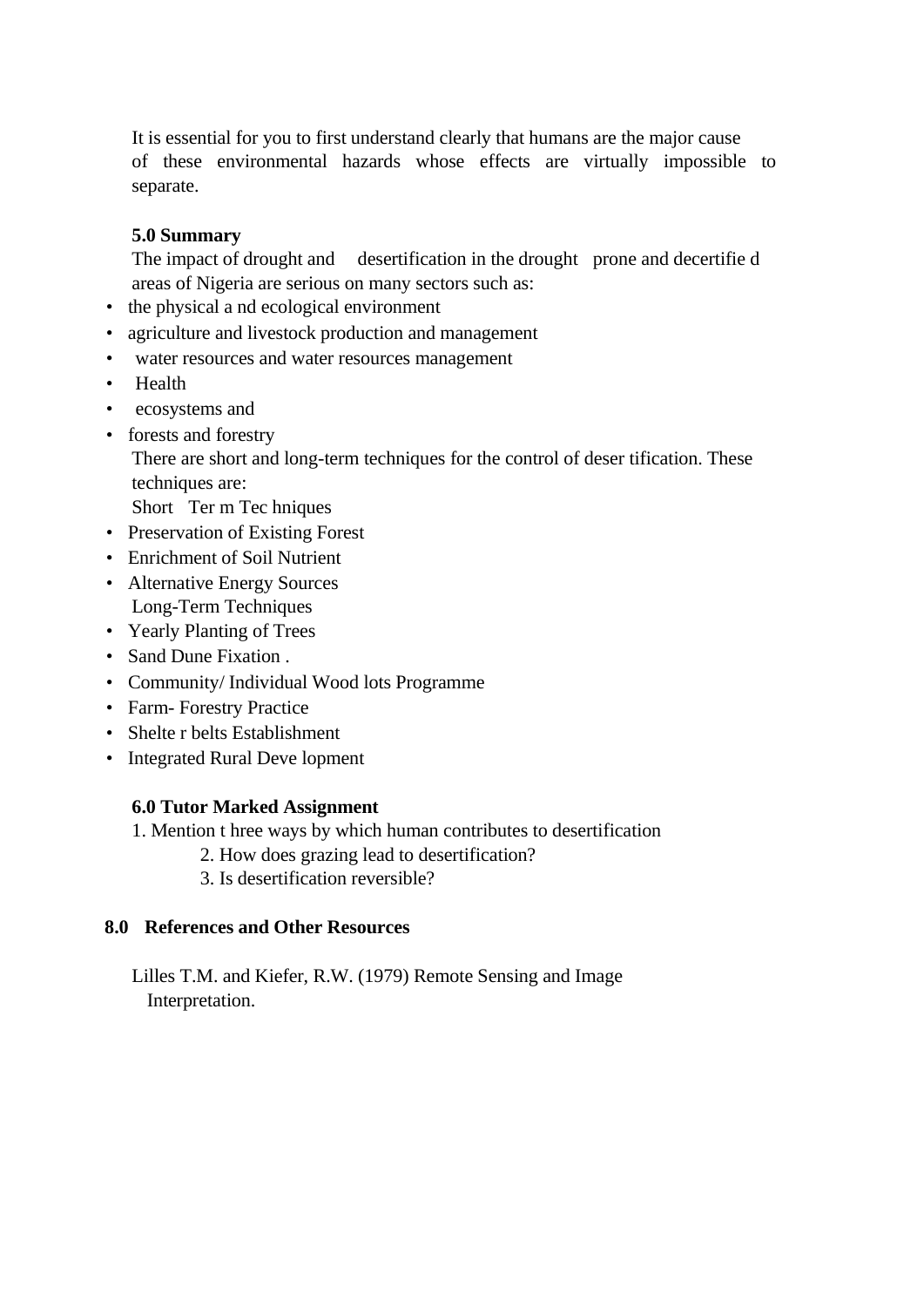Ojo, A. O. (2007). The Climatic Dilemma, 23rd Inaugural Lecture of the Lagos State Unive rsity Ojo delivered on 19th April

Olagunju,M. A. (1999).Strategies for teaching the Causes, Effect and Control of Desertification in Secondary Schools. In Strategies for Environmental Education :Focus on Desertification and Biodiversity Conservation, pp 143-155

#### **Other Resources**

Eckholm, E. And Brown I.R. (1977) Spreading deserts the hand of man. Worldwatc h paper 13. Worldwatch institute, New York 40pp.

Grove, A.T. (1973). Desertifica tion in the African Environment. In: Drought in African D. Dalby and R.J. Harrison Churc h, eds. Centre for African Studies, School of Or iental and African St udies, University of London. Pp. 33 45.

Grumblatt, J. (1991) Kenya Pilot Study to Evaluate FAO/UNEP Provisional Methodology for Assessment and Mapping of Desertification in Desertificat ion Control Bulle tin No. 19 M. Colley and S. Cave. Eds. Pp.19 28.

Isichei, A.O. a nd Ero I.I. (1985) Responses of Savannas to stress and Disturbance: The Beginning of Desertification. Invited paper presented at the national workshop on Ecological Distress Drought and Desertification. Kano 9 12 December 1985 in the confere nce proc eedings.

UNEP(1997). Report of the United Nations Conference on Human Settlements (Habitat II), Istanbul, 3-14 June 1996. Sales No. E.97.IV.6.

IUCN (1990) Biodivers ity in Sub Saharan Africa and its Islands, conservation, Management and Sustainable Use: Occasional Papers of the IUCN species survival commission No.6.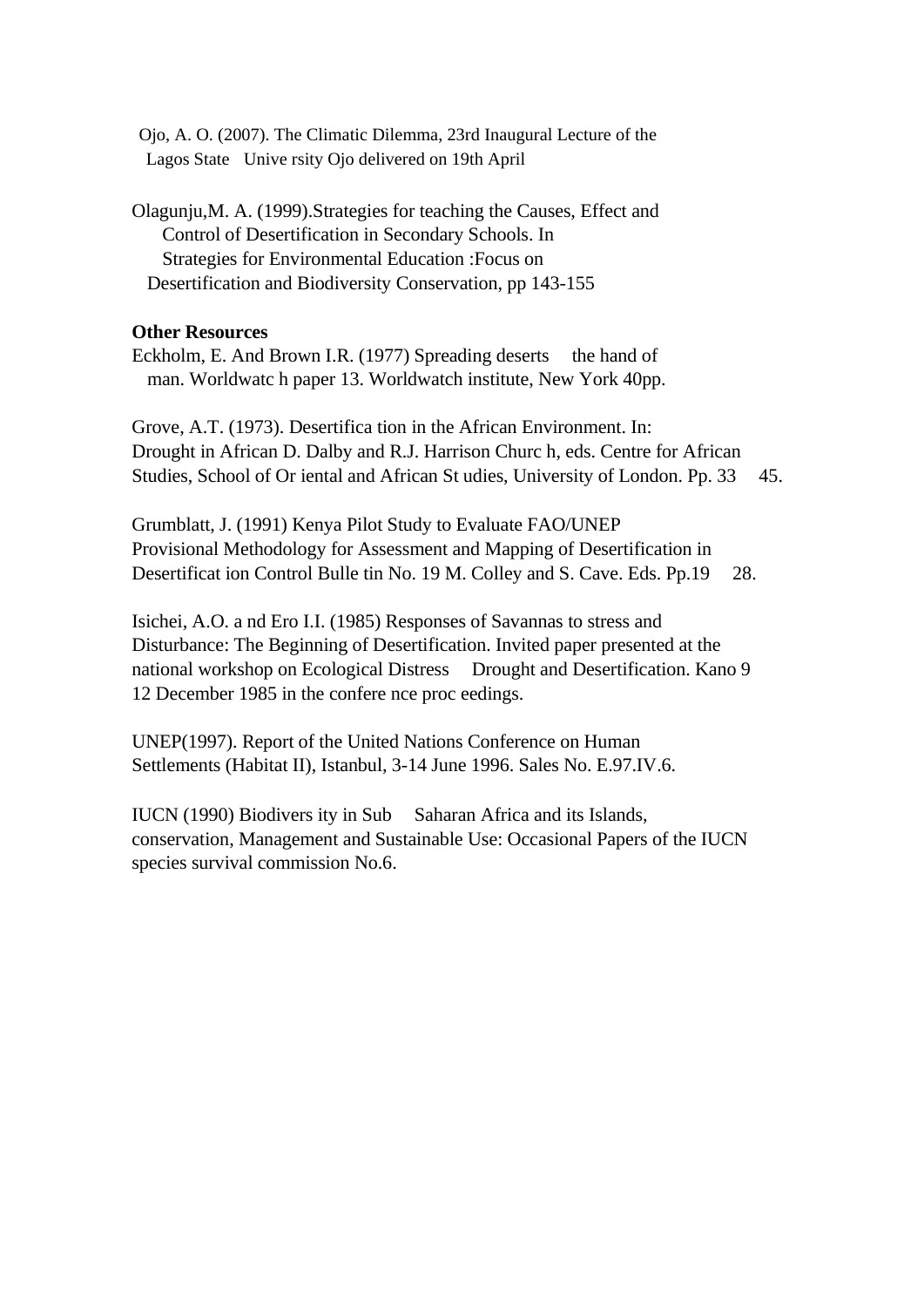# **UNIT 6: VOLCANIC HAZARDS (I)**

## **Table of Content s**

- 1.0 Introduction
- 2.0 Objectives
- 3.0 Volcanic Tectonic
- 3.1 Primary volcanic hazards

3.2 Ground deformation

4.0 Conclusion

5.0 Summary

7.0 References and Other Resources

# **1.0 Introduction**

As we commence yet another unit on environmental hazards our goal is make this unit easy for you to comprehend.

The environmental hazard for consideration is volcanic hazar d and it will be discussed in two parts as units 6 and 7.

This sixth unit will review fundamental issues on volcanic hazards and relate some real life experience of the hazards volcanoes have caused in terms of life and properties.

We like to sound a note of caution that some real life stories and incidences may disturb you if you are emotional.

### 2.0 Objectives

At the end of this unit you should be able to;

- Discuss on the three volcanic tec tonic se ttings
- List six substances that are ejected during a volcanic er uption

### **3.0 Volcanic Tectonic**

There are about 500 active volcanoes in the world. In an average year, around fifty erupt. Since only about 5 per cent of eruptions result in human fatalities, the relative infrequency of hazardous volcanoes events is one of their most dangerous features.

Traditionally, volcanoes have been classified as active dormant or extinct but in 1951 Mt Lamington erupted in Papua New Guinea killing 5,000 people although considered extinct. To be prudent, all volcanoes which have erupted within the last 25,000 years should be regarded as at least potentially active.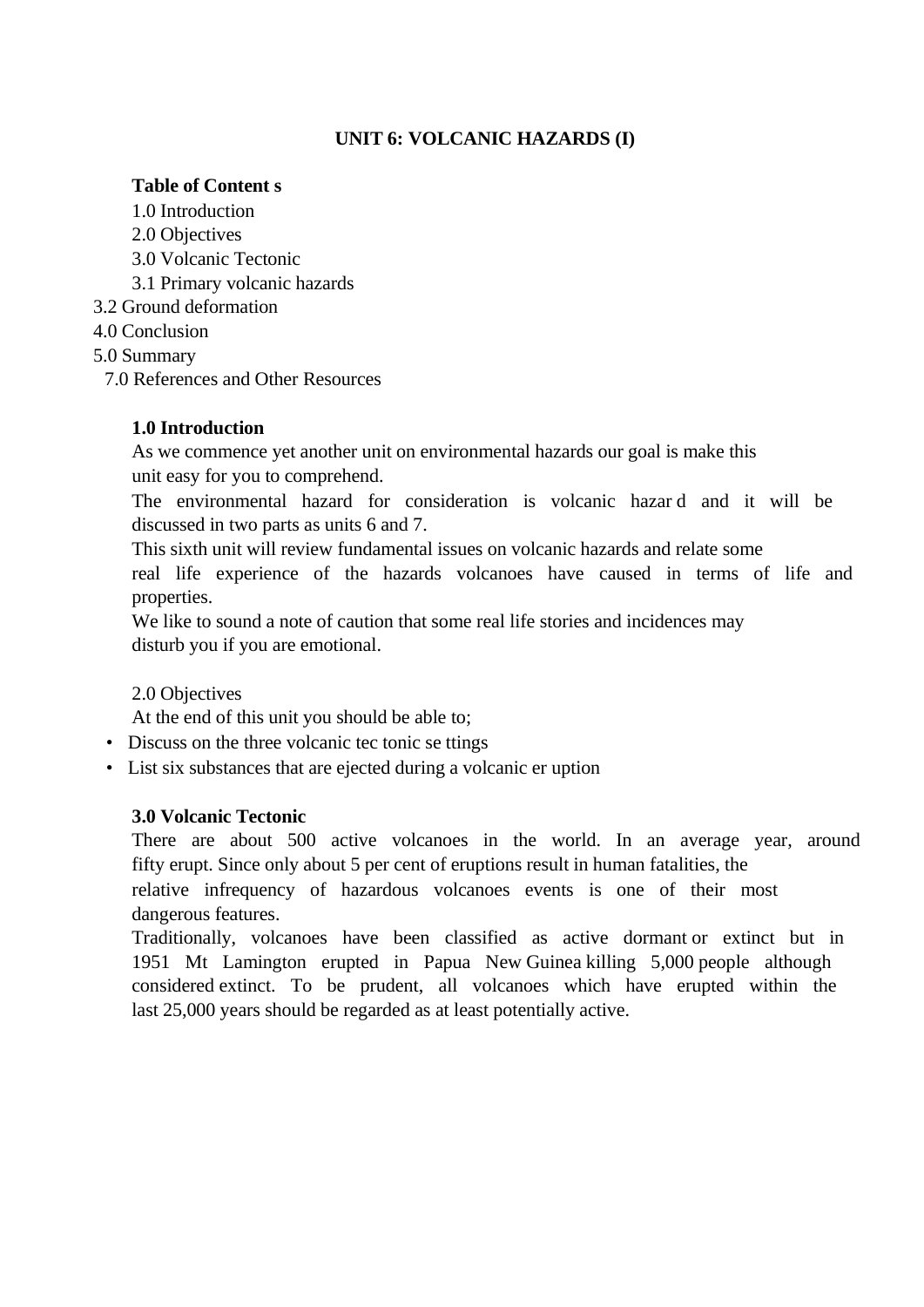Like earthquakes, the distribution and behaviour of volcanoes is controlled by the global geometry of plate tectonics, and active volcanoes in every continent, except Australia (Smith, 1991).

They are found in three tec tonic settings:

1. Subduction Volcanoes

*They are located in the subduction zones of the earth s crust where one tectonic*  plate is thrust consumed beneath another.

They comprise about 80 per cent of the world s active volcanoes and are the most explosive type with the typical form of a stratulern, composed of alternating layers of ash and lava.

2. Rift Resumes

*They occur where tectonic plates are dive rging. They are generally less explosive*  and more effusive, especially when they occur on the deep ocean floor.

3. Hat spill Roleames

*They exist in the middle of tectonic plates where a crustal weakness allows*  molten material to penetrate from the earth s interior. The Hawaman islands in the middle of the Pacific plate are a good e xample.

### **3.1 Primary Volcanic Hazards**

They are associate d with the products eje cted by the volcanic eruption. The most explosive volcanic eruptions are accompanie d by pyrodastic flows, sometimes called nies ardents or glowing clouds. These flows result from the frothing of molten magma in the vent of the volcano. The gas bubbles them expand and burst explosively to fragment the lava.

Eventually, a dense dead of lava fragments is ejected to form a turbulent mixture of;

- hot gases
- pyroclastic material
- volcanoes fragments
- Cystals
- ash
- pumice
- glass and shards

These eventually then flows down the flank of the volcano. Pyroclastic bursts flow

downhill because, with a heavy load of lava fragments and dust, the flow is appreciably denser than the surrounding air.

Such clouds may be literally red hot (up to 1,0000C) and may be ejected many tens of kilometres into the atmosphere. However, they pose the biggest hazar d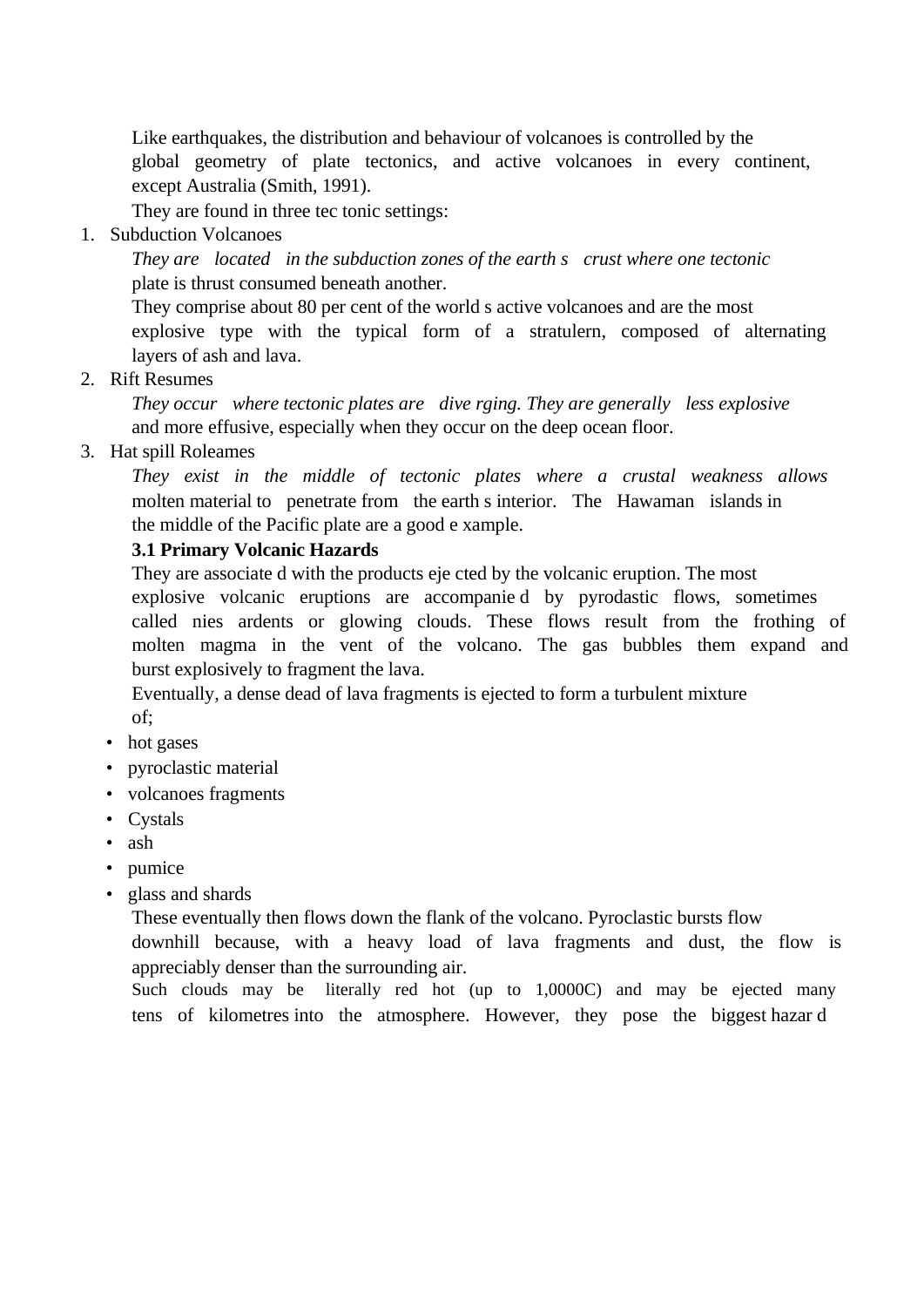when they are directed laterally by explosive blasts (Pelean type) and remain close to the ground. These directe d blasts are capable of advancing in surges at speeds beyond 30 ms1. In historical eruptions, pyroclastic flows have travelled some 30 10 km from the source. Very little can survive in the path of a pyroclastic surge and flows e ruption. During the twentieth century the Mont Pelee disaster on the island of Martinique the town of St Pierre, some 6 km from the centre of the explosion. The Island suffered a surge temperature around 7000C borne by a blast travelling at around 33 ms, such surges can melt

- plastic
- metal and
- glass.

The surge itself is usually preceded by an air blast with sufficient force to topple some buildings. Air fall replied comprises all the fragmented material which is ejected by the volcano and subseque ntly falls to the ground.

Volcanic gases are released by explosive eruptions and lava flows. The gaseous mixture commonly includes

- water vapour
- hydrogen
- carbon monoxide
- hydrogen sulphide
- sulphur dioxide
- sulphur trioxide
- chlorine and
- hydrogen chloride in variable proportions.

Measurement of the exact gas composition is made difficult by the high temperatures near an active vent and by the fact that the juvenile gases interact with the atmosphere and each other, thus constantly altering their composition and proportions

Carbon monoxide has caused deaths because of the toxic effects at very low concentrations but most fatalities have been associated with carbon dioxide releases.

Carbon dioxide is dangerous because of the following feat ures:

- it is a colourless
- odourless gas
- density about 1.5 times greater than air
- accumulates in low-lying places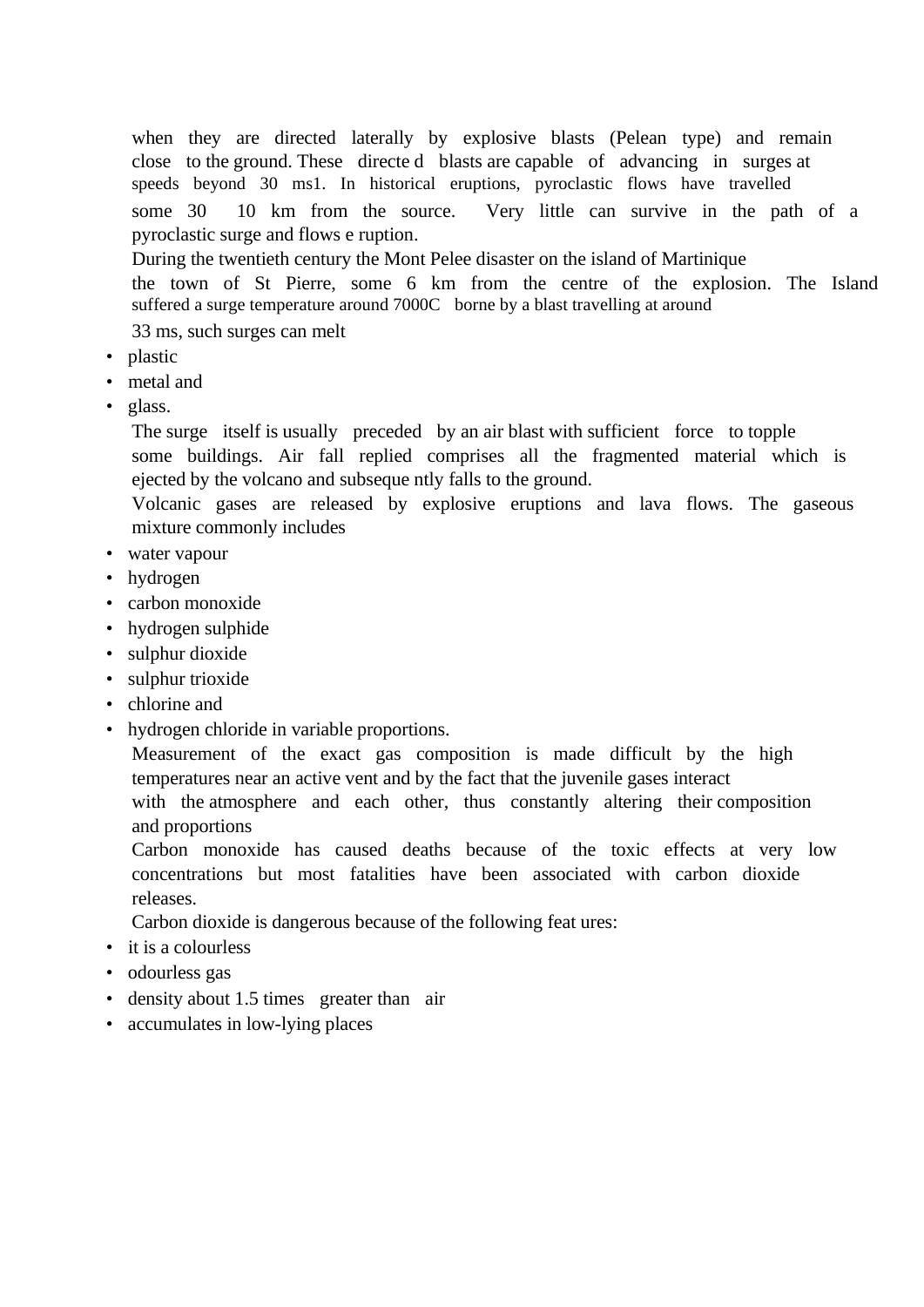- Commonly found at topographic hollows
- Sometimes detected at basements of house
- Not easily detected
- Once inhaled, it can cause death in 10 -15 minutes at atmosphere concentrations as low as 10 per cent by volume.

#### **REFLECTION**

You may wish to consider this awful experience in 1979. About 142 people evacuating from a village in Indonesia due to the presence of lava, at night tried to escape from the threatened er uption simply walked into a dense pool of volcanically released carbon dioxide and were immediately asphyxiated.

Learn wisdom from this experience.

#### **3.2 Ground Deformation**

Ground deformation occurs as often as volcanoes grow from within by magma intrusion and as new layers of lava and pyroclastic material accumulate on the surrounding slopes. The deformation is not in itself a hazard but it provides a destabilizing process by over -steepening hill slopes

Such structural failures of a volcano have occurred worldwide, on average, four times

per century over the last 500 years, although few deaths have occurre d major structural instability is most likely on large polygenetic volcanoes (Smith, 1991).

Lather is volcanic mudflows with the following characteristics:

- at least 50% sediment
- has sand grain size or smaller
- occur widely on the flanks of volcanoes
- Also occur in wet tropics
- the term is of Indonesian origin
- present the greatest threat to human life, after Iron privoclastic surge
- lather may occur in associate with any volcanic event
- large quantities of water are present on the steep sides of a volcano.
- Sometimes this water forms iron violent electrical rainstorms
- most destructive events have been linked to the rapid melting of snow and ice
- pyroclastic flows cause mean-descent lava fragme nts to fall over a wide area of snow and ice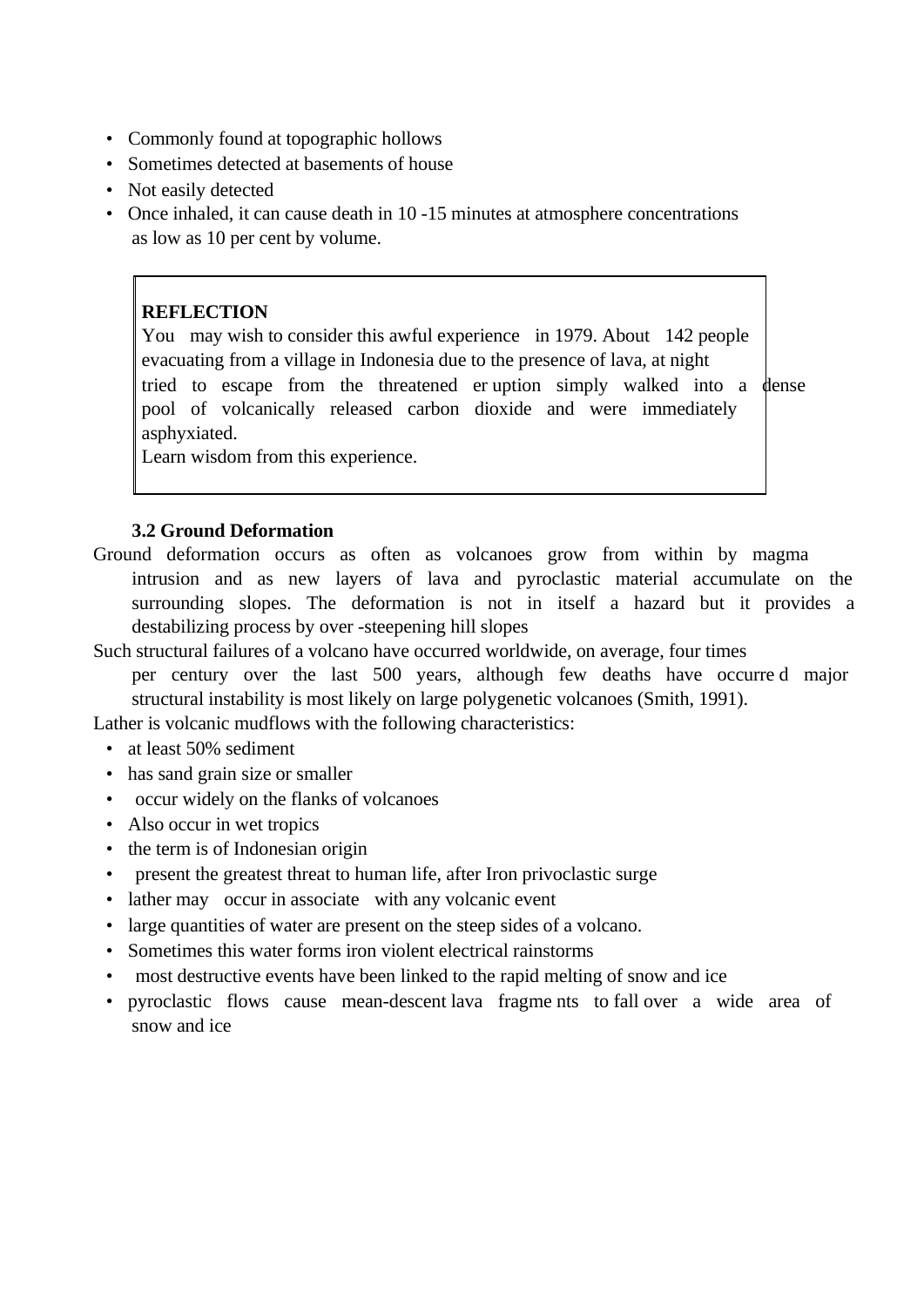## **REFLECTION**

For example, about 5,500 people were killed in a mudflow following the erumpent of the Kelut volca nic Lava, in 1919.

The water mixes with soft ash and volcanic boulder to produce a debris-rich fluid, sometimes at high temperatures, which then pours down the mountainside at speeds which commonly a ttain 15 ms and may reach in excess of 22ms.

The lather threat is prominent along the volcanic chain of the northern Andes. Andean volca noes result iron in the Pacific Ocean floor (Nazea plate) descending beneath the continent of South America plates. There are at least twenty active volcanoes in the resulting mountain area which extends for 1,000 km and straddles the equator from central Colombia in the north to southern Ecuador in the south.

The highest peaks exceed 5,000 m in altitude and are permanently snow capped. Many of the mountain tops are structurally very week due to the action of hot gases over time. Lathers have caused several historic disasters.

### **DISCUSSION POINT**

Cotopaxi in Ecuador has erupted at least fifty times since 1738. During an eruption in 1877, so much ice and snow was melted that e normous lathers, were released about 160 km long. This was discharged simultaneously to the Pacific and Atlantic drainage basins. What is the possible effect of this discharge on the aquatic organism? Discuss your response with your colleague s in class.

The worst volcanic disaster in the world since the eruption of Mont Pelee occurred is a result of lathers following the 1985 eruption of the Nevado del Ruiz volcano in Colombia. Nevado del Ruiz (5,200m) is the most northerly active volcano in the Andes. It has generated large lathers in the past, notable in 1595 and 1815, and additional settlement has taken place in the surrounding valleys over the last century.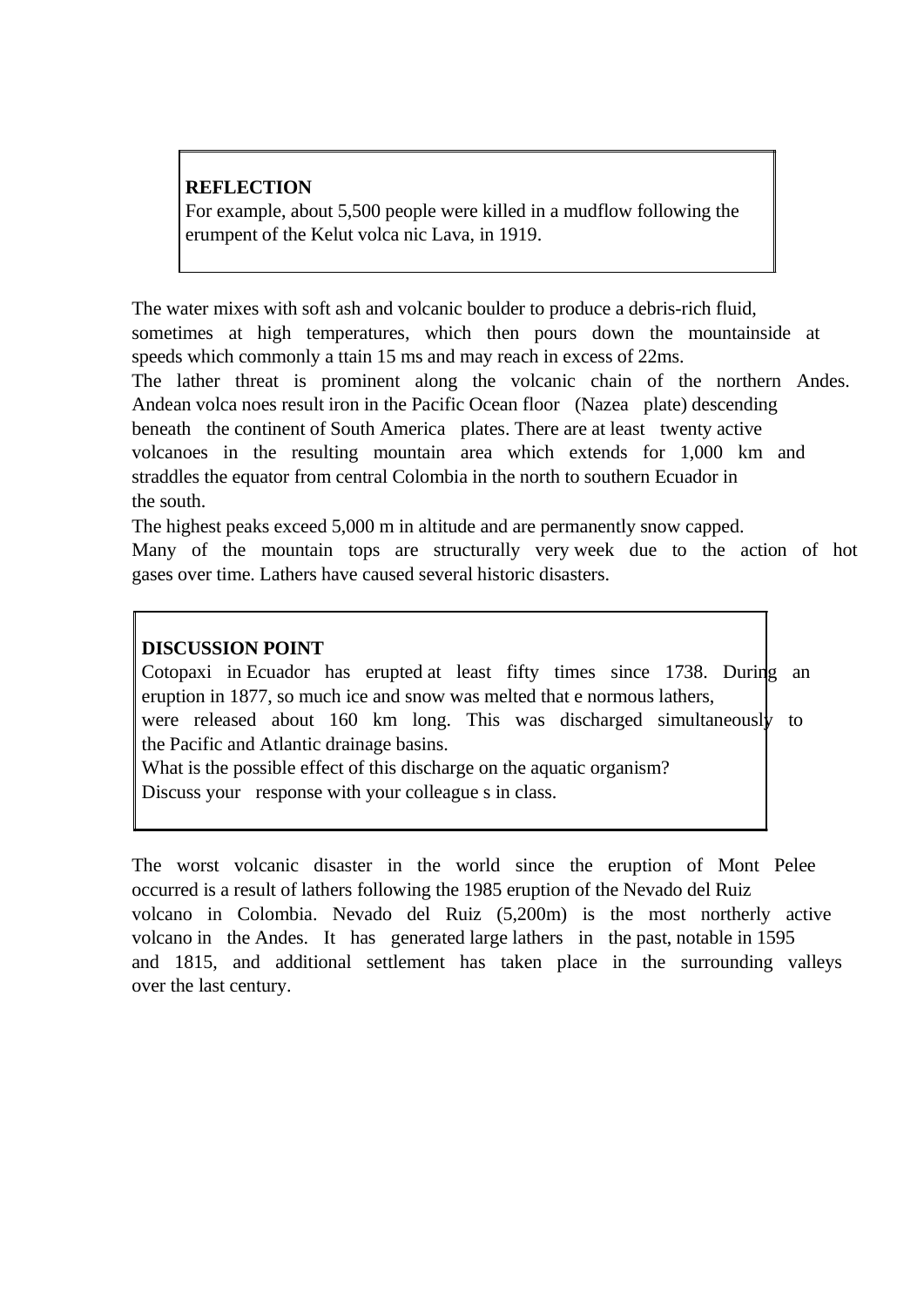Fresh major volcanic eruption did not take place until one year later. This caused large-scale, rapid melting and a huge lather rushed down the Lagunillas valley sweeping up tree, buildings and eve rything else in its path. Some 50 km downstream it overwhelmed the town of Armero. Over 5,000 buildings were destroyed by a deposit of mud 3-8 m deep and almost 22,000 people lost their lives within a few minutes. Some of the survivors were trapped up to shoulder height in the ash slurry for two days before being rescued.

### **Exercise 6.1**

From the above paragraph about 22,000 lives were lost in this volcanic eruption.

On the bases of this data search the internet using any search engine such as goggle scholar to obtain;

1. The number of lives lost in volcanic eruption in;

- 2000
- 2001
- 2002
- 2003
- 2004

2. Identify the countries where each incident occurre d and rank each Country based on the number of occurrence.

3. Make a list of the Continents of the world and rank them on the bases of volcanic eruption.

# **4.0 Conclusion**

Volcanic eruption is real and it is a very serious e nvironmental hazard although the hazard is alien to our nation, there are many nations around the world that are plagued by the fear of the possibility of volcanic eruption. Others live in the fear and trauma of seeing a beloved one perish in an eruption.

Irrespective of the experience volcanic eruption releases gases that are dangerous and hazardous to human health, life and properties. This hazard cannot easily be controlled but humans can avoid living in volcanic zones.

### **5.0 Summary**

We have learnt in this unit that:

Lather is volcanic mudflows with the following characteristics:

- at least 50% sediment
- has sand grain size or smaller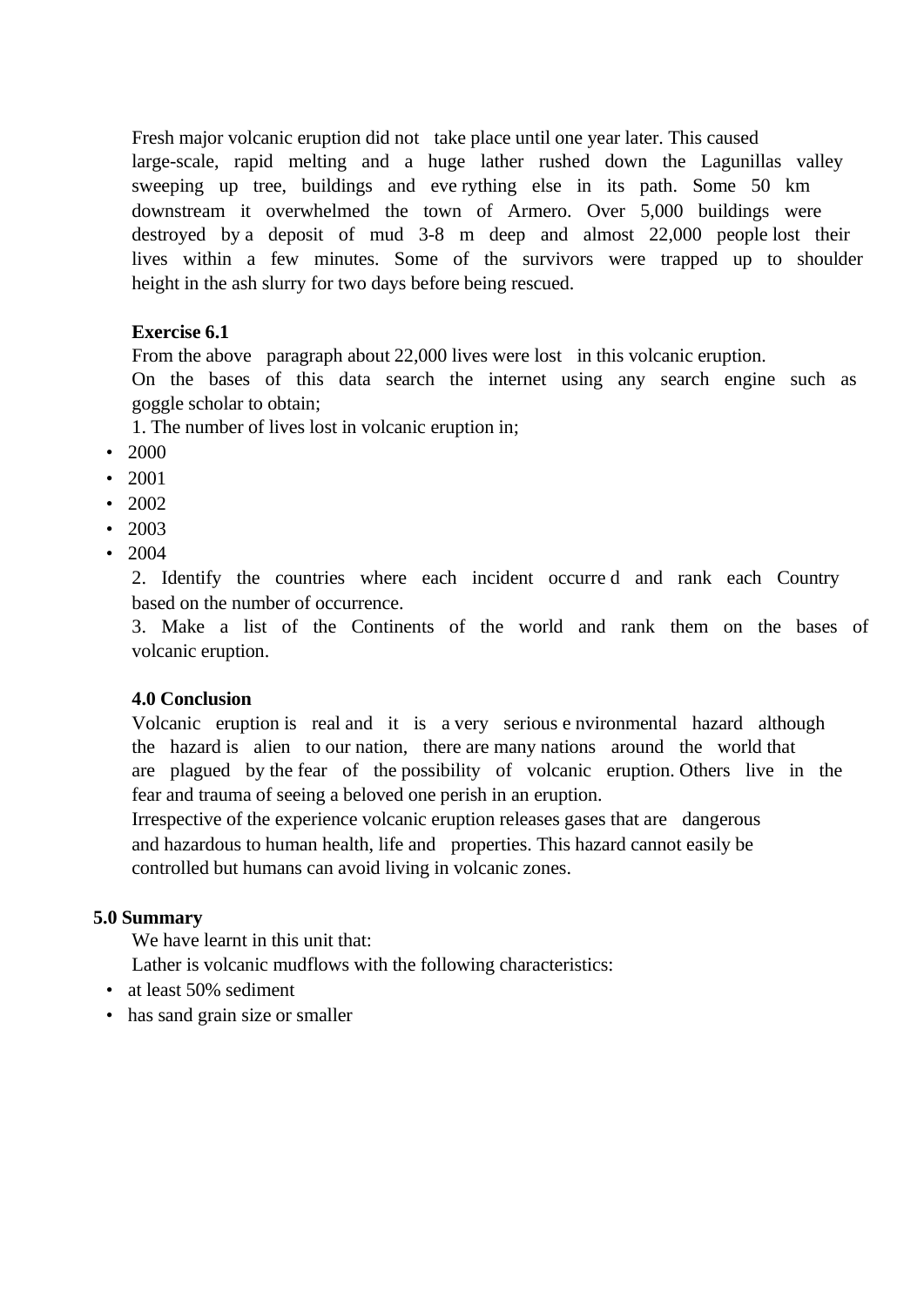- occur widely on the flanks of volcanoes
- Also occur in wet tropics
- the term is of Indonesian origin
- present the greatest threat to human life, after Iron privoclastic surge
- lather may occur in associate with any volcanic event
- large quantities of water are present on the steep sides of a volcano.
- Sometimes this water forms iron violent electrical rainstorms
- most destructive events have been linked to the rapid melting of snow and ice
- pyroclastic flows cause mean-descent lava fragme nts to fall over a wide area of snow and ice.

Carbon dioxide re leased from volcanic vent is dangerous because of the following features:

- it is a colourless
- odourless gas
- density about 1.5 times greater than air
- accumulates in low-lying places
- Commonly found at topographic hollows
- Sometimes detected at basements of house
- Not easily detected
- Once inhaled, it can cause death in 10 -15 minutes at atmosphere concentrations as low as 10 per cent by volume.

### **8.0 References and Other Resources**

Smith, K. (1991). Environmental Hazards: Assessing Risk and Reducing Disaster. London: Routledge.

### **Other Resources**

- Enger, E. D & Smith, B.F. (2002). Environmental Science: A study of Interrelat io nships. New York. McGraw Hill.
- Hogan, D.J. & Marandola, E. (2007). Vulnerabilit y of Nat ural Hazards in pop ulation-Environment Studies. Background Paper to the Pop ulation-Environment research network (PERN) Cyberseminar on Po pulatio n and Nat ural Hazards, 5-19 November.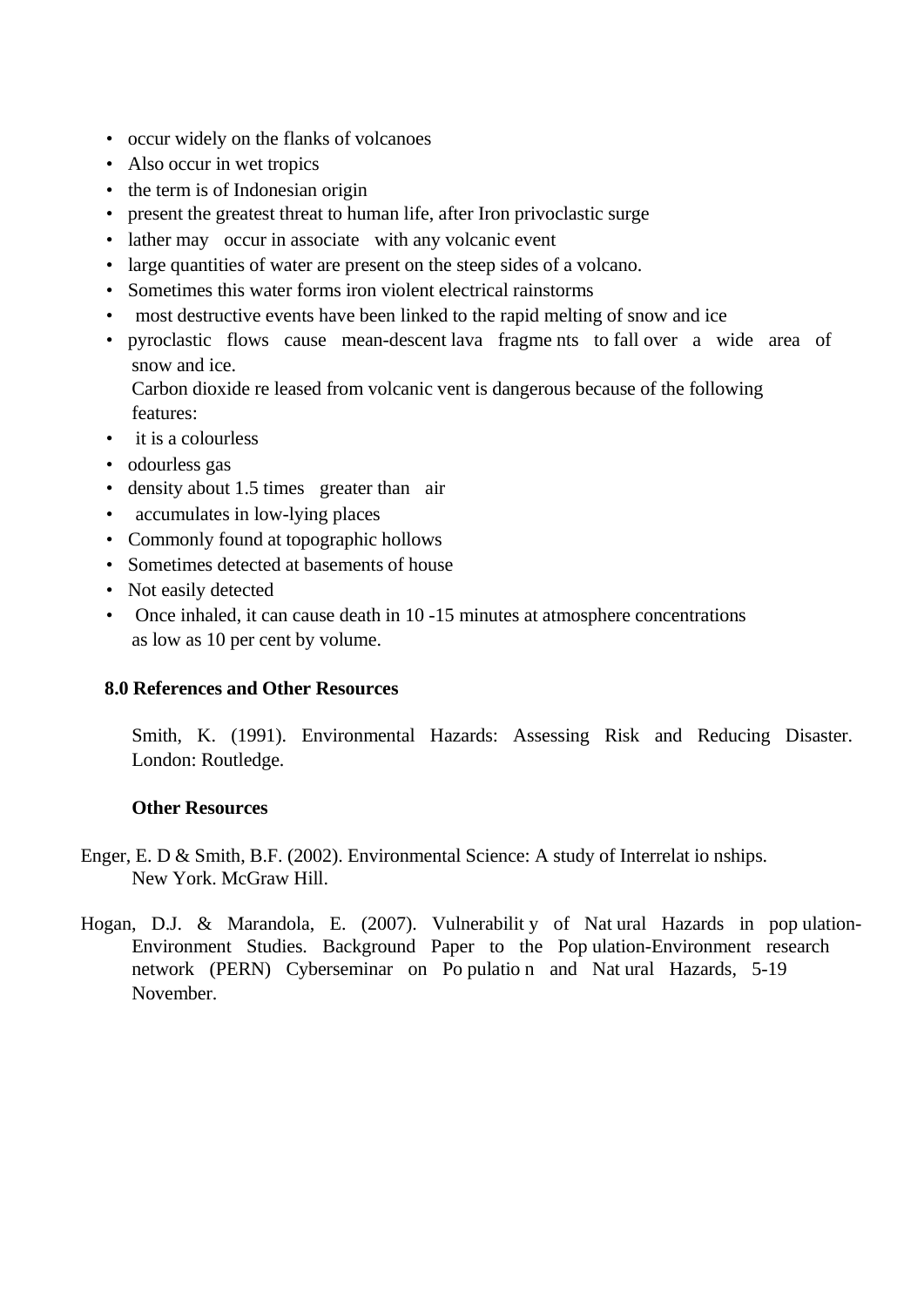- Lauwerys, J. A (1970).Man s Impact o n Nature. New York. The American Museum of Natural History.
- Montgomery, C. W (2006). Environmental Geology. 7th Edition. New York. McGraw Hill.
- OAS, (1990). Disaster, Planning and Development: Managing Natural Hazards to red uce Loss. Organizat io n of America States. Washington, D.C.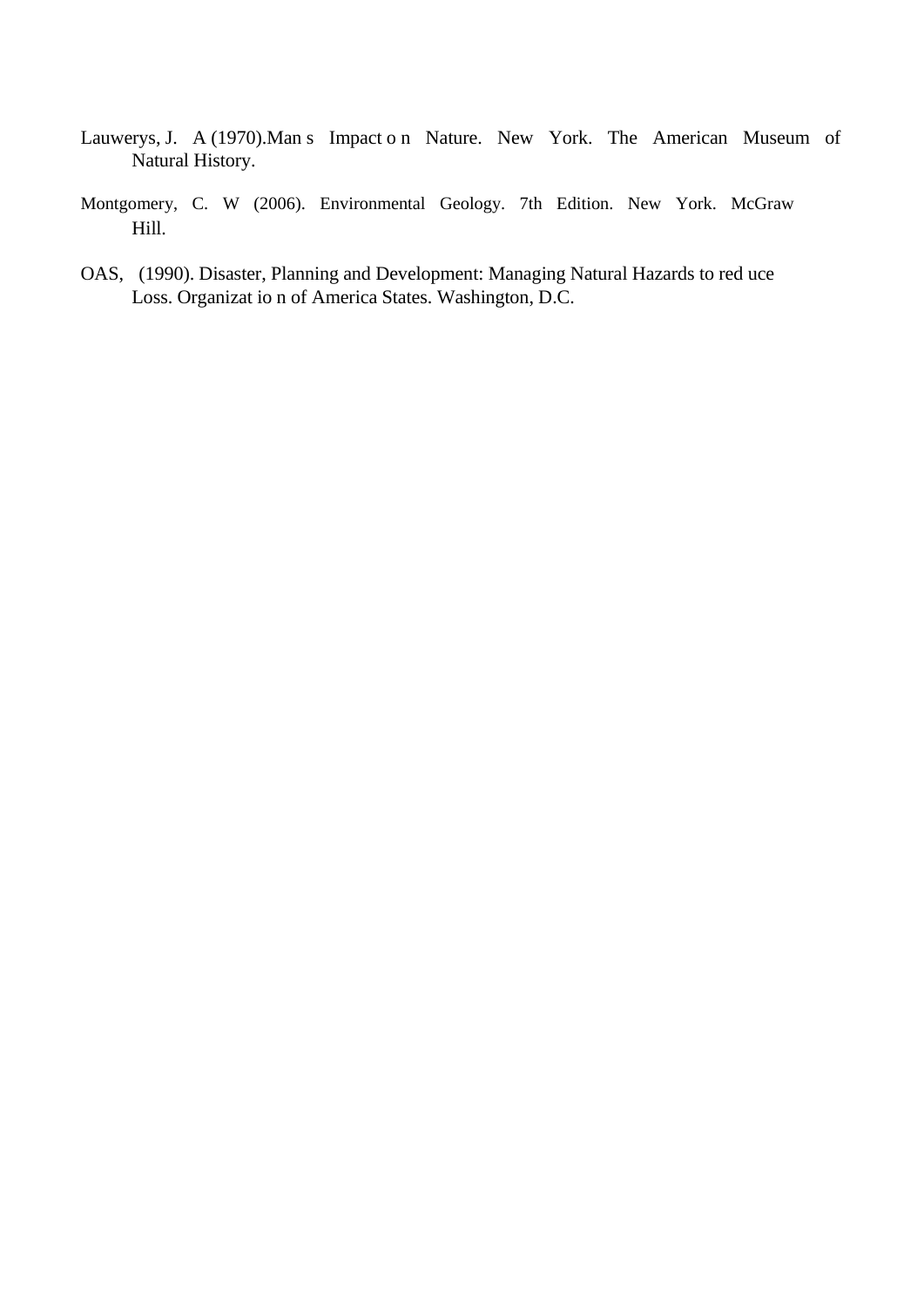# **UNIT 7: VOLCANIC HAZARDS (II)**

### **Table of Content s**

- 1.0 Introduction
- 2,0 objectives
- 3.0 Lather Slides and Debars Avalanches
- 3.1 Environmental control
- 3.2 Methods of Diverting and Controlling Lava Flows
- 3.2.1 Bombing
- 3.2.2 Artificial barriers
- *3.2.3 Water Sprays*
- 3.3 Vulnerability Modification Adjustment: Community preparedness
- 3.4 Forecasting and Warning
- 3.4.1 Earthquake Activity
- 3.4.2 Ground Deformation,
	- 3.4.3Thermal Monitoring
	- 3.4.4 Geodetically Monitoring
	- 4.0 Conclusion
	- 5.0 Summary
	- 6.0 References and Other Resources

# **1.0 Introduction**

This is the second part on the series on volcanic eruption. This unit will treat issues related to lather slides and debars avalanches. Essential environmental control techniques for diverting and controlling lava flows such as bombing, the use of artificial barriers and water sprays will be discussed.

# **2.0 Objectives**

At the end of this unit you should be able to:

- Explain the relationship between lather slides and volcanic eruption.
- State three methods for the control and diversion of lava flow.
- Discuss on any four ways of forecasting and warning on volcanic eruption.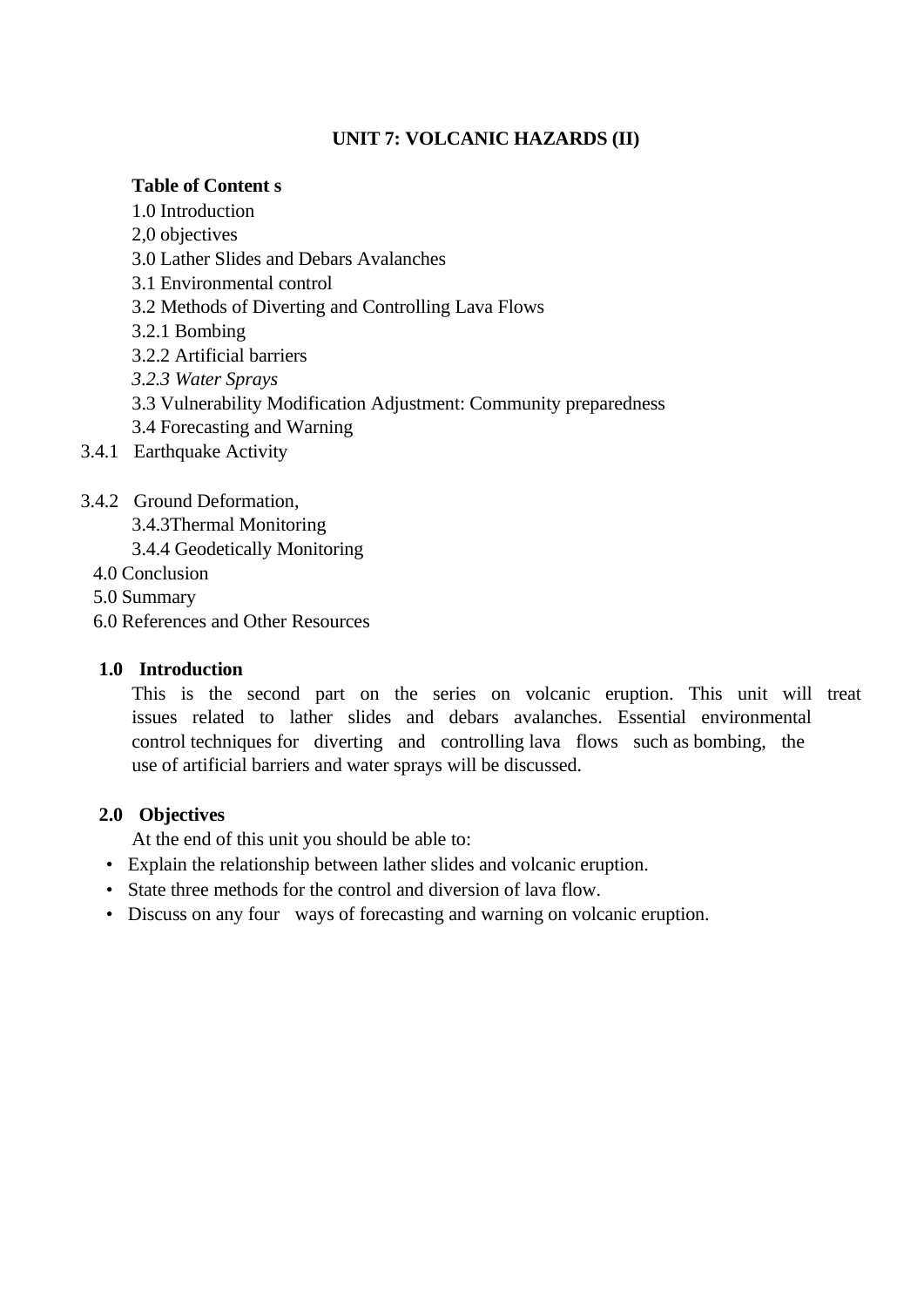### **3.0 Lather Slides and Debars Avalanches**

They are a common feature of volcano-related ground failure. They are particularly associated with eruptions of deictic magma, which is siliceous with a relatively high viscosity and has a large content of dissolved gas.

The experience of volcanic eruption at Mt. St Helens that took place in May, 1980 is worth discussing. Mt St Helens is one of at least seven active subduction volcanoes in the Cascade Range of the Pacific Northwest, USA.

The e xperience began with swarms of small earthquakes ( $M = 3.0$ ) and minor ash eruptions gave the first signs of a major event and were followe d by ground uplift on the north flank of the volcanic cone. Over a two-month period the uplift continued at a rate of about 1.5 m per day. More than one month before the main eruption the bulge was nearly 2 km in diameter and had swe lled by as 100 m.

Large cracks were e vide nt in the cover of snow and ice. All this evidence was consistent with the injection of viscous magma under the volcano at shallow depth. On 18 May, when the bulge because 150m high, an ear thquake  $(M = 5.1)$ shook the walls of Mt St He lens summit crater and started many small avalanches. Then a huge slab of rock and ice on the over-steepened northern slope of the volca no broke away from the main cone along a crack across the upper part of the bulge. The earthquake triggered a debris avalanche containing 2.7 km of material and pressure in the shallow intrusion was further relieve d by an explosive eruption and massive ash cloud. Volca nic ash blankete d much of eastern Washington State, 57 people were killed and proper ty damage was estimated at USI billion (Smith, 1991).

# **3.1 Environmental Control**

There is no known me thod of preventing volcanic eruption. Similarly, there is no known defe nce against the pyroclastic flows and comparatively little can be done to protect standing crops and exposed water supplies from air-fall tephra. Therefore, lava flows moving at comparatively slow speeds are the volcanic hazard over which most physical control can be exerted.

The first known attempt to divert a lava flow took place in Sicily in 1669, when iron bars were employed to try to stop an advancing flow from Etha reaching the town of Catania. A breach was opened in the flank of the flow which then began to take another direc tion. Unfortunately the new course threatened a neighbouring village and the attempt was abandoned.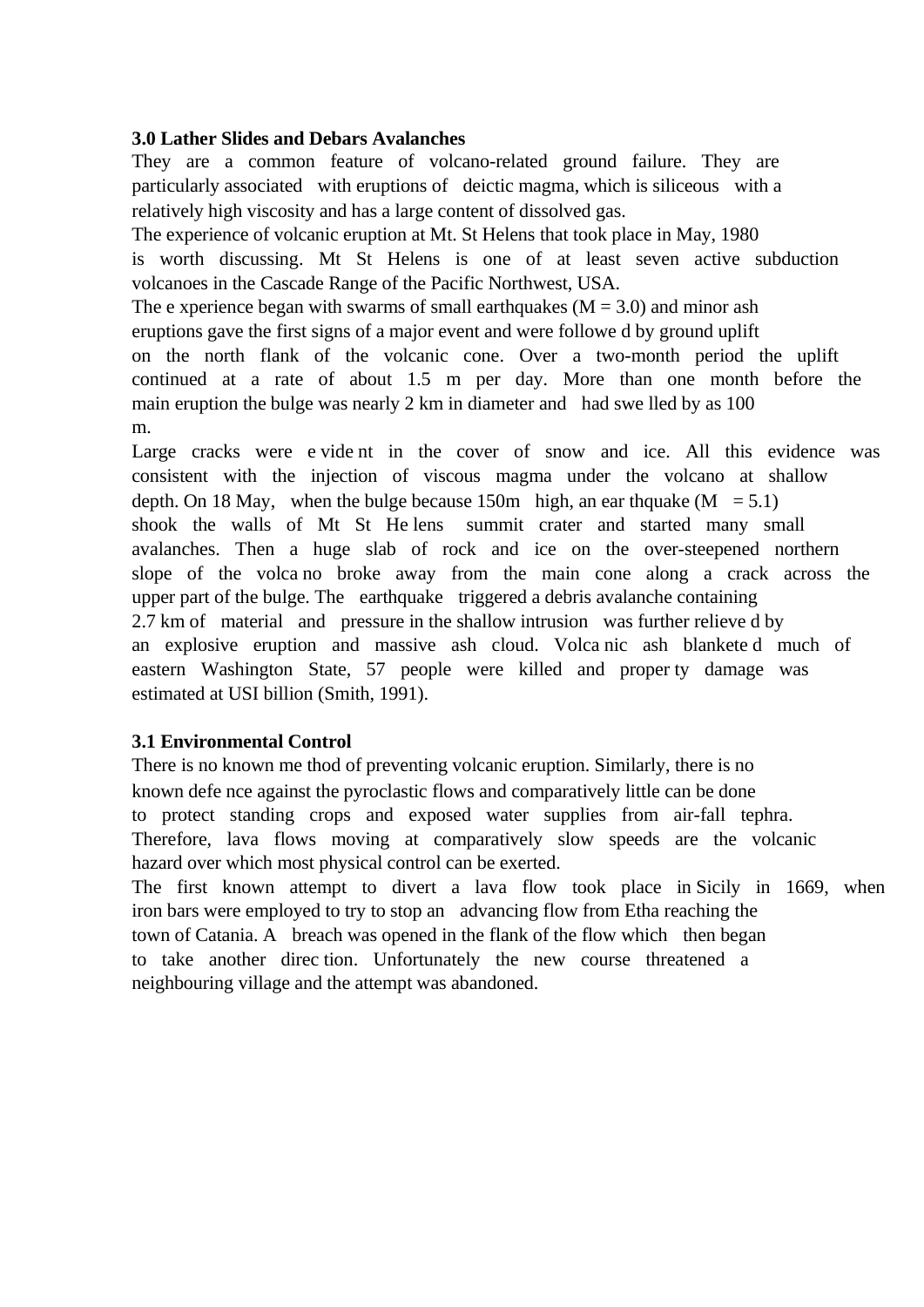Control of lava flows has also been attempted in Hawaii, mainly to protect the city of Hilo, which was reached by a flow in 1881 and is at risk from future events.

### **3.2 Methods of Diverting and Controlling Lava Flows**

There are three possible methods, according to Smith (1999) for diverting and controlling lava flows:

#### **3.2.1Bombing**

The use of ground explosives can be useful in three situations.

- First, bombing of lava high on the volcano may cause the flow to spread there and halt the advancing lava front by depriving it of supply. This method was first tried with limited success in 1935 on a fluid lava stream advancing on Hilo, although some scientists believe that more mode rn techniques of aerial bombing could achieve better results.
- Second, control of how lava has been attempted by breaching the flow out locally and starve the advancing front of material. This method was tried on the flow of Mauna Los s 1942 eruption and in the 1983 eruption of Etna, when it prove d possible to divert some 20-30 % of the bloc ky flow from its natural channel.
- The third possibility, not yet trie d, is to bomb the walls of the cone at the vent so that the ve ry fluid lava there spills out over a relatively wide area and is unable to contribute to a definite stream. These methods involve an e lement of risk. Eve n when the topography is suitable, and are best attempted with good atmosphere visibility, which is unusual during volcanic eruption.

#### **3.2.2 Artificial Barriers**

It can be used to diver lava streams away from valuable property if the topography is favoura ble. Barriers must be constructed from resistant, largecalibre material, such as massive rocks, with a broad base and gentle slopes. The method is most appropriate for thin and fluid lava flows which e xert a relatively small amount of thrust. It is doubtful if diversion would work with more powerful blocky flows which may attain heights of 30 m or more.

 Several diversion barriers have been pr oposed to protect Hillo, Hawaii. The topographic setting is favourable because flows can only approach the city through a narrow corr idor, allowing intercepting barriers to be locate d in advance of an eruption with a high degree of confidence. The walls suggested would be around 10 m high and the channels created by the barriers would be around 1 km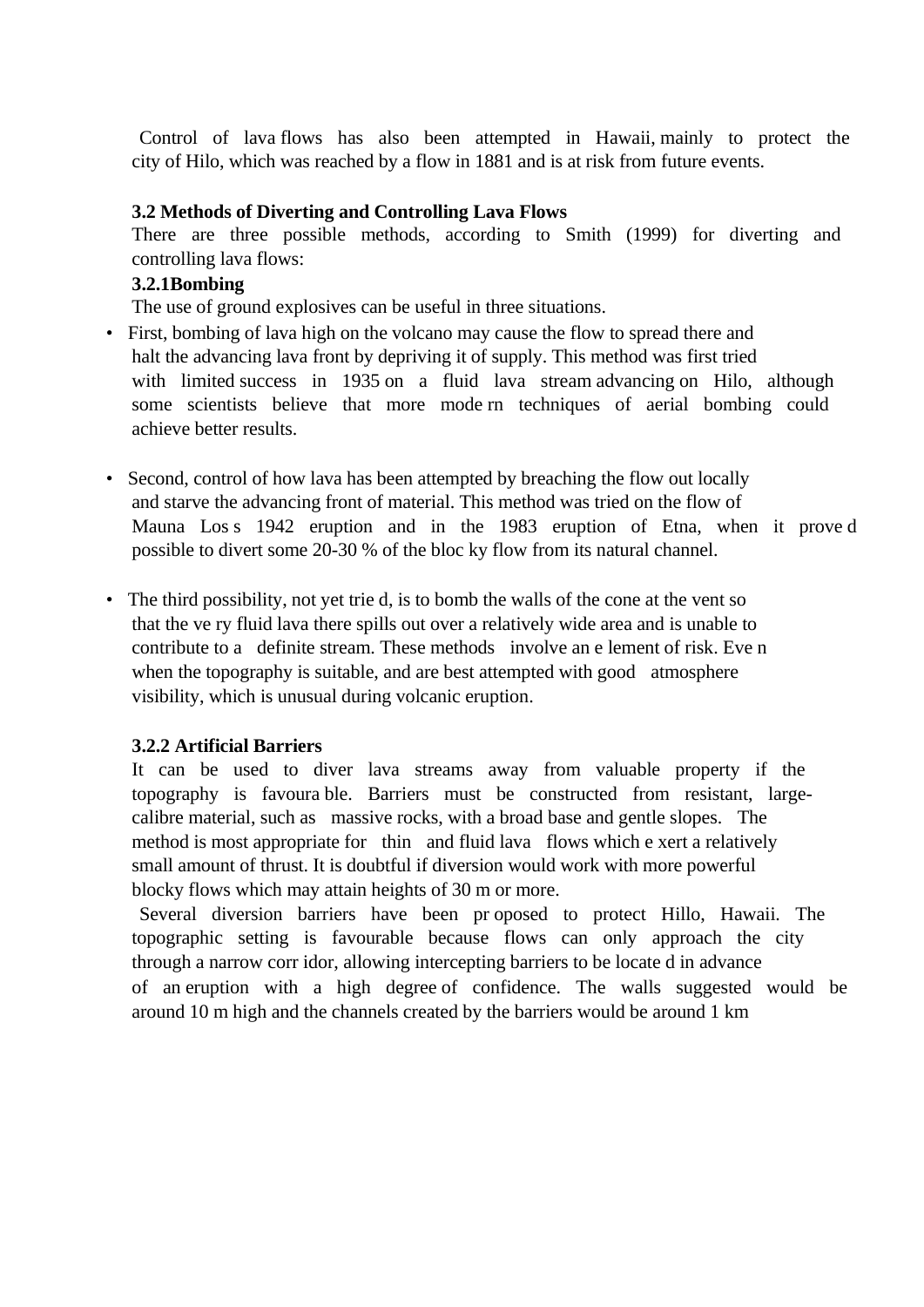wide, which would hold the volume of lava resulting from any nearby eruptions in historic times.

This method has applications e lse-where. For example, in the Kralla area of Northern Icela nd, the land has been bulldozed to create two barriers to protect a village and a factory respectively from the free-flowing lava.

# **3.2.3 Water Sprays**

This technique was first employed to control lava flows during the 1960 er uption of Kilauca, Hawaii, in a sponteous experiment by a local fire chief. The method was used on a large scale during the 1973 eruption of Eldfell to protect the town of Vestmananaeyjar on the Icelandic island of Heimacy. It has been estimated that 1 m of water will cool about 0.7 m of lava from 11000C when totally converted to stream.

On Heimacy, special pumps were shipped to the island so that large quantities of sea water could be pumped from the harbour. At the height of the operation, the pumping rate was almost 1 m s effectively chilling about 60.0000 m. of advancing lava per day. The exercise was expensive, lasting for about 150 day, but it appeared to be successful.

Some days after spraying started, the lava front slowed up into a solid wall some 20m in height. Measurements of lava temperature, made is specially drille d boreholes after the eruption was over, c onfirm that where water had not bee n applied, the lava te mperature was 500-7000C at a depth of 5-8 m below the surface. In the sprayed areas an equivalent temperature was attained until a depth of 12-16 m below the lava surface (Smith, 1991).

# **3.3 Vulnerability Modification Adjustment: Community preparedness**

As with earthquakes, the cost of mentoring volcanic activity and pre-disaster planning is small compare d to the potential losses. Given the existence of a monitoring programme and effective preparation, some warning can usually be given to permit evacuation of the most dangerous areas before the eruption occurs. Until rece ntly, emerge ncy planning in volcanic hazard zones was not well developed in the LDCs.

Before the Nevado del Ruiz disaster in Colombia in 1985, there was no national policy in place for the systematic monitoring of volcanic hazards or for the manageme nt of such hazards. Police failures were compounded by de lays in hazard mapping and the unwillingness of the author ities to accept the economic and political costs of early e vacuation.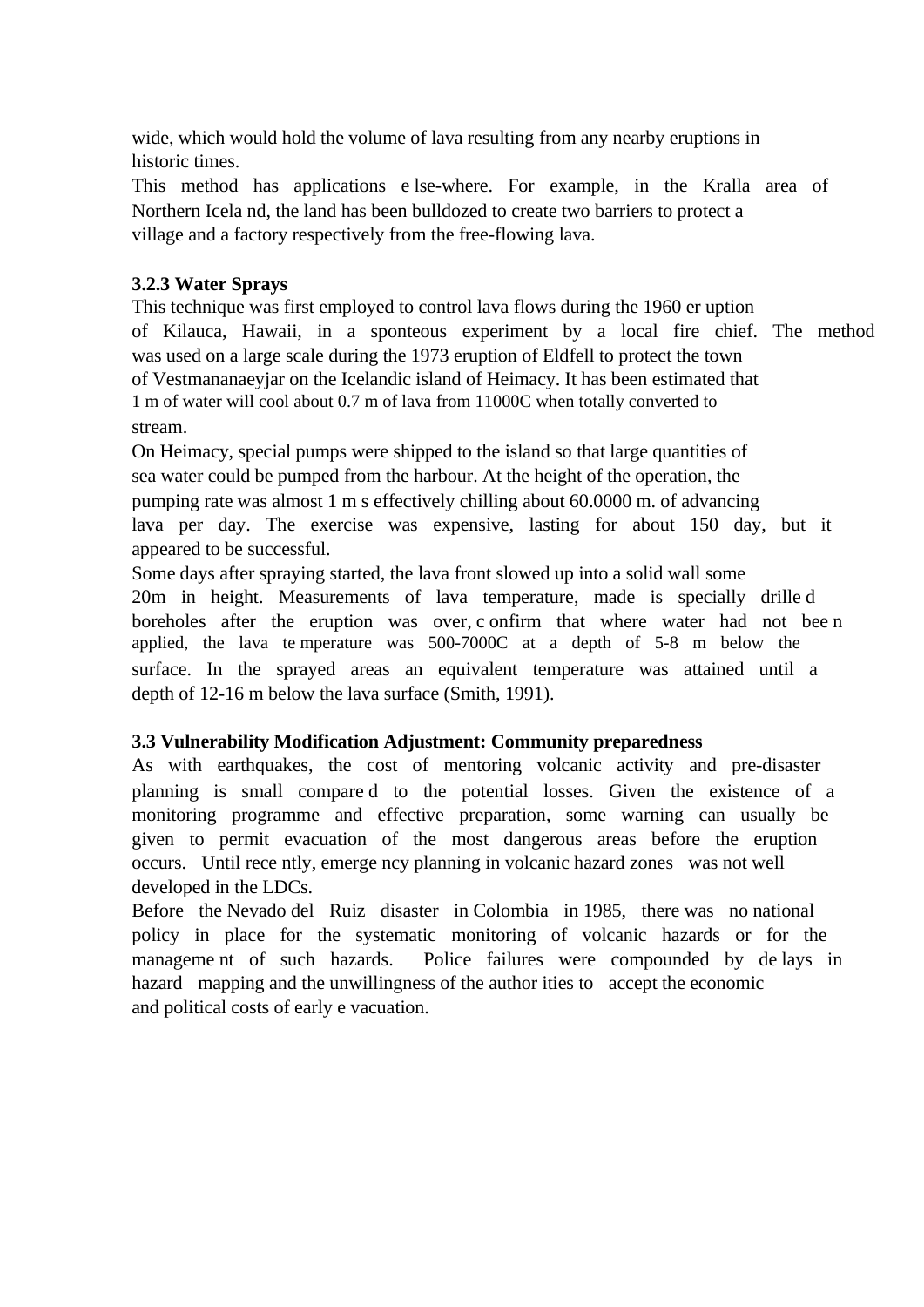The length of time available for the alert phase differs widely. In some cases volcanic activity may start to increase months before a violent eruption; in other events only a few hours may be available. For effective evacuation, it is essential that the population at risk is clearly informed well in advance about the evacuation routes and the refuge points to which they should go. To some extent these directions will have to be flexible depending on factors such as the expecte d scale of the eruption, which might influence the pattern of lava flow, and the wind direction at the time, which will influence the pattern of ash fall. Some local roads may be destroyed by earthquake-induced ground failures. Stee p sections of highway can become impossible with even small deposits of fine ash, which make asphalt very slippery. The e vacuation of densely populate d areas creates special problems of transportation, including the peak capacity of road networks and the balance of public a nd private vehicles available (Smith, 1991). During the 1991 er uption of Mt Pinatubo, the total number of evacuees extended to well over 200,000 about three times more people than previously evacuated in any volcanic e mergency.

In some cases, off-shore evacuation may be necessary for;

- small volcanic islands
- coast of New Br itain island
- Papua New Guinea.

The existing road network, extending no more than 50 km from the caldera, could not guarantee safe landward evacuation during all eruptions whilst seabor ne evacuation was limite d by the absence of suitable wharf facilities for large ships. In small-to moderate eruptions, it was suggeste d that the best option might be to shelter the population in an extensive system of tunnels which were excaudate in tephra deposits around Rebaul during the Japanese occupation of the area during the Second World War.

After evacuees have reached the refuge points, they require support services which include;

- medical treatment (especially for dust-aggravate d respiratory problems and burns)
- shelter
- food and
- hygie ne.

Volcanic emerge ncies may last for many months as eruptions are repeate d. This implies that the temporar y arrangements planned for refugees may have to function for some time, perhaps is that, depending on the prevailing wind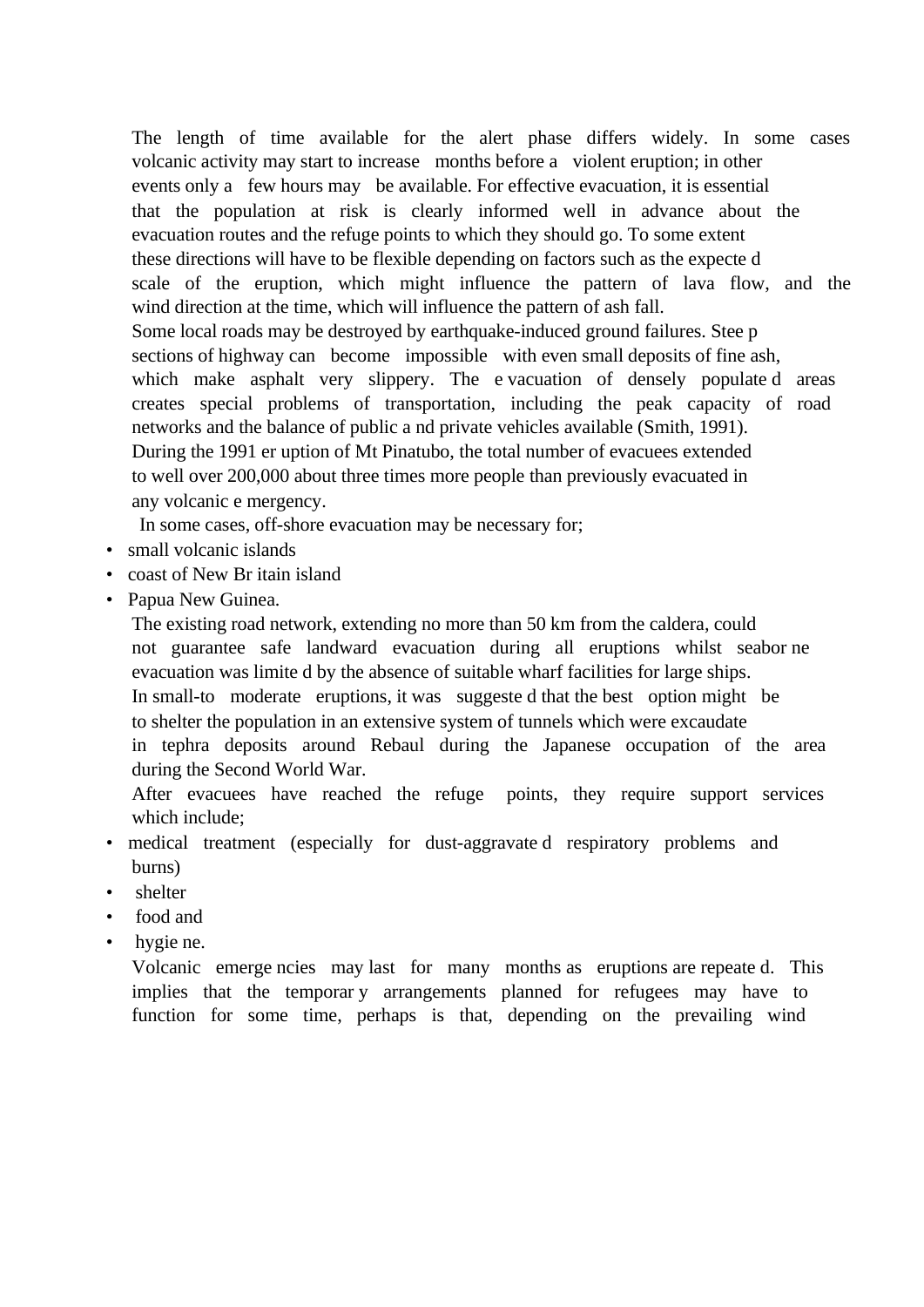conditions, ash fall has the potential to disrupt communities se veral hundreds of kilometres away.

For reside nts at these sites claimed any prior knowledge of ash fall hazard and warning messages were largely ineffectual in promoting a response. Hazar d mitigation specialists clearly have a difficult task in persuading such distant communities that they face a volcanic risk.

Increasing efforts are now made to encourage the local population in seismically active areas to become more involved with disaster prepare dness. Evidence from the western USA suggests that, whist residents do make responses from the longterm threats, there is little prioritization of the adjustments.

 In the Philippines the Institute of Volcanology and Seismology has adopted a programme whereby residents are gives a training course and then encouraged to look for possible precursor y signs of volcanic activity. Such as crater glow, steam releases, sulphurons odour and dying vegetation (Smith, 1991).

 In Ecuador about 3 million people live within the two main volcanic mountain ranges and are at some degree of risk from lather. The principal threat is the Chillos and Latacunga on lather deposits from the 1877 e ruption.

Again, public education programmes, including field trips and evacuation exercises involving 5,000 people in a simulated eruption scenario, have been use d to raise awareness and encourage better precautionary attitudes.

### **3.4 Forecasting and W arning**

Major volcanic eruptions do not occur spontaneously. They are preceded by a variety of environmental changes which accompany the risk of magma towards the surface. The monitoring of these changes provides the best hope of developing reliable forecasting and warning systems. However, only twenty volcanoes worldwide are monitored by well-equipped local observatories whilst a further 150 have limited instrumentation, mainly seismometers (Smit h, 1991).

UNDRO (1985) classified the various unusual physical and chemical phenomena that have been observe d to occur before eruptions. Unfortunately, such phenomena do not always appear and the highly e xplosive volcanic eruptions are generally the most difficult to forecast.

The most reliable monitoring techniques are seismic and ground deformation measurements, although lather monitoring by automatic rain gauges and flow sensors on the upper slopes of volcanoes can provide some warning of this hazard.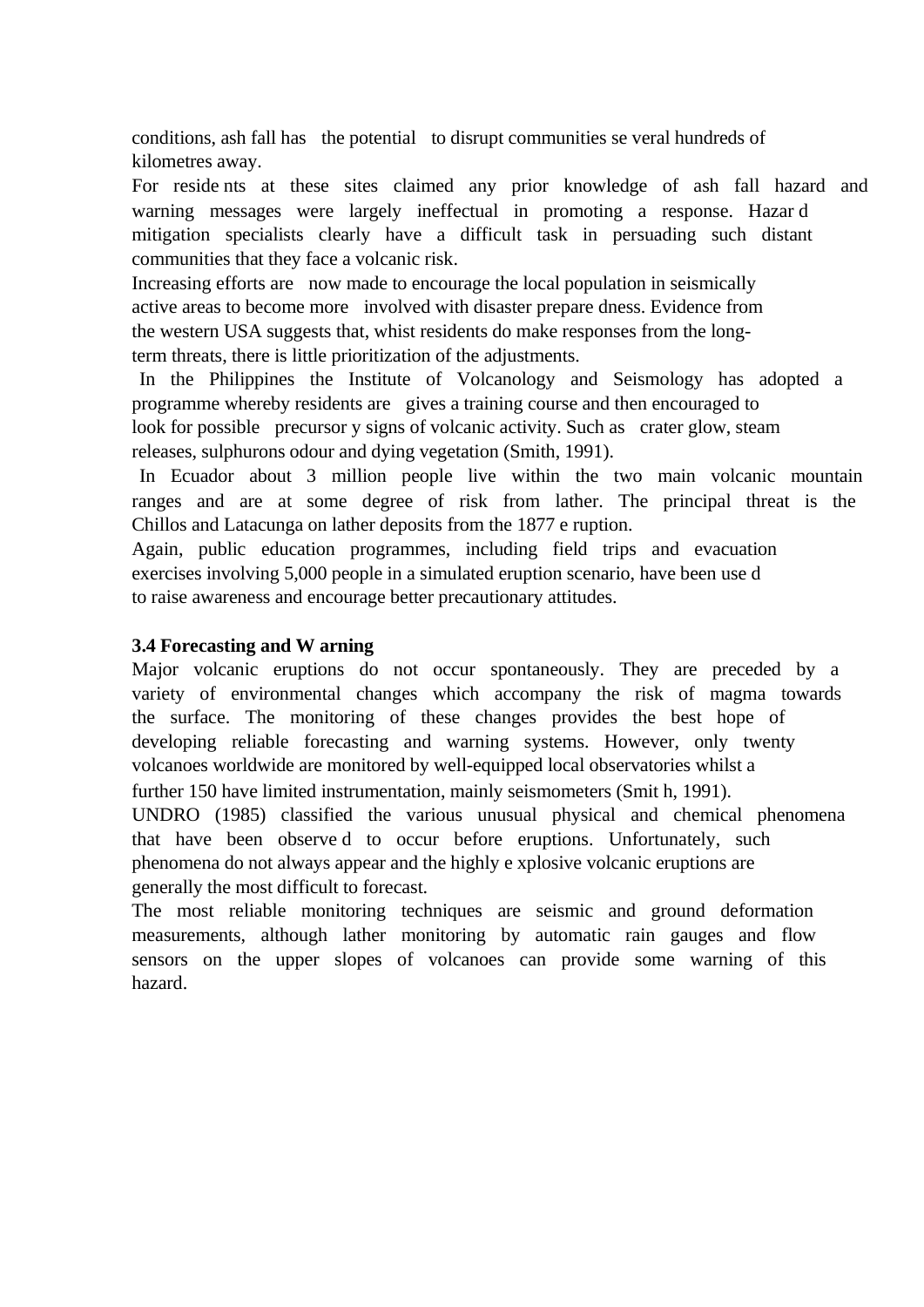## **3.4.1 Earthquake Activity**

This occurs commonly near volcanoes, although it is not fully understood whether earthquakes trigger eruptions or vice versa. For predictive purposes, it is important to gauge any increase in activity in relation to local background leve ls. This means that it is essential to have good seismograph recor ds, preferably over many years for the volcano in question.

Immediately prior to an expecte d eruption these records will be suppleme nted by data from portable seismomete rs. There is some evidence from a percussive seismic signature whic h has been incorporated into a tentative earthquake swarm model for the prediction of volcanic eruptions.

The onset and subsequent peak of a swarm of high-frequency earthquakes reflects the fracture of local rocks as the magmatic pressure increases. This phase is followed by a relatively quiet period, when some of this pressure is relieved by cracking in the earth s crust, before a final tremor results in an explosive e ruption.

### **3.4.2 Ground Deformation,**

This is sometimes a reliable percussive sign of an explosive eruption as magma moves towards the surface, but the relationships are complex and not easy to fit into a forecasting mode l. The method is also difficult to employ for the explosive subduction volcanoes because it erupts so infrequently that it is difficult to obtain sufficient comparative information. In rare cases, such as the 1980 event at Mt St Helens, the deformation is sufficiently large to be easily visible but it is usually necessary to detect movements with standard surve y e quipment or the use of tilt meters.

These instruments are very sensitive but can only record changes in slopes over short distances. The use of electronic distance measurement (EDM) techniques provides a more accurate picture of relative ground displace ment, although it is less usually available and requires a series of visible targets on the volcano. Global positioning system (GPS) measurements, obtained from satellites, are now also available to reveal the surface displacement of volcanoes.

### **3.4.3 Thermal Monitoring**

Thermal Monitor ing as magma rises to the surface; it might be expected to produce an increase in temperature. But many volcanoes have erupted without any detectable thermal change. The temperature of hot springs and steam emission can be fairly easily monitored but it provides only an indirect picture of what is happening beneath the surface.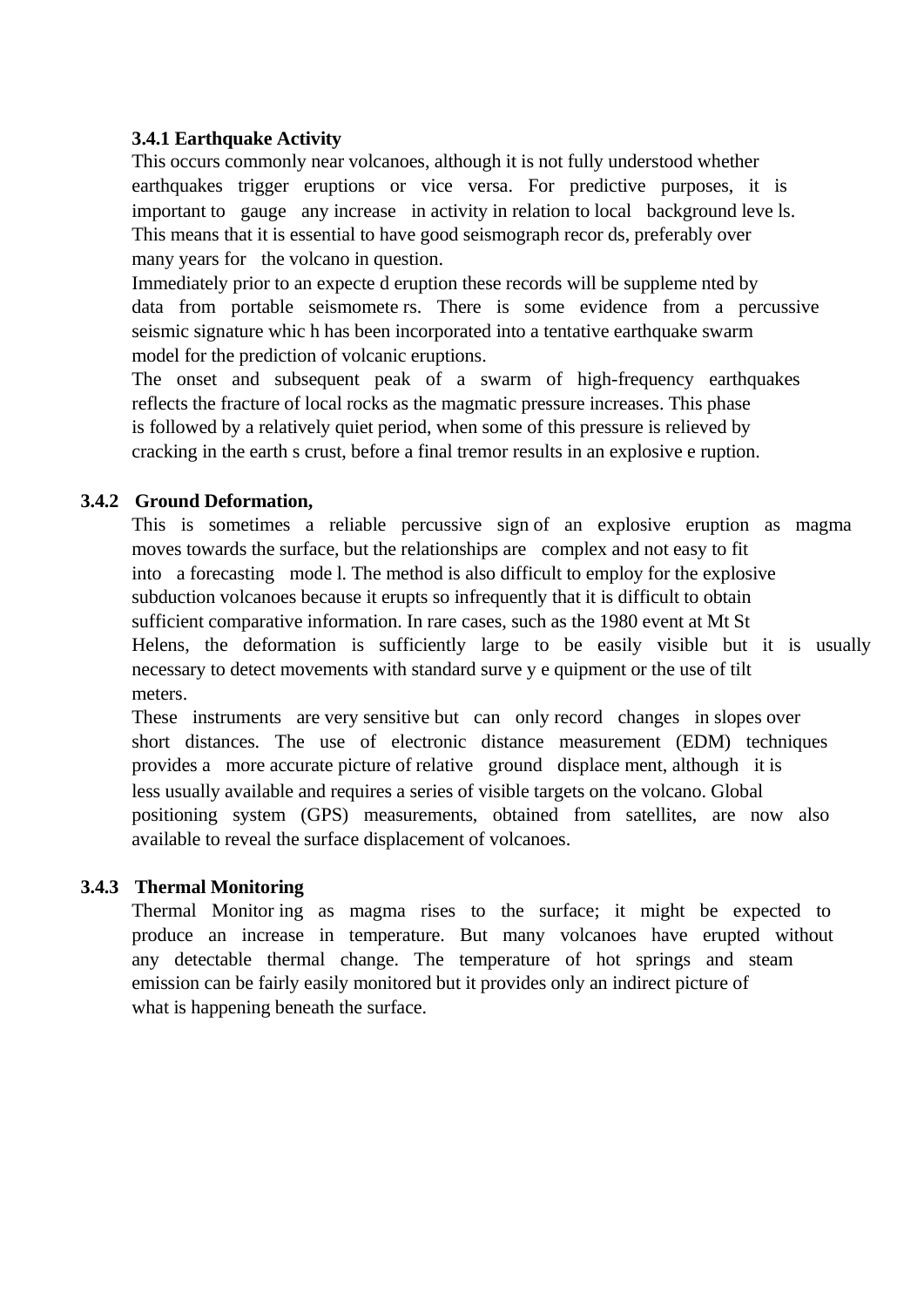Also any small rise in surface temperature associated with a greater geothermal heat flux can be obscured by rainfall. There is also a problem of thermal inertia when heat conduc tion may be too slow for forecasting pur poses. Where a crater lake exists, thermal changes have been meaningful.

UNDRO (1985) cited the example of the Crater Lake on Taal volcano, in the Philippines, whic h increased in temperature from a consta nt 330C in June 1965 to read 450C by the end of July. The water level also rose during this period and, in

September 1965, a violent eruption occurred.

Such observations can increasingly be suppleme nted by thermal imaging from satellites. Heat emission was one of the first volcanic features to sense remotely and it has proved a valuable means of haza rd assessme nt.

#### **3.4.4 Geodetically Monitoring**

This is any predictive interpretation of the chemical composition of the juvenile gases issuing from volcanic ve nts is a diffic ult task. Gas samples take only a short time, or distance, apart often shows considerable variation. It is, therefore, not usually possible to know how representative any changes in composition might be of more gene ral conditions in the volcano. Visual observations of steam emissions or ash clouds depend on meteorological conditions of well as volcanic activity, but volcanic plumes can be monitored by AVHRRs carried on weather satellites. At present there is no fully reliable forecasting sche me available for volcanic eruptions although some success has been achieved. For example , a highconfidence forecast of the 1991 Mt Pinnatubo eruption allowed the evacuation of people from an area that, at maximum, covered a 40 km radius.

By the time the 1996-7 eruptions on the island of Montserat had destroyed the main town of Phymouth, all the residents had been evac uate to the safer, northern part of the island. But uncertainty ofte n leads to practical problems; this was well illustrate d by the events at La Soufriere, on the island of Guadaloupe, Lesser Antilles, in 1976.

 Abnormal seismic activity over a twelve-month period eventually led to the evacuation of 72,000 people from around the volcano. This evacuation of around one-fifth of the population was one of the largest, and most costly, ever undertake n for a volcanic e mergency and lasted for ove r three months.

The managerial problems of responding to an uncertain volcanic hazar d prediction have also been apparent in the Cascade Range in the Pacific Northwest of the USA. Following steam discharges at least ten times above the normal level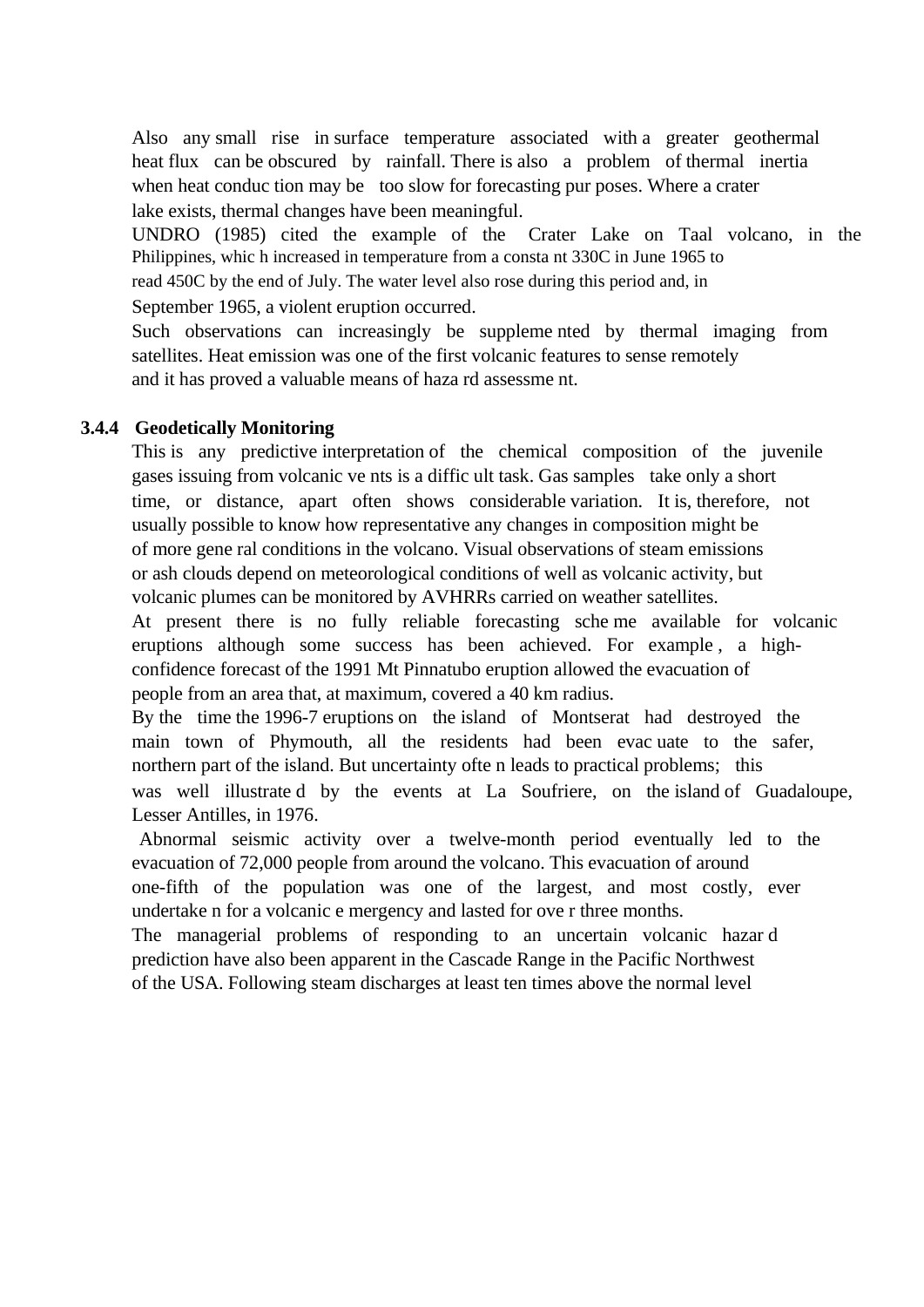from Mt Baker, Washington, during March 1975, the US Geological Survey foresaw the possibility of a destructive mudflow or avalanche.

The US Forest Service closed public access to the Baker Lake Recreation Area in June 1975. The restrictions remained in force for nearly one year, during whic h time no hazardous event occurre d.

Subse quent survey of both residents and recreationalists shown a wide-spread belief that the author ities had over-reacted and over 70 per cent of residents claimed that they would ignore any future hazard warnings and respond to mandatory controls only.

In comparison, the 1980 eruption Mt St Helens was more accurate ly forecast but still took the author ities party by surprise. This was because the main explosion was not immediately preceded by any special abnormal phenomena and the explosive blast was directed laterally rather than vertically. As a result 57 people who had been allowed to enter the danger area were killed. Although the surrounding area was sparsely populated, it has been estimated that perhaps as many as 1,000 lives might have been lost if free access had been allowe d to residents and tourists.

### **4.0 Conclusion**

The occurrence volcanic e ruption is real and it is a very serious environmental hazard that destroys life and properties although you may not appreciate the techniques for the control of this hazar d because it is alien to our nation.

There are many nations around the world that are plagued by the fear of the possibility of volcanic eruption. Others live in the fear and trauma of seeing a beloved one perish in an eruption.

Irrespective of the experience volcanic eruption releases gases that are dangerous and hazardous to human health, life and properties. This hazard cannot easily be controlled but humans can avoid living in volcanic zones.

### **5.0 Summary**

In this unit you have learnt that lather slides and debars avalanches are common feature of volcano-re lated ground failure. They are particularly associate d with eruptions of deictic magma, which is siliceous with a relatively high viscosity and has a large content of dissolved gas. The experience of volcanic eruption at Mt. St Helens that took place in May, 1980 is worth discussing.

With regards to environmental control there is no known me thod of preventing volcanic eruption. Similarly, there is no known defe nce against the pyroclastic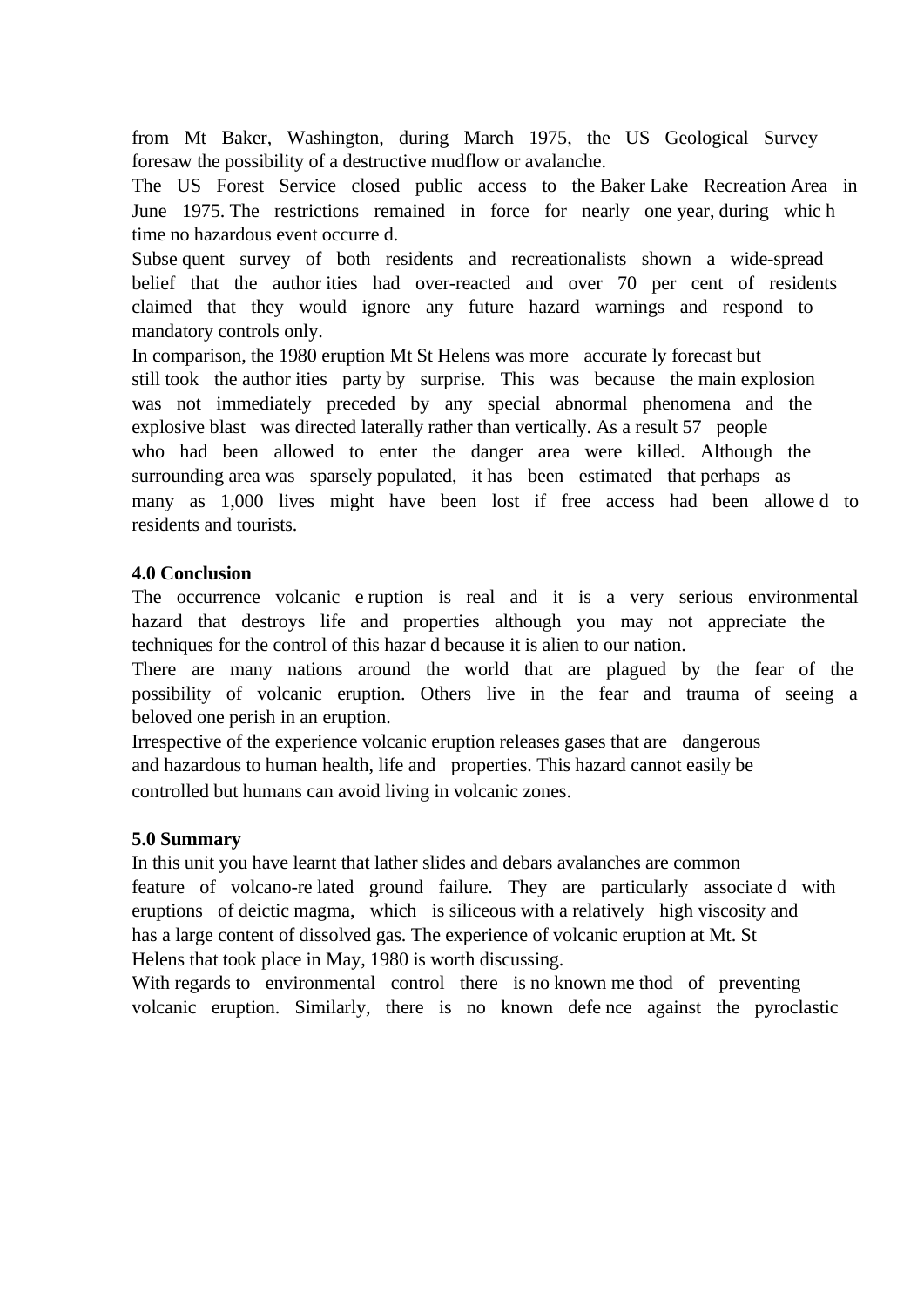flows and comparatively little can be done to protect standing crops and expose d water supplies from air-fall tephra. Therefore, lava flows moving at comparatively slow speeds are the volcanic hazard over which most physical control can be exerted.

- Three possible methods of diverting and controlling lava flows identified they are
- Bombing
- Artificial Barriers
- Water Sprays

The most important precursors of volca nic eruption are:

- Earthquake Activity
- Ground Deformation
- Thermal Monitoring
- Geodetically Monitoring

### **6.0 References and Other Resources**

Smith, K. (1991). Environmental Hazards: Assessing Risk and Reducing Disaster. London: Routledge.

#### **Other Resources**

- Enger, E. D & Smith, B.F. (2002). Environmental Science: A study of Interrelat io nships. New York. McGraw Hill.
- Hogan, D.J. & Marandola, E. (2007). Vulnerabilit y of Nat ural Hazards in pop ulation-Environment Studies. Background Paper to the Pop ulation-Environment research network (PERN) Cyberseminar on Po pulatio n and Nat ural Hazards, 5-19 November.
- Lauwerys, J. A (1970).Man s Impact o n Nature. New York. The American Museum of Natural History.
- Montgomery, C. W (2006). Environmental Geology. 7th Edition. New York. McGraw Hill.
- OAS, (1990). Disaster, Planning and Development: Managing Natural Hazards to red uce Loss. Organizat io n of America States. Washington, D.C.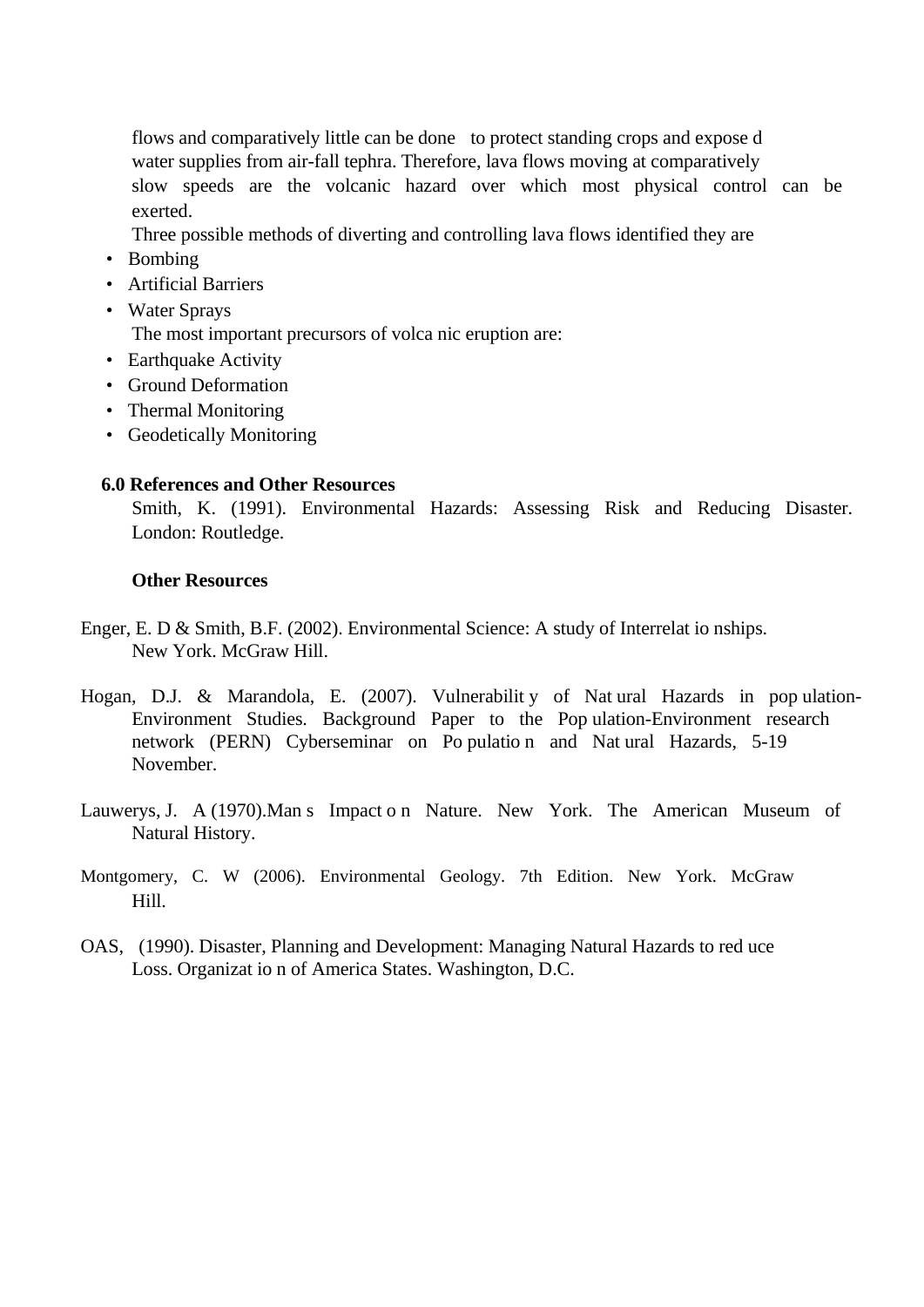### **UNIT 8: LANDSLIDE**

#### **Table of Content s**

1.0 Introduction 2.0 Objectives 3.0 Conceptual Revie w of Landslide 3.1 Landslides Terrain 3.2 Landslides: Strength of the Material 3.3 Causes of Landslides 3.3.1 Rotational slides 3.3.2 Translational slides 3.4 Causes of landslides 3.5 Rock Falls 3.6 Debris flows

4.0 Conclusion

5.0 Summary

6.0 References and Other Resources

#### **1.0 Introduction**

The truth about life is that environmental hazards are inevitable because they are natural but may be naturally induced or artificially as a result of human interference on nature. However the type of hazard e xperienced in a particular location may be different from another.

The concept for discussion in this unit is not a familiar one with our environment so you may not have a deep appreciation of the hazar d as experienced by others except you have the capacity to put yourself in their shoes.

The truth is that landslides are real; you may wish to have a look at pictures to back-up our discussions in this unit.

#### **2.0 Objectives**

At the end of this study you should be able to:

- Mention five types of landslide terrain
- Discuss on two major factors t hat determine the strength of the material during a landslide
- Outline five causes of La ndslide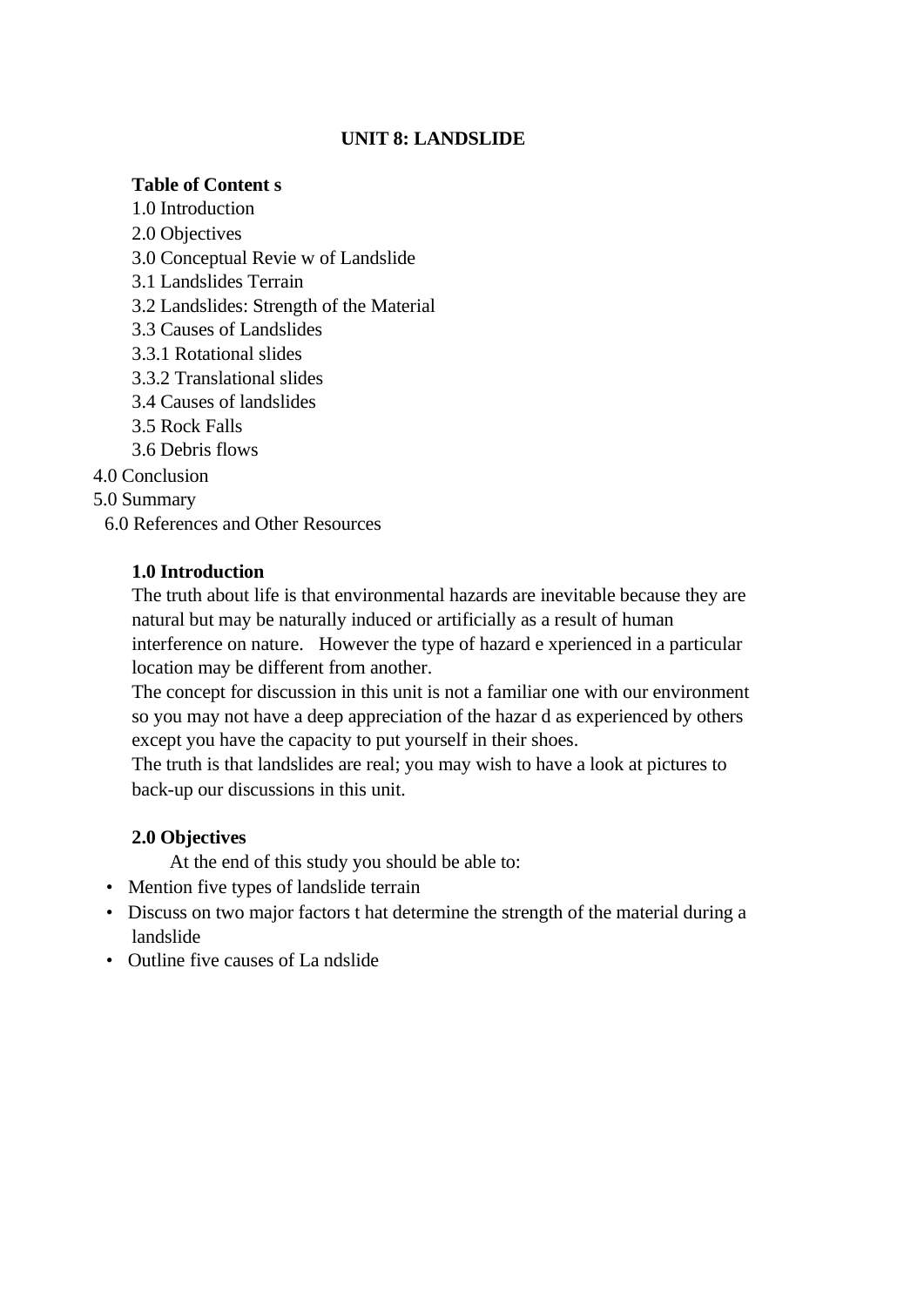#### **3.0 CONCEPTUAL REVIEW OF LANDSLIDE**

The down slope movement of large volumes of surface materials under gravitational influences is an important environmental hazard, especially in mountainous terrain. Rapid movements cause most loss of the life and damage; including human-induced land subsidence, have less potential to kill but can be costly.

Depending on the dormant material, these movements tend to be groupe d into *landslides (rock and soil) or avalanches (snow and ice). Mass movements may be*  triggered by either seismic activity or atmosphe ric events. To that extent, this hazard lies at the interface betwee n endogenous and exogenous earth processes. There can be few countries where mass movement processes do not exist, and the landslide risk is increasing worldwide as land hunger forces new development on to unstable slopes, it is an under-recognize d threat because the impacts tend to be frequent and small- scale, whilst the process itself is often attributed to other hazards, such as earthquakes and rainstorms. Mass moveme nts also add considerably to the wide range of hazards found in mountainous areas throughout the world Smith, 1991).

During the early 1970s, an average of nearly 600 people per year were killed by slope failures worldwide but, twenty years later, the figure ranked into several thousand. Perhaps as many as 90 per cent of these deaths occur on the Pacific ocean which is partic ularly susceptible to mass movements because of the varying combinations of rock type, steep te rrain, heavy typhoon rainfall, rapid land use c hange and high population de nsity.

The main cause of increased deaths has been the expansion of unregulated town settlements to unstable slopes in many Third World cities- for example, in Caracas. In Venezuela, the number of urban landslides increased from less than one per year in 1950 to reach about 35 per year in the 1980s.

The death toll from mass movements is still compara tively low in most MDCs. In the USA annual mortality runs at 25 50 people and it has been estimate d that, for landslides alone, some 22 per cent of the population are exposed to high hazard conditions while another 20 per cent are exposed to moderate hazards conditions. As with many other environmental hazards it is the urban area which is most vulnerable because of the large populations at risk (Smith, 1991).

#### **3.1 LAND SLIDES TERRAIN**

The term landslides cover most down slope movements of rock and soil debris that have become separated, from the underlying part of the slope by a shear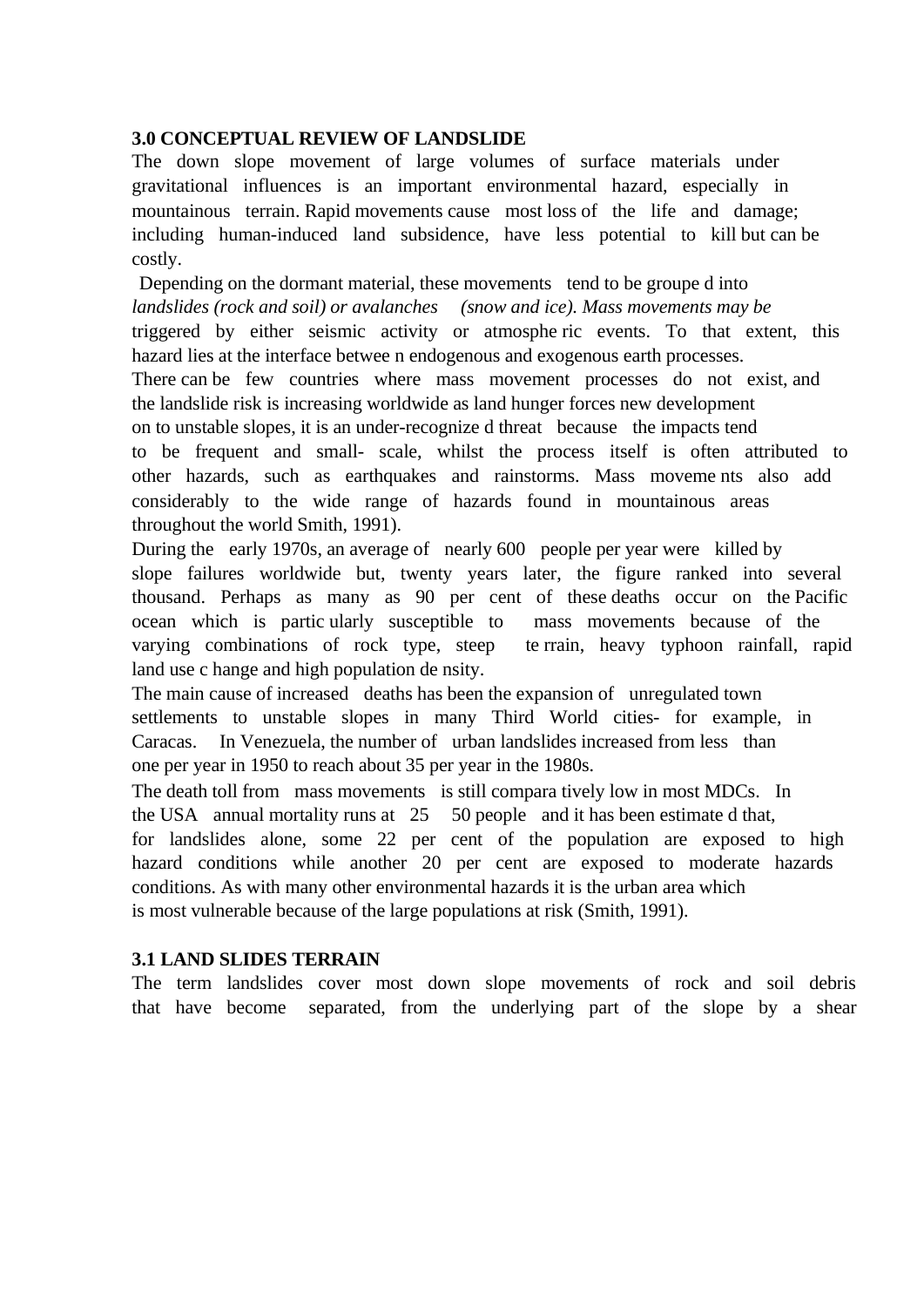zone or slip surface. The type of movement, which may include falling, sliding and flowing, de pends largely on the nature of the geologic environment, including material strength, slope configuration and water pressure. The truth is that slope failure will become an increasingly important hazard, especia lly in the LDCs. Five types of landslide terrain have bee n identified:

- *1. Areas subject to seismic shaking. Earthquakes can promote widespread*  land sliding, which often occurs in thousands of individual slides, as in the 1950 Asian- India earthquake when over 50 billion m of material was displaced over an area of 15,000 km. Major landslides also occurred after the 1988 Armenian and 1990 lran earthquakes.
- *2. Mountainous environment with high relative relief. High e nergy*  terrain, such as the Himalayan or Andean mountain chains, produces perhaps one catastrophic rock fall per decade worldwide. These spectacular slope failures comprise huge masses of material (up to 100 x 106m) which, at least in the initial stages, travel near-vertically at high velocities over long run-out distances.
- *3. Area of moderat e relied suffering sever e land degradation. Readily*  erodible soils on slopes subject to land degradation caused by deforestation or overgrazing have the potential for gully expansion and land shipping. Over the centuries, about 100 villages in southern Italy have been abandoned because of this process.
- *4. Areas covered with thick sheets of loss. Any mantling of an existing*  ground surface with finely grained deposits, such as wind-blown loess or tephra, is likely to lead to a shear zone at the junction of the two materials and the formation of flow slides in the loose deposits. The loess plateau of central China is a classic location.
- *5. Areas with high rainfall inputs. In areas which regularly experience*  rainfall from monsoons or tropical cyclones, rock weathering can penetrate tens of meters below the ground surface. For example, in parts of Hong Kong weathered material has moved down slope or cover the bedrock to a depth of more than 20 m. throughout the humid tropics, these deep and porous mantles are prone to landslides(Smith,1991).

### **3.2 Landslides: Strength of the Material**

Landslides are down slope movements of rock and soil along slip surfaces. They are associated with a disturbance of the equilibrium which normally exists between stress and strength in material resting on slopes. The relationship between stress and strength in material resting on slopes and the density,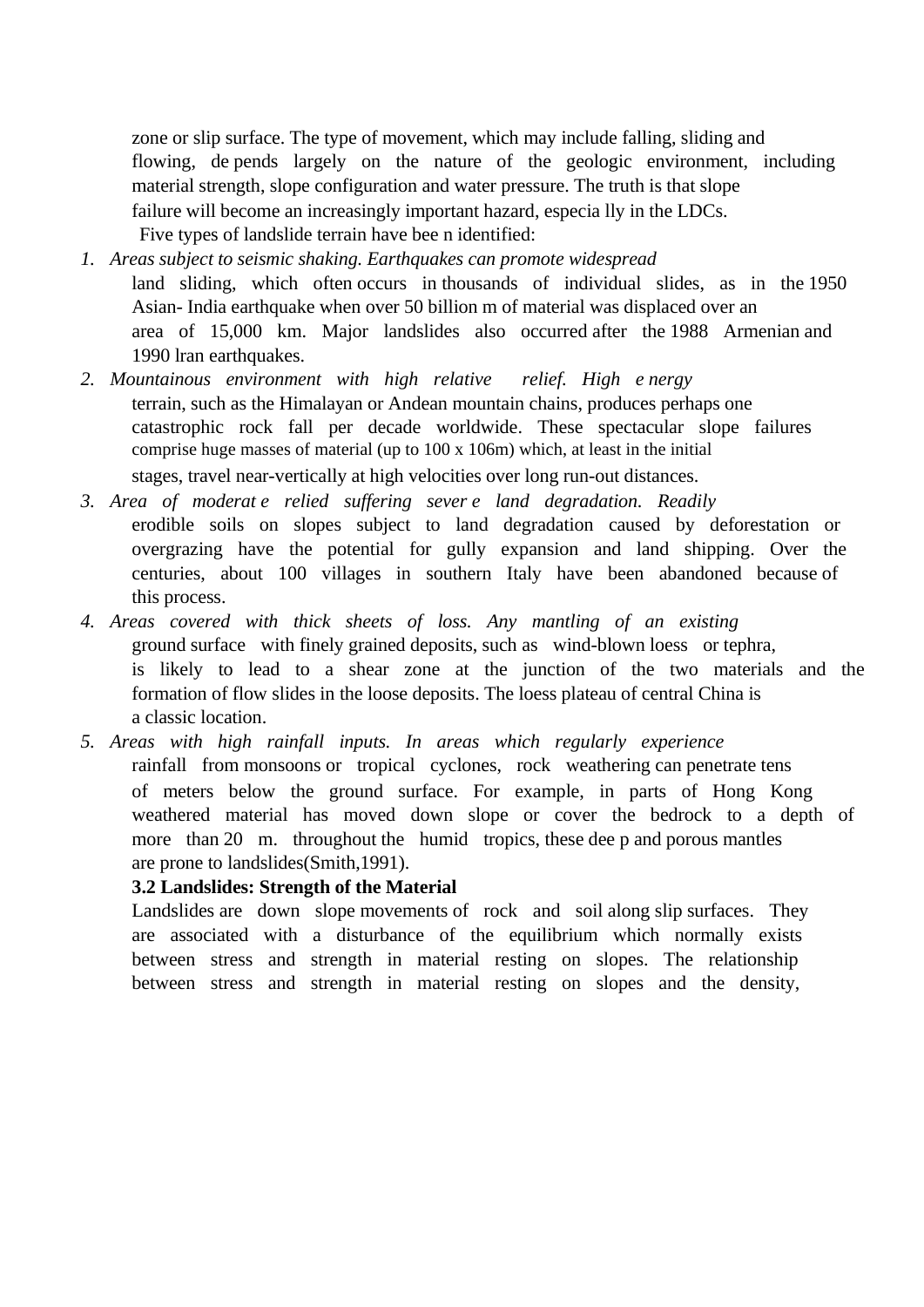strength cohesion and fr iction of the materials comprising the slope is exceede d by a down slope stress.

The strength of the material is the maximum resistance to shear stress and depends on:

- 1. Internal cohesion: This is produced by the interlocking, or sticking together, of granular particles, particularly in claye y soils and rocks, that enables the material to rest at an angle. Some materials, such as dry sand, are cohesion less. Cohesion is independent of the weight of material about the surface.
- *2. Internal friction: This is the resistance of particles of granular soil to*  sliding across each other. The friction components of granular soil to depend on the weight of material above the surface.
	- In turn, these factors will depe nd on
	- the weight or loading on the slope
	- the moisture conditionals
	- the weight of mate rial in the block
	- the angle paralleled to the slope
	- the driving force or shear.

Sliding is resisted by the shear strength which is derived from the cohesion of clay-rich materials and the static friction betwee n the block will remain in place as long as the driving force does not exceed this combined shear strength. If the slope becomes steeper, the shear stress exerted on potential slip surface because the down slope compone nt of gravity increase. If these stresses eventually excee d the shear stre ngth along a critical slip surface, the mass above the surface will move down slope.

### **3.3 Types of Landslide**

There are two main types of landslide:

### **3.3.1 Rotational slides**

They exist as curved slip surfaces. The result is a pattern of scars and depositional features. Of which the most common is the spoon-shaped scar associated with shear failures along arcade plants. The slipped mate rial will be deposited on the slope in either a hummocky or a lobate form depending on the water conte nt. This type of slope movement can cause a great deal of property damage if the slope has been built upon but warning can often be give n for evacuation. A good example is the landslide disaste r which affected the city of Ancona, central Italy, in 1982.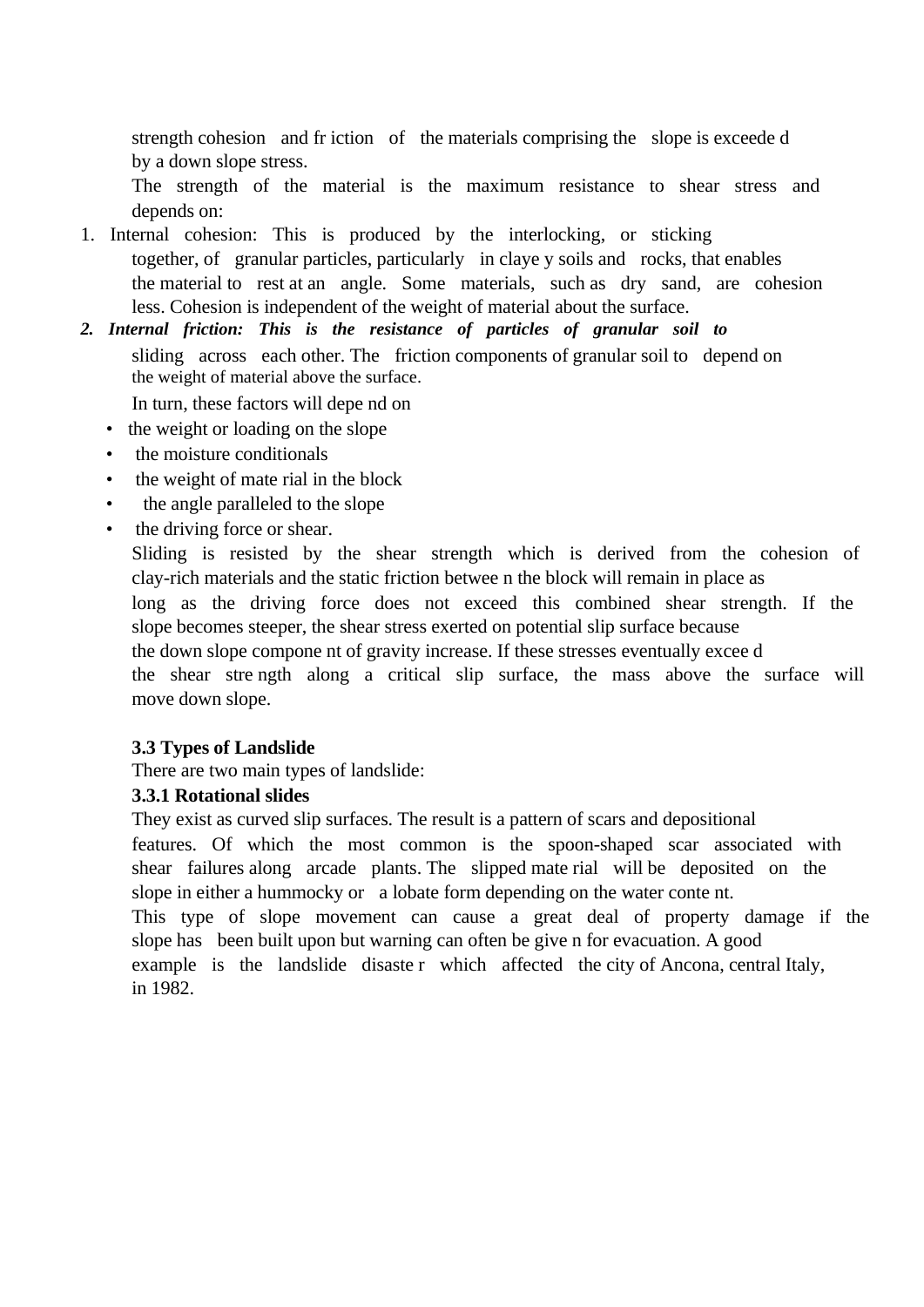The major short-term cause was an increase in pore-water pressure associate d with heavy rainfall in the previous month. Apart from losses to road and rail communications, 280 dwellings were damaged. Although the slide occurred in an area of known slope instability, no formed warning was given on this occasion. Nevertheless, about 4,000 people spontaneously evacuated their houses.

## **3.3.2 Translational slides**

Translational slides have relatively uniform, planer surfaces of movement and are sometimes known as block glides and debris slides. Intersecting planner slip surfaces from wedges of rock, which are relatively common types of translational slide. The destructive landslide that hit the Vaiont dam in the Piave valley, northern Italy, in October 1963 was a combined natural and technological disaster.

The Vaiont dam, over 260 m high, the key construction in a chain of hydroelectric dams, was completed in 1960 across a narrow canyon set within a broader valley. The slope of the upper valley were underlain by layered sedimentary rock dipping towards the valley floor and traversed by fractures parallel to the slope. The sedimentary se quence included limestones with inter-bedded clays whic h became significantly wea ker when we t.

As the water stored in the reservoir backed up behind the dam, it entered preexisting fractures and wetted the vulnerable layers. Following heavy rain and a minor earth tremor, the southe rn slope of the valley failed. A lar ge volume of material collapse d into the rese rvoir and displaced some 200 x 106m3 of water, mud, rock and timber, which fell almost vertically over the dam into the valle y below. Although the dam remained intact, several villages we re destroyed with the loss of 1.189 lives.

| $\vert$ Type of         | Type of material          | Engineering soils          | Predom fine       |  |
|-------------------------|---------------------------|----------------------------|-------------------|--|
| $\parallel$ movement    | <b>Bedrock</b>            | Predom course              |                   |  |
| ∥ Falls                 | Rock fall Debris fall     | Earth fall                 |                   |  |
| $\vert$ Topples         | Rock topple Debris topple | Earth topple               |                   |  |
| Slides<br>Rock slump    |                           | Debris slump               | Earth slump       |  |
| $\vert$ (a) rotational  | Rock block slide          | Debris block slide         | Earth block slide |  |
| $\vert$ (b) translation | Rock slide                | Debris slide               | Earth slide       |  |
| Lateral                 | rock spread               | Debris spread Earth spread |                   |  |
| spreads                 |                           |                            |                   |  |

|  | <b>Table 8.1 Classification of landslides</b> |  |
|--|-----------------------------------------------|--|
|--|-----------------------------------------------|--|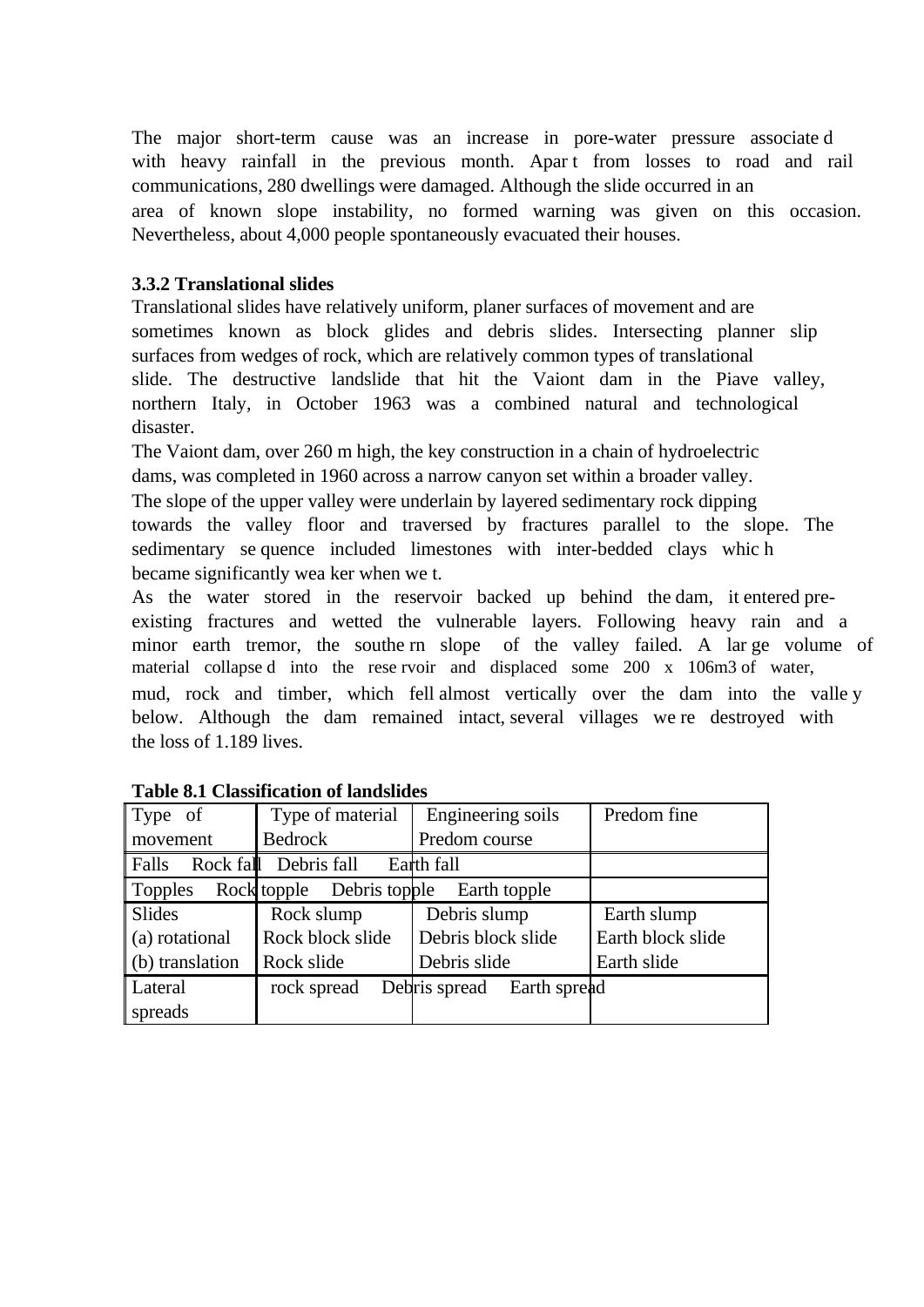| $\parallel$ Flows Rock flow (deep)                             |        | Debris flow (soil Earth flow |  |
|----------------------------------------------------------------|--------|------------------------------|--|
|                                                                | creep) | creep)                       |  |
| Complex Compination of two or more principal types of movement |        |                              |  |

# Source: Smith (1991)

### **3.4 Causes of landslides**

Landslides result from a varie ty of events that may combine either to increase the driving force or to reduce the shear resistance on a slope. Factors that increase during forces on a slope may be either physical or human and include:

- An increase in slope angle which may occur if a stream erodes the bottom of a slope or if the slope is steepened by building work. Jones et al. (1989) have described how the cutting of a road into the basic of a slope during 1984, which left exposed faces 25 m high and colluviums standing at an angle of 550 unsupported by anything other than a 3 m masonry wall, led to the Catak landslide disaster in Turkey in which sixty- six people died in 1988.
- Removal of lateral support at the foot of a slope again caused e ither by natural mass wasting processes or by building activity.
- Additional weight placed on the slope by the dumping of waste or house construction. Residential development not only adds weight to the slope through the buildings themselves but also through excess water supplied from landscape irrigation and seepage from swimming pools and sewage affluent systems.
- Removal of vegetation by wildfires or through human activities such as logging, overgrazing or construction. Surface materials become looser because of the loss of soil binding by roots and the slope is also more exposed to the erosive action of surface water through the loss of plant cover.
- Local shocks and vibrations whic h can occur naturally from seismic activity or from the operation of heavy construction machinery.

Factors that lead to a re duction in the shear resistance on a slope are:

• An increase in pore pressure in the slope materials, especially along a slip surface. This is the most important single factor and explains the close relationship which exists between shallow-seated landslides debris flows, and rainstorms. Unfor tunately, the detailed interac tion of rain-water and soil behaviour is not fully understood and it remains difficult to predict landslides on a site-specific basis.

In unsaturate d material that is not totally dry, the internal voids or pore will be filled with gas fair and water vapour and some liquid water. If the slope the n experiences additional loading, perhaps as a result of building construction, the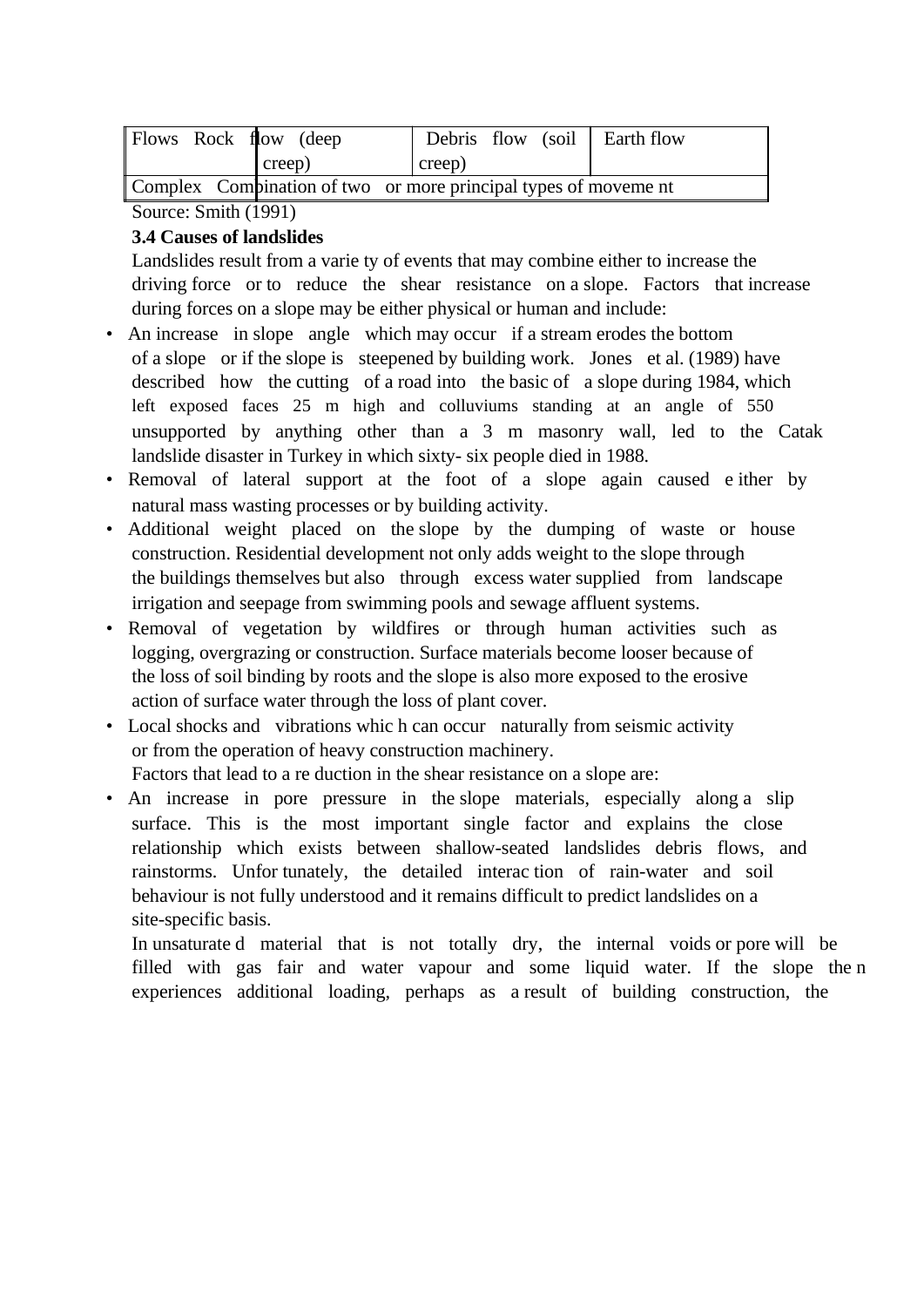mineral grains will be able to slide into a more compact arrangement. Such compression increases the soil density and additional strength will result.

 However, if there is resistance to a denser configuration due to water in the void space, and rapid surface loading occurs relative to the permeability of the soil, then the additional load is transferre d into the pore water causing an increase in the pore-water pressure. In turn, this reduces the friction component of strength and down slope movement may occur:

• An increase in slope angle, which often occurs when developed slopes are over-steepene d by cutting into the base, a process which increases the driving force. After land slipping on the slope the area has to be re-engineered to a safer 2:1 overall angle combined with restoration work includes improve d drainage, reverberation and strengthening of the toe of the slope. Studies have shown that, several decades ago, 25-30 per cent of landslides in southern California were related to construction activities. Improve d grading codes have reduced the amount of slope movement damage but there is still a general trend, in the Los Angeles area and else where, towards building on hill slopes which is driven by the decreasing availability of flat land sites and the fashion for houses with extensive views;

• Weathering processes, whic h promote the physical and chemical breakdown of slope materials. Certain clay materials, such as montmorillonite, expand when water is present and the behaviour of these expansive clays has been implicated in the failure of many southern Californian hillsides. In addition, other natural or soil piping developments on slopes will lead to weakness and the possibility of land sliding.

In most urban areas, landslides may be attributed to a combination of the above factors. One example is the 1979 Abbortsford landslide which created a slope failure covering 18 ha in a suburb of Dunedin, New Zealand, and severely damaged sixty-nine houses. In this case the failure was attributed to the removal of some slope support at the toe by excavation for building, the introduction of additional water to the site and the extensive removal of natural vegetable all superimposed on an unstable geological setting.

The progressive human invasion of landslide hazard zones is not confined to the developed world. The need for improve d transportation leading to new road construction in terrain with a high probability of slope movement throughout the LDCs. In these areas limited resources may lead to inadequate hazard protection.

For example, the 52 km long Dharan-Dhankuta road, completed in 1981, provide

a key north-south link within Nepal be tween the Ganges lowlands to the sout h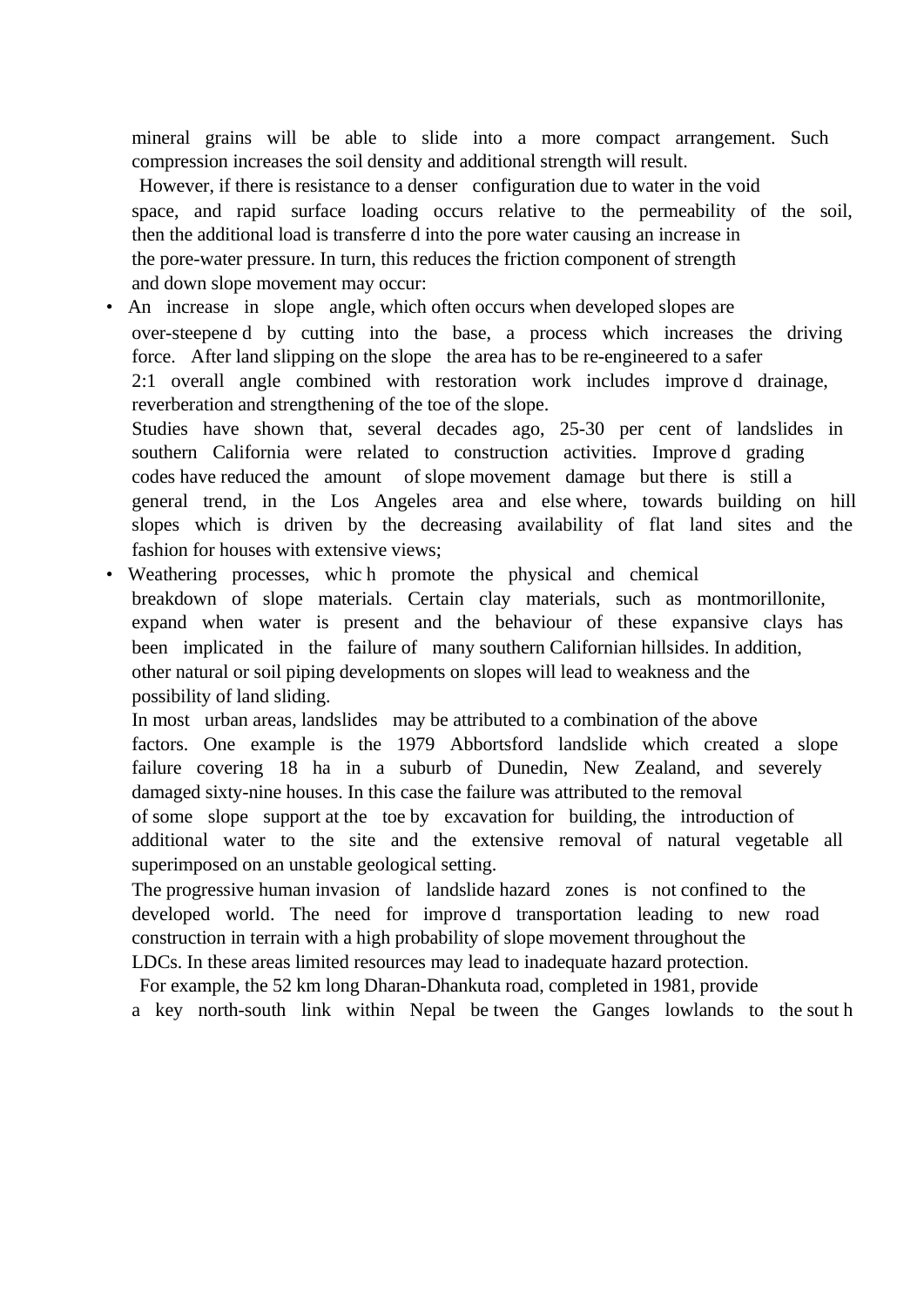and the hill villages to the north. The road crosses the unstable Himalayan foothills of East Nepal and is surrounded by long, step valley side slope angled at 30-450. Engineering is difficult and expensive in such terrain and the road was built to a relatively low cost specification. The road has since proved difficult to maintain because of cut-slope failures and the blocking of culverts by debris.

# **3.5 Rock falls**

These are movements of debris (mainly rock) transported through the air. The y are the simplest type of rock movements and occur on steep faces where bedrock weakness exists such as joints be dding and exfoliation surfaces are present. Rock falls are presume d to fall directly off cliff faces, rather than to slip along a

joint or bedding plane, although both types of movement may occur. The presence of water in clefts and fissures is highly influential, especially in the midlatitudes where regular freeze-thaw cycles progressively weaken the rock mass by increasing such openings.

Many of the largest rock falls are induced by earthquake but more spontaneous slope instability also occurs, especially in closely jointed or weakly cemented materials on slopes steeper than about 100. The greatest rock fall hazard exists when joint and bedding planes are inclined at a steep angle as the highly folded rocks common in major mountain chains like the Himalayas, Andes and Rockies. The Frank rockslide, which occurre d in Alberta, Canada, in 1903, was a classic example.

In this case the slide took place across bedding planes in a steep anticline formed in the well-jointed limestone of Turtle Mountain, which was subject to mining activity. Groundwater see ping into the joint dissolved the limestone and enlarged the fractures. During the winter this water froze and wedged the rock apart, further weakening the structure. The resulting debris destroyed the southern end of the small town of Frank killing about seventy people. The present town has since been relocate d about 2 km north of the original site.

### **3.6 Debris flows**

These are down slope movements of fluidities soil and other material acting as a viscous mass. This occurs when loose slope materials become saturated, resulte d in a loss of cohesion and internal friction between the granular particles, as that an unstable slurry mixture is produced. Debris flows tend to be less deep-seate d slope failures than landslides. They are a major feature in the tropics, where the y are triggered by either the prolonged rainfall associated with slow-moving low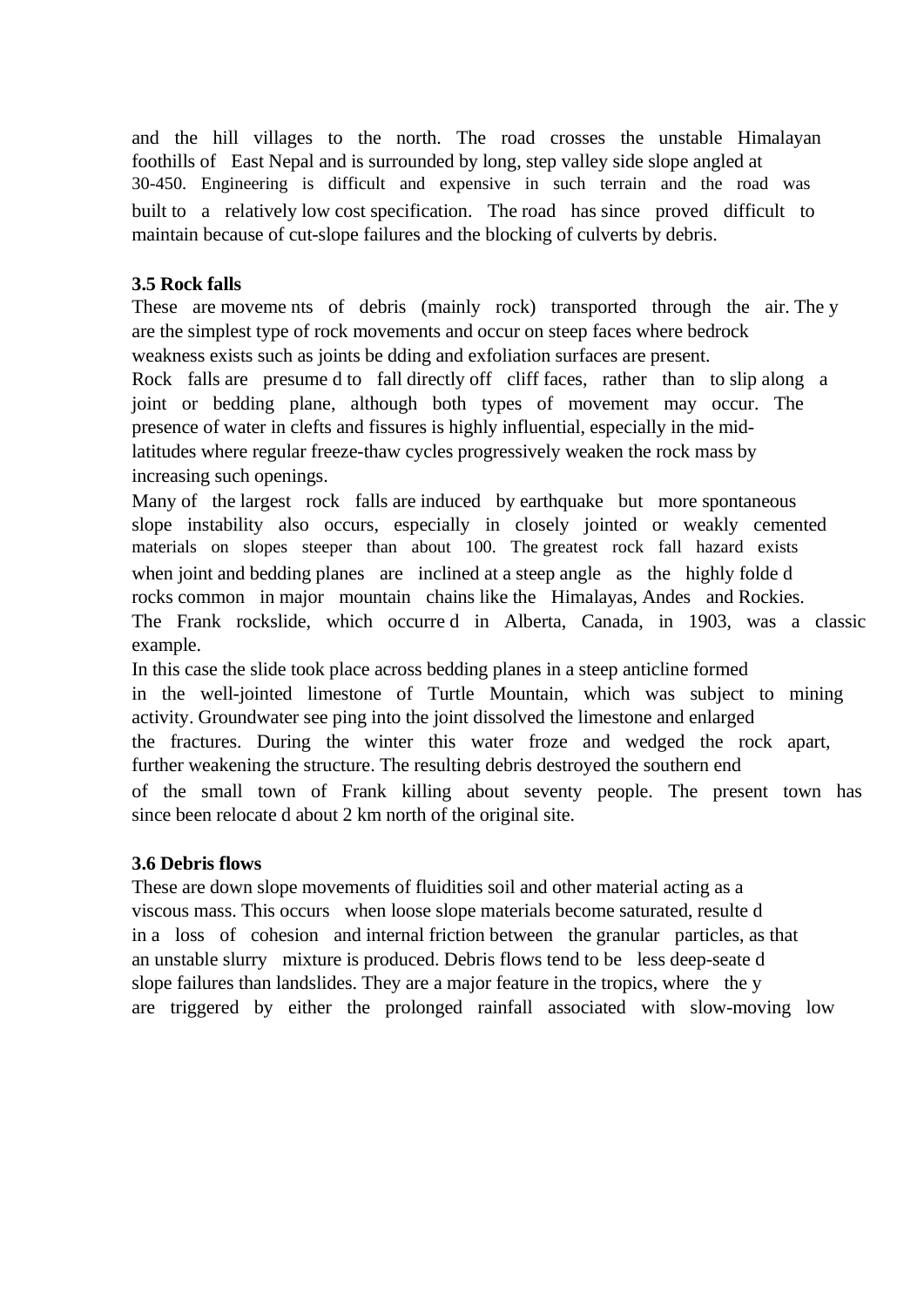pressure troughs or the more inte nse rainfalls, sometimes exceeding 100 mm h-1, created by tropical cyclones.

The high water content means that the slope mate rial moves faster and further from the original source than with landslides. Although the course of debris flows is often guided by stream channels, events mean that they te nd to claim more lives than landslides. Because of their high density, up to 1.5 to 2.0 times the density of water, debris flows have great destructive force and can remove large boulders and houses from their path.

Several tropical cities, such as Rio de Janeriro and Hong Kong, are at risk from both landslips have been associate d with property development involving earth cuts, fills and retaining walls during major rainstorms in the summe r months. In 1966, landslides produced in excess of 300,000 m3 of debris in the stress of Rio and more than 1,000 people died whe n many over-steepened for building construction, failed. One year later, fur ther storms hit Brazil and mudflows caused a further 1,700 deaths and the disruption of the power supply to Rio.

In February 1988 more debris flows in Rio de Jane iro claimed at least 200 lives and made 20,000 people homeless. Most of the victims were living in unplanne d squatter settlements erected on deforested hillsides. Such period in January 1982,

some 500-600 mm of rain fell in the San Francisco Bay area and debris flows killed

twenty-six people, ten of whole died in a block glide incident in Sanata Cruz County.

 In most cases the flows followed stream course and began as flow-sides before turning into fluidized masses that were able to attain velocities of 10 ms. The flows occurred at night and most victims died in the homes, indicating the need for effective evacuated as well as better planning controls.

### **4.0 Conclusion**

Environmental hazards have continued to challe nge the existence of humanity and especially the need to enjoy a comfortable life. In this unit we have discusse d in details on landslides the types, causes, rock fall and debris flow. It is important for you to accept this environmental hazard as a natural challenge to human survival, thus provoking our intellectual capacity and skill to control nature for the benefit and survival of the human race.

Landslides, rock fall and debris flow will continue to take place as long as humans exist on earth. The challenge is to check the excessiveness of t his environmental problem especially through technology that will be environme ntally sustainable.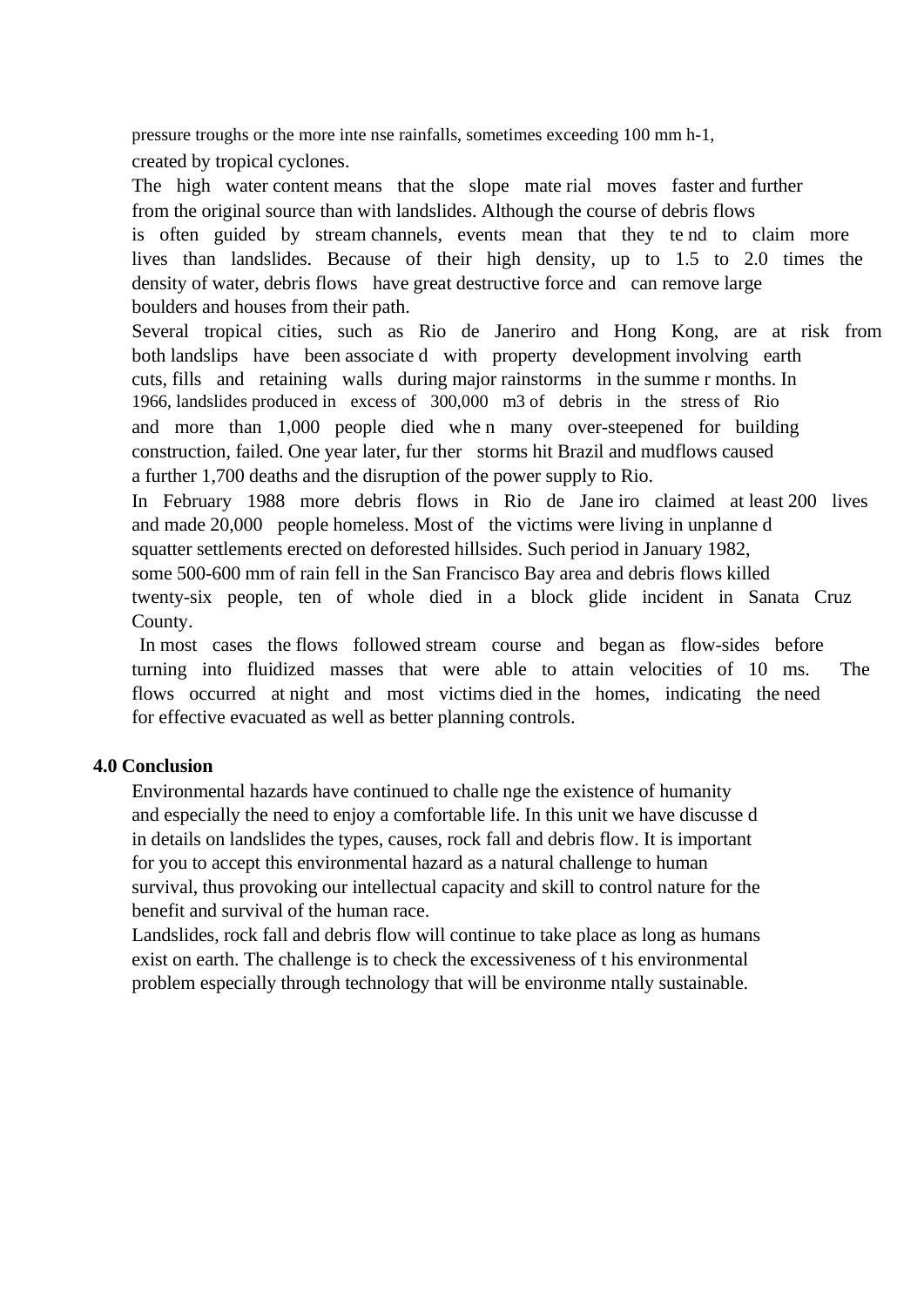### **5.0 Summary**

In a nut shell what we have discussed in this unit is that down slope move ment of large volumes of surface materials under gravitational influences is an important environmental hazard, common in mountainous terrain. Rapid movements cause most loss of the life and damage; including human-induced land subsidence, have less potential to kill but can be costly. Depending on the dormant material, these movements tend to be grouped into landslides (rock and soil) or avalanches (snow and ice).

There can be few countries where mass movement processes do not exist, and the landslide risk is increasing worldwide as land hunger forces new development on to unstable slopes. Mass movements also add considerably to the wide range of hazards found in mountainous areas throughout the world.

We also learnt that, during the early 1970s, an average of nearly 600 people per year were killed by slope failures worldwide but, twenty years later, the figure ranked into several thousand.

Five types of landslide terrain were mentioned in this unit;

- Areas subject to seismic shaking.
- Mountainous environment with high relative relief.
- Area of moderate relied suffering severe land degradation.
- Areas covered with thick sheets of loss.
- Areas with high rainfall inputs.
	- Recall that the strength of the material in a landslide is the maximum resistance to shear stress and depends on:
- Internal cohesion
- Internal friction

In turn, these factors will depe nd on

- the weight or loading on the slope
- the moisture conditionals
- the weight of mate rial in the block
- the angle paralleled to the slope
- the driving force or shear. There are two main types of landslide:
- Rotational slides
- Translational slides
- Causes of landslides are;
- An increase in slope angle
- Removal of lateral support at the foot of a slope.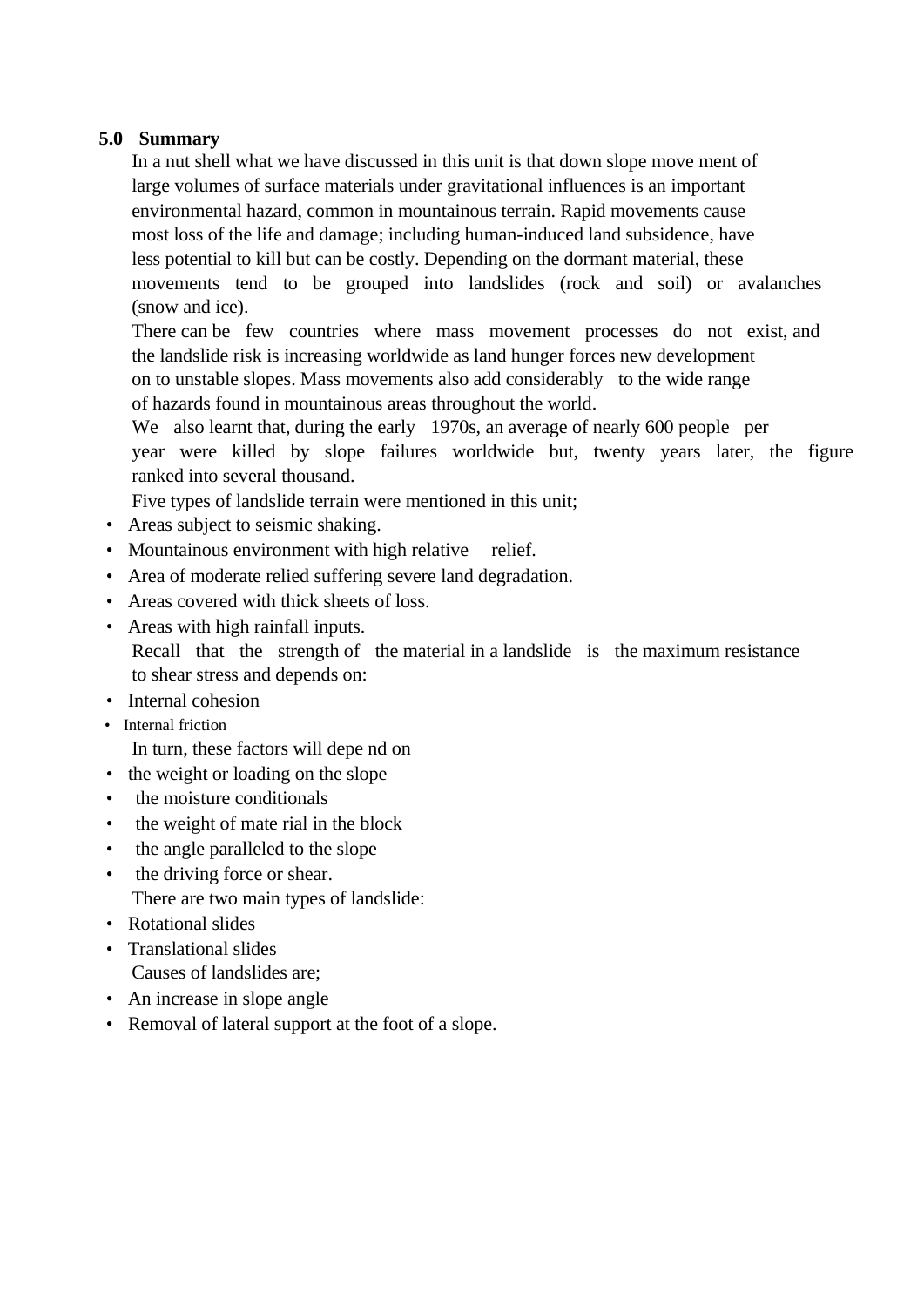- Additional weight placed on the slope by the dumping of waste or house construction.
- Removal of vegetation by wildfires or through human activities such as logging, overgrazing or construction.
- Local shocks and vibrations

#### **6.0 References and Other R esources**

Smith, K. (1991). Environmental Hazards: Assessing Risk and Reducing Disaster. London: Routledge.

#### **Other Resources**

- Enger, E. D & Smith, B.F. (2002). Environmental Science: A study of Interrelat io nships. New York. McGraw Hill.
- Hogan, D.J. & Marandola, E. (2007). Vulnerabilit y of Nat ural Hazards in pop ulation-Environment Studies. Background Paper to the Pop ulation-Environment research network (PERN) Cyberseminar on Po pulatio n and Nat ural Hazards, 5-19 November.
- Lauwerys, J. A (1970).Man s Impact o n Nature. New York. The American Museum of Natural History.
- Montgomery, C. W (2006). Environmental Geology. 7th Edition. New York. McGraw Hill.
- OAS, (1990). Disaster, Planning and Development: Managing Natural Hazards to red uce Loss. Organizat io n of America States. Washington, D.C.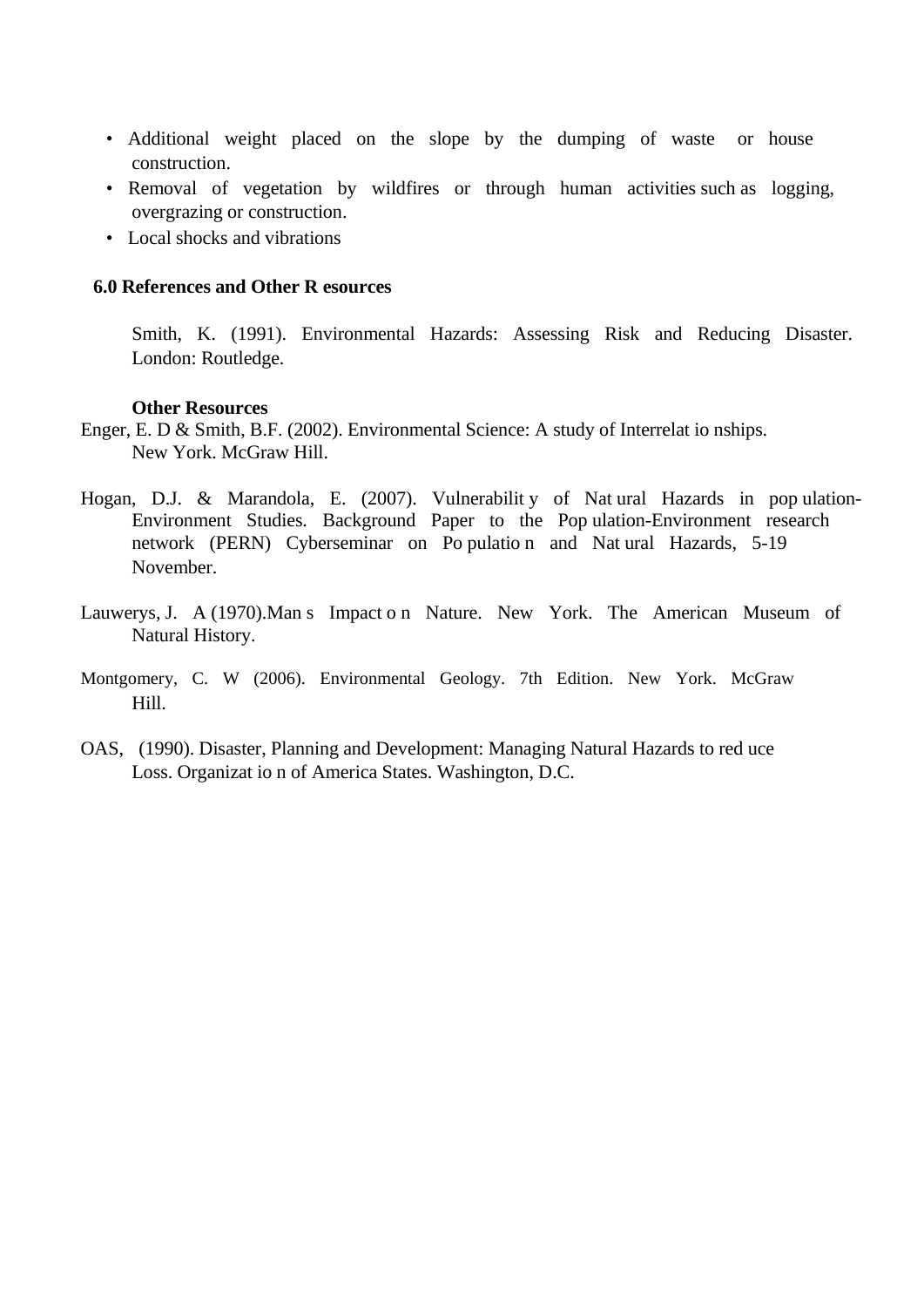### **Unit 9: SNOW AVALANCHES**

### **Table of Contents**

### 1.0 Introduction

### 2.0 Objectives

### 3.0 Snow Avalanche: Europe and North American Experience

- 3.1 Snow Avalanche Path
- 3.2 Characte r of Snow Avala nche Motion
- 4.0 Conclusion
- 5.0 Summary
- 6.0 Tutor Mar ked Assignment
- 7.0 Refere nces and Other Resources

### **1.0 Introduction**

Welcome to the ninth unit of this course. Our discussion will be centred on Snow and how the fall affects humans and the environment in general. We are aware that most of us in Nigeria have ne ver had a firsthand experience of what we are about to discuss in this unit. But it may be appropriate to say that most of us are aware of snow at least through motion pictures.

### **2.0 Objectives**

At the end of this unit you should be able to;

- List three elements that the path of a snow avalanche follows
- Discuss on three types of snow avalanche motion.

### **3.0 Snow Avalanche: Europe and North American Exper ience**

Just as it is with slope failures in rock and soil, a snow avalanche results from an unequal contest be tween stress and strength on an incline. The strength of the snowpack is related to its density and te mperature. Compared to other solids, snow layer has the unique ability to sustain large density changes. Thus, a layer deposited with an original density of 100kg m-3 may density to 400

km m-3 during the course of a winter , largely due to the weight of overlying snow,

pressure melting and the recrystallisation of the ice. On the other hand, the shear strength decreases as the temperature approaches 00C. As the temperature rises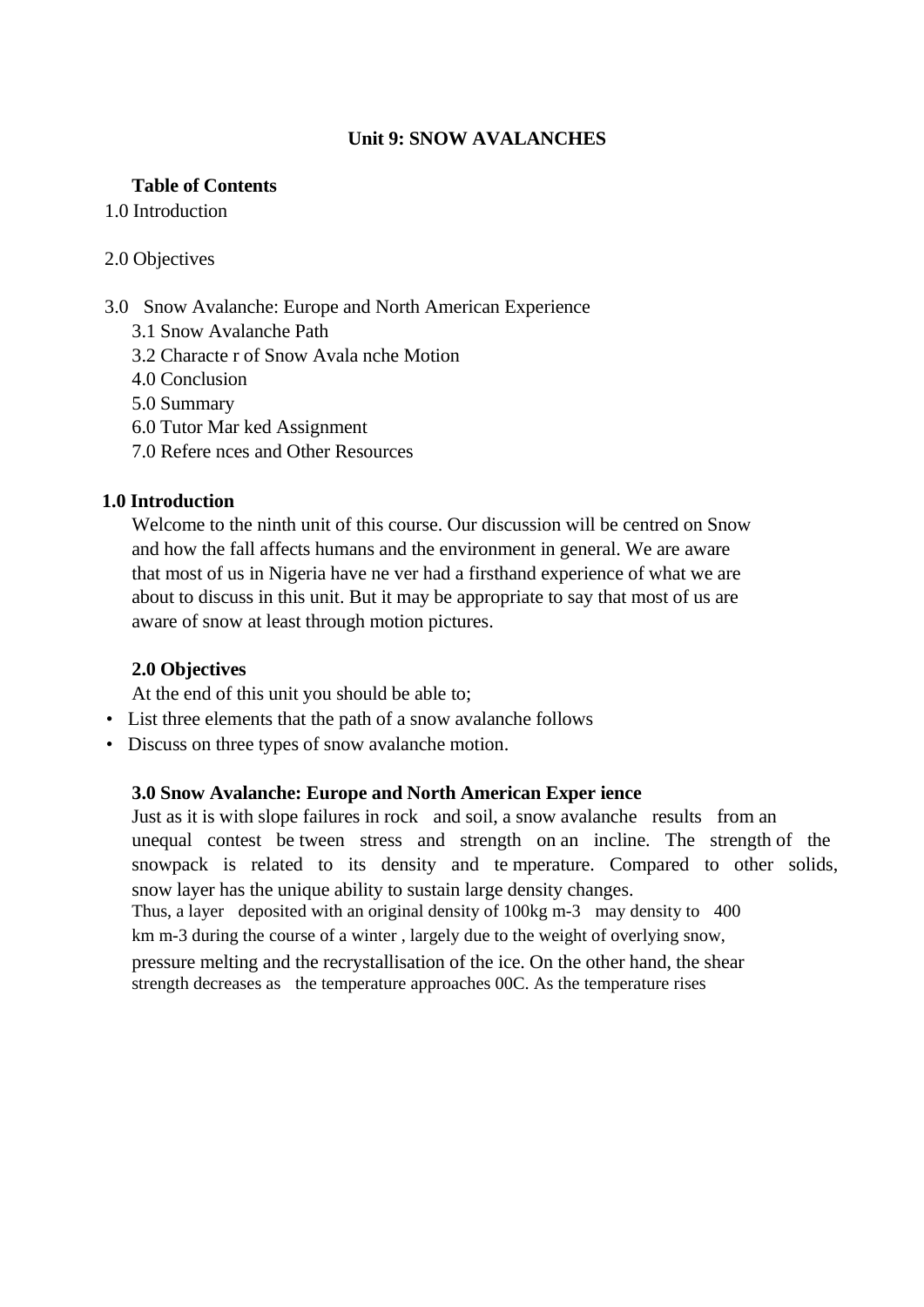further and liquid melt water exists in the pack, the movement of the snow blanket grows.

Snow avalanches are a special type of mass movement. They are common features of mountainous terrain throughout arctic and temperate regions wherever snow is deposited on slopes steeper than about 200. The USA alone surface 7-10,000 potentially damaging avalanches per year, although with only about 1 per cent harm on humans or property. In the past, most casualties were suffered either by travellers passing through the mountains or by miners located in permanent, but human sited, mining settlements.

The Andean countries are notable for avalanches related mining disasters. The worst avalanches disaster in the USA occurred in 1910 in the Cascade Ra nge of Washington, when three snowbound trains were swe pt into a canyon with the loss of 118 lives.

Historically, the avalanc he problem has always been more severe in Europe than North America because the population density is higher in Europe than North America because the population density is higher in the Alps than in the Rockies. Switzerland has a relatively large number of avalanche deaths amounting to some 20-30 fatalities per year.

Snow avalanche problems have risen in recent decades. This is mainly due to the greater use of alpine areas for winter recreation and the associated development

of ski centres and other holiday resorts. For example , the town of Vail, Colora do, located at an elevation of 2,500 m. was founded as a resort community only in 1962. The construction of alpine facilities often required the removal of tumble from the surrounding slopes. If left intact, the trees would help to stabilize the snow cover and protect the new roads, railways and power lines which are invading these areas.

Avalanche problems in the Rockies beset the Canadian Pacific Railway and the Trans-Canada Highway together with sections of US Highway 2.The Trans-Canada

Highway alone crosses nearly 100 avalanche tracks in the 145 km section betwee n

Golden and Revel stoke in the vicinity of Roget s Pass and it has been estimated that at least one motor vehicle is under a major avalanche path at any given time.

Studies have shown that annual avalanche deaths had been on the increase in the

United States since the early 1950s but there is some evidence that, in the winter

sports area of North America and Europe, the annual loss of life may have reached a peak in the mid-1980s (Smith, 1991).

Most snow loading on slopes occurs slowly. This gives the pack some opportunity to adjust by internal deformation because of its plastic nature, without any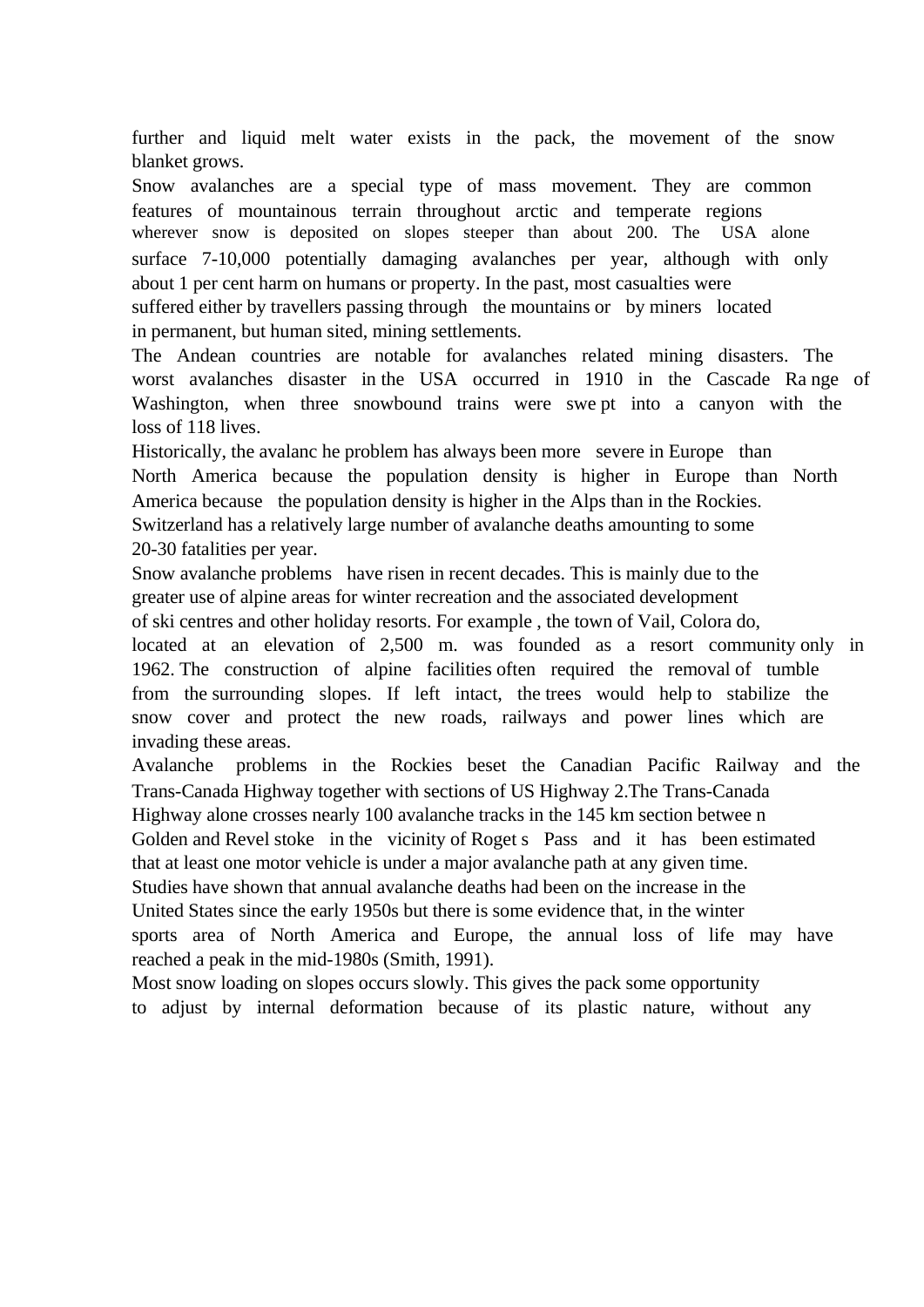damaging failure taking place. The most important triggers of pack failure te nd to be heavy snowfall. For a hazardous snowpack failure to occur there must be sufficiently stee p to allow the snow to slide.

Avalanche frequency is thus relate d to slope angle, with most events occurring on intermediate slope gradients of between 300-150. Angles below 200 are generally too low for failure to occur and most slopes above 600 rarely accumulate sufficient snow to pose a major hazard. Most avalanches start at fracture points in the snow blanker where there is high tensile stress, such as a break of ground slope at an over-hanging cornice or where the snow fails to bond to another surface, such as a rock outcrop.

### **3.1 Snow Avalanche Path**

Whatever their individual characteristics, all avalanches follow an avalanc he path which compr ises three elements;

- the starting zone where the snow initially breaks away
- the track or path followed and
- the run out zone where the snow decele rates and stops. Science avalanches te nd to recur at the same sites, the threat from future events can often be de tected from the recognition of previous avalanche paths in the landscape. Clues in the terrain include breaks of slope and eroded channels on the hillsides and evidence from damaged vegetation. In heavily foreste d mountains, avalanche paths can be identified by the age and species of trees and by sharp trim-lines separating the mature, undisturbed forest from cleared slope. Once the hazard is recognized, a wide range of potential adjustments is available, some of which a re shared with landslide hazard mitigation. In practice, avalanches result from two quite distinct types of pack failure:
- 1. loose snow avalanches occur in cohesion less snow where intergranular bonding is very weak, thus producing be haviour rather like dry sand. Failure begins near the snow surface when a small amount of snow, usually less than 1 m3, slips out of place and starts to move down the slope. The sliding snow spreads to produce an elongate d, inverted V-shaped scar.
- 2. Slab avalanches occur where a strongly c ohesive layer of snow breaks away from a weaker underlying layer, to le ave a sharp fracture line or crown. Rain or high temperatures, followed by refreezing, can create ice-crusts which may well provide a source of instability when buried by underlying topography produces some upward deformation of the snow surface which leads to high tensile stress and the creation of associate d surface cracking of the slab layer. The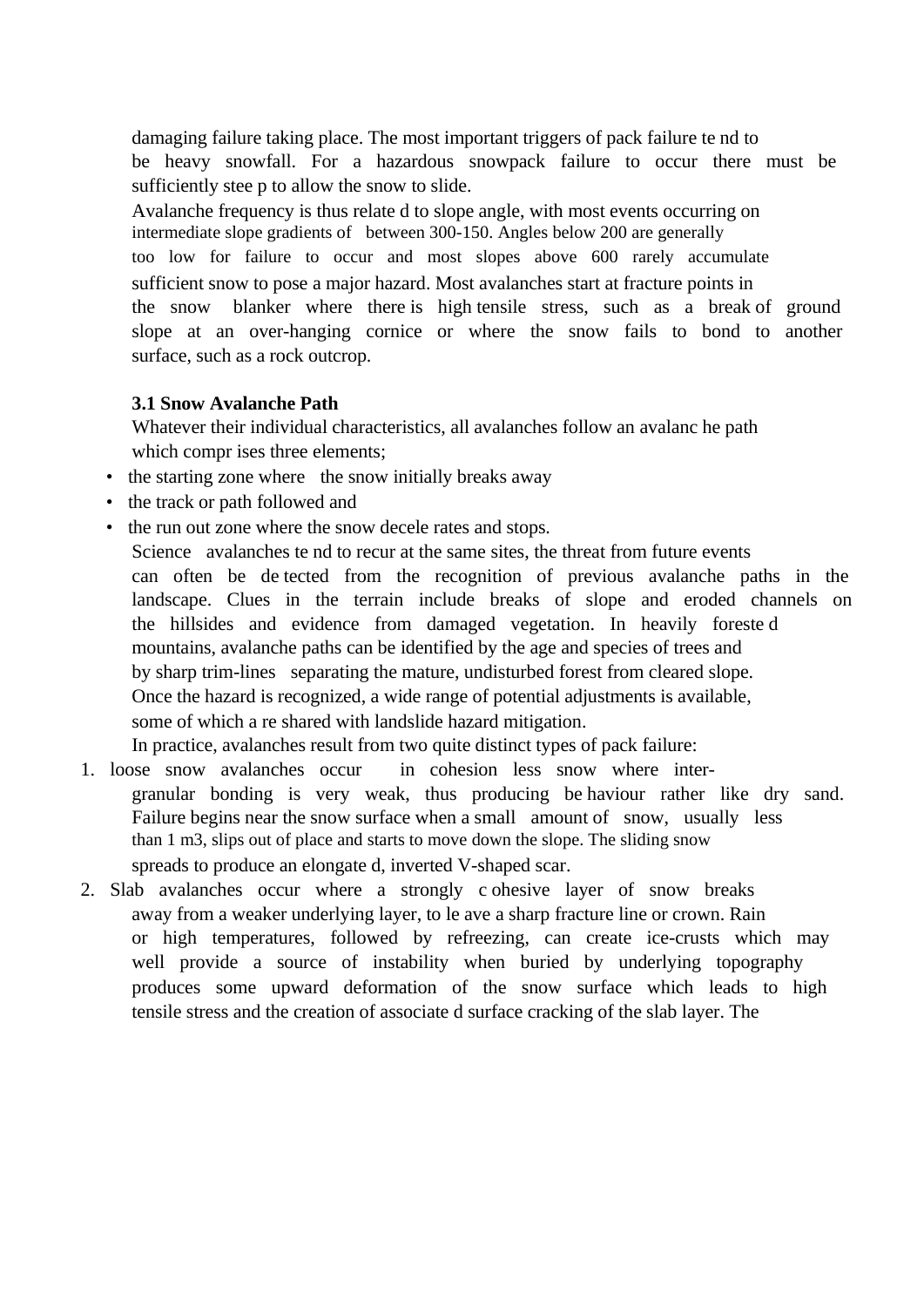initial slab which breaks away may be up to 10,000 m2 in area and up to 10 m in thickness. Suc h large slabs release considerable amounts of energy and represent the most dangerous type of avalanche (Perla and Martinelli, (1976). When a slab breaks loose, it may bring down as mush 100 times the initially released amount of snow which is then deposed in a rather chaotic heap.

### **3.2 Character of Snow Avalanche Motion**

The character of avalanche motion also depends on the type of snow and the terrain. Most avalanches start with a gliding motion but then rapidly accelerate on slopes greater than 300.

It is common to recognize t hree types of a valanche motion.

*1. Power avalanches are the most hazardous are formed of an aerosol of fine,*  diffused snow behaving like a body of dense gas. They flow in deep channels and are not influenced by obstacles in their path. The speed of a powde r avalanche is approximately equal to the prevailing wind speed but, be ing of much greater density than air, the avalanche is much more destructive than wind storms. At the leading edge its typical speed is 20-70 m s-1 and victims die by inhaling snow particles.

*2. Dry flowing avalanches are formed of dry snow travelling over stee p or*  irregular terrain with particles ranging in size from power grains to blocks of up to 0.2 m diame ter. These avalanches follow well-defined surface channels, such as gullies, but are not greatly influenced by terrain irregularities. Typical spee ds at the leading edge range from 15 60 m s-1 but can reach speeds up to 120 s-1 whilst descending through free air.

*3. Wet-flower, avalanches occur mainly in the spring season and are*  composed wet snow formed either of rounded particles (from 0.1 m to several meters in diameter) or a mass of sludge. Wet snow tends to flow in stream channels and is easily deflected by small terrain irregularities. Flowing wet snow has a high mean density (300-400 kg m-1 compared to 50-150 kg m-3 for dry flows)

and can achieve considerable erosion of its track, despite reaching speeds of only 5-30 m s-1.

Snow avalanche movements translate into extremely high external loadings on structures. Using reasonable estimates for speed and density, it can be shown that maximum direct impact pressures should be in the range of 5-50 t m2, although some pressures have been known to exceed 100 t m2 (Smith,1991).

Table 9.1 provides a guide to the relationships which exist between avalanc he impact pressures and the damage to man-made structures. In addition to the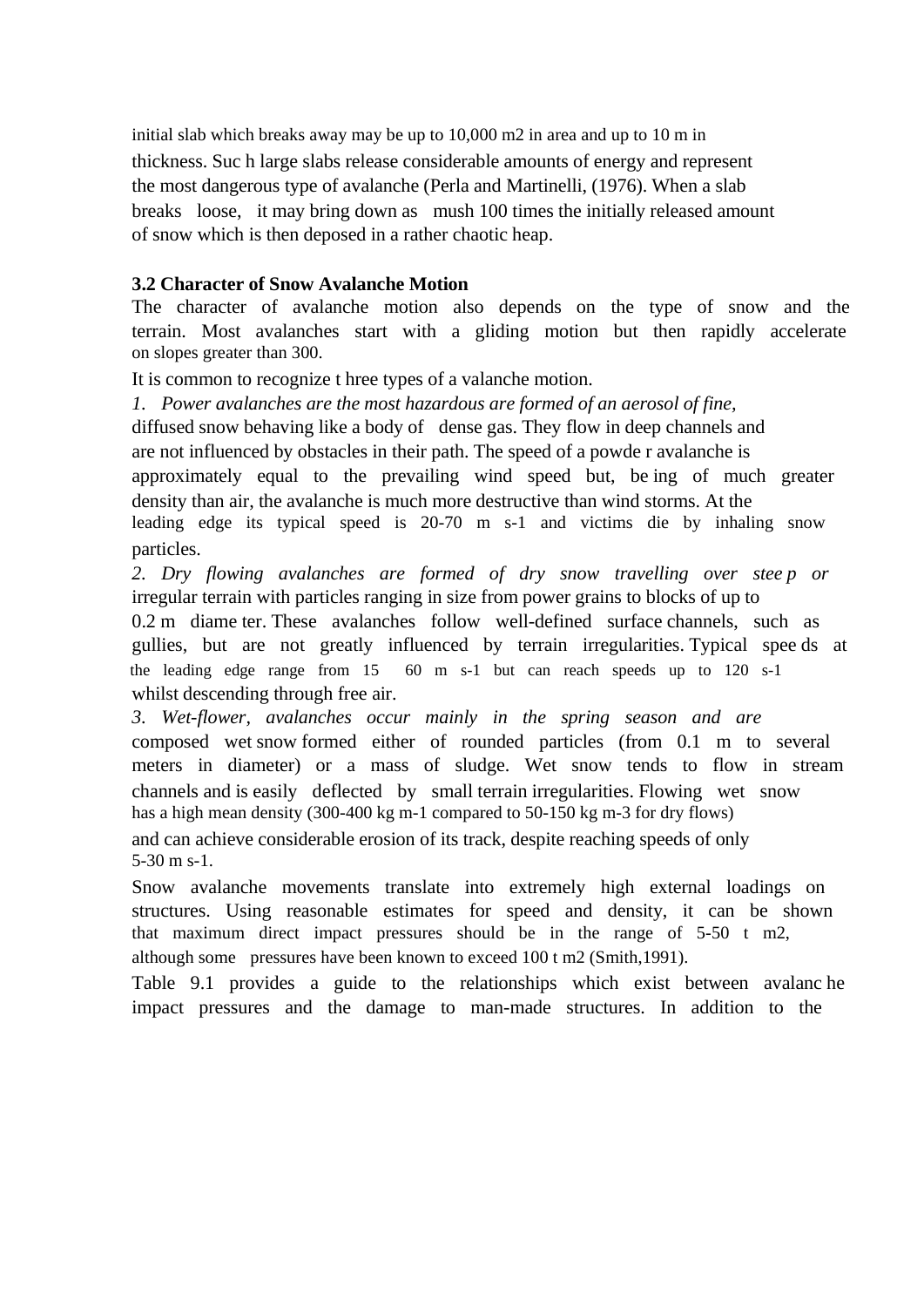direct impact, avalanches may exert upward and downward forces some of which have been known to lift large locomotives, road graders and buildings. The Galtur disaste rs in Austria, which occurre d in February 1999, were the worst in the Europea n Alps for thirty years and illustrated many of the features of massive powder avalanches. In this event, thirty-one people were killed and seve n modern buildings were demolished in a winter sports village previously thought to be located safely at least 200 m from the largest avalanche run out tracks. However, a series of major storms earlier in the winter deposited nearly 4 m of snow in the starting zone. This previously unrecorde d de pth was further increase d in places by snow redistributed ove r the upper slopes by strong winds. By the time the highest level of avalanche warnings were issued, the snow mass in the starting zone had grown to approximately 170.000 tonnes. During its trac k down the mountain, at an estimated speed in exceed of 80 m s-1, the avalanche picke d up sufficie nt additional snow to double the original mass. By the time it reached the village the leading powder wave was over 100 m high and had sufficient energy to cross the valley floor and reach the village with destructive force.

|  | Table 9.1 Relationships between impact pressure and the potential damage |  |  |  |  |
|--|--------------------------------------------------------------------------|--|--|--|--|
|  | from snow avalanches                                                     |  |  |  |  |

| Impact (tones m2) | Potential damage                    |
|-------------------|-------------------------------------|
| $\boxed{0.1}$     | <b>Break windows</b>                |
| $\overline{0.5}$  | Push in doors                       |
| $\vert 3.0 \vert$ | Destroy wood-frame houses           |
| $\sqrt{10.0}$     | Uproot mature trees                 |
| $\sqrt{100.0}$    | Move reinforced concrete structures |

#### **4.0 Conclusion**

Snow avalanche are common in temperate countries and they are the result of an unequal contest between stress and strength on an incline. This natural hazard has continued to result into the loss of life and properties especially in Europe and North America. Houses and other important facilities are not expected to be built on the snow avalanche path to avoid loss of life and properties.

#### **5.0 Summary**

In this unit we have learnt that, snow avalanches are a special type of mass movement. They are common features of mountainous terrain throughout arctic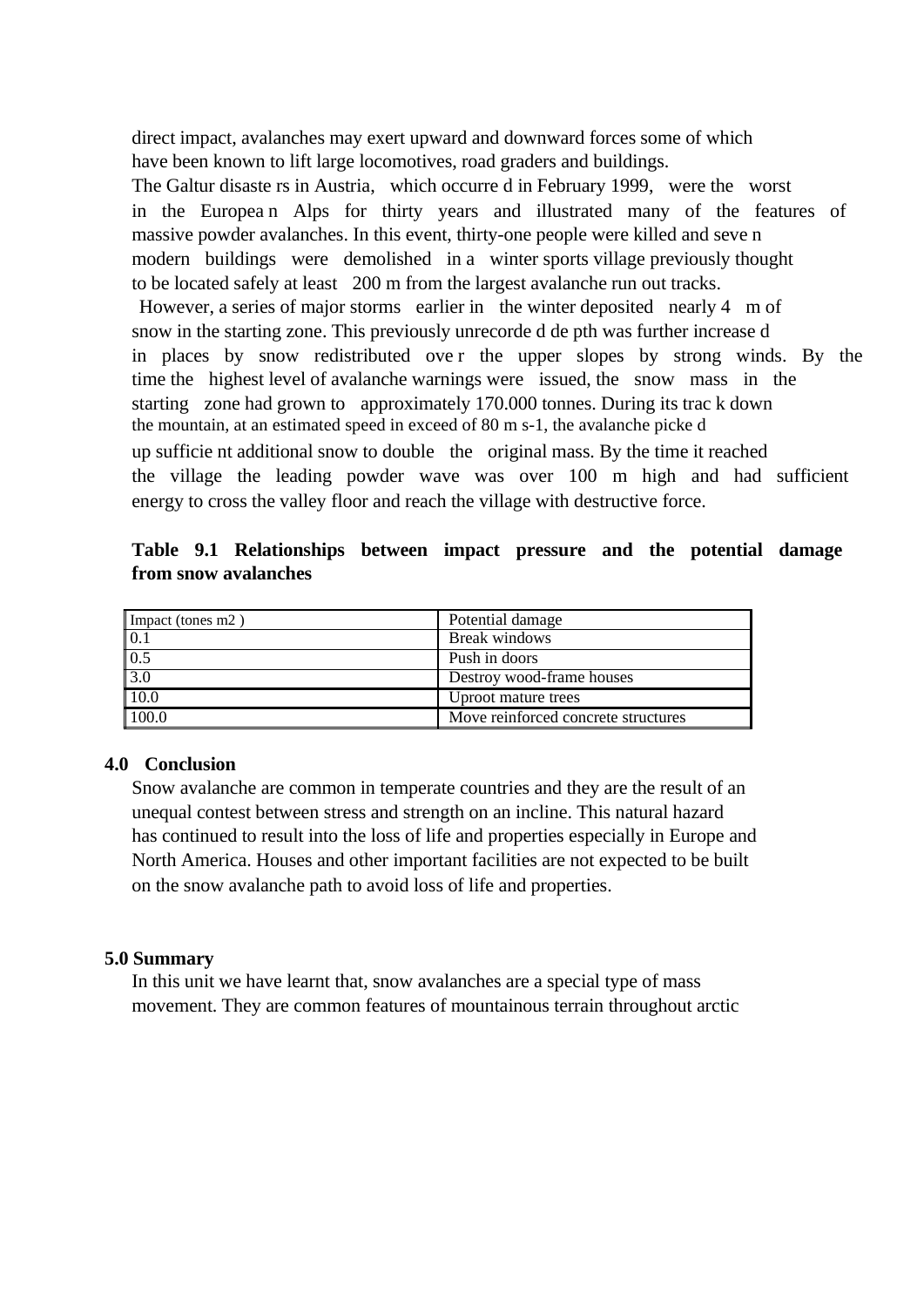and temperate regions wherever snow is deposited on slopes steeper than about 200. The USA alone surface 7-10,000 potentially damaging avalanches per year,

although with only about 1 per cent harm on humans or property.

We also mention that whatever their individual characteristics, all avalanches follow an avalanche path which comprises three elements;

- the starting zone where the snow initially breaks away
- the track or path followed and
- the run out zone where the snow decele rates and stops. Finally we stresse d that it is common to recognize three types of avalanche motion they are;
- Power avalanc hes are the most hazardous are forme d of an ae rosol of fine , diffused snow behaving like a body of dense gas.
- Dry flowing avalanches are formed of dry snow travelling over stee p or irregular terrain with particles ranging in size from power grains to blocks of up to 0.2 m diameter.
- Wet-flower, avalanches occur mainly in the spring season and are compose d wet snow formed either of rounde d particles (from 0.1 m to several meters in diameter) or a mass of sludge.

### **6.0 Tutor Marked Assignment**

1. Outline three possible ways that the path of a snow avalanche is likely to follow.

2a. Discuss on three types of snow avalanche motion.

2b. Mention the most hazardous of the three types of snow motion discussed above

2c. Give two reasons why you conside r it as the most hazardous relative to the others.

### **7.0 References and Other Resources**

Smith, K. (1991). Environmental Hazards: Assessing Risk and Reducing Disaster. London: Routledge.

### **Other Resources**

Enger, E. D & Smith, B.F. (2002). Environmental Science: A study of Interrelat io nships. New York. McGraw Hill.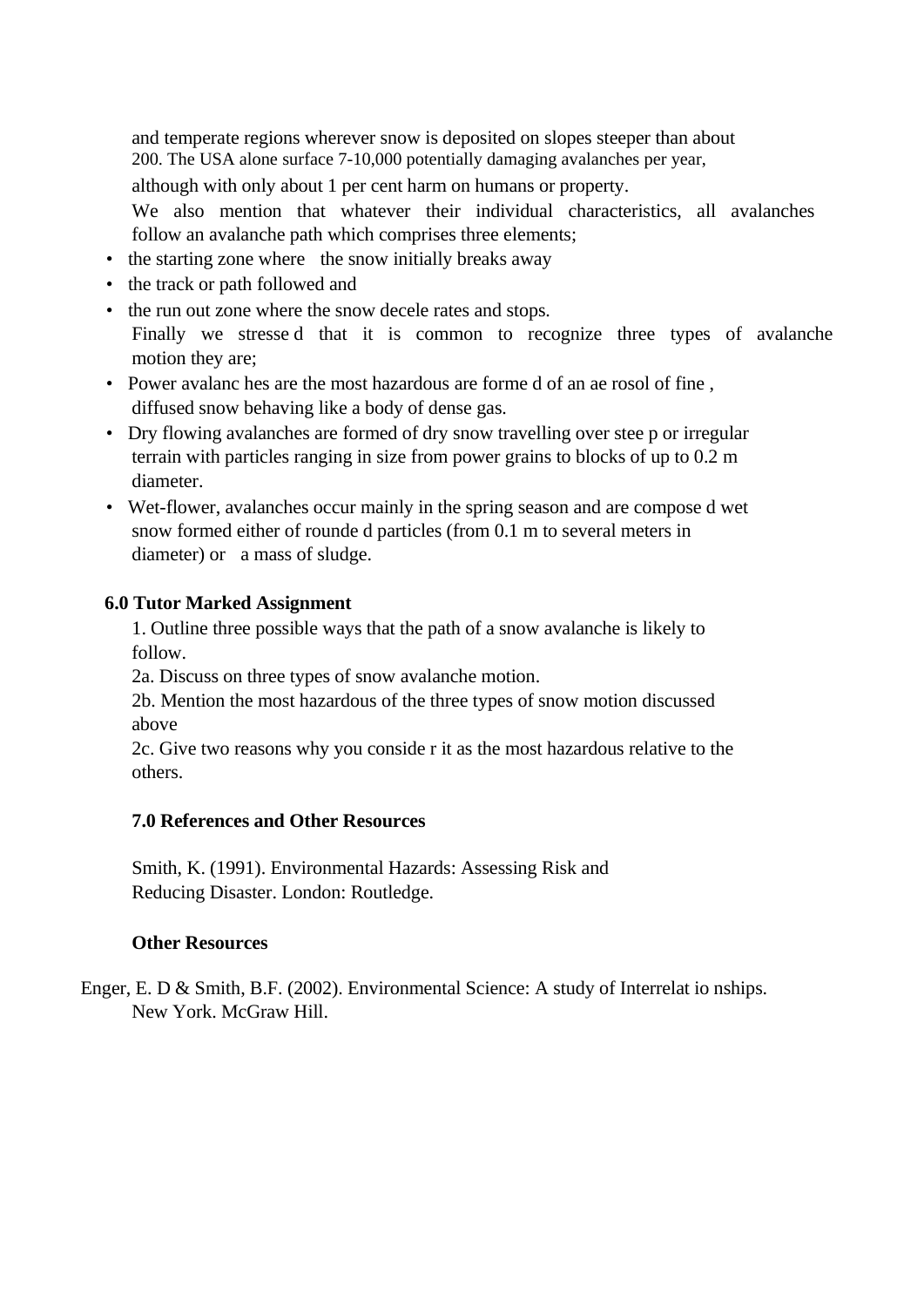- Hogan, D.J. & Marandola, E. (2007). Vulnerabilit y of Nat ural Hazards in pop ulation-Environment Studies. Background Paper to the Pop ulation-Environment research network (PERN) Cyberseminar on Po pulatio n and Nat ural Hazards, 5-19 November.
- Lauwerys, J. A (1970).Man s Impact o n Nature. New York. The American Museum of Natural History.
- Montgomery, C. W (2006). Environmental Geology. 7th Edition. New York. McGraw Hill.
- OAS, (1990). Disaster, Planning and Development: Managing Natural Hazards to red uce Loss. Organizat io n of America States. Washington, D.C.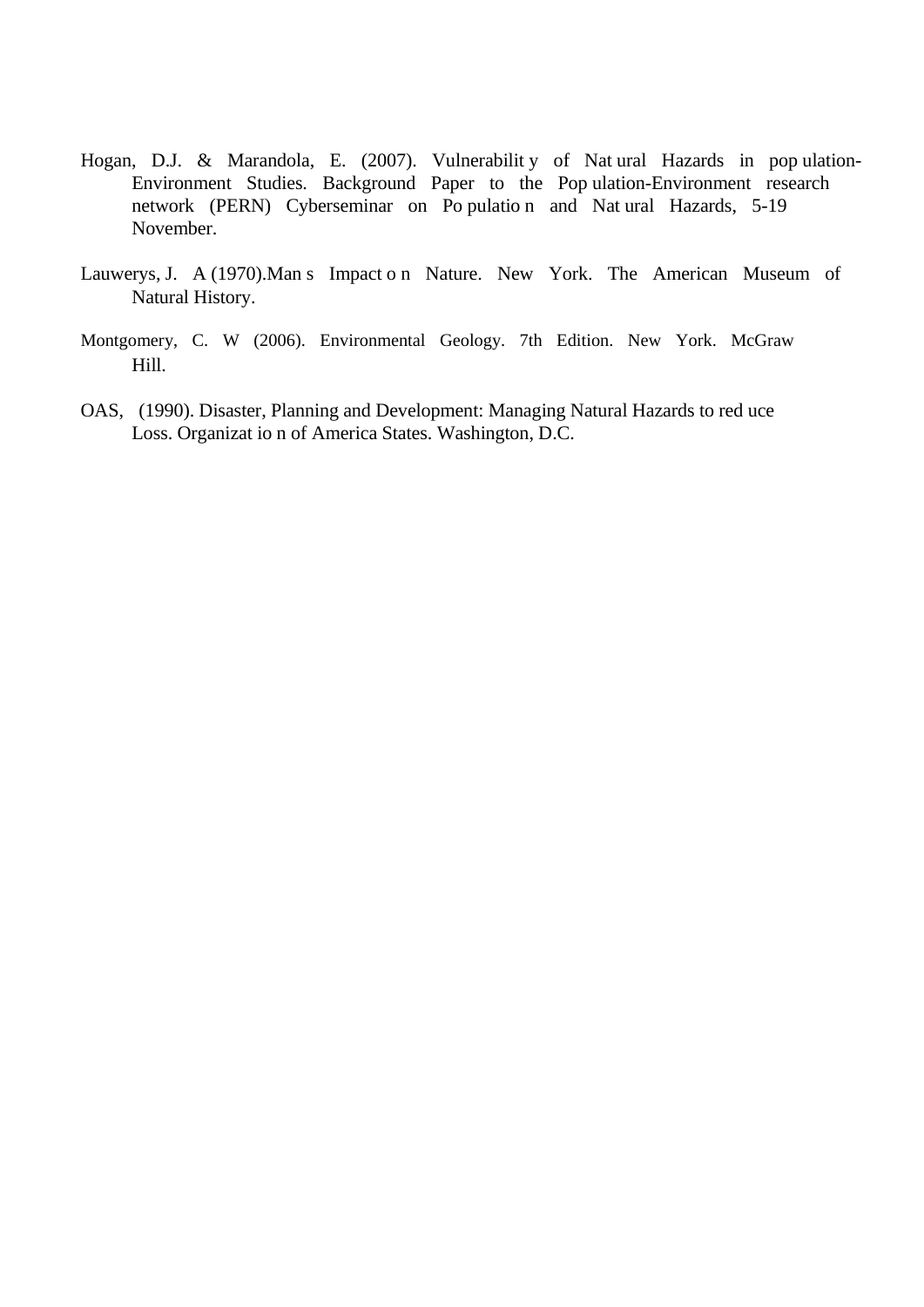# **UNIT 10: ACID RAIN**

## **Table of Content s**

1.0 Introduction 2.0 objectives 3.0 Causes of Acid Rain 3.1Effects of Acid Rain 3.2 Prevention of Acid Rain 3.2.1 Individuals Efforts towards Control of Acid Rain 3.2.2 Government Actions towards control of Acid Rain 4.0 Conclusion 5.0 Summary 6.0 Tutor Mar ked Assignment 7.0 Refere nces and Other Resources

# **1.0 Introduction**

This is the last unit in this course. Our concern in this unit is to disc uss on another environmental hazard- acid rain. Acid rain may be regarded as the most dangerous of all airborne pollutants.

Am sure most of our families and friends in the Niger-dealt can testify to this stateme nt based on their experience.

Unlike smog, it is invisible; unlike chlorofluorocarbons (CFCs) the damage is not in the uppe r reac hes of the atmosphere, but right here on earth. Acid rain serves as

perhaps the best example of how pollution is formed and how it causes global environmental damage, as well as trans-boundary strife.

This unit explores the causes, effects and some way of pr eventing acid rain.

# **2.0 objectives**

After completing this unit you should be able to:

- Discuss on the cause of acid rain.
- Outline three common gases that have potential of inducing acid rain.
- Describe the effects of acid rain on living and non-living components of the environment.
- Identify cities in Nigeria where acid rain could possible occur.
- Outline ways of ameliorating the problem of acid rain.
- Carry out an investigation to determine the acidity leve l of water in your neighbourhood.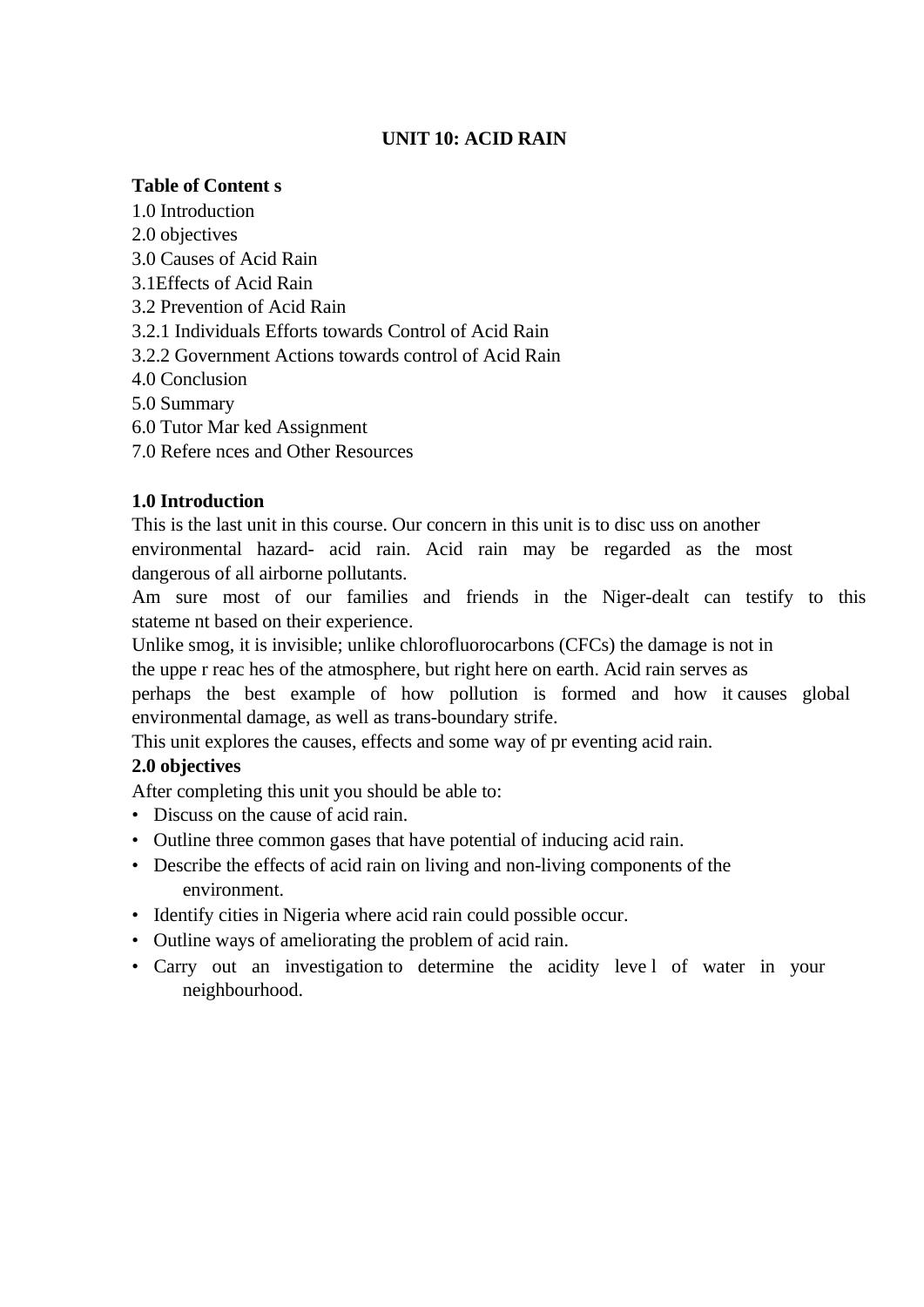## **3.0 Causes of Acid Rain**

There is a residual debate over the effects of acid rain, its origins are now certain;

- Sulphur (IV) oxide and
- Nitrogen oxides are the chief conta minants.

Seventy percent of the sulphur (IV) oxide in the air is emitted by coal-fired power plants, which annually pump 200 million tonnes of the gas out of their tall stacks into the atmosphere. The tall stacks used by power plants just send the chemicals high into the sky, where stronger are big contributors as are garbage incinerators. Nearly half of the nitrogen oxide pollution comes from the growing fleet of automobiles worldwide. (It is also a residue of the emissions of coal and other fossil-fuel-burning power plants).

The increase d focus on alternative fuels-like

- methanol and
- natural gas-

is aimed at reducing nitrogen oxides role in both smog and acid rain. But nitroge n oxides do not pollute just the air.

Deposits of nitrogen oxides are one of the key pollutants stimulating algal growth in some rivers and seas. This proliferation of algae has become so extensive in recent years that it is;

- killing fish
- killing shellfish, and
- rapidly accelerating the ageing of the water bodies.

Natural causes include

- forest fires
- volcanic eruptions
- bacterial decomposition and
- lighting.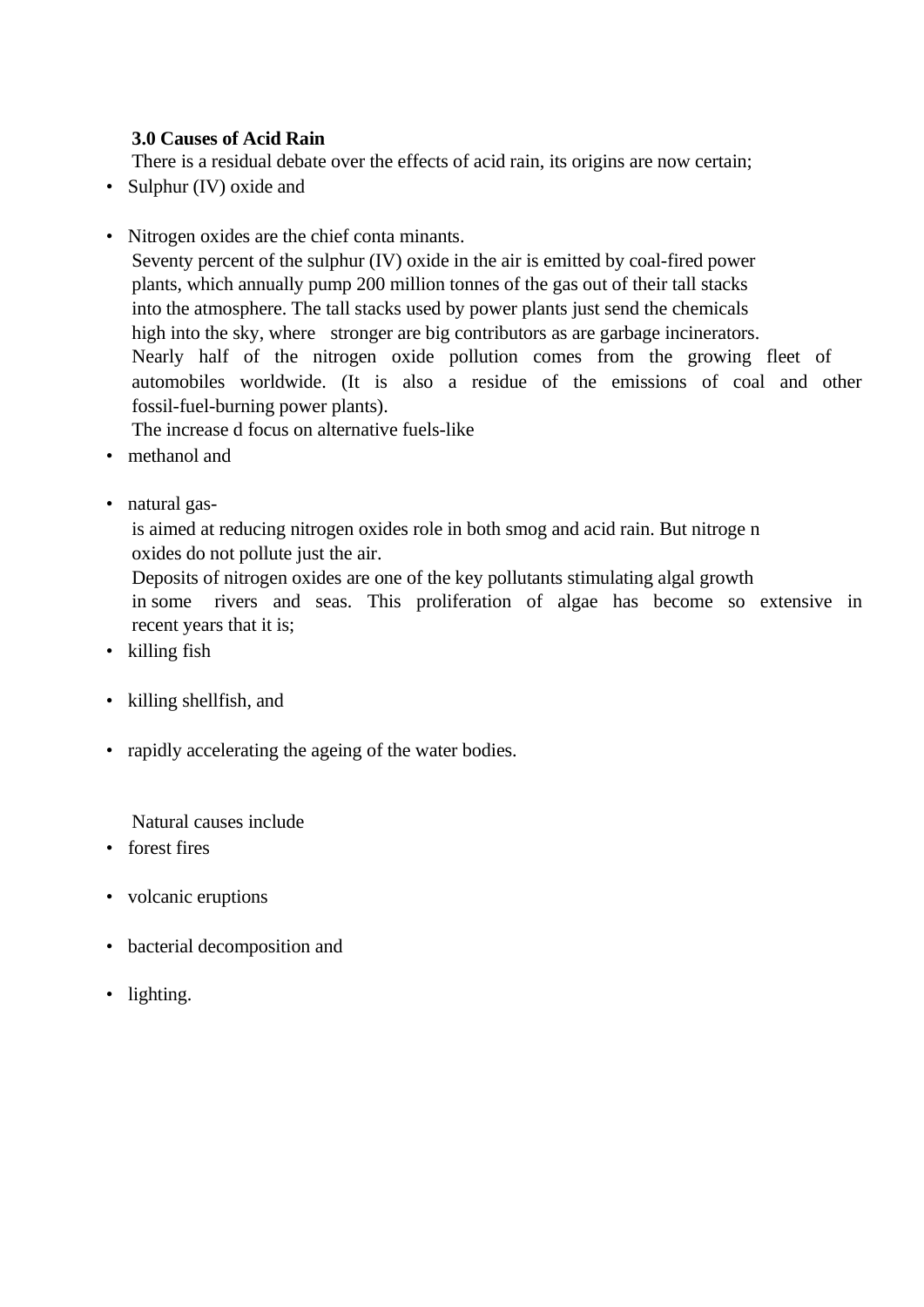These natural causes pump an additional 75 to 100 million tonnes of nitrogen oxides into the air each year.

But acid rain s major contributors are still human-made: a large coal-fired plant can emit in a single year as much sulphur (IV) oxide as is blown out in a volcanic eruption!

Part of the problem in studying air pollutants is that they are difficult to visualize.

If one were to stare at the stacks of a loca l electric company power plant all day,

or watch the cars tailpipe for several hours, a single particle of sulphur (IV) or nitrogen oxide would not be see n.

Although they are invisible, these particles however are above the city or industrial plant that spawned them, and crease clouds that settle locally. Most, however, are sent spiralling high into the atmosphere; their fight many last days and take them thousands of kilometres away (Akpan, 2000).

#### **Exercise 10.1**

Which Nigerian cities would you expect to produce high quantities of sulphur (IV) oxide and nitrogen oxides? Give reasons for your answer.

En route, the pollutant molecules interact with sunlight, moisture, oxidants and catalysts, to change into new, acid-laden compounds of sulphur and nitrogen. After travelling considerable distances, the now highly acidic chemical return to earth in the for m of rain or snow, fog, frost, or dew-sometimes they can contain 30 times more acid than normal.

It can;

- damage vegetation
- damage wildlife
- ruin painted finishes on cars and homes, and
- tarnish buildings.

Tracing acid rain back to its source is difficult, which is one reason for government s reluctance to respond to the problem. No doubt all air pollutants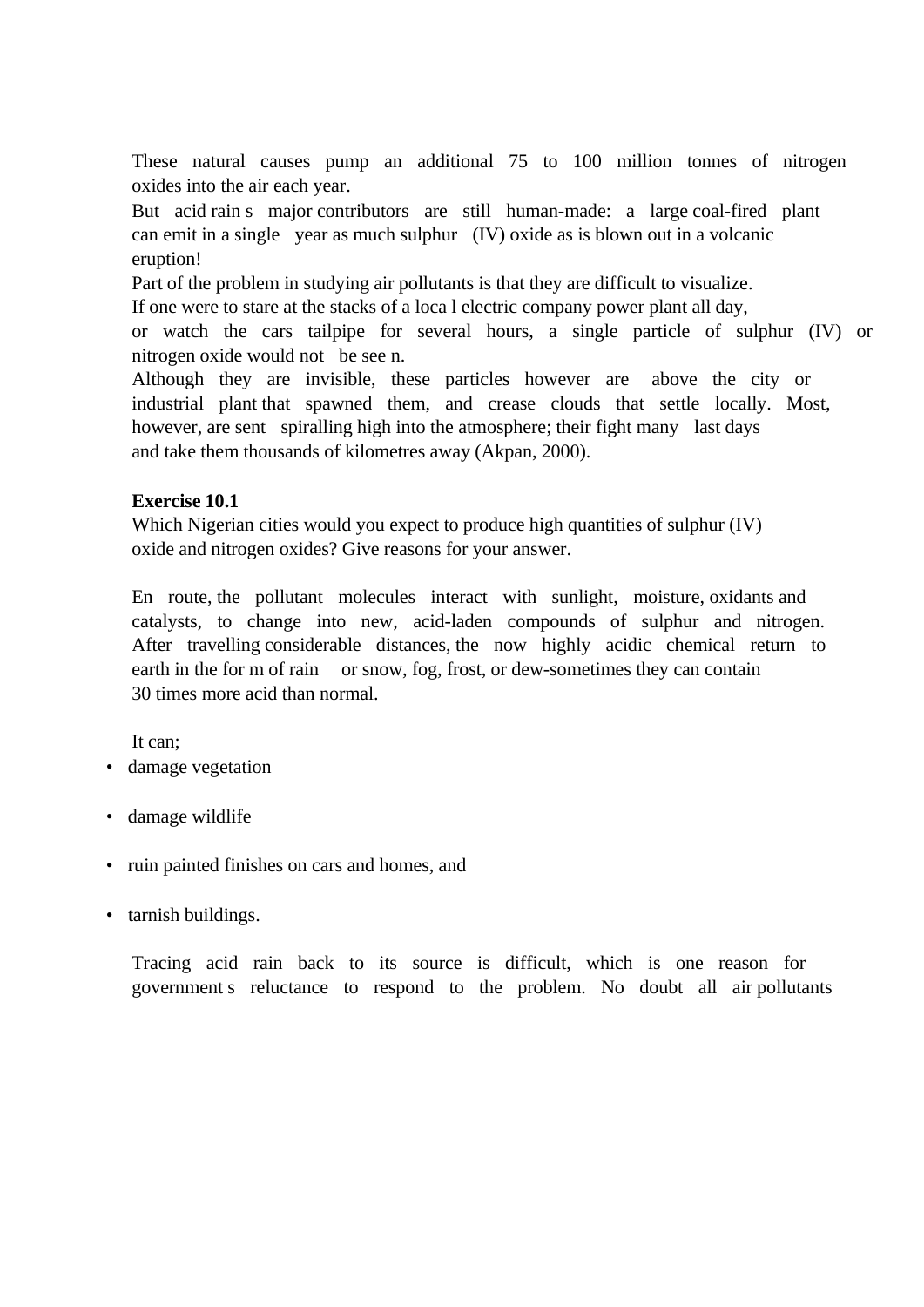have a negative impact on wildlife; it is contended that ozone created by car exhaust is more damaging to forests and trees than acid rain.

Sceptics (especially industries not eager to make large financial investments in cleaner technologies) prefer to blame drought, disease, and insects for the recent devastation of lakes and forests.

Unfortunate ly, the destruction is often evident only after the damage is extensive and before a specific chemical can be indicated. But After decades of study, scientists are convinced that acid rain is high on the list of man-made chemical combinations devastating the world s ecosystem.

# **3.1 Effects of Acid Rain**

The effects of acid rain are diverse. Some of the effects are;

- Lakes and streams are no longer able to sustain many kinds of aquatic life
- Under continual acid precipitation, a lake gradually loses its buffering capacity against acidity, pH value of its waters begins to drop, and its ecosystems are threatened
- Spawning waters are threatened
- Acid-heavy water leaches important plant nutrients out of the ground
- Activities of heavy me tals such as cadmium and mercury contaminate water supplies
- Status and tables made of bronze, limestone, mar ble, and sandstone are slowly wearing away
- The multi-trillion naira global timber industry has been hurt by weakened forests and both commercial and recreational fishing businesses have bee n affected
- Mountain forest- those closest to the acidic clouds best illustrate the long-term effects of acid rain; growth is stunted, leaves and needles drop inexplicably, frailer species die
- Sulphur (IV) oxide and nitrogen oxide emissions have been linked to increases in occurrence of asthma, heart disease, and lung disease, primarily among childre n and the elderly
- It is estimated that about N4, 000 billion is spent annually worldwide on illnesses directly related to air pollution.

The Ph scale measures how many hydrogen ions are in a substance. The more hydrogen ions, the lower the pH value corresponds to a tenfold increase in acidity. Acid rain has a pH of less 5

The first signs of acid rain s long-rang ecological damage appeared in Scandinavian lakes during the 1960s. Fish population were dwindling, and in some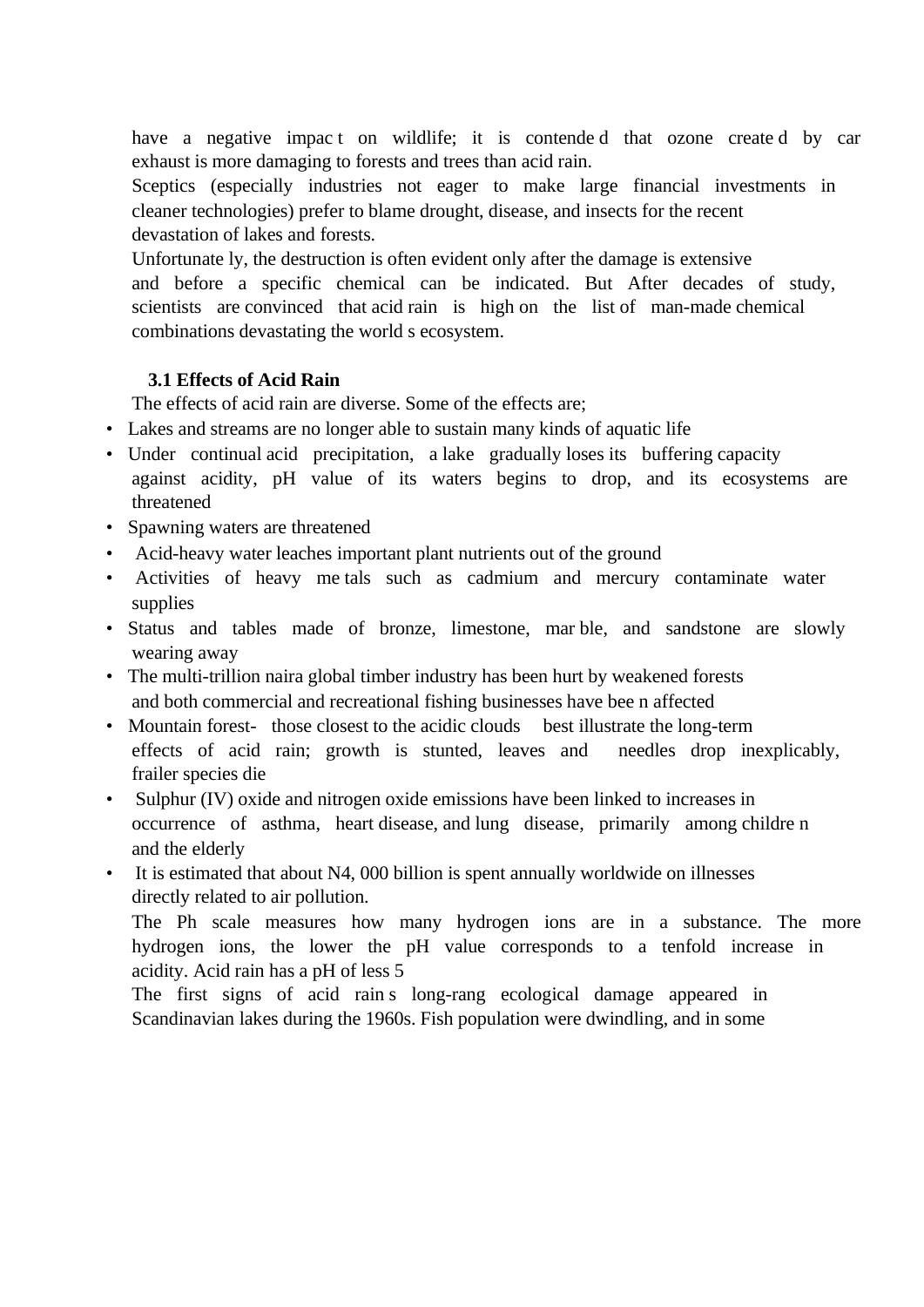lakes disappearing entirely. Similar evidence of devastation continued to grow annually. But it was not until the early 1980s that scie ntists realise that the acid rains-as we ll as ozone and other human- made pollutants-were beginning to kill off the upper reaches of forests.

A word has been created to describe the devastation: Waldsterben, or forest death. The effect of pollution on trees has been compared to human physical exhaustion- they are weakened and more sussed. Thus scientists feel that air pollution does not kill trees directly, but rather weaken them to the point where they are no longe r able to withstand normal periods of moderate drought, insect

infestation or disease.

Scientists working in western Africa have discovered alarmingly high rates of acidity in rains over some parts of the re gion, caused by human-made fires that rage for months across thousands of kilometres of savanna hs.

 For years, farmers and herdsmen have set fires to clear shrubs and stimulate the growth of crops and grass.

Now, added to already slightly polluted skies, smoke from those fires has raise d the level of acidity in soil and rain water. While scientists and governments ponder this ne w source of pollution-and ways of dealing with it-the first, burn on!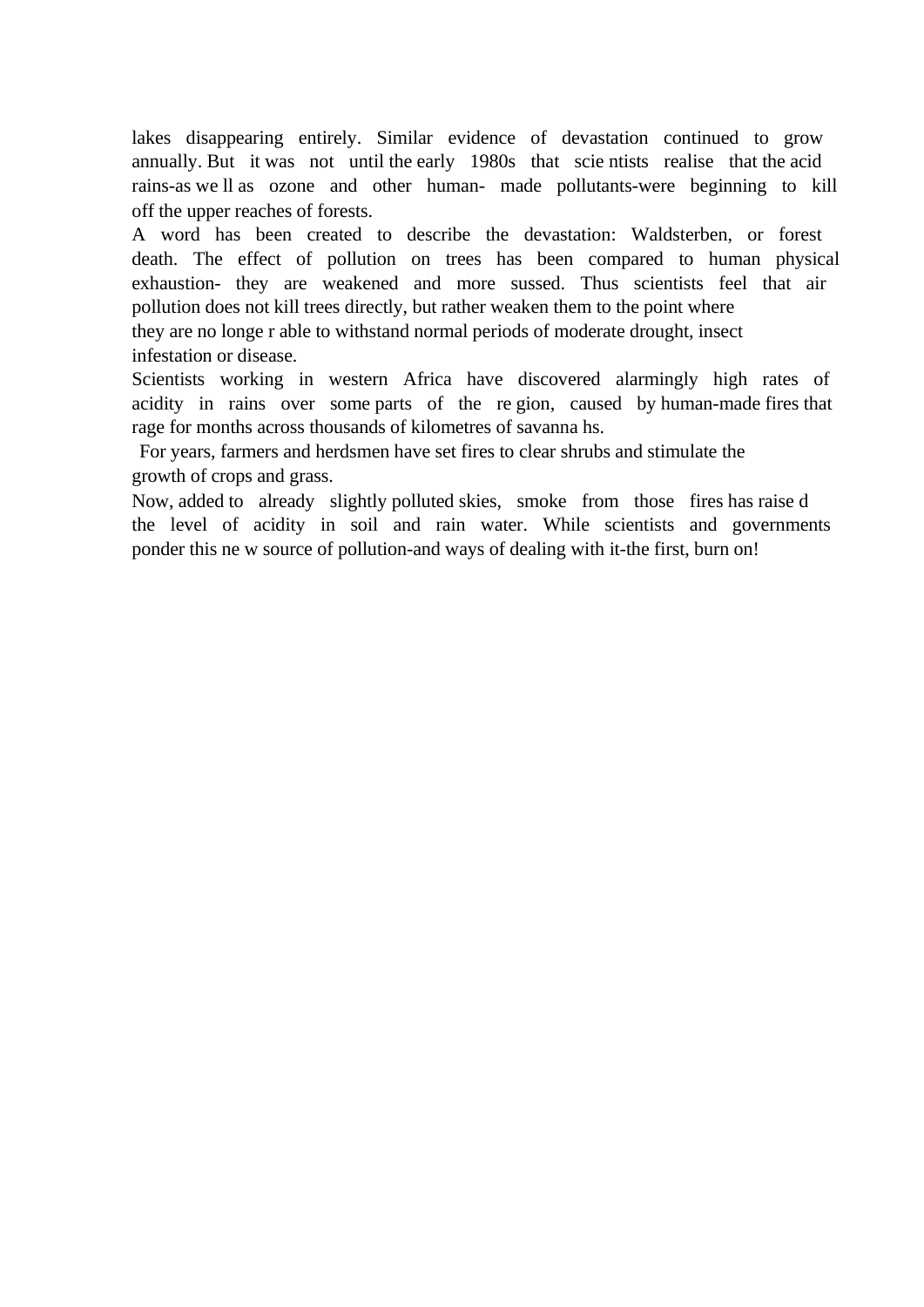

dead erections agrees that acid rain is a problem. Academy of Science reports, bass begin to die panels, United Nation data, and more, insist that sulphur and nitrogen oxide emissions must be slowed. Yet just how is still hotly debated (See \*Snails, *Worldwatch Paper 58).* 

milk

### **3.2 Prevention of Acid Rain**

tadpoles begin been been that chemical compounds naturally present in lakes, streams, and watersheds can neutralist acids, often for many years. Only when those neutralizers are depleted will a lake begin to gain acidity. Similarly, forest destruction can take years to surface.

distilled that the contract of the symptoms of forest destruction become  $\frac{1}{100}$  water damage is well underway and in some cases Lakes can rebuild themselves once input drops. But the recovery of a lake depends on the extent of

damage. If sufficiently weakened, the lake s natural recover y mechanism is overwhelmed by increasing amounts of acid and other pollutants.

baking solution period  $\mathbb{B}^{\mathbb{H}}$  between acid rain pollution and the manifestation of its conseque nces has provided a fascinating case study of the relationship betwee n environmental science and environmental policy. As evidence mounts against acid

rain pollution, the following ways are being suggested for its control:

pH10-

magnesia pH11-

 $\overline{a}$ pH12-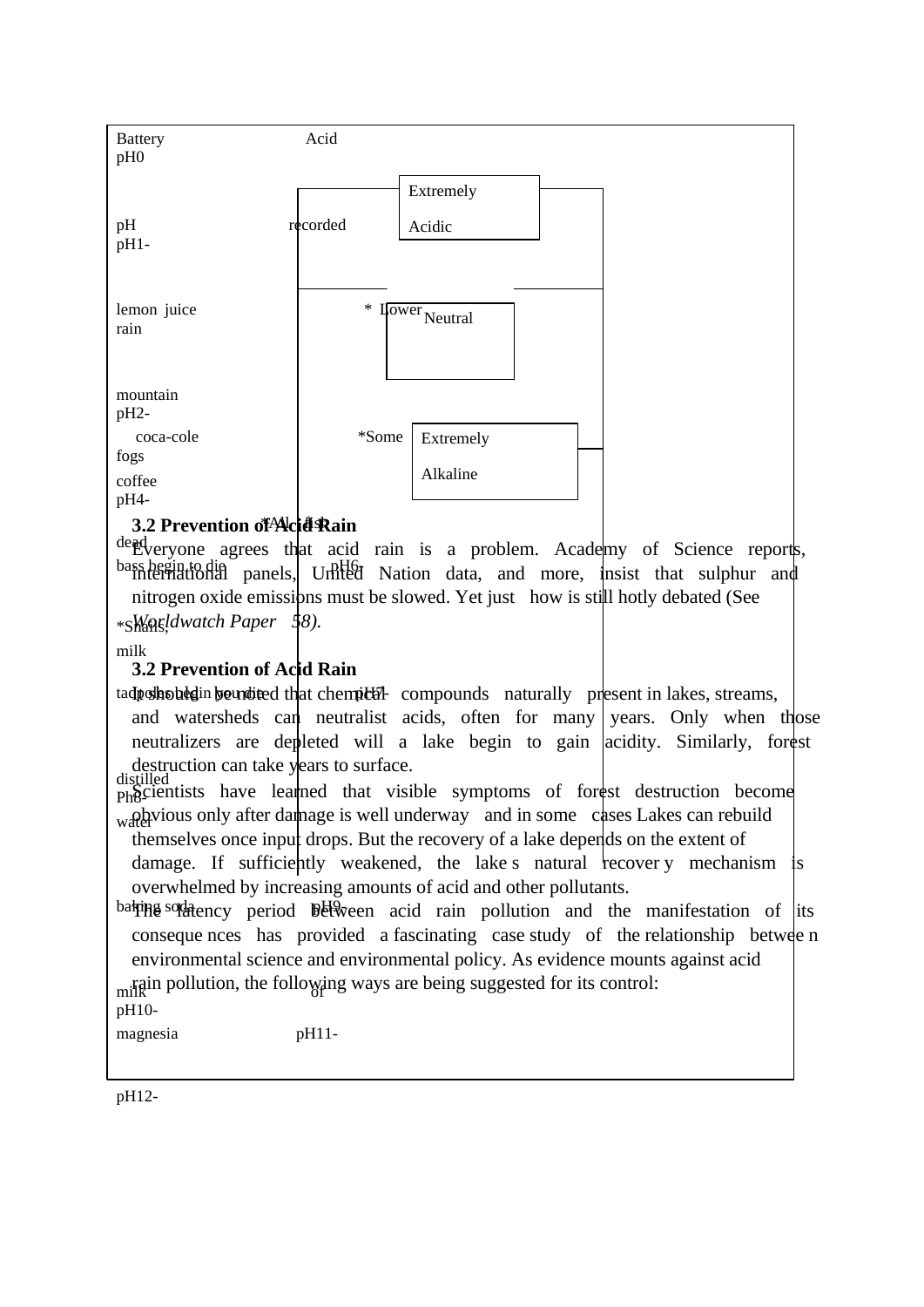- Liming: This involves the addition of acid neutralizing lime to the lakes. It offers a very to stave off pe rmanent harm until there is a solution. It can also restore the health of lakes and streams where life has already been destroyed by acidification, though it works best and is least costly in small water systems. Yet while inexpensive, liming remains a stop-gap effort, not a solution.
- Washing: The most promising technology, one which coal and utility industry representative are watching anxiously, is the washing of sulphur from high sulphur coal. If it works as well as experiments suggest, it could allow coal-burning electric utilities to cut air pollution linked to acid rain without installing costly scrubbers. Instead of filtering sulphur (IV) oxide from smokestacks, the process removes the potential for pollution befor e the coal is burned. Tests suggest that 90 percent or more of all sulphur could be remove d by such washings.
- Use of low-sulphur fuels: This is one of the government initiatives which are pointed in new directions around the globe. Many countr ies have issued stringent sulphur fuels. The Nigerian crude oil has been of very great value because of its low sulphur content.

### **Exercise 10.2**

Make a list of other countries producing low-sulphur petroleum.

But the fact that acid rain recognizes no boundaries remains a stumbling block to solutions. For every acid raindrops saved in one country through tough government laws, two more may be created in another country where laws are lax. Thus solutions must be hammere d out simultaneously in every nation if the problem is to be resolved. Acid rain does not carry a passport its ignorance of borderlines has governme nts have roles to play in the control of acid rain.

# **3.2.1 Individuals Efforts Towards Control of Acid Rain**

Individuals can help by;

- using fossil fuels more wisely
- Car pools and mass transit help; so do fuel-efficient cars a nd trucks
- Using smart, efficient appliances at home and work helps, as well as turning off lights and appliances when not in use.
- Acid rain is a pollution that industry nee ds to address, but that individuals need to help keep in the public eye.
- One simple way to draw attention to the problem is by monitoring the acid levels in the rainfall in your own backyard. The tools required for at-home testing are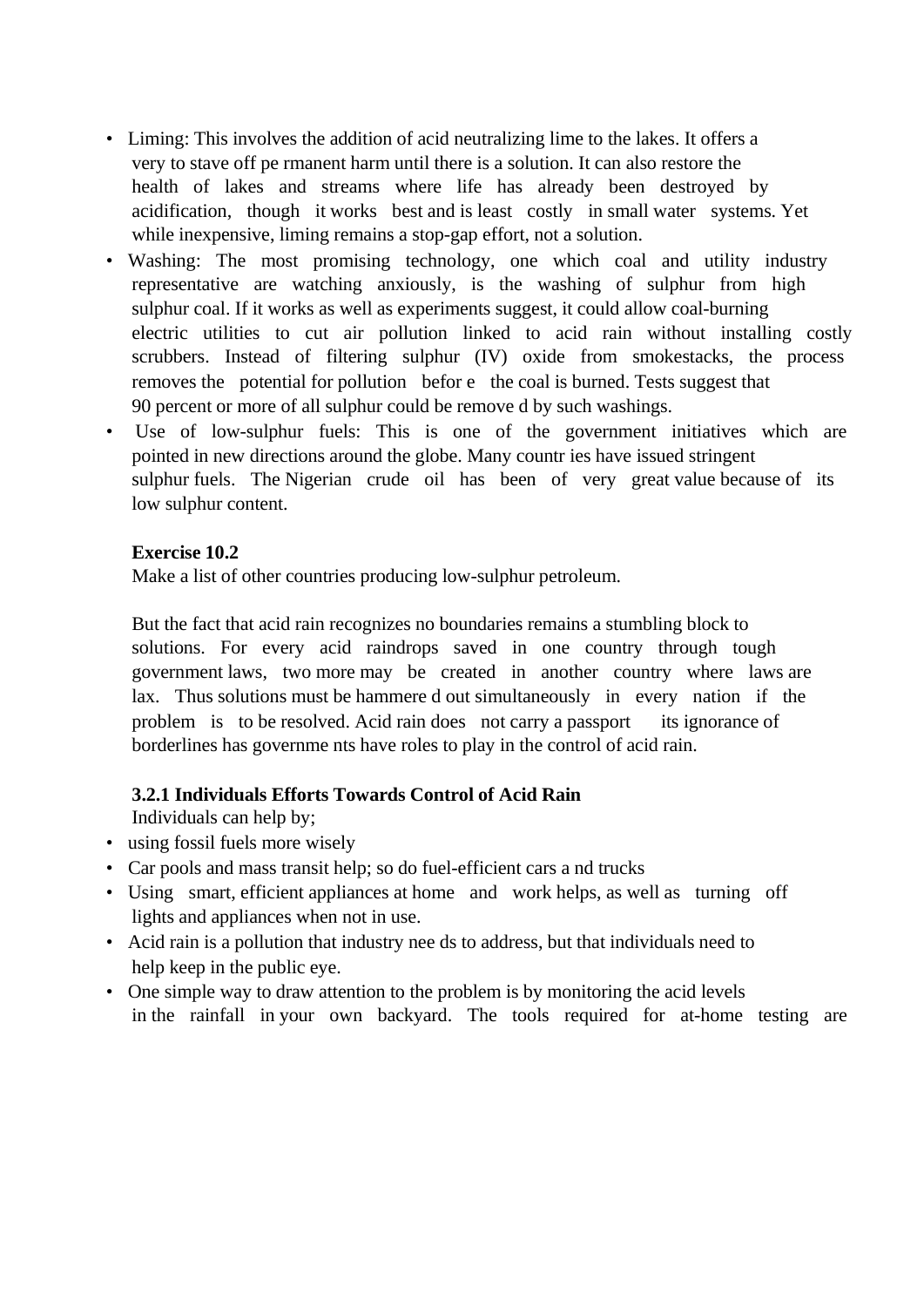simple, and thought the results may not stand up in a scientific laboratory; they should give an indication of whether or not there are high levels of acid in your community s rainfall.

### **Exercise 10.3**

 **A simple pH test on pond or stream water can be conducte d by using pH (litmus)**  paper, which is available at some stores. Take the following steps;

- Use a clean glass jar or container to collect the water sample; collect the water from the middle of the pond or mid-depth in a stream to get a representative sample
- Dip a piece of pH paper into the sample
- Immediately compare the colour of the wet pH paper to the colour chart that is provided with pH paper to determine the approximate pH value.

### **3.2.2 Government Actions towards c ontrol of Acid Rain**

Companies that re duce the amount of emissions contributing to acid rain should be given ince ntives. Laws to reduce nitrogen oxide emissions from cars should be toughened. Scrubbers should be mandatory on all coal- and oil-burning power plants and ore smelters.

### **Exercise 10.4**

Base on your experience and skills in the previous exercise; carry out similar tests with samples of water from several localities in the country. Are there any discernible tre nds? Comment critically on your results.

### **4.0 Conclusion**

In this last Unit, you have learnt the causes, effects and ways of controlling acid rain. Though the phenomenon is not grave in Nigeria, aside from some spots in the Niger-Delta. However it is still a matter for concern for environmentalists and indeed, the people of Nigeria.

The world s 500 million cars (as at year 2000) are among the main culprits contributing to the growing problem of acid rain. Each year , automobiles and the thousands of electr icity-producing utilities around the globe pump over a hundred million tonnes of acidic particles into the atmosphere.

Nearly invisible, the dust-like particles of sulphur (IV) oxide from power plants and nitrogen oxides from car exhaust combine with the water vapour in the sky to form acid-laden clouds. These new compounds can travel hundre ds of kilometres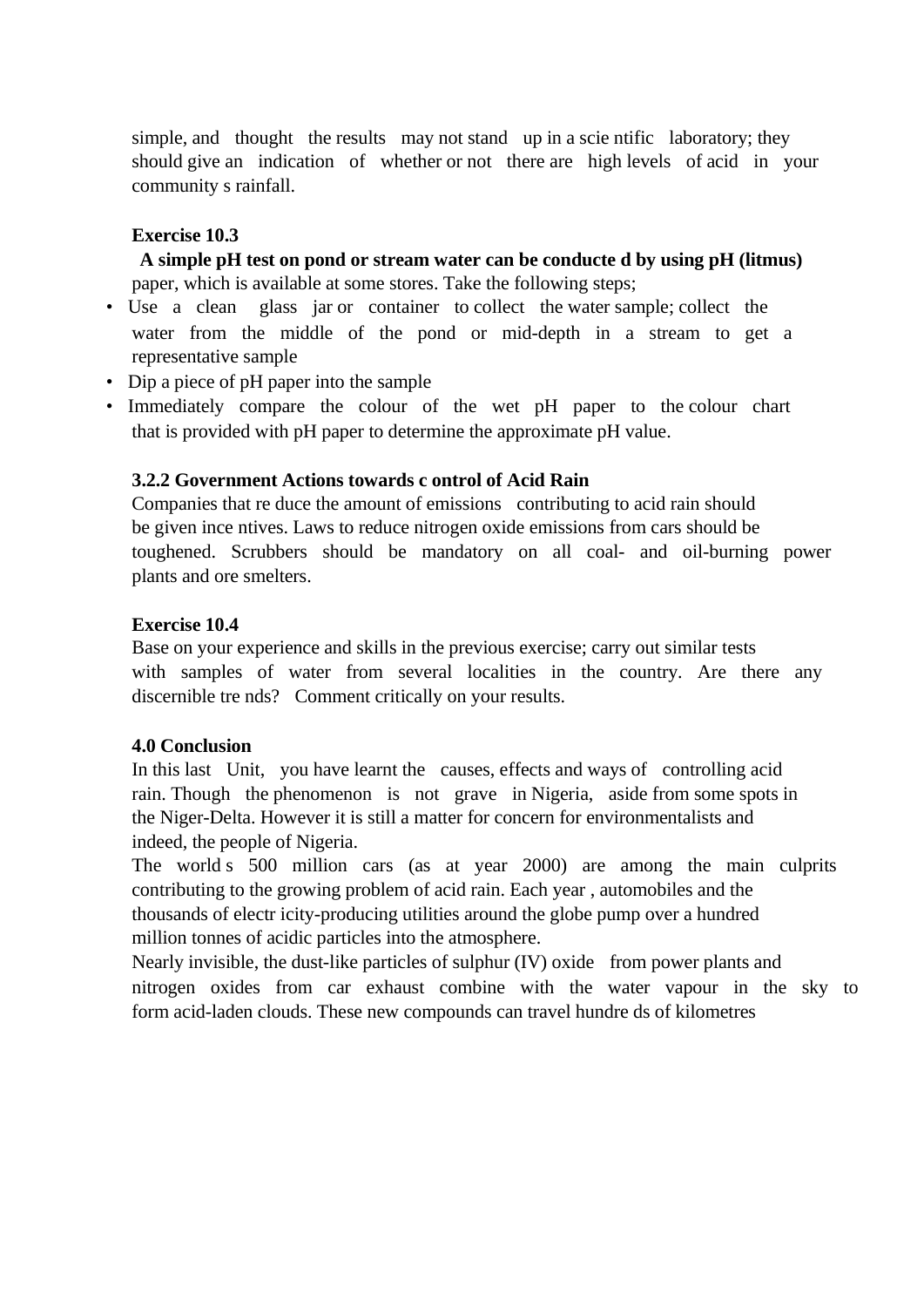thought the air-across national boundaries before returning to Earth in the for m of dangerously acidic fog, dew snow, and rain.

While acid rain may look harmless, it is not. It can destroy lakes, forests, and ruin the health of humans. Absorbed by the soil, acid rain dissolves nutrients necessary for plants and trees to grow. Acid rain dissolved harmful metals from the soil at lake and river bottoms and excess acidity will encourage algae growth,

both of which will harm aquatic life and their syste ms. Acid rain can also affect our drinking wate r.

When acid rain finds its way into reservoirs or seeping into groundwater, it can eventually pollute the water that comes from the kitchen tap. This polluted water

can also corrode plumbing. Toxic metals are then dissolve d into the water we drink and bathe in. Acid rain contributes to lung cancer and there in mounting evidence of links to respiratory illnesses such as asthma, especially in children. The only real solution is reducing our reliance on the sources of acid rain. Nonpollution, alternative forms of energy may be best hope.

### **5.0 Summary**

Sulphur (IV) oxide and nitrogen oxides are the chief contaminants. Seve nty percent of the sulphur (IV) oxide in the air is emitted by coal-fired power plants, which annually pump 200 million tonnes of the gas out of their tall stacks into the atmosphere. But acid rain s major contr ibutors are still human-made: a large coalfired plant can emit in a single year as much sulphur (IV) oxide as is blown out in a volcanic eruption!

Part of the problem in studying air pollutants is that they are difficult to visualize.

If one were to stare at the stacks of a loca l electric company power plant all day,

or watch the cars tailpipe for several hours, a single particle of sulphur (IV) or nitrogen oxide would not be seen. Although they are invisible, these particles hover above the city or industrial plant that spawned them, and crease clouds that settle locally. Most, however, are sent spiralling high into the atmosphere; their fight many last days and take them thousands of kilometres away.

The effects of acid rain are diverse. Some of the effects are

- Lakes and streams are no longer able to sustain many kinds of aquatic life
- Under continual acid precipitation, a lake gradually loses its buffering capacity against acidity, pH value of its waters begins to drop, and its ecosystems are threatened
- Spawning waters are threatened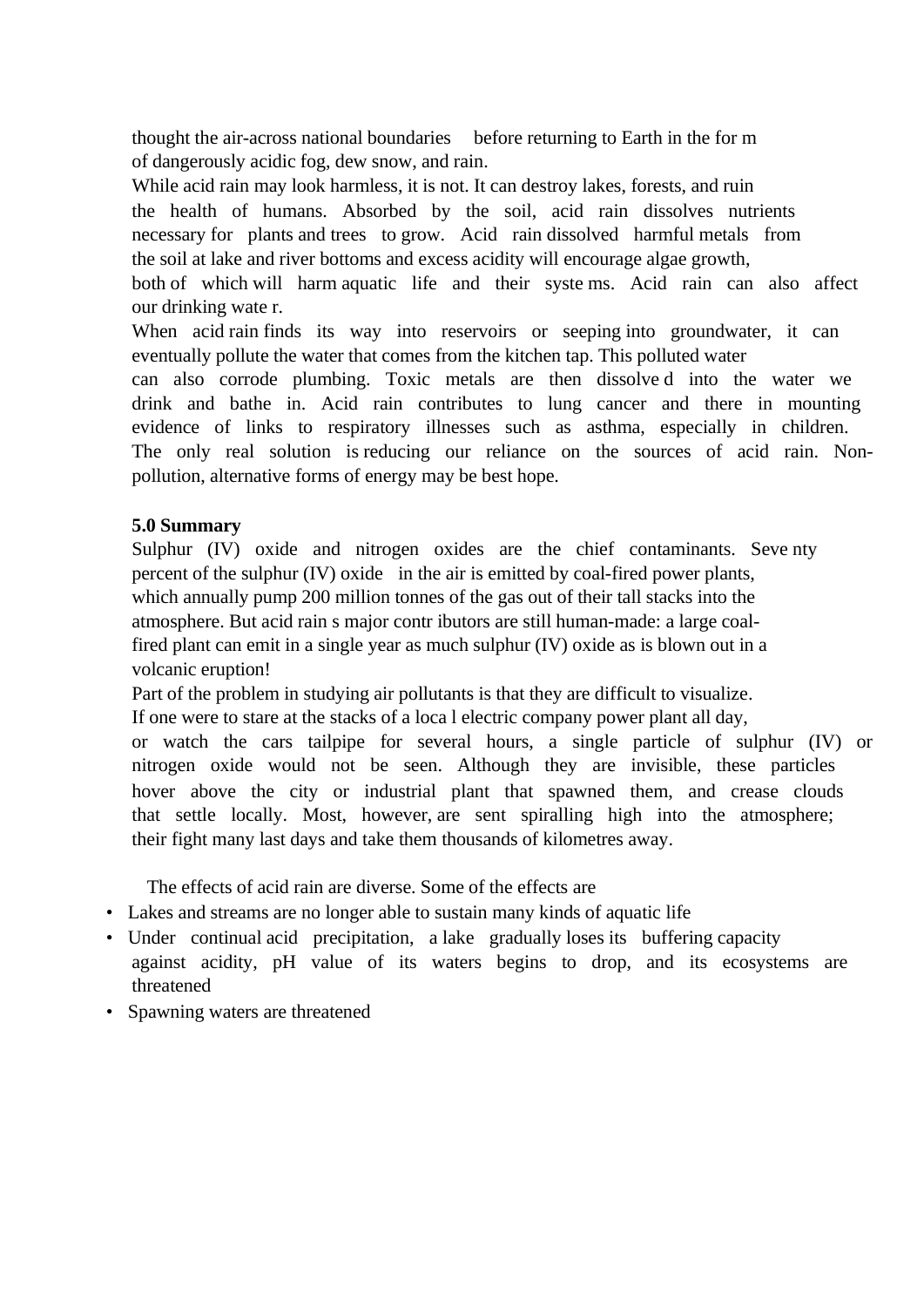- Acid-heavy water leaches important plant nutrients out of the ground
- Activities of heavy me tals such as cadmium and mercury contaminate water supplies
- Status and tables made of bronze, limestone, mar ble, and sandstone are slowly wearing away
- The multi-trillion naira global timber industry has been hurt by weakened forests and both commercial and recreational fishing businesses have bee n affected
- Mountain forest- those closest to the acidic clouds best illustrate the long-term effects of acid rain; growth is stunted, leaves and needles drop inexplicably, frailer species die
- Sulphur (IV) oxide and nitrogen oxide emissions have been linked to increases in occurrence of asthma, heart disease, and lung disease, primarily among childre n and the elderly
- It is estimated that about N4, 000 billion is spent annually worldwide on illnesses directly related to air pollution.

Strategies for controlling acid rain include;

- Liming
- Washing
- Use of low-sulphur fuels

But importantly individuals can help by

- using fossil fuels more wisely
- Car pools and mass transit help; so do fuel-efficient cars a nd trucks
- Using smart, efficient appliances at home and work helps, as well as turning off lights and appliances when not in use.
- Acid rain is a pollution that industry nee ds to address, but that individuals need to help keep in the public eye.
- One simple way to draw attention to the problem is by monitoring the acid levels in the rainfall in your own backyard. The tools required for at-home testing are simple, and thought the results may not stand up in a scientific laboratory; they should give an indication of whether or not there are high levels of acid in your community s rainfall.

# **6.0Tutor Marked Assignment**

1. List four common gases that have the potential of causing to acid rain.

2. With the aid of your Atlas identify five locations in the Niger-Delta that is currently experiencing acid rain.